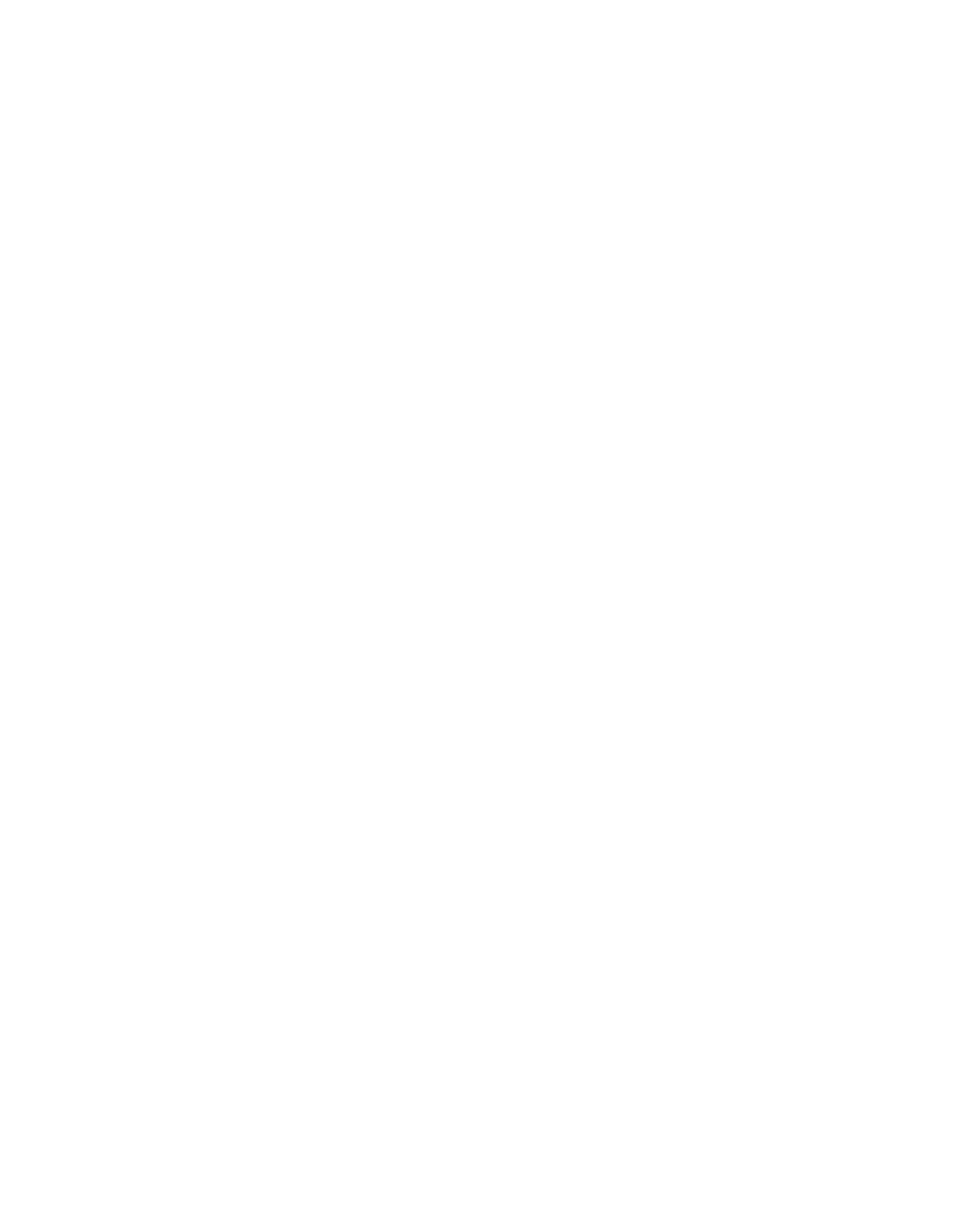

**STEP 4**: Read the sentence again by replacing the blank with the option that you have chosen if time permits. **NOTE**: You must ensure that the word you have inserted in the blank enables you to read the sentence smoothly and correctly

**STEP5** Even if you fail in above process then try it! Observe the Sentences before/after – In a passage mostly all the sentences are logically related to each other  $\rightarrow$ try to form linkage with preceding sentences

**NOTE** Apply grammar rules (grammar rules – prepositions, noun, pronoun, adj, verb etc)

**Preposition** following a noun, adjective or verb. (Example: look at images)

a **prepositional phrase**. (Example: in spite of )

an **adverb**. ( Example: they vacated the house two years ago)

a **connector**. (Example: it is raining, therefore ground is wet.)

a **conjunction**. (Example: Although he is seven, he can speak eight languages)

a **auxiliary v**erb , an article , a pronoun , either subject or object. (Example : it is easier to know)

a **comparative or superlative involved**? (Example: she's taller than me)

**Go with Frequently Used Words–** Sometimes, you may not be able to decide between two words. In this case, if you see a word in the options that is frequently used with the words around the blank, then pick that option.

### Previous year questions

**Directions: In the following passage there are blanks, each of which has been numbered. These numbers are printed below the passage and against each, five words are suggested, one of which fits the blank appropriately Find out the appropriate word in each case.** 

Actually every day we all are engaged in this business of reading people. We do it (\_\_\_**1**\_\_\_). We want to figure others out. So we (\_\_\_**2**\_\_\_) make guesses about what others think, value, want and feel and we do so based on our (\_\_\_**3**\_\_\_) beliefs and understandings about human nature. We do so because if we can figure out (\_\_\_**4**\_\_\_) and intentions of others the possibility of them (\_\_\_**5**\_\_\_) or hurting us, (\_\_\_**6**\_\_\_) and this will help us to (\_\_\_**7**\_\_\_) a lot of unnecessary pain and trouble. We also make second guesses about what they will do in future, how they will (\_\_\_**8**\_\_\_) if we make this or that response. We do all this second guessing based upon our (\_\_\_**9**\_\_\_) of what we

believe about the persons inner nature (\_\_\_**10**\_\_\_) his or her roles and, manners. We mind read their fill (\_\_\_**11**\_\_\_) their motives. Also everyday we mis-guess and misread. Why ? Because of the complexity, (\_\_\_**12**\_\_\_), and multidimensional functioning of people. After all how well do you read your own thoughts, aims, values, motives, beliefs etc. ? How well do you know your own structuring process your own thinking and (\_\_\_**13**\_\_\_) styles.

| . . |  |
|-----|--|

1. **(a)** vehemently **(b)** practically **(c)**actually **(d)** incessantly **(e)** virtually **Q2.** 2. **(a)** ably **(b)** constantly **(c)**partly **(d)** largely **(e)** positively **Q3.** 3. **(a)** futuristic **(b)** proactive **(c)**reactive **(d)** decorative **(e)** assumptive **Q4.** 4. **(a)** manifestations **(b)**expressions **(c)** motives **(d)**hopes **(e)**prospects **Q5.** 5. **(a)** tricking **(b)** blaming **(c)**furthering **(d)**alarming **(e)**criticizing **Q6.** 6. **(a)** lessens **(b)**happens **(c)**questions **(d)**deepens **(e)** laments **Q7.** 7. **(a)** approach **(b)** direct

**MOCKTIME.COM ONLINE TEST SERIES CORRESPONDENCE COURSE**

# For more free material visit : GoSSC.in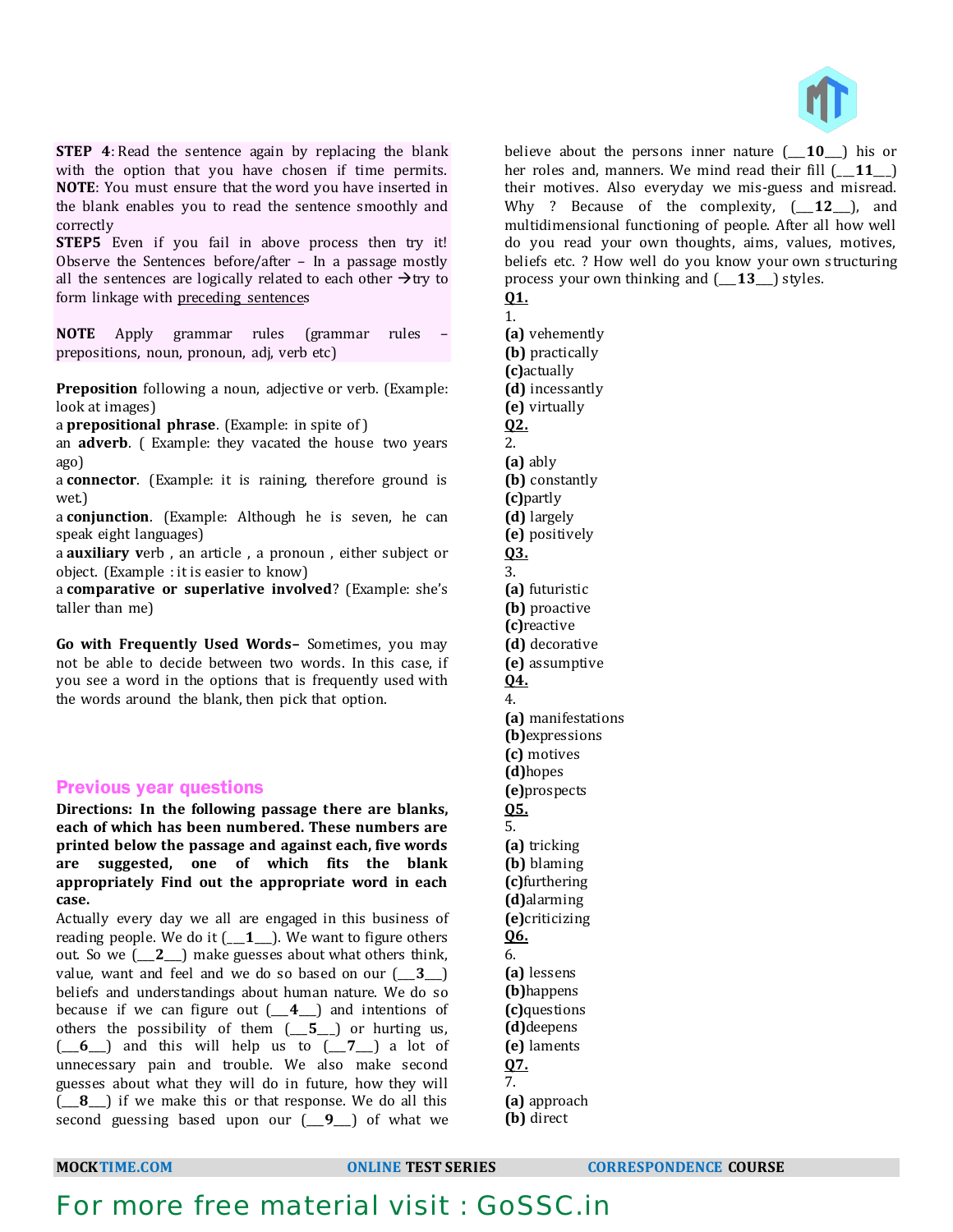

last two years, and a **10**year average inflation rate of about **5**%but you shouldn't worry. This burst of inflation is the result of three factors that have come together unexpectedly, are unlikely to (\_\_\_**15**\_\_\_) for long and are unlikely to  $(-16)$  up together again A  $(-17)$  rise in global oil prices, a monsoon that arrived late and a spike in global metal prices. North Sea crude has crossed \$**42** per barrel, driven up by low petroleum (\_\_\_**18**\_\_\_) and soaring demand In the US as war production heats up. Oil markets are also spooked by the (\_\_\_**19**\_\_\_) of Russian oil supplies falling on the back of the Yukos-Sibneft probe. There's little that the government can do to (\_\_\_**20**\_\_\_) users from soaring oil prices indeed, it shouldn't, if it wants to (\_\_\_**21**\_\_\_) efficiency. Higher transport costs have pushed up rates of vegetables and fruits farm produce could also get affected by rains that arrived too late for kharif sowing. China is (\_\_\_**22**\_\_\_) up steel and other metals from all over the world to (\_\_\_**23**\_\_\_) a construction boom ahead of the **2008** Olympics, making metal prices soar all over the world, and sparking inflation in India. **Q14.**

14. **(a)**mere **(b)** moderate **(c)** retarding **(d)** vehement **(e)** dull **Q15.** 15. **(a)** obstinate **(b)** constitute **(c)** persist **(d)** repeat **(e)** normalize **Q16.** 16. **(a)** go **(b)** scramble **(c)** mount **(d)** yield **(e)** crop **Q17.** 17. **(a)** sustained **(b)** suspicious **(c)** horrific **(d)** erratic **(e)** favourable

- **Q18.**
- 18.
- **(a)** lists
- **(b)** trades
- **(c)** services
- **(d)** inventories

**(c)**avoid **(d)**implement **(e)** prepare **Q8.** 8. **(a)** solve **(b)** apply **(c)**plan **(d)** approach **(e)** respond **Q9.** 9. **(a)** projection **(b)** exhibition **(c)**situation **(d)** prediction **(e)** attribution **Q10.** 10. **(a)** organizing **(b)** underneath **(c)**appreciating **(d)** proposing **(e)** outside **Q11.** 11. **(a)** cunning **(b)** visible **(c)**deeper **(d)** obvious **(e)** proposed **Q12.** 12. **(a)** abnormality **(b)** angularity **(c)**focus **(d)**lay redness **(e)** contribution **Q13.** 13. **(a)** proposing **(b)** developing **(c)** upbringing **(d)** lamenting **(e)** emoting

**Directions: in the following passage there are blanks, each of which has been numbered. against each number, five words are suggested, one of which fits the blank appropriately. find out the appropriate word in each case.**

After ten years of (\_\_\_**14**\_\_\_) inflation, prices have spiked **7**.**5**% in the third week of July. This looks scary after all, Indians had got used**1** to prices crawling up by **2**% in the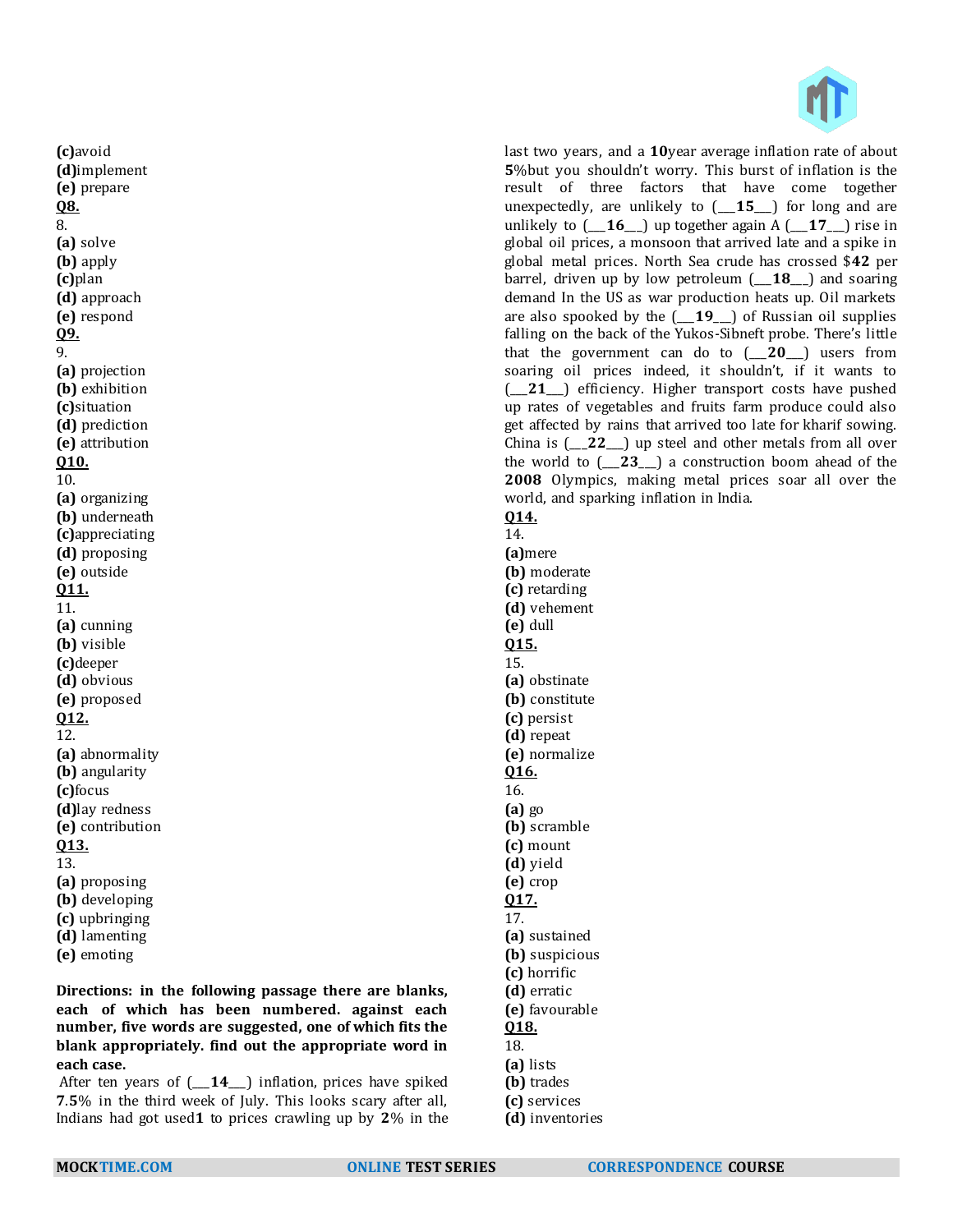**(e)** details **Q19.** 19. **(a)** prospect **(b)**progress **(c)** view **(d)**extent **(e)** deposit **Q20.** 20. **(a)** support **(b)**ignore **(c)** propel **(d)**prolong **(e)** Insulate **Q21.** 21. **(a)** position **(b)**promote **(c)** process **(d)**pass **(e)** form **Q22.** 22. **(a)** hurrying **(b)**passing **(c)** pairing **(d)**(gobbling) **(e)** throwing **Q23.** 23. **(a)** keep **(b)**make **(c)** feed **(d)** grow **(e)** fight

**Directions: in the following passage there are blanks, each of which has been numbered. against each number, five words are suggested, one of which fits the blank appropriately. find out the appropriate word in each case.**

Though much theory has (\_\_\_**24**\_\_\_) little is really known about the power that lies at the (\_\_\_**25**\_\_\_) of scientific discoveries. It is true that great scientists and discoverers (\_\_\_**26**\_\_\_) discovery by employing all the (\_\_\_**27**\_\_\_) of personality and by fusing feelings, reasons and (\_\_\_**28**\_\_\_) But, what is the (\_\_\_**29**\_\_\_) synthesis that joins and (\_\_\_**30**\_\_\_) these complex parts into scientific invention? A famous scientist of yesteryears had developed one of the (\_\_\_**31**\_\_\_) and still generally (\_\_\_**32**\_\_\_) answers to this question. Imaginative (\_\_\_**33**\_\_\_) he concludes, is a complex process in which the conscious and the unconscious thinking processes jointly operate.

### **Q24.** 24. **(a)**gathered **(b)** amassed **(c)**collected **(d)** especially **(e)**accumulated **Q25.** 25. **(a)**climax **(b)** heart **(c)**foot **(d)** link **(e)**helm **Q26.** 26. **(a)**respect **(b)** treat **(c)**like **(d)** construct **(e)**appreciate **Q27.** 27. **(a)**enlightenment **(b)**control **(c)** exposure **(d)** variation **(e)**manifestations **Q28.** 28. **(a)**intuitions **(b)** invention **(c)**formation **(d)** outcomes **(e)**ambition **Q29.** 29. **(a)**scientific **(b)** miraculous **(c)**generally **(d)** reasoned **(e)**linking **Q30.** 30. **(a)**ravage **(b)** merges **(c)**arranges **(d)** deciphers **(e)**overstates **Q31.** 31. **(a)**most attractive **(b)**simplest

**(c)**unswerving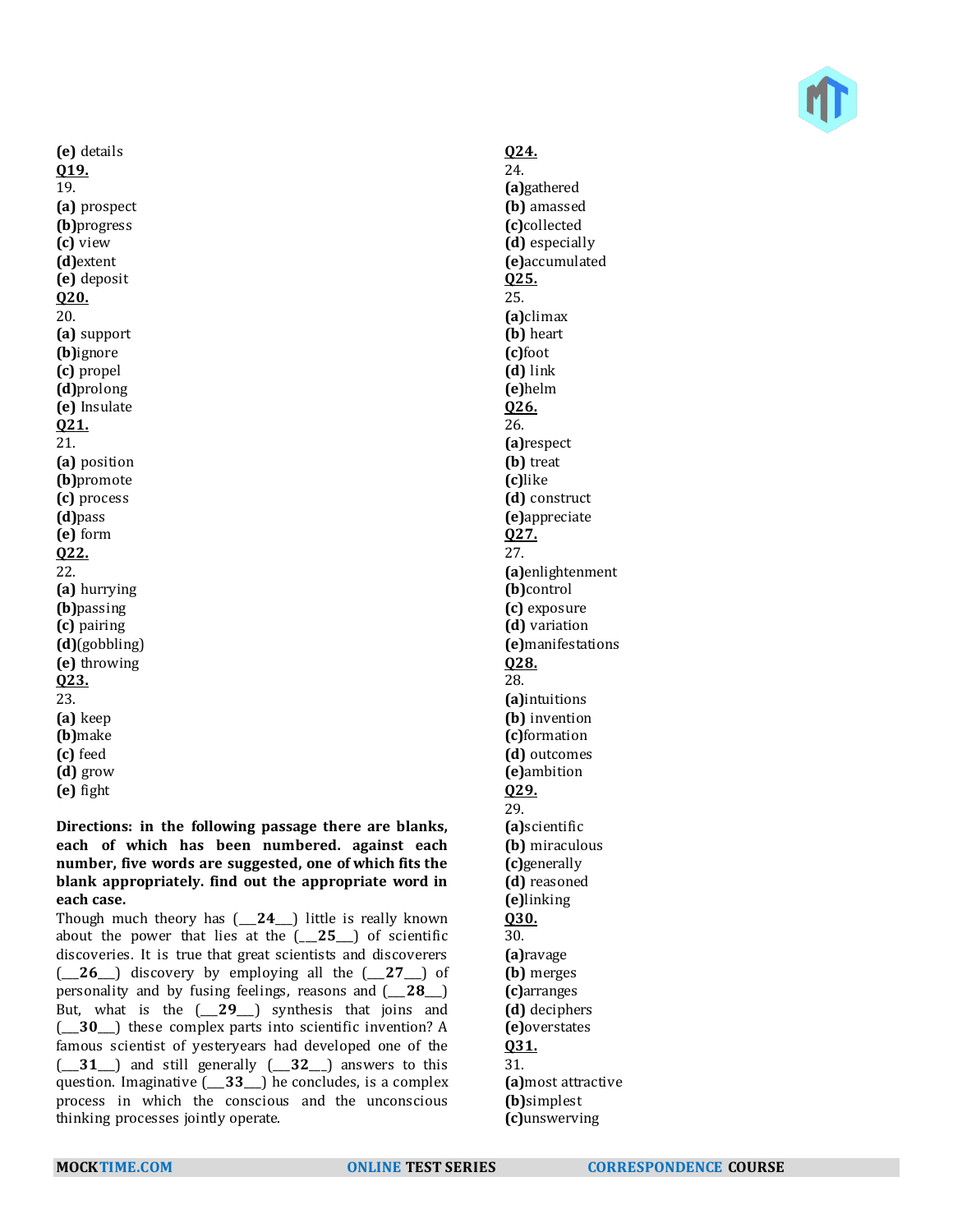**(d)** best **(e)**original **Q32.** 32. **(a)**suggested **(b)** crucial **(c)**satisfactory **(d)** criticised **(e)**concourse **Q33.** 33. **(a)**prognosis **(b)** talent **(c)**content **(d)** discoveries **(e)**invention

**Directions: in the following passage there are blanks, each of which has been numbered. against each number, five words are suggested, one of which fits the blank appropriately. find out the appropriate word in each case.**

Most of us are (\_\_\_**34**\_\_\_) of open conflict and avoid it if we can. And there is a (\_\_\_**35**\_\_\_) to expressing and working through conflict. If the working through involves harsh words and name-calling people feel deeply hurt and relationships can be (\_\_\_**36**\_\_\_). Sometimes permanently. Some group members may be afraid that if they really(\_\_\_**37**\_\_\_)their anger, they may go out of control and become violent, or they may do this. These fears can be very (\_\_\_**38**\_\_\_)and based on experience. So why take the risk? Why not avoid conflict at all costs ? Conflict is rather like disease (\_\_\_**39**\_\_\_) is best, that means attuning to areas where  $(-40)$  may occur before they become an issue. If you have, not (\_\_\_**41**\_\_\_) a conflict happening, your next choice is to treat it early, or hope that it goes away. If it goes away over time fine. If it (\_\_\_**42**\_\_\_). then you will still have to handle (treat) it and it is likely to be more  $(-43)$ . **Q34.** 34. **(a)** scared **(b)** careful **(c)** reckless **(d)** aware **(e)** worried **Q35.** 35. **(a)** challenge **(b)** measure **(c)** principle **(d)** chance **(e)** risk **Q36.**

36. **(a)** established **(b)**maligned **(c)**damaged **(d)** rebuilt **(e)** involved **Q37.** 37. **(a)** sublimate **(b)** express **(c)** minimize **(d)** regulate **(e)** control **Q38.** 38. **(a)** baseless **(b)** imaginary **(c)**exaggerative **(d)**real **(e)** national **Q39.** 39. **(a)** cure **(b)** diagnosis **(c)**prescription **(d)**prevention **(e)** medicine **Q40.** 40. **(a)** harmony **(b)** discomfiture **(c)**disagreement **(d)**consensus **(e)** statement **Q41.** 41. **(a)** expressed **(b)** ignored **(c)** induced **(d)** seen **(e)**perverted **Q42.** 42. **(a)** doesn't **(b)** wont **(c)** don't **(d)** not **(e)**hasnt **Q43.** 43. **(a)** credible **(b)** serious **(c)** fraudulent **(d)** urgent

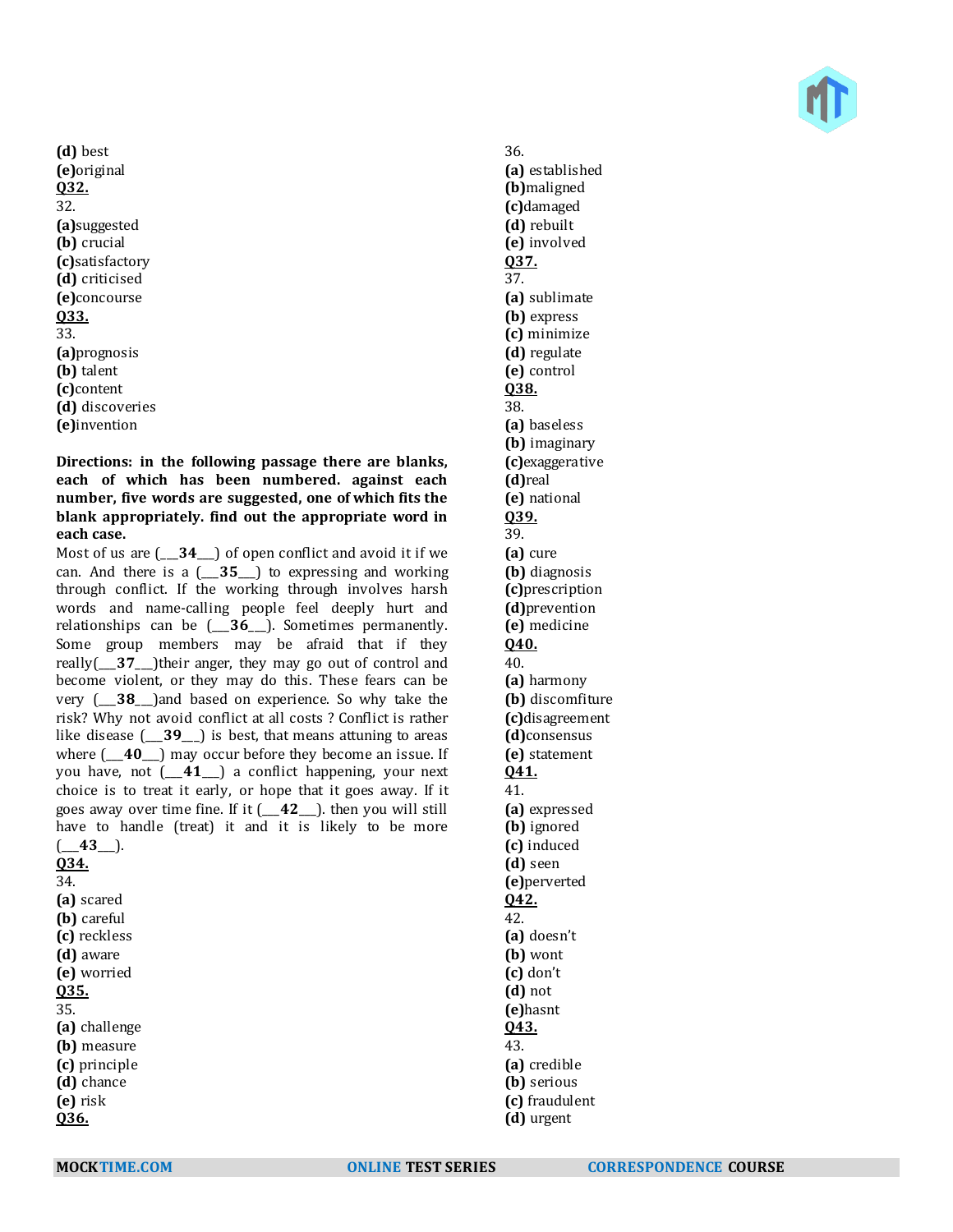#### **(e)**skilled

### **Directions: in the following passage there are blanks, each of which has been numbered. against each number, five words are suggested, one of which fits the blank appropriately. find out the appropriate word in each case.**

Mobile banking (M banking) involves the use of a mobile phone or any other mobile device to (\_\_\_**44**\_\_\_) financial transaction linked to a client's account. M banking is new in most countries and most mobile payment models even in developed countries, to date operate on a (\_\_\_**45**\_\_\_) scale. A mobile network offers a (\_\_\_**46**\_\_\_) available technology platform onto which other services can be provided at low cost with effective results. For example, M banking services which use (\_\_\_**47**\_\_\_) such as SMS can be carried at a cost of less than one US cent per message. The low cost of using existing infrastructure makes such services more (\_\_\_**48**\_\_\_) to use by customers with lower purchasing power and opens up access to services which did not reach them earlier due to  $(49)$  cost of service delivery. Although M banking is one aspect in the wider (\_\_\_**50**\_\_\_) of e banking there are reasons to single it out for focus especially because there are reasons to single it out for focus especially because there are a lot more people with mobile phones than bank accounts in India. M banking could provide a (\_\_\_**51**\_\_\_) solution to bring more unbanked people to the financial mainstream. Without traditional credit .individuals are (\_\_\_**52**\_\_\_) to exploitation by abusive lenders offering very high interest rates on short term loans .Also of considerable importance are public safety implications for the unbanked they are often victims of crime because many operate on a cash only basis and end up carrying significant amounts of cash on their (\_\_\_**53**\_\_\_) or store cash in their homes. **Q44.**

44. **(a)** disburse **(b)** undertake **(c)** subscribe **(d)** lure amass **(e) Q45.** 45. **(a)** full **(b)**voluminous **(c)**substantial **(d)** limited **(e)** rapid **Q46.** 46. **(a)** readily **(b)** tangible **(c)**routinely



**(d)** securely **(e)** unique **Q47.** 47. **(a)** process **(b)** waves **(c)**deliveries **(d)** connection **(e)** channels **Q48.** 48. **(a)** valuable **(b)** answerable **(c)**amenable **(d)** exposed **(e)** responsible, **Q49.** 49. **(a)** waning **(b)** stable **(c)**proportionate **(d)**marginal **(e)** high **Q50.** 50. **(a)** archive **(b)** domain **(c)**purpose **(d)** component **(e)**aspect **Q51.** 51. **(a)** law abiding **(b)** tried **(c)**reassuring **(d)** cost effective **(e)** stopgap **Q52.** 52. **(a)** inclined **(b)** immune **(c)**vulnerable **(d)** surrendered **(e)** pressured **Q53.** 53. **(a)** person **(b)** own **(c)**relatives **(d)** purses **(e)** self

**Directions: in the following passage there are blanks, each of which has been numbered. against each**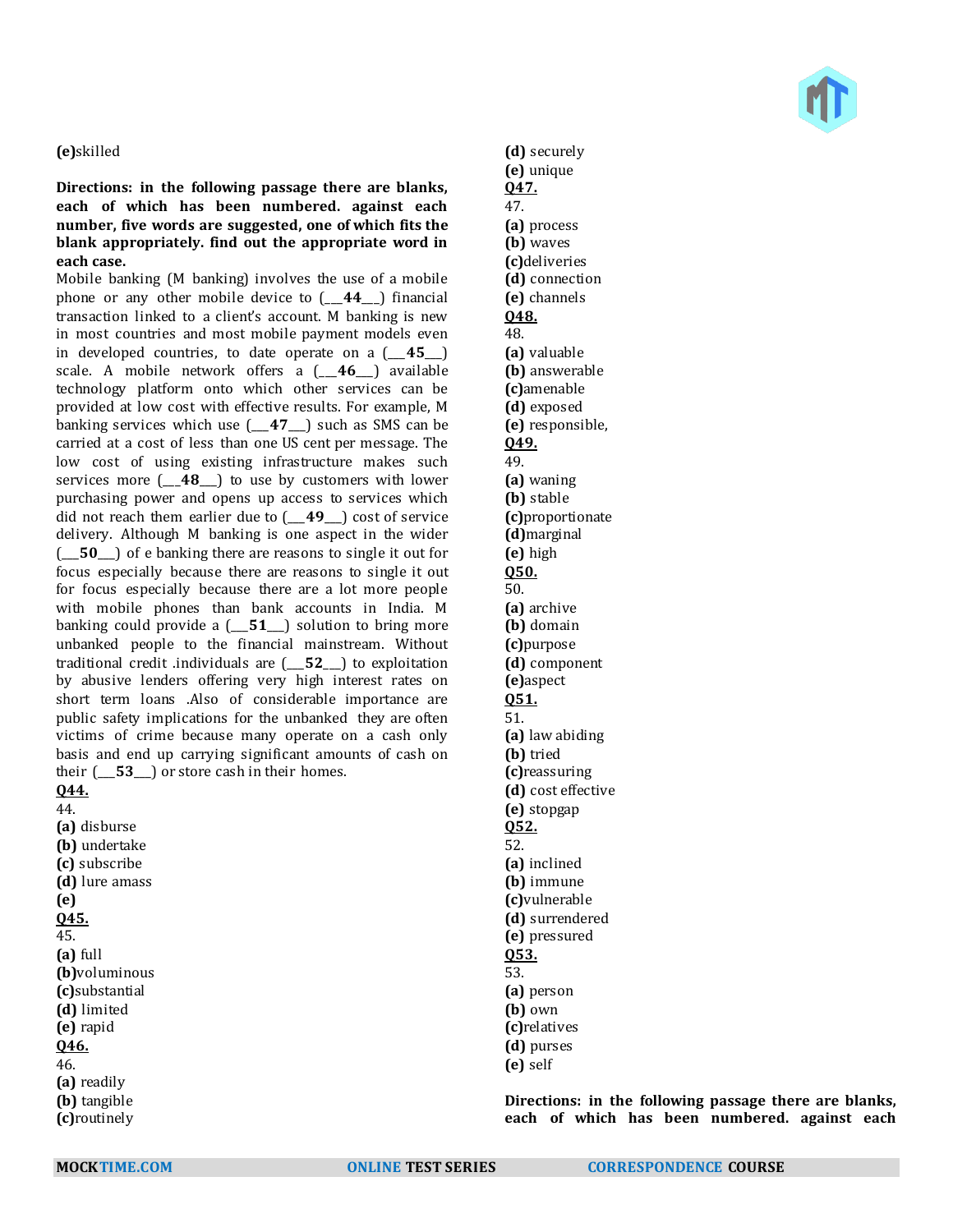#### **number, five words are suggested, one of which fits the blank appropriately. find out the appropriate word in each case.**

In the (\_\_\_**54**\_\_\_) of India's economic boom, Indian Professional Service Firms (PSFs) from management consultancies and investment banks to advertising agencies and law firms are (\_\_\_**55**\_\_\_) to attract the best and the brightest talent But to be truly successful they have to do more than that. Like PSFs around the world they need to (\_\_\_**56**\_\_\_) their professionals rather than see them walk out of the door in (\_\_\_**57**\_\_\_) of opportunities. To achieve that, companies often rely on the (\_\_\_**58**\_\_\_) of sprawling campuses and luxurious facilities. But none of this gets to the (\_\_\_**59**\_\_\_) of the problem, which is when young professionals join PSFs they have expectations which go far (\_\_\_**60**\_\_\_) the nature of facilities. (\_\_\_**61**\_\_\_) on to do creative, thought provoking work, they often find themselves engaged in doing (\_\_\_**62**\_\_\_) activities. They feel underutilized, which is a formula for (\_\_\_**63**\_\_\_) in the long term. **Q54.**

54. **(a)** depth

**(b)** stage **(c)**midst **(d)** present **(e)** knowledge **Q55.** 55. **(a)** opposing **(b)** rivalling **(c)**partial **(d)** competing **(e)** obsessed **Q56.** 56. **(a)** transition **(b)** retain **(c)**advance **(d)** substitute **(e)** restrain **Q57.** 57. **(a)** obtaining **(b)** pursuing **(c)**demand **(d)** direction **(e)**search **Q58.** 58. **(a)** allure **(b)**control **(c)**reward **(d)**perk

**(e)** allusion **Q59.** 59. **(a)** solution **(b)** key **(c)**heart **(d)** precedence **(e)** occurrence **Q60.** 60. **(a)** ahead **(b)**beyond **(c)**away **(d)**to **(e)** sighted **Q61.** 61. **(a)** Deciding **(b)** Catching **(c)**Keen **(d)** Focussing **(e)** Signing **Q62.** 62. **(a)** pivotal **(b)** productive **(c)**optional **(d)** mundane **(e)** allied **Q63.** 63. **(a)** failure **(b)** motivation **(c)**success **(d)** innovation **(e)** potential

### **Directions: in the following passage there are blanks, each of which has been numbered. against each number, five words are suggested, one of which fits the blank appropriately. find out the appropriate word in each case.**

Without doubt there is one thing (\_\_\_**64**\_\_\_) to all of us we have all played a game at some time in our lives, Most of us play to relax or have fun, but for many, playing a game or a sport is a way to (\_\_\_**65**\_\_\_) poverty behind. In fact, in many African countries, playing a sport professionally can (\_\_\_**66**\_\_\_) the lives of a persons entire family. For example, in the small town of Bekoji, in Ethiopia (\_\_\_**67**\_\_\_) than a hundred boys and girls can be seen running at dawn everyday. Each of these youth is (\_\_\_**68**\_\_\_) and serious and their coach is (\_\_\_**69**\_\_\_) that one of them will be a world champion. This seems like an Idle (\_\_\_**70**\_\_\_) but It is virtually a guarantee in this small community (\_\_\_**71**\_\_\_)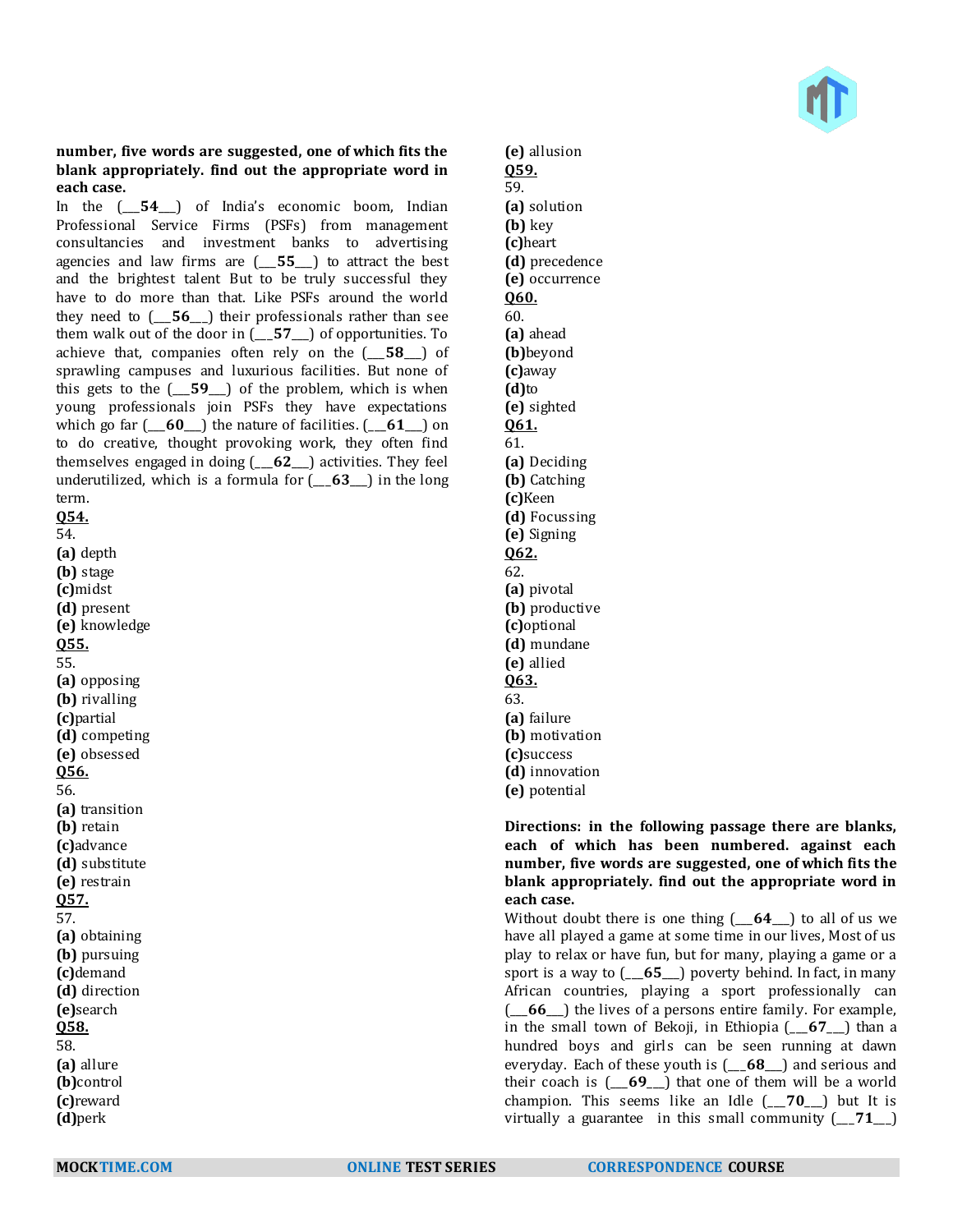

mainly farmers. Many of the fastest male and female distance runners in the world hail from this small town. A small hand painted sign which greets visitors outside Bekoji (\_\_\_**72**\_\_\_) Welcome to the Village of Athletes. Children here start running at (\_\_\_**73**\_\_\_) great distances to fetch water and firewood of to reach school. At the Olympics, runners from this small town are likely to win more medals than those from developed countries. It will give their families a way out of poverty.

**Q64.**

64. **(a)**popular **(b)**accepted **(c)**common **(d)**alike **(e)** similar **Q65.** 65. **(a)**leave **(b)**alleviate **(c)**forgot **(d)**prevent **(e)** reduce **Q66.** 66. **(a)**shift **(b)**changes **(c)**arrange **(d)**control **(e)** transform **Q67.** 67. **(a)**larger **(b)**further **(c)**more **(d)**greater **(e)** over **Q68.** 68. **(a)**performed **(b)**concentrated **(c)**rival **(d)**focused **(e)** playful **Q69.** 69. **(a)**confident **(b)**convince **(c)**optimist **(d)**intended **(e)** privilege **Q70.** 70. **(a)** precaution

**(b)** boast **(c)** suspicion **(d)** risk **(e)** worship **Q71.** 71. **(a)**for **(b)**existing **(c)**. that **(d)**comprising **(e)** consisting **Q72.** 72. **(a)**wish **(b)**warn **(c)**inform **(d)**notices **(e)** reads **Q73.** 73. **(a)**competing **(b)**covering **(c)**driving **(d)**measuring **(e)** following

**Directions: in the following passage there are blanks, each of which has been numbered. against each number, five words are suggested, one of which fits the blank appropriately. find out the appropriate word in each case.**

Mankind has seen rapid (\_\_\_**74**\_\_\_) in the last **150** years because Of the mass manufacturing techniques (\_\_\_**75**\_\_\_) in western nations and later taken to new levels of efficiency by Japan. Mass production and production for the masses became the bases of new business strategies. Large scale consumption by all with the social benefit of (\_\_\_**76**\_\_\_) poverty became the dominant economic strategy. The advent of electricity and its large-scale application to lighting, heating and operating machines added a fresh dimension to manufacturing. By the **1950**s came (\_\_\_**77**\_\_\_) in electronics and transistor devices to be followed by innovations in microelectronics, computers and various forms of sensors all of which (\_\_\_**78**\_\_\_) altered the manufacturing scene. It is now no longer necessary to make prototypes In a factory or a laboratory to study a new product. Many new products can be (\_\_\_**79**\_\_\_) on computers and their behaviour simulated on them. By choosing an optimum design through such simulations, computer programmes can directly (\_\_\_**80**\_\_\_) the manufacturing processes. These processes are generally called Computer Aided Design (CAD) and Computer Assisted Manufacturing (CAM). These capabilities are leading to newer forms of (\_\_\_**81**\_\_\_) by customers. Each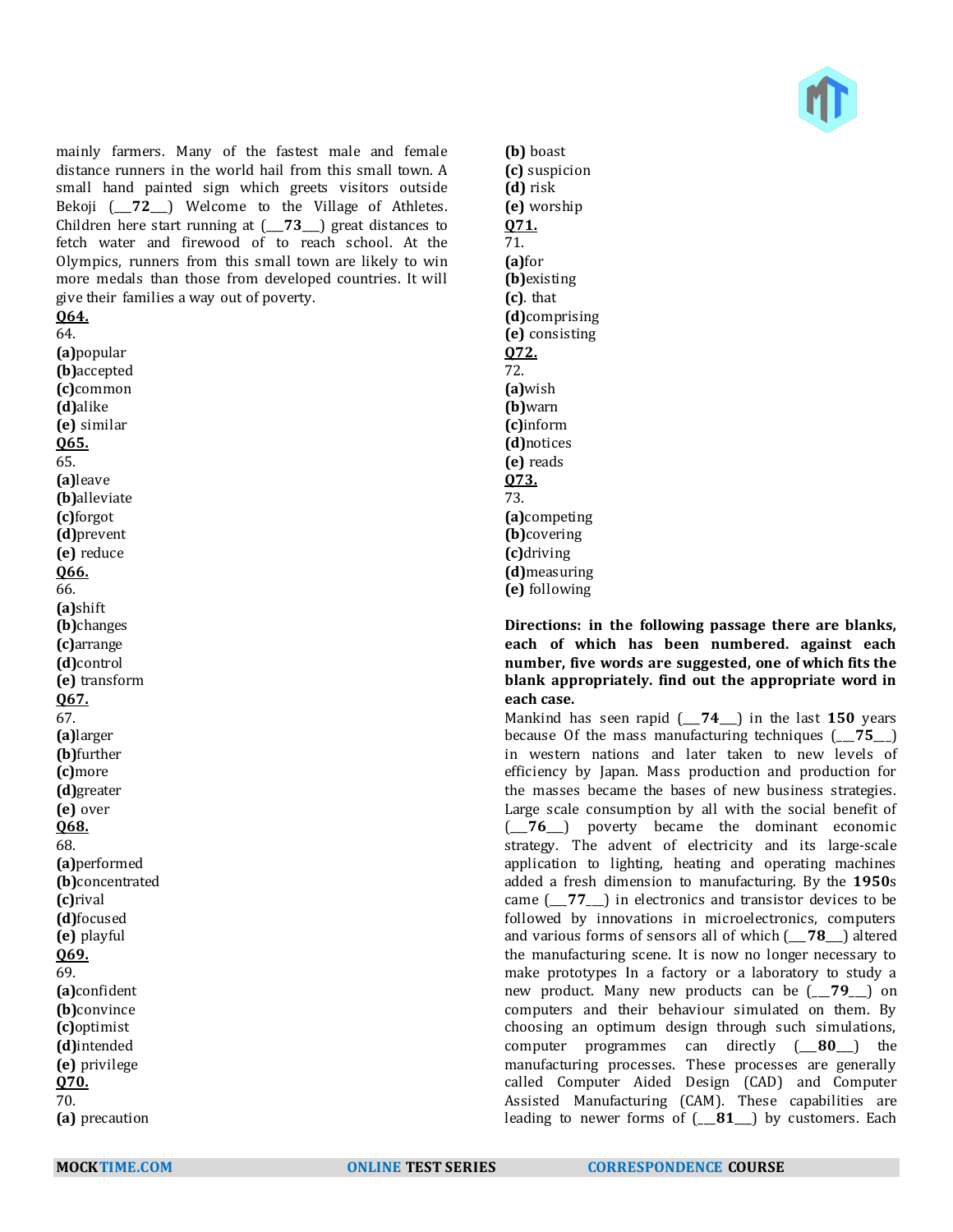

customer can be offered several special options. Customized product design or (\_\_\_**82**\_\_\_) manufacturing are other popular techniques currently in (\_\_\_**83**\_\_\_) in many developed countries.

## **Q74.**

74. **(a)** havoc **(b)**transformation **(c)**destruction **(d)**violence **(e)**deforestation **Q75.** 75. **(a)**discarded **(b)**resorted **(c)**indulged **(d)**perfected **(e)** designated **Q76.** 76. **(a)**removing **(b)**nurturing **(c)**appeasing **(d)**cajoling **(e)** mastering **Q77.** 77. **(a)** additions **(b)** gadgets **(c)**modifications **(d)**variety **(e)**inventions **Q78.** 78. **(a)**immediately **(b)**precisely **(c)**irreversibly **(d)**indefinitely **(e)**measurably **Q79.** 79. **(a)** designed **(b)** produced **(c)**manufactured **(d)**sold **(e)**purchased **Q80.** 80. **(a)**inspire **(b)**cultivate **(c)**visualise **(d)**drive **(e)**curtail **Q81.**

81. **(a)** uses **(b)** demands **(c)** advertisements **(d)**consumption **(e)** goods **Q82.** 82. **(a)** visible **(b)** secure **(c)**fundamental **(d)** overt **(e)**flexible **Q83.** 83. **(a)** view **(b)**wings **(c)**vogue **(d)**isolation **(e)** order

**Directions: in the following passage there are blanks, each of which has been numbered. against each number, five words are suggested, one of which fits the blank appropriately. find out the appropriate word in each case.**

Recently the World Bank and the Asian Development Bank (ADB) (\_\_\_**84**\_\_\_) separate reports on poverty. The World Bank Report (\_\_\_**85**\_\_\_) its benchmark of extreme poverty by **25** cents from \$**1** per person per day to \$**1**.**25** per person a day. The ADB announced an even (\_\_\_**86**\_\_\_) benchmark of \$ **1**.**35** per person a day. These new benchmarks are (\_\_\_**87**\_\_\_) on surveys in the world's poorest countries. Experts often like to (\_\_\_**88**\_\_\_) that poverty has declined because of economic growth in India and China. This is wrong and (\_\_\_**89**\_\_\_). In the past twenty five years the poverty rate in India has (\_\_\_**90**\_\_\_) by less than one percentage point a year. (\_\_\_**91**\_\_\_) we use a poverty line of \$**1** per person per day or \$**1**.**25** per person per day makes little (\_\_\_**92**\_\_\_). The number of poor in India is large. The purpose of these statistics is not to dispute them but to (\_\_\_**93**\_\_\_) whether the benefits of economic growth are being shared with the poor. **Q84.**

## 84.

**(a)** declared **(b)** released **(c)**print **(d)** issue **(e)** publish **Q85.** 85. **(a)** heightened

**<sup>(</sup>b)** announced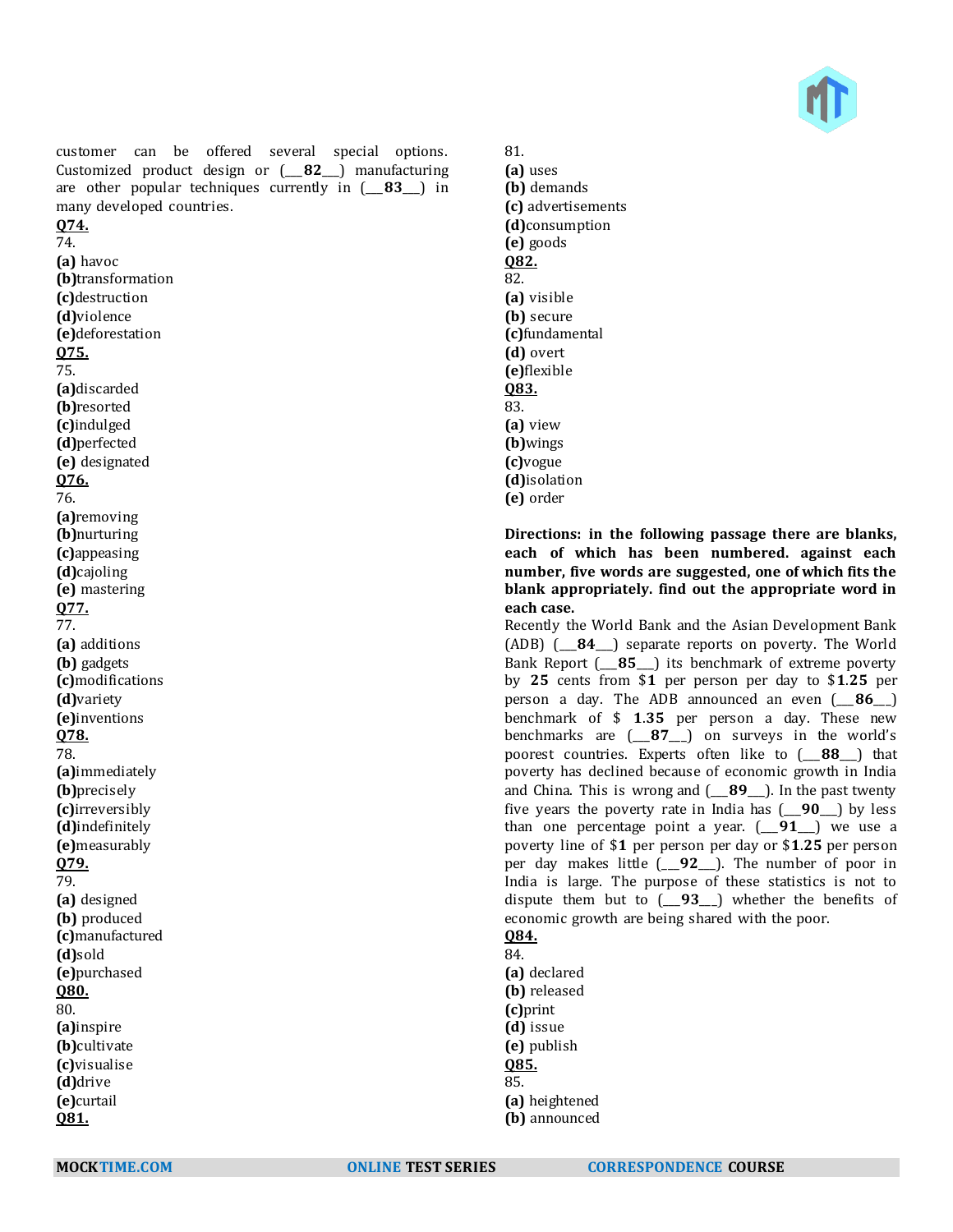

**(a)** acknowledge **(b)** suggest **(c)**care **(d)** inspire **(e)** study

**Directions: in the following passage there are blanks, each of which has been numbered. against each number, five words are suggested, one of which fits the blank appropriately. find out the appropriate word in each case.**

Decades ago, China (\_\_\_**94**\_\_\_) the concept of barefoot doctors. They were community healthcare workers who successfully (\_\_\_**95**\_\_\_) the health of Chinas villages. Following this example, many African, Asian and Latin American countries have started (\_\_\_**96**\_\_\_) programmes. The largest of such community health efforts is India's National Rural Health Mission, in (\_\_\_**97**\_\_\_) over three years, the programme has mobilized over fifty thousand new community health workers, each (\_\_\_**98**\_\_\_) as Asha. This is short for Accredited Social Health Activist and translated into Hindi is the word (\_\_\_**99**\_\_\_) hope. Today technology companies and foundations are also joining the ( $\overline{100}$ ) to support community health workers. Mobile phone companies , are (\_\_\_**101**\_\_\_) these workers with phones and support systems to obtain up to date medical information, call ambulances etc., In the (\_\_\_**102**\_\_\_) years, community health workers can thus help (\_\_\_**103**\_\_\_) the spread of many devastating but curable diseases.

**Q94.** 94. **(a)** gives **(b)**researches **(c)**introduced **(d)** originates **(e)** enlightened **Q95.** 95. **(a)** improved **(b)** entrusted **(c)**fought **(d)** cured **(e)** dealt **Q96.** 96. **(a)** deplete **(b)** plunge **(c)** imitated **(d)** similar **(e)** naming **Q97.** 97. **(a)** course **(b)** less

**(c)**raised **(d)** maintained **(e)** notified **Q86.** 86. **(a)** better **(b)** significant **(c)**plausible **(d)** higher **(e)** lower **Q87.** 87. **(a)** based **(b)**collected **(c)**inferred **(d)**derived **(e)** gathered **Q88.** 88. **(a)** realise **(b)**claim **(c)**discover **(d)**recommend **(e)** criticise **Q89.** 89.

**(a)** adverse **(b)** opposing **(c)**corrupt **(d)** rejected **(e)** misleading

**Q90.** 90.

**(a)** deplete **(b)** plunge **(c)**declined **(d)** weaken **(e)** fell **Q91.** 91.

**(a)**(?) Unless **(b)** Despite **(c)**Instead **(d)** Whether **(e)** Regardless

**(a)** difference **(b)** effect **(c)**contrast **(d)** question **(e)** option **Q93.** 93.

**Q92.** 92.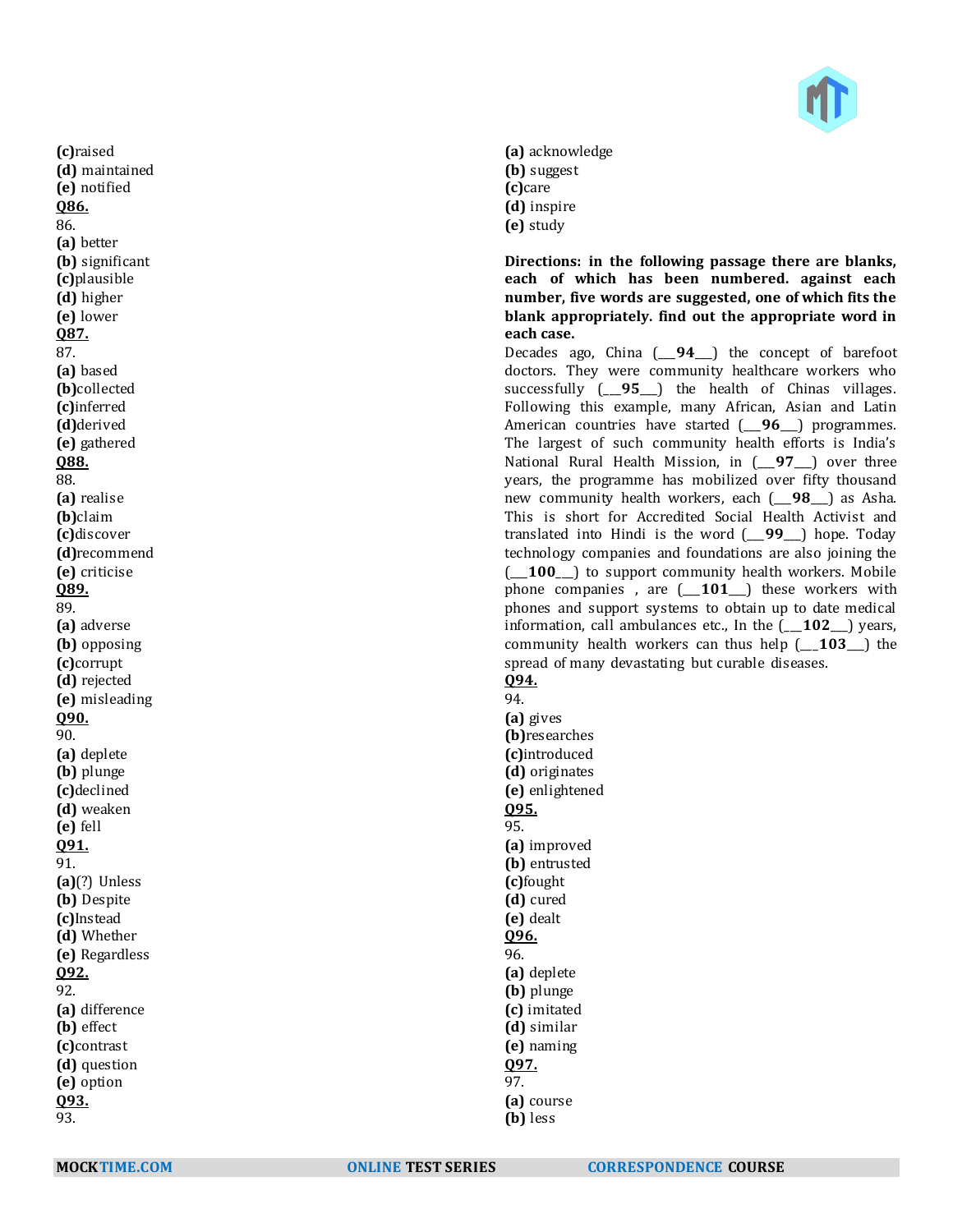

**(c)** approximate **(d)** period **(e)** just **Q98.** 98. **(a)**(11 referred **(b)** known **(c)** perceived **(d)** regarded **(e)** called **Q99.** 99. **(a)** denotes **(b)**describes **(c)**for **(d)** explains **(e)** means **Q100.** 100. **(a)** business **(b)**membership **(c)** scope **(d)**effort **(e)** purpose **Q101.** 101. **(a)** provided **(b)** buying **(c)**equipped **(d)** supplied **(e)**empowering **Q102.** 102. **(a)** coming **(b)** next **(c)** past **(d)** few **(e)** previous **Q103.** 103. **(a)** overlook **(b)** curb **(c)** protect **(d)** enrich **(e)** neglect

**Directions: in the following passage there are blanks, each of which has been numbered. against each number, five words are suggested, one of which fits the blank appropriately. find out the appropriate word in each case.**

The U.S. is in the (\_\_\_**104**\_\_\_) of a cleanup of toxic financial waste that will (\_\_\_**105**\_\_\_) taxpayers hundreds of billions of dollars at the very least. The primary manufacturers of

these hazardous products (\_\_\_**106**\_\_\_) multimillion dollar paychecks for their efforts. So why shouldn't they (\_\_\_**107**\_\_\_) to pay for their mop-up ? This is, after all, what the U.S. Congress (\_\_\_**108**\_\_\_) in **1980** for (\_\_\_**109**\_\_\_) of actual toxic waste. Under the Superfund law (\_\_\_**110**\_\_\_) that year, polluters(\_\_\_**111**\_\_\_) for the messes they make. Environmental lawyer E. Michael Thomas sees no (\_\_\_**112**\_\_\_) lawmakers couldn't demand the same of financial polluters and (\_\_\_**113**\_\_\_) them to ante up some of the bank bailout money. **Q104.** 104. **(a)** range **(b)**depth **(c)** midst **(d)**essence **(e)** debate **Q105.** 105. **(a)** benefit **(b)** cost **(c)** earn **(d)**facilitate **(e)** save **Q106.** 106. **(a)**donated **(b)**demanded **(c)** dwindled **(d)** spent **(e)** pocketed **Q107.** 107. **(a)** hesitate **(b)** come **(c)** defy **(d)** have **(e)** admit **Q108.** 108. **(a)** decreed **(b)**refrained **(c)**commented **(d)**admonished **(e)**visualized **Q109.** 109. **(a)** consumers **(b)** advocates **(c)** exponents **(d)** producers **(e)** users **Q110.**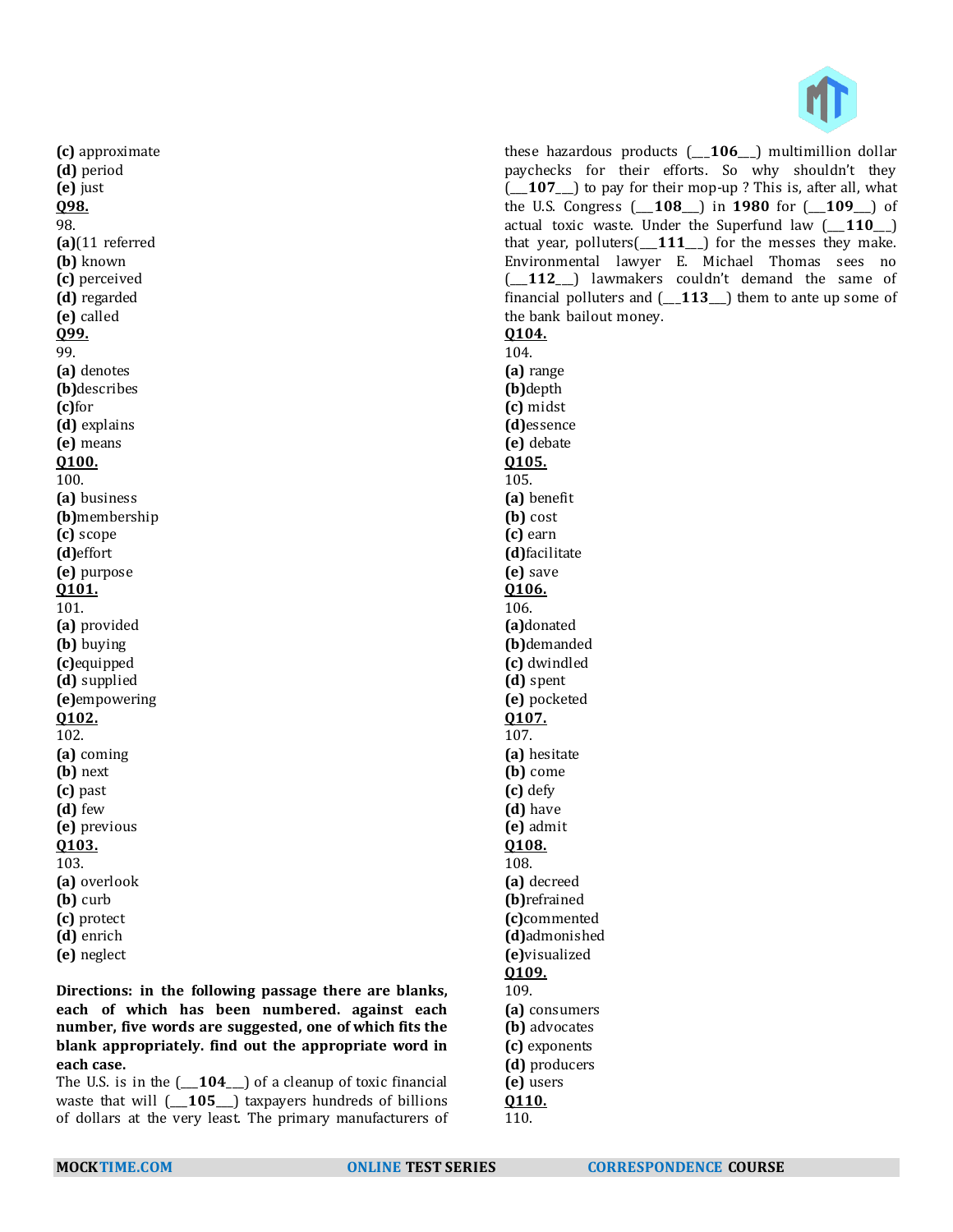

**(a)** revoked **(b)** forced **(c)** squashed **(d)** abandoned **(e)** enacted **Q111.** 111. **(a)** regain **(b)** claim **(c)** pay **(d)** demand **(e)** consider **Q112.** 112. **(a)** practice **(b)**reason **(c)** compensation **(d)** issue **(e)** wonder **Q113.** 113. **(a)** force **(b)** plead **(c)** appeal **(d)** dupe **(e)** follow

**Directions: in the following passage there are blanks, each of which has been numbered. against each number, five words are suggested, one of which fits the blank appropriately. find out the appropriate word in each case.**

Employee misconduct, (\_\_\_**114**\_\_\_) of leave, tardiness, abuse of lunch hours or coffee breaks, (\_\_\_**115**\_\_\_) to comply with the agency's procedures, or any other(\_\_\_**116**\_\_\_)of the employee employer relationship are examples of problems for which disciplinary actions may be(\_\_\_**117**\_\_\_). Such actions (\_\_\_**118**\_\_\_) from admonishments, warnings and oral or written reprimands (\_\_\_**119**\_\_\_) (\_\_\_**120**\_\_\_). reduction in grade or pay, or removal. Many agencies have formalized (\_\_\_**121**\_\_\_) in tables of penalties or guidelines (\_\_\_**122**\_\_\_) (\_\_\_**123**\_\_\_) action. **Q114.** 114. **(a)** submission **(b)** cancellation **(c)** demand **(d)** application **(e)** abuse **Q115.** 115. **(a)** displeasure **(b)** failure

**(c)** reluctance **(d)** anxiety **(e)** hesitation **Q116.** 116. **(a)** variation **(b)** instance **(c)** form **(d)** breach **(e)** conduct **Q117.** 117. **(a)**appropriate **(b)**sympathetic **(c)**harsh **(d)**unprecedented **(e)**exorbitant **Q118.** 118. **(a)** root **(b)**disseminate **(c)** range **(d)** deviate **(e)** emerge **Q119.** 119. **(a)** to **(b)**even **(c)** with **(d)**into **(e)** for **Q120.** 120. **(a)** punishment **(b)** memos **(c)** indiscipline **(d)** suspensions **(e)** curtailment **Q121.** 121. **(a)** all **(b)**these **(c)** abundant **(d)** which **(e)** only **Q122.** 122. **(a)** with **(b)**under **(c)** for **(d)**on **(e)** about **Q123.** 123.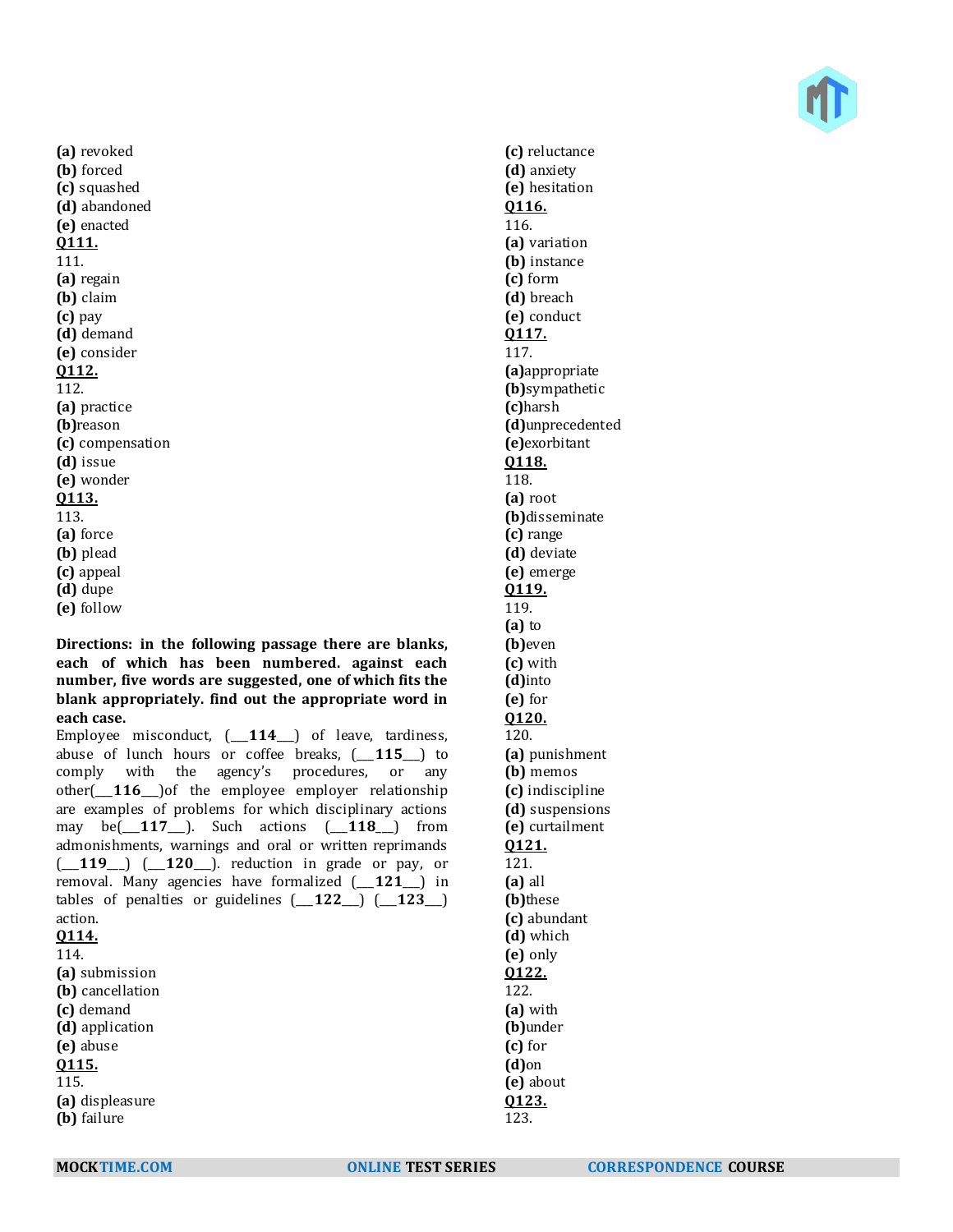

**(a)** harsh

- **(b)** decent
- **(c)** quick
- **(d)** responsible
- **(e)** corrective

**Directions: in the following passage there are blanks, each of which has been numbered. against each number, five words are suggested, one of which fits the blank appropriately. find out the appropriate word in each case.**

On October **2**, **1983** the Grameen Bank Project (\_\_\_**124**\_\_\_) the Grameen Bank, We invited the Finance Minister to be the Chief Guest at our (\_\_\_**125**\_\_\_) ceremony. But when the Ministry came to  $($  **126**  $)$  that the ceremony would take place in a remote district, they said it would not be an (\_\_\_**127**\_\_\_) place to launch a Bank and that the ceremony should be (\_\_\_**128**\_\_\_) in Dhaka so that all the top Government Officials could (\_\_\_**129**\_\_\_). We stood firm and (\_\_\_**130**\_\_\_) to them that we did not work in urban areas so it made no (\_\_\_**131**\_\_\_) to have the ceremony in a city (\_\_\_**132**\_\_\_) we had no borrowers. We had the ceremony in a big open field with the Finance Minister present as Chief Guest. For all of us who had worked so hard to (\_\_\_**133**\_\_\_) this it was a dream come true.

**Q124.** 124.

**(a)** became **(b)** reorganised **(c)** merged **(d)** named **(e)** converted **Q125.** 125. **(a)** Induction **(b)** opening **(c)**closing **(d)** dedicated **(e)** Inaugurate **Q126.** 126. **(a)** acquaint **(b)** reveal **(c)**know **(d)** aware **(e)** inform **Q127.** 127. **(a)** obvious **(b)** excellent **(c)**available **(d)** inauspicious **(e)** appropriate **Q128.**

128. **(a)** held **(b)** invited **(c)**assembled **(d)** done **(e)** shifted **Q129.** 129. **(a)** entertain **(b)** present **(c)**accompany **(d)** attend **(e)** involve **Q130.** 130. **(a)** refused **(b)** apologised **(c)** told **(d)** explained **(e)** denied **Q131.** 131. **(a)** point **(b)** difference **(c)** sense **(d)** difficulty **(e)** meaning **Q132.** 132. **(a)** which **(b)** where **(c)** while **(d)** that **(e)** however **Q133.** 133. **(a)** perform **(b)** obey **(c)** achieve **(d)** discover **(e)** built

**Directions: in the following passage there are blanks, each of which has been numbered. against each number, five words are suggested, one of which fits the blank appropriately. find out the appropriate word in each case.**

Twenty years (\_\_\_**134**\_\_\_) now, nearly **60**% of the world's population will live In urban areas. The impact of urbanization might not all be positive on India as urban expansion is happening at a much (\_\_\_**135**\_\_\_) rate than infrastructure expansion. Sustainability issues need to be (\_\_\_**136**\_\_\_) so that economic development is not at the (\_\_\_**137**\_\_\_) of public health. Some urban services that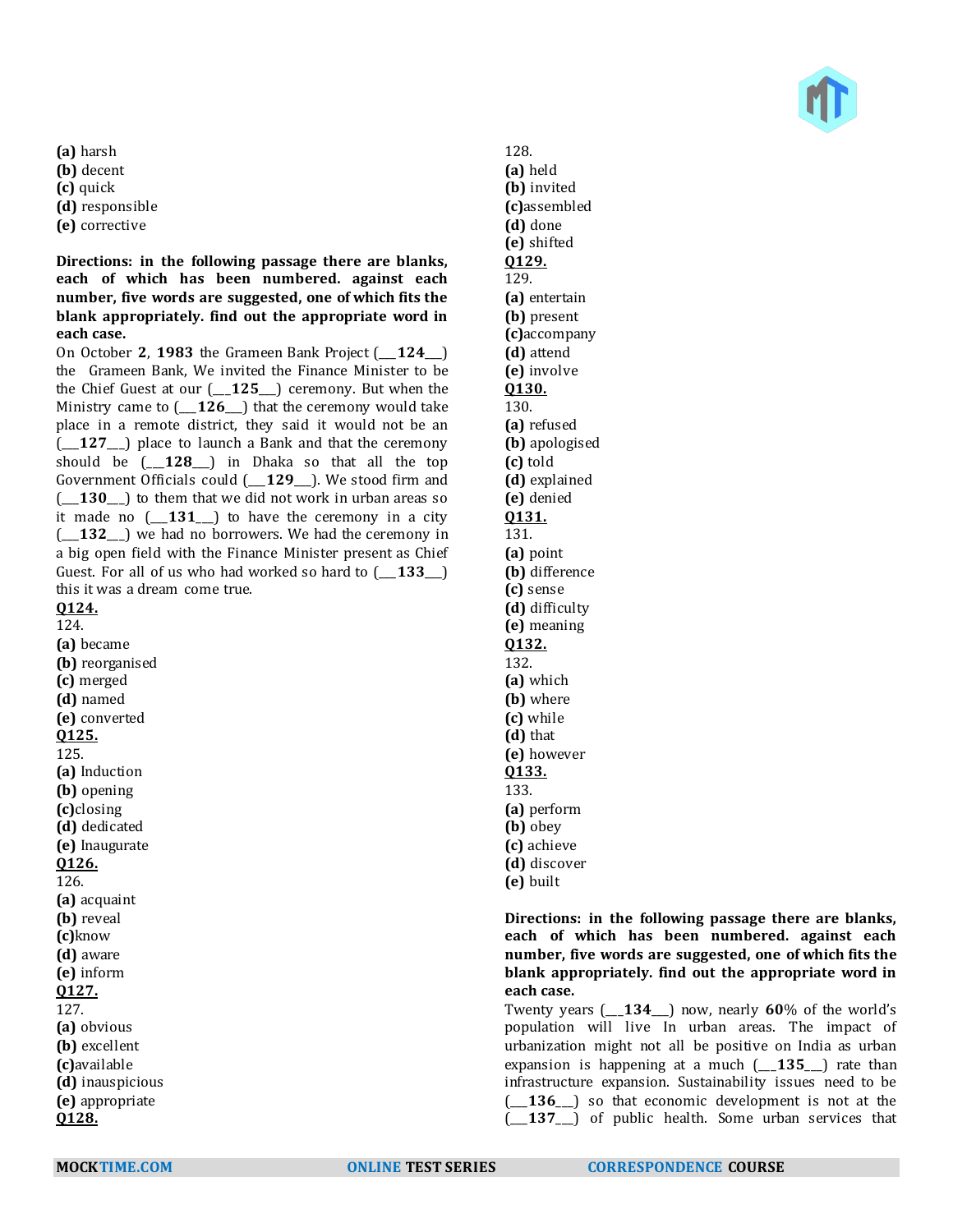

ought to be in (**138)** in a city like water, electricity, transport etc. need special consideration. TERI has put together a detailed report that (**139)** sustainability in the provision of basic urban services in Indian cities.(\_\_\_**140**\_\_\_) public transport is a major reason for the proliferation of private vehicles on the road. Respiratory illness in children living in urban areas is on the (\_\_\_**141**\_\_\_) with more cases of Asthma being (\_\_\_**142**\_\_\_) because of pollution, The future of cities of Indian dreams depends on  $($ **143**  $)$  we can build better cities today. **Q134.** 134. **(a)** till **(b)**since **(c)**from **(d)**after **(e)** on **Q135.** 135. **(a)** faster **(b)**slower **(c)**changed **(d)**speed **(e)** quick **Q136.** 136. **(a)** speculated **(b)** believed **(c)**Imagined **(d)**considered **(e)** understand **Q137.** 137. **(a)** payment **(b)** rate **(c)**costs **(d)**charge **(e)** expense **Q138.** 138. **(a)** abundance **(b)** large **(c)**functional **(d)**vicinity **(e)** location **Q139.** 139.

**(a)** bring **(b)** emphasizes **(c)**speculates **(d)**postulates **(e)** requests **Q140.**

140.

**(a)** Good **(b)** Competent **(c)**Absence **(d)**inadequate **(e)** Sufficient **Q141.** 141. **(a)** multiplication **(b)**expansion **(c)** rise **(d)**inflation **(e)** grow **Q142.** 142. **(a)** produced **(b)** develop **(c)**composed **(d)** resulted **(e)**reported **Q143.** 143. **(a)** if **(b)** whether **(c)**unless **(d)** Provided **(e)** weather

**Directions: in the following passage there are blanks, each of which has been numbered. against each number, five words are suggested, one of which fits the blank appropriately. find out the appropriate word in each case.**

Today It Is (\_\_\_**144**\_\_\_) recognized that the **21**st century will be driven by knowledge. To (\_\_\_**145**\_\_\_) the challenges of this century, India needs to usher in a knowledge revolution that (\_\_\_**146**\_\_\_) to bring about systemic changes in education. While our economy has made significant strides, the education system has not kept (\_\_\_**147**\_\_\_) with the aspirations of the youth. The vast disparity in country today is a result of skewed (\_\_\_**148**\_\_\_)to knowledge. To address this we need a substantial expansion in educational opportunities, with a special  $\left(\begin{array}{c} 149 \end{array}\right)$  on inclusion of the underprivileged. At the bottom of the pyramid, steps must be taken to (\_\_\_**150**\_\_\_) access to quality education. While the government has taken steps to ensure education to all, where it lacks in its efforts is the quality perspective. Being a spirally upward drive, education cannot be (\_\_\_**151**\_\_\_) to improve at the higher level lest it improves at the very grass root level. The top of the pyramid, i.e. higher education is also uneven. Students struggle to compete in the exams which (\_\_\_**152**\_\_\_) a sound knowledge of English. While candidates are expected to travel several kilometers to reach school to obtain any education, the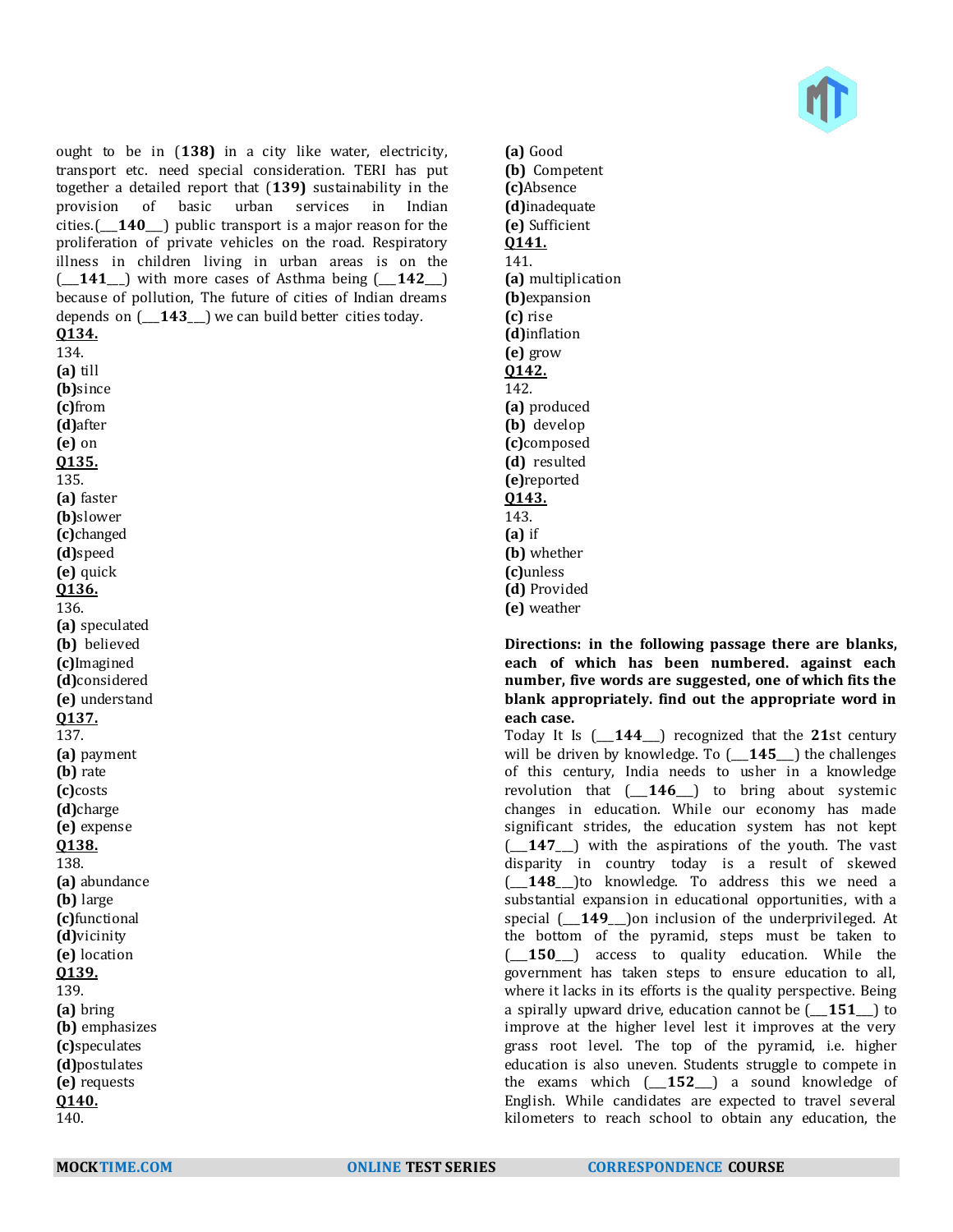

higher education organizations often  $(-153)$ candidates from vernacular media through State sponsored exams and proudly affirm them as unbiased.

### **Q144.** 144.

**(a)** thickly **(b)** widely **(c)** ample **(d)** parity **(e)** considered **Q145.** 145. **(a)** adhere to **(b)** gather **(c)** cover **(d)** contact **(e)** meet **Q146.** 146. **(a)** sought **(b)** wanted **(c)** seeks **(d)** attempt **(e)** determined **Q147.** 147. **(a)** adequate **(b)** sufficient **(c)** influence **(d)** pace **(e)** ahead **Q148.** 148. **(a)** access **(b)** approaching **(c)** rights **(d)** infiltration **(e)** excess **Q149.** 149. **(a)** aspiration **(b)** intensity **(c)** important **(d)** place **(e)** emphasis **Q150.** 150. **(a)** enjoy **(b)** help **(c)** provide **(d)** diminish **(e)** deepen **Q151.**

**(a)** awaited **(b)** judged y **(c)** thought **(d)** expected **(e)** said **Q152.** 152. **(a)** demand **(b)** has **(c)** consume **(d)** expects **(e)** wants **Q153.** 153. **(a)** discourages **(b)** disobey **(c)** contest **(d)** assume **(e)** reject

### **Directions: in the following passage there are blanks, each of which has been numbered. against each number, five words are suggested, one of which fits the blank appropriately. find out the appropriate word in each case.**

Since (\_\_\_**154**\_\_\_) times, people have (\_\_\_**155**\_\_\_) that human activity could affect the environment. The discovery of past ice ages shows that Earth's climate is in constant (\_\_\_**156**\_\_\_) and that (\_\_\_**157**\_\_\_) history, scientists have  $(-158)$  for the cause of these changes. Though scientists discovered the greenhouse effect in the late **19**th century, the theory of global warming wasn't (\_\_\_**159**\_\_\_) as a scientifically proven fact until **1992** when the United Nations held a Conference on Environment and Development Today, global warming is a (\_\_\_**160**\_\_\_) accepted reality and (\_\_\_**161**\_\_\_) about its effects range from the hysteria to the acceptance. Newspapers chronicle the slowly changing climate and the actions that have (\_\_\_**162**\_\_\_) that change. From developing nations to industrial countries, global climate affects (\_\_\_**163**\_\_\_).

## **Q154.**

154. **(a)** long **(b)** great **(c)** urgent **(d)** ancient **(e)** stone age **Q155.** 155. **(a)** believed **(b)** succeeded **(c)** wished **(d)** lost

151.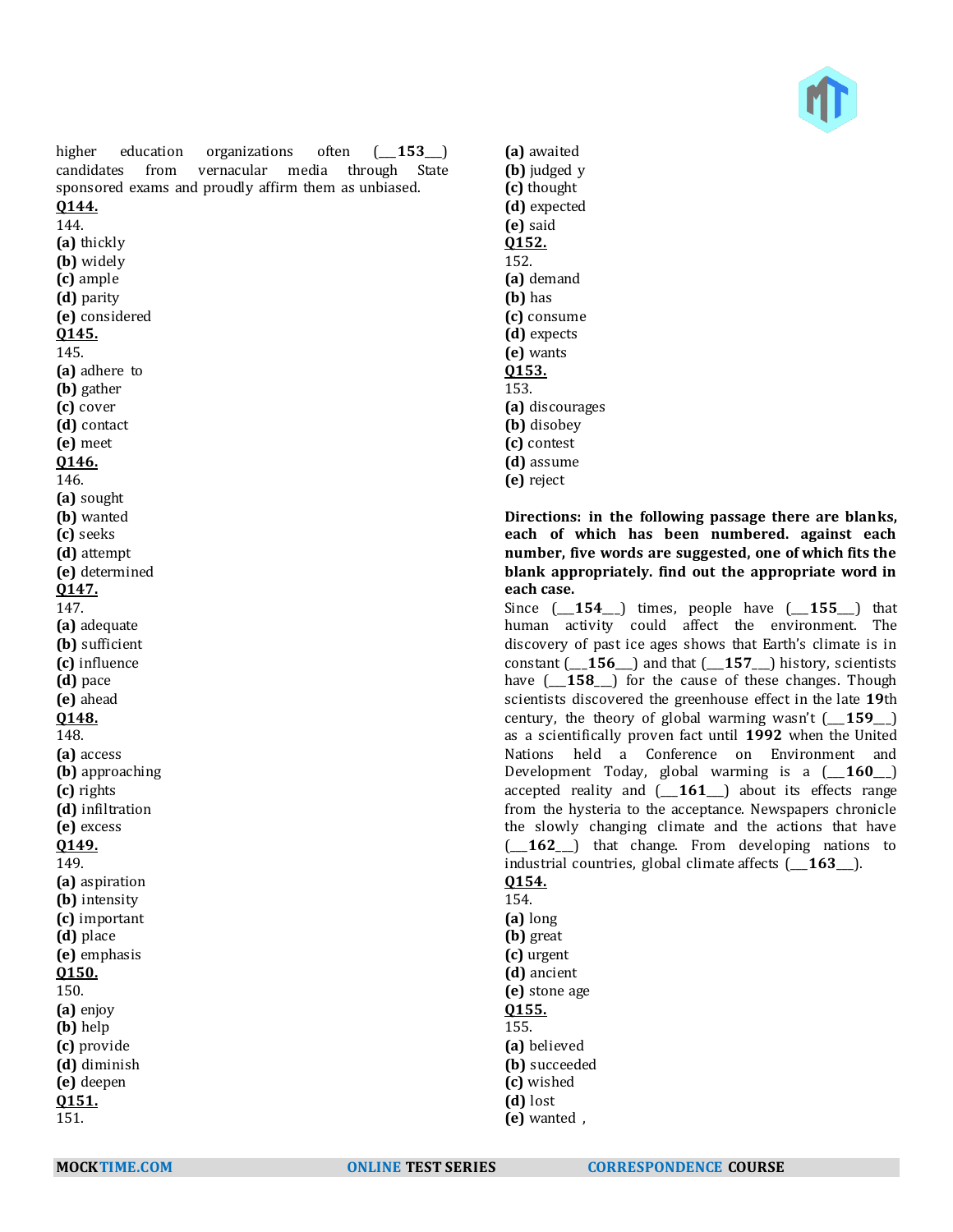

#### **(d)**more **(e)**singular

**Directions: in the following passage there are blanks, each of which has been numbered. against each number, five words are suggested, one of which fits the blank appropriately. find out the appropriate word in each case.**

As the temperature (\_\_\_**164**\_\_\_) during the summer season, many households turn to air conditioners to keep them cool. Air conditioners which were once regarded as a residential luxury have now become a (\_\_\_**165**\_\_\_). Enjoying a cooler atmosphere during hot Weather is not the only benefit of using the air conditioner. A household, a vehicle, or a building becomes cleaner and safer for breathing as air conditioning also (\_\_\_**166**\_\_\_) the growth and spread of harmful microorganisms. However, along with the benefits, some disadvantages are also (\_\_\_**167**\_\_\_) with it. One of the most controversial topics attached to the subject of air conditioning deals with some of the materials that are used to produce the cooling effect Fluorocarbons. These refrigerants (\_\_\_**168**\_\_\_) to global warming and are (\_\_\_**169**\_\_\_) as one of the main ways in which air-conditioning  $(-170)$  the environment. Fluorocarbon refrigerants also add to the problems concerning ozone layer depletion. While air conditioning provides a **1** temporary relief and makes heat wave more bearable, many questions have been (\_\_\_**171**\_\_\_) on how much the world will pay in the long run in terms of the environmental damage that it has caused. Today, scientists are (\_\_\_**172**\_\_\_) on making more environmental friendly products, but for now, individuals are (\_\_\_**173**\_\_\_) to part with their instant cool during the thick of summer.

#### **Q164.** 164.

**(a)** decreases **(b)** rises **(c)** deviates **(d)** fluctuates **(e)**varies1 **Q165.** 165. **(a)** irreplaceable **(b)**obligatory **(c)** Certainty, **(d)** necessity **(e)** redundancy **Q166.** 166. **(a)** prevents **(b)** escapes **(c)**kills **(d)** removes

**Q156.** 156. **(a)** hot **(b)** flux **(c)** fight **(d)** changes **(e)** reality . **Q157.** 157. **(a)** with **(b)** for **(c)** to

**(d)** throughout

**(a)** contribute **(b)** talked **(c)** resigned **(d)** visited **(e)** searched **Q159.** 159.

**(a)** accepted **(b)** false **(c)** real **(d)** greeted **(e)** expected **Q160.** 160. **(a)** rarely **(b)** widely **(c)** wrongly **(d)** leisurely **(e)** faithfully **Q161.** 161.

**(a)** principles **(b)** various **(c)**measurement

**(d)**idea **(e)**speculation

**Q162.** 162.

**(a)** meaning **(b)** worked **(c)** affected **(d)** cause **(e)**witness **Q163.** 163. **(a)**each **(b)**all **(c)**everyone

**(e)** as **Q158.** 158.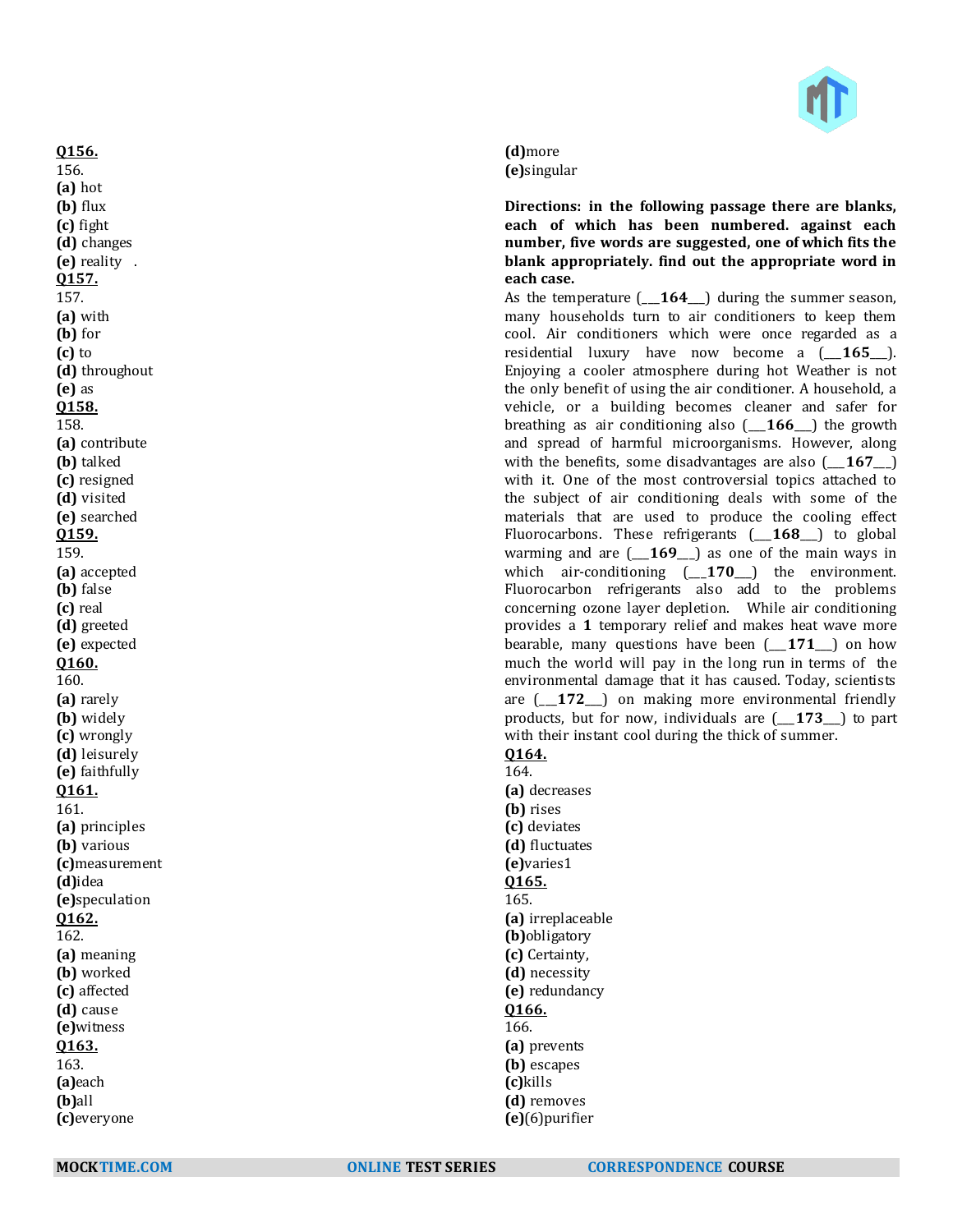

#### J **blank appropriately. find out the appropriate word in each case.**

The world's climate has always changed and species have evolved accordingly to survive it. The surprising fact about the (\_\_\_**174**\_\_\_) between evolution and global wanning (\_\_\_**175**\_\_\_) that, it is not linear. (\_\_\_**176**\_\_\_) temperatures alone are not (\_\_\_**177**\_\_\_) of evolution. Evolution is also the (\_\_\_**178**\_\_\_) of seasonal changes. As the environment (\_\_\_**179**\_\_\_) those species which don't adapt (\_\_\_**180**\_\_\_) to exist. But the sheer (\_\_\_**181**\_\_\_) of manmade climate change today is (\_\_\_**182**\_\_\_). Bad things are happen i mg and by one (\_\_\_**183**\_\_\_) global warming could threaten up to one third of the world's species if left unchecked. In fact a lot of the species which will be able to survive are the ones we consider pests like insects and weeds.

### **Q174.**

174. **(a)** difference **(b)** similarity **(c)** argument **(d)** relationship **(e)** alliance **Q175.** 175. **(a)** being **(b)**seems **(c)** mainly **(d)**besides **(e)** is **Q176.** 176. **(a)** However **(b)**Mounted **(c)** Rising **(d)**Elevating **(e)** Inclining **Q177.** 177. **(a)** means **(b)** triggers **(c)** responses **(d)** threats **(e)** stimulus **Q178.** 178. **(a)** result **(b)** precursor **(c)** resistance **(d)** cause **(e)** provocation **Q179.** 179. **(a)** conserves **(b)** stifles

168. **(a)** result **(b)** determine **(c)** affect **(d)** outcome **(e)** contribute **Q169.** 169. **(a)** attended **(b)** presumed **(c)** regarded **(d)** valued **(e)** responsible **Q170.** 170. **(a)** helps **(b)** impacts **(c)** decline **(d)** disintegrates **(e)** improves M **Q171.** 171. **(a)** thought **(b)** explained **(c)** expected **(d)** interrogated **(e)** raised **Q172.** 172. **(a)** trying **(b)** expected **(c)** developing **(d)** working **(e)** inventing **Q173.** 173. **(a)** disabled **(b)**helpless **(c)** unwanted **(d)** aware **(e)** reluctant

**Q167.** 167.

**(a)**connected **(b)**related **(c)** associated **(d)** influenced **(e)** created **Q168.**

**Directions: in the following passage there are blanks, each of which has been numbered. against each number, five words are suggested, one of which fits the**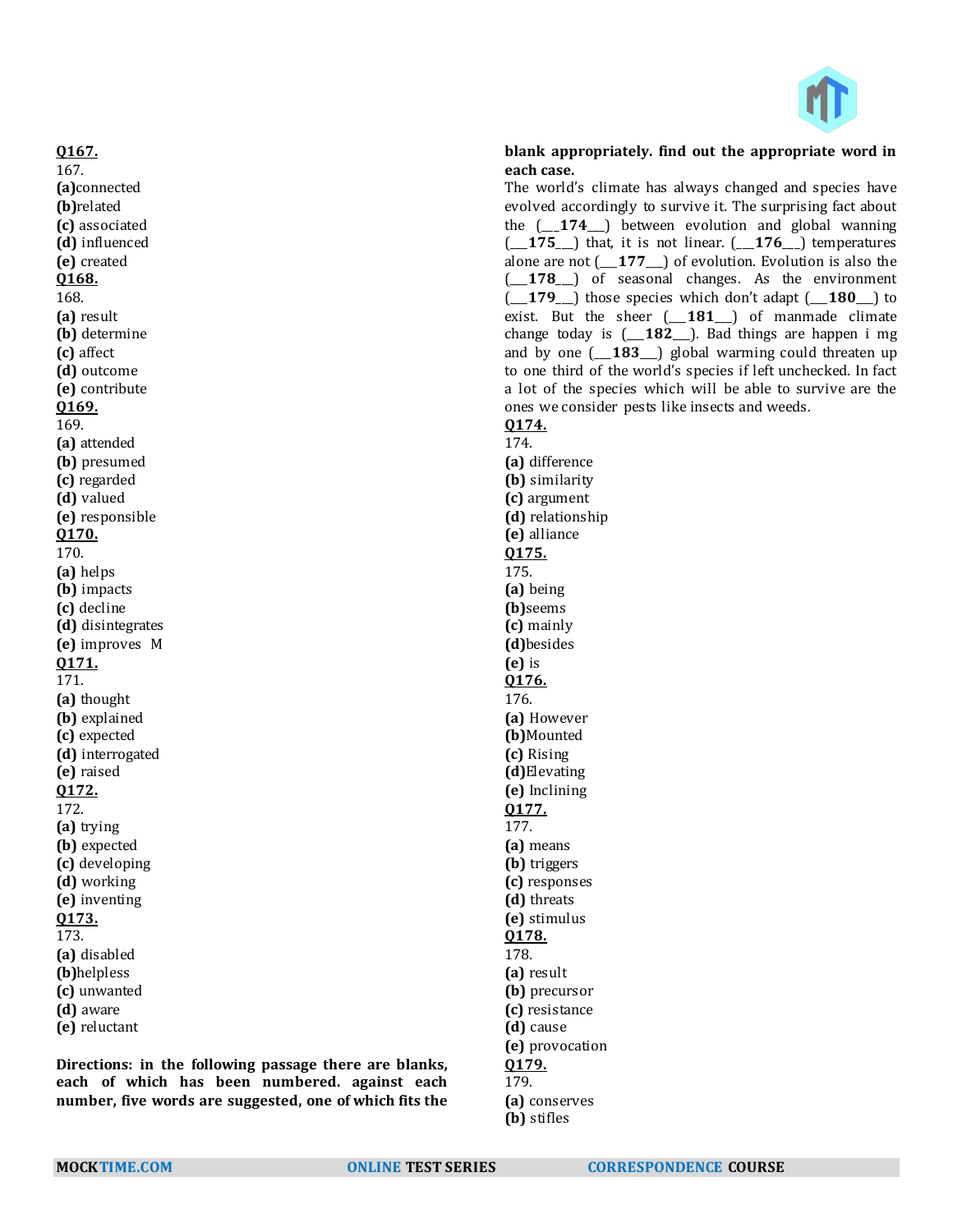

**(c)** predicts **(d)** changes **(e)** emerges **Q180.** 180. **(a)** continue **(b)** halt **(c)** cease **(d)** terminate **(e)** discontinue **Q181.** 181. **(a)** luck **(b)** value **(c)** collapse **(d)** pace **(e)** attention **Q182.** 182. **(a)** threatened **(b)** pursued **(c)** unprecedented **(d)** record **(e)** debated **Q183.** 183. **(a)** forecast **(b)** chance **(c)** pattern **(d)** occasion **(e)**Imagination

**Directions: in the following passage there are blanks, each of which has been numbered. against each number, five words are suggested, one of which fits the blank appropriately. find out the appropriate word in each case.**

Clement Atlee became the Prime Minister of England after the Second World War. Winston Churchill who had successfully (\_\_\_**184**\_\_\_) England and the allies to victory over Hitler was now rejected by the English people at the hustings. Labour Party was (\_\_\_**185**\_\_\_) to power and Atlee became the Prime Minister. One of his memorable tasks was that he was (\_\_\_**186**\_\_\_) in granting India its freedom. Atlee was born in a well to do (\_\_\_**187**\_\_\_) but he always had  $(-188)$  for the poor and the downtrodden. He is known for keeping (\_\_\_**189**\_\_\_) and cooperation among his cabinet colleagues. Not that there were no differences of opinion (\_\_\_**190**\_\_\_) his cabinet members, but Atlee, by his (\_\_\_**191**\_\_\_) nature and positive approach, always managed to keep them together and had control over them (\_\_\_**192**\_\_\_) being sympathetic to the cause of India, and granting India freedom, he (\_\_\_**193**\_\_\_) many a constructive

activity for his country too, like nationalization of some industries, and starting national health scheme. **Q184.** 184 **(a)** isolated **(b)** established **(c)**conquered **(d)** marginalized **(e)**(6)led **Q185.** 185. **(a)** averse **(b)** close **(c)** swept **(d)** used **(e)** immune **Q186.** 186. **(a)** interested **(b)** instrumental **(c)** eager **(d)** reluctant **(e)** particular **Q187.** 187. **(a)** class **(b)** origin **(c)** country **(d)** family **(e)** community **Q188.** 188. **(a)** concern **(b)** reverence **(c)** apathy **(d)** jobs **(e)** indifference **Q189.** 189. **(a)** assistance **(b)** conviction **(c)** harmony **(d)** faith **(e)** conflict **Q190.** 190. **(a)** among **(b)** within **(c)** between **(d)** from **(e)** with **Q191.**

**<sup>(</sup>a)** withdrawing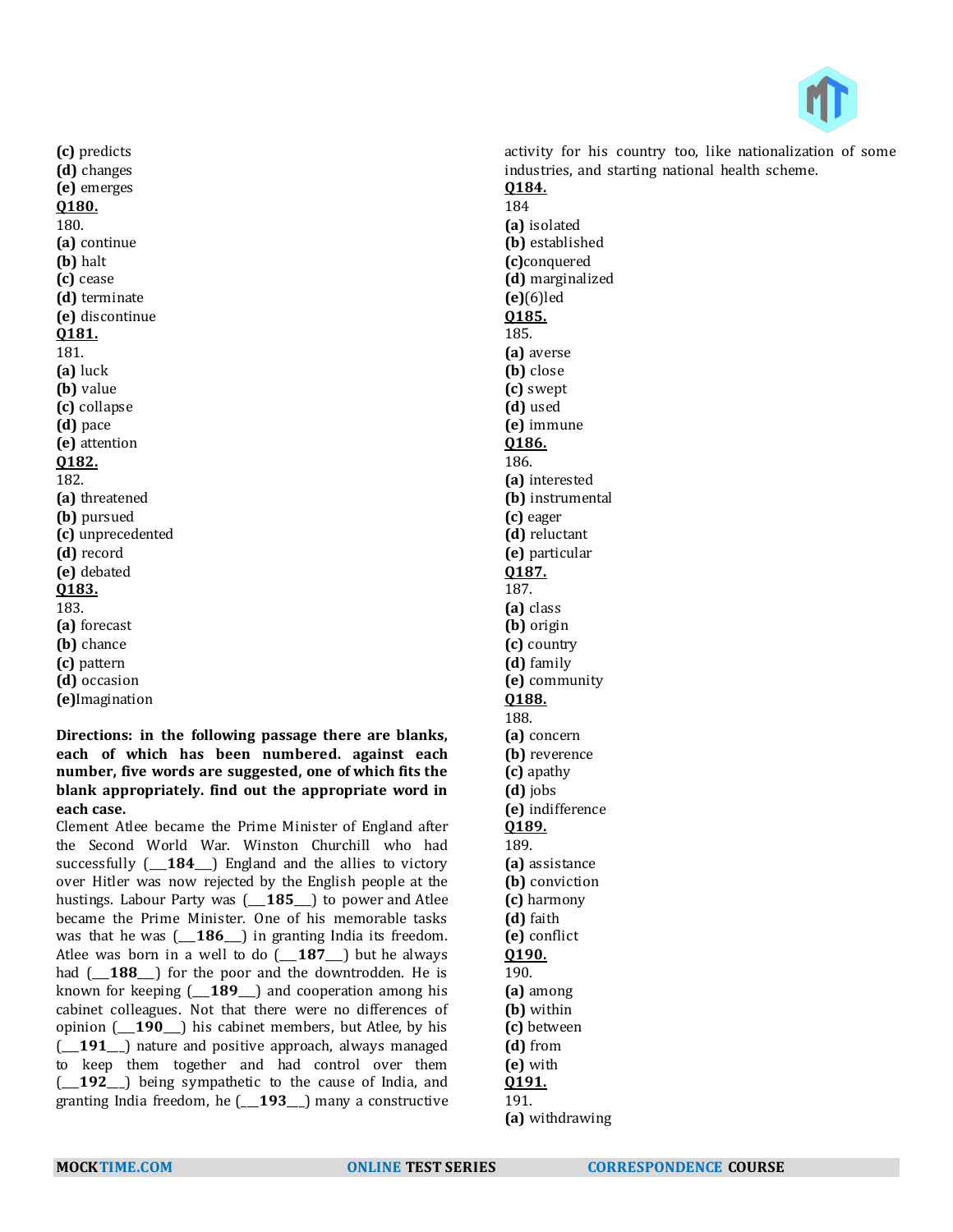**(b)** gentle **(c)** stubborn **(d)** aggressive **(e)** docile **Q192.** 192. **(a)** although **(b)** without **(c)** he **(d)** beside **(e)** after **Q193.** 193. **(a)** demonstrated **(b)** imitated **(c)** bypassed **(d)** observation **(e)** did

**Directions: in the following passage there are blanks, each of which has been numbered. against each number, five words are suggested, one of which fits the blank appropriately. find out the appropriate word in each case.**

Seed quality is an (\_\_\_**194**\_\_\_) aspect of crop production. For ages, farmers have traditionally been selecting and (\_\_\_**195**\_\_\_) good quality seed, since it was in their interest to do so. They knew and understood the importance of quality seed in production. However, with the advent of green revolution technology, based. (\_\_\_**196**\_\_\_) on the high yielding dwarf varieties of wheat and rice, mainstream thinking changed. Agricultural scientists, for reasons that remain (\_\_\_**197**\_\_\_). began to doubt, the ability of farmers to maintain seed quality (\_\_\_**198**\_\_\_). Aided by the World Bank, the Ministry of Agriculture launched a National Seeds Project in **1967**. Under the project , spread Into three phases, seed processing plants were (\_\_\_**199**\_\_\_) up In nine suites. Six states were covered under phase three. All that the huge processing plants were (\_\_\_**200**\_\_\_) to do was to provide certified seeds of food crops, mainly selfpollinating crops, to farmers. In mid**1980**s, the International Rice Research Institute (IRRI) in the Philippines concluded a study which (\_\_\_**201**\_\_\_) that there was hardly any difference In the crop yields from transplanted rice and from the crop sown by broadcasted seeds. One would wonder why, in the first instance, were the farmers, asked to (\_\_\_**202**\_\_\_) over to transplanting paddy? The answer Is simple — probably, to help the mechanical industries grow. Since rice, Is the staple food In Asia, tractor sales could only grow if there was a way to move the machine in the rice fields. No wonder, the sales of tractors, puddlers, reapers and other associated (\_\_\_**203**\_\_\_) soared in the rice growing areas. **Q194.**

194. **(a)** Irrational **(b)** main **(c)** brilliant **(d)** important **(e)** empathetic **Q195.** 195. **(a)** maintaining **(b)** trusting **(c)** selling **(d)** processing **(e)** creating **Q196.** 196. **(a)** necessarily **(b)** exceptionally **(c)** primarily **(d)** regularly **(e)**truly **Q197.** 197. **(a)** unexplained **(b)** doubt **(c)** some **(d)** true **(e)** sad **Q198.** 198. **(a)** himself **(b)** sometimes **(c)** proper **(d)** improve **(e)** themselves **Q199.** 169. **(a)** established **(b)** created **(c)** set **(d)** wound **(e)** thought **Q200.** 200. **(a)** tried **(b)** mattered **(c)** meaning **(d)** supposed **(e)** expect **Q201.** 201. **(a)** renounced **(b)** showed **(c)** passed **(d)** negated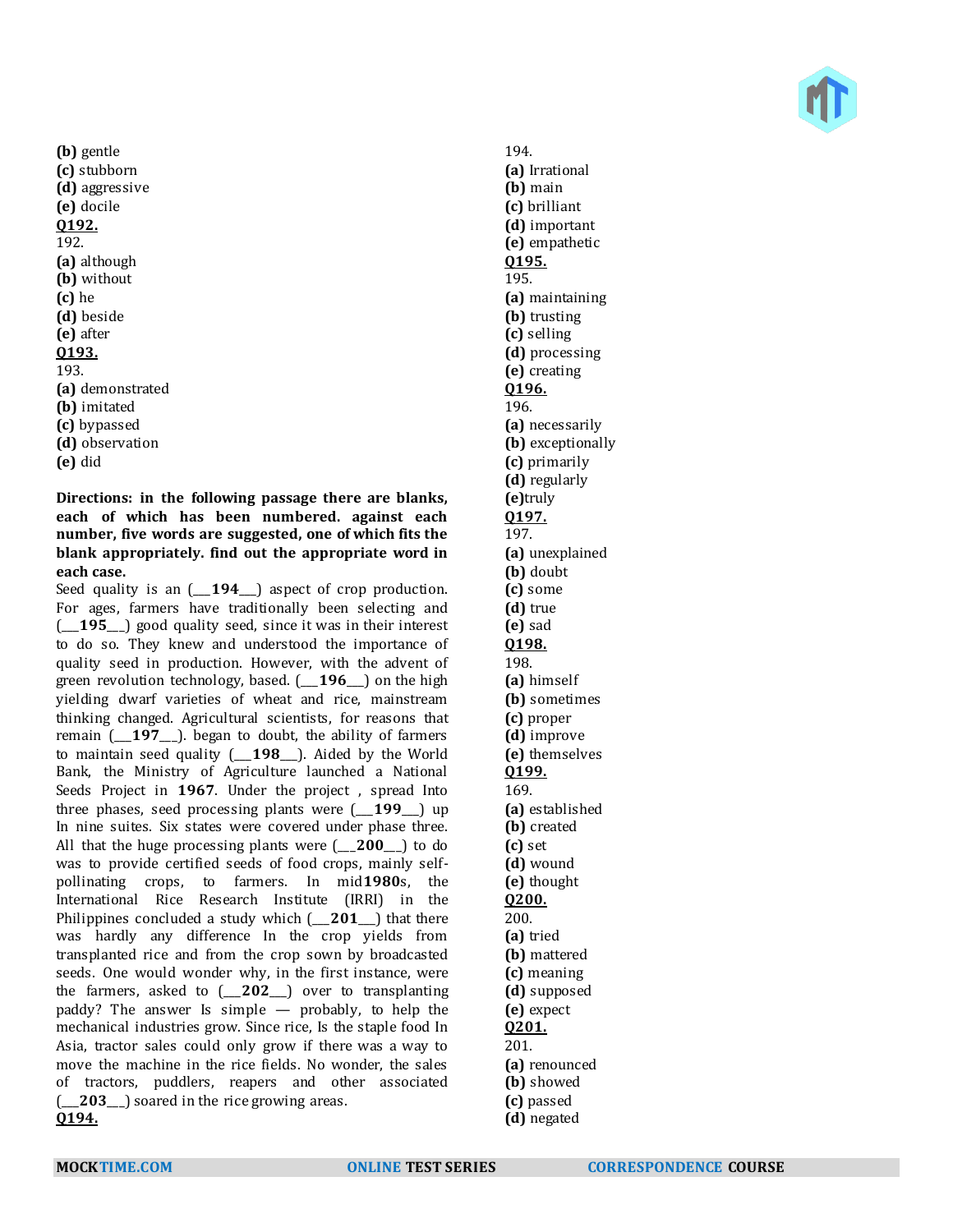**(e)** directed **Q202.** 202. **(a)** shift **(b)** make **(c)** turn **(d)** mull **(e)** switch **Q203.** 203. **(a)** sell **(b)** equipments **(c)** people **(d)** techniques **(e)** creatures

**Directions: in the following passage there are blanks, each of which has been numbered. against each number, five words are suggested, one of which fits the blank appropriately. find out the appropriate word in each case.**

The world's climate has always changed and species have evolved accordingly to survive it The surprising fact about the (\_\_\_**204**\_\_\_) between evolution and global warming (\_\_\_**205**\_\_\_) that it is not liner. (\_\_\_**206**\_\_\_) temperatures alone are not (\_\_\_**207**\_\_\_) of evolution. Evolution is also the (\_\_\_**208**\_\_\_) of seasonal changes. As the environment (\_\_\_**209**\_\_\_) those species which don't adapt (\_\_\_**210**\_\_\_) to exist. But the sheer (\_\_\_**211**\_\_\_) of manmade climate change today is (\_\_\_**212**\_\_\_). Bad things are happening and by one (\_\_\_**213**\_\_\_) global wanning could threaten up to one third of the world's species if left unchecked. In fact a lot of the species which will be able to survive are the, ones we consider pests like in, sects and weeds. **Q204.**

204. **(a)** difference **(b)** similarity **(c)** argument **(d)** relationship **(e)** alliance **Q205.** 205. **(a)** being **(b)** seems **(c)** mainly **(d)** besides **(e)** is **Q206.** 206. **(a)** However **(b)** Mounted **(c)** Rising **(d)** Elevating

**(e)** Inclining **Q207.** 207. **(a)** means **(b)** triggers **(c)** responses **(d)** threats **(e)** stimulus **Q208.** 208. **(a)** results **(b)** precursor **(c)** resistance **(d)** cause **(e)** provocation , **Q209.** 209. **(a)** conserves **(b)**stifles **(c)** predicts **(d)**changes **(e)** emerges **Q210.** 210. **(a)** continue **(b)** halt **(c)**cease **(d)** terminate **(e)**discontinue **Q211.** 211. **(a)** luck **(b)**value **(c)** collapse **(d)**pace **(e)** attention **Q212.** 212. **(a)** threatened **(b)**pursued **(c)** unprecedented **(d)**record **(e)** debated **Q213.** 213. **(a)** forecast **(b)** chance **(c)**pattern **(d)** occasion **(e)** imagination

**Directions: in the following passage there are blanks, each of which has been numbered. against each number, five words are suggested, one of which fits the**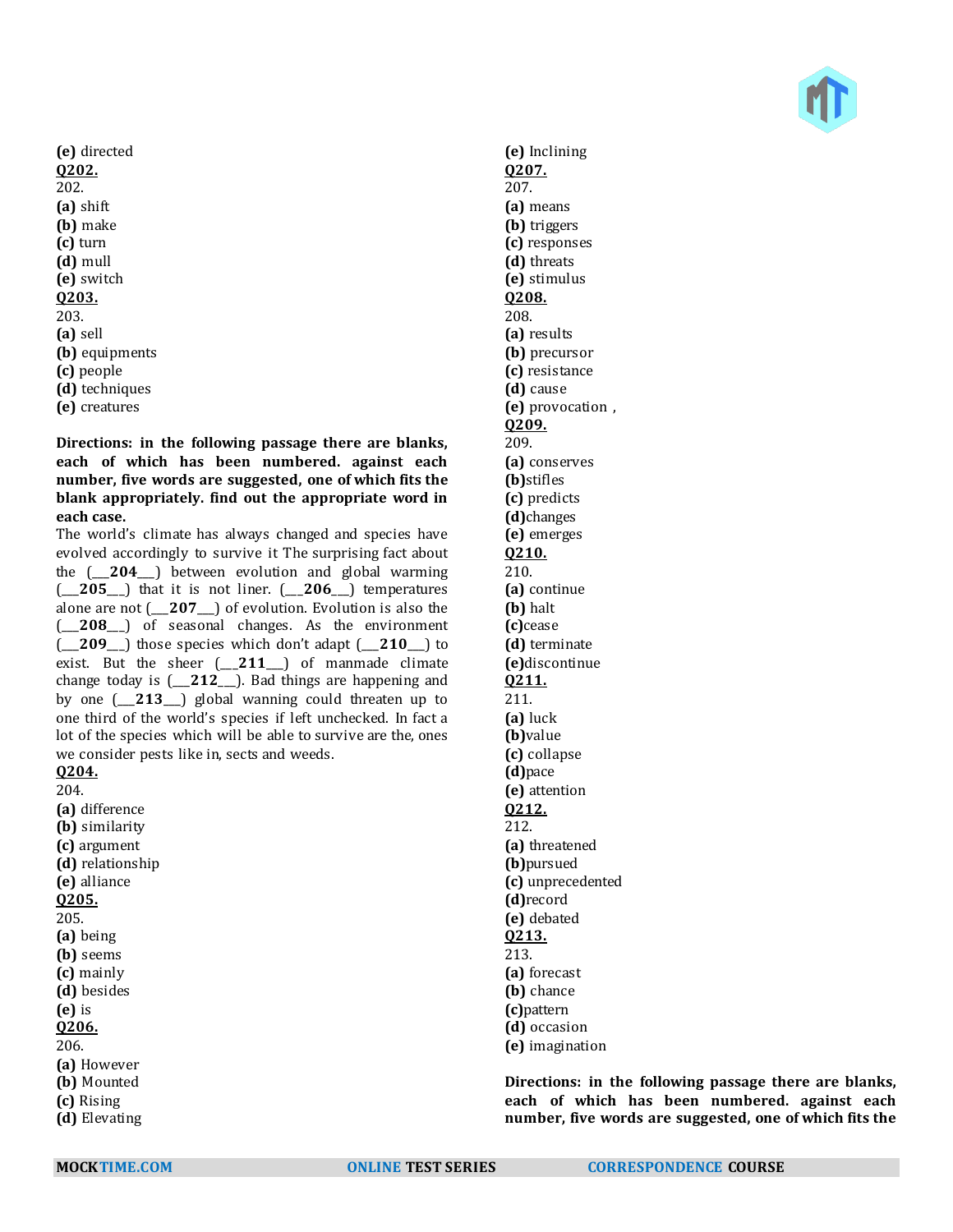#### **blank appropriately. find out the appropriate word in each case.**

The world is going (\_\_\_**214**\_\_\_) a deep recession. At such a time, one thing we need in abundance is jobs for the semiskilled and unskilled. This is the only way in which equal (\_\_\_**215**\_\_\_) of wealth can take place. The healthcare industry is (\_\_\_**216**\_\_\_) poised to occupy this position. the IT industry hires people from the upper middle strata and rich families, usually engineers, (\_\_\_**217**\_\_\_) the healthcare industry hires nurses, to the tune of eighty percent of the jobs created, from the lower economic strata. Global healthcare is a \$ **4**.**5** trillion industry, (\_\_\_**218**\_\_\_) only to the agroindustry. Even then healthcare (\_\_\_**219**\_\_\_) only eight percent of world's population. Policymakers should (\_\_\_**220**\_\_\_) at healthcare industry as not only an industry which addresses pain but also as one which can (\_\_\_**221**\_\_\_) the economy. The last century was driven by machines that addressed human toil and it is strongly (\_\_\_**222**\_\_\_) that this century will be driven by healthcare. This, however, will only happen if policymakers make a conscious effort to (\_\_\_**223**\_\_\_) the right policies in place soon.

**Q214.** 214. **(a)**past **(b)** against **(c)**through **(d)** across **(e)** on **Q215.** 215. **(a)** earning **(b)** share **(c)** venture **(d)** delivery **(e)** distribution **Q216.** 216. **(a)** commonly **(b)** ideally **(c)**indefinitely **(d)** preferably **(e)**invariably **Q217.** 217. **(a)** whereas **(b)** unlike **(c)** besides **(d)** although **(e)** despite **Q218.** 218. **(a)**encouraging

**(c)**lesser **(d)**beating **(e)**greater **Q219.** 219. **(a)** affords **(b)**cures **(c)**visits **(d)**reaches **(e)** provides **Q220.** 220. **(a)** look **(b)** plan **(c)**weigh **(d)**admire **(e)**consider **Q221.** 221. **(a)**affect **(b)** effect **(c)**influence **(d)**impede **(e)** estimate **Q222.** 222. **(a)** thought **(b)**credited **(c)**identified **(d)** believed **(e)** supposed **Q223.** 223. **(a)** derive **(b)** frame **(c)**figure **(d)** consider **(e)** put

### **Directions: in the following passage there are blanks, each of which has been numbered. against each number, five words are suggested, one of which fits the blank appropriately. find out the appropriate word in each case.**

Prior to independence the healthcare sector in India was in a (\_\_\_**224**\_\_\_) with a large number of deaths and rampant spread of infectious diseases. After independence the Government of India laid (\_\_\_**225**\_\_\_) on primary healthcare and India has put in sustained efforts to better the healthcare system (\_\_\_**226**\_\_\_) the country. The government initiative was not enough to meet the demands of a growing population be it in primary, secondary or tertiary healthcare. Alternate sources of finance were critical for the sustainability of the health

**(b)**second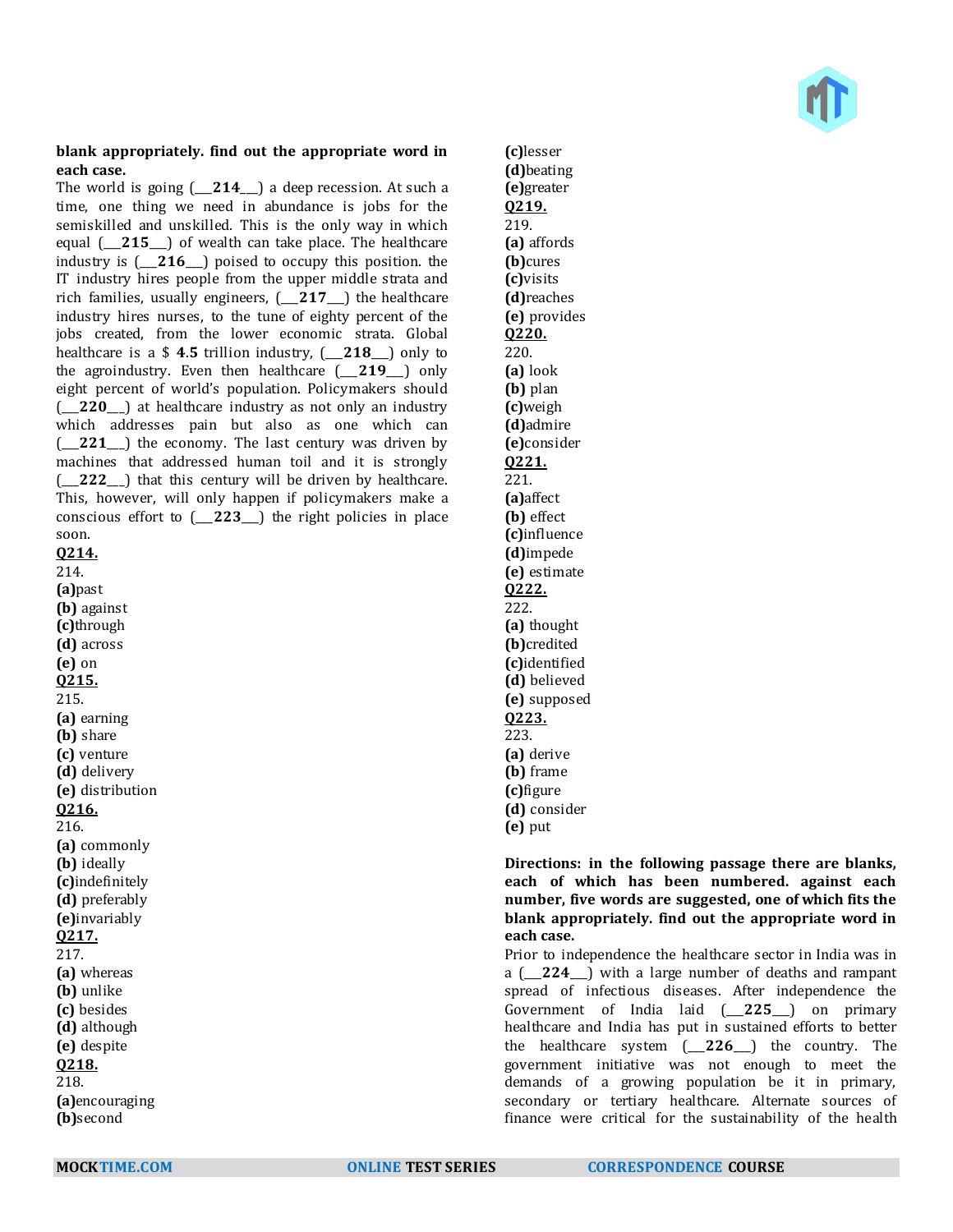sector Till about \_\_\_**20**\_\_\_ years ago, private sector ventures in the healthcare sector (\_\_\_**227**\_\_\_) of only solo practitioners, small hospitals and nursing homes. The quality of service provided was excellent especially ih the .hospitals run by charitable trusts and religious foundations. In **1980**s realizing that the government on its Own would not be able to (\_\_\_**228**\_\_\_) for health care, the government allowed the entry of private sector to reduce the (\_\_\_**229**\_\_\_) between supply and demand for healthcare. The establishment of the private sector has resulted in the, (\_\_\_**230**\_\_\_) of opportunities in terms of medical equipment, information technology in health services, BPO, tele medicine and medical tourism. Large companies and (\_\_\_**231**\_\_\_) individuals have now started five star hospitals which dominate the space for the high end market. The private sector has made (\_\_\_**232**\_\_\_) progress, but on the flip side it is also responsible for increasing (\_\_\_**233**\_\_\_) in the healthcare sector. The private sector should be more socially relevant and effort must be made to make private sector accessible to the weaker sections of society. **Q224.** 224. **(a)** shambles **(b)** failure **(c)** demand **(d)** prosperity **(e)** ruined **Q225.** 225. **(a)** bricks **(b)** emphasize **(c)** request **(d)** stress **(e)** important **Q226.** 226. **(a)** through **(b)** across **(c)** sharing **(d)** with **(e)** on **Q227.** 227.

**(d)** survive **(e)** give **Q229.** 229. **(a)**gap **(b)** position **(c)** distance **(d)** length **(e)** thought **Q230.** 230. **(a)** reduction **(b)** sea **(c)** cropping **(d)** disabling **(e)** emergence **Q231.** 231. **(a)**needy **(b)** destitute **(c)** bigger **(d)** affluent **(e)** much **Q232.** 232. **(a)** slowly **(b)** improve **(c)** many **(d)** improvised **(e)** tremendous **Q233.** 233. **(a)** speed **(b)** pace **(c)** inequality **(d)** uniformity

**(e)** seriousness

### **Directions: in the following passage there are blanks, each of which has been numbered. against each number, five words are suggested, one of which fits the blank appropriately. find out the appropriate word in each case.**

Hundreds of plants and animals are (\_\_\_**234**\_\_\_) every day due to deforestation and urbanization what might happen if this continues in the future? The last mass extinction of plant and animal species occurred **65** million years ago with the Dinosaurs In all, five mass extinctions have occurred and scientists (\_\_\_**235**\_\_\_) earth is in sixth mass extinction. The world as it is now is threatened, including people, who are responsible for earths (\_\_\_**236**\_\_\_). Pesticides contaminating water overharvesting of animals and plants air pollution illegal fishing and the clearing of land are direct results of urbanization and deforestation.

**(a)**made **(b)** comprise **(c)** consisted **(d)** is **(e)** contained **Q228.** 228. **(a)** cater **(b)** provide **(c)** manage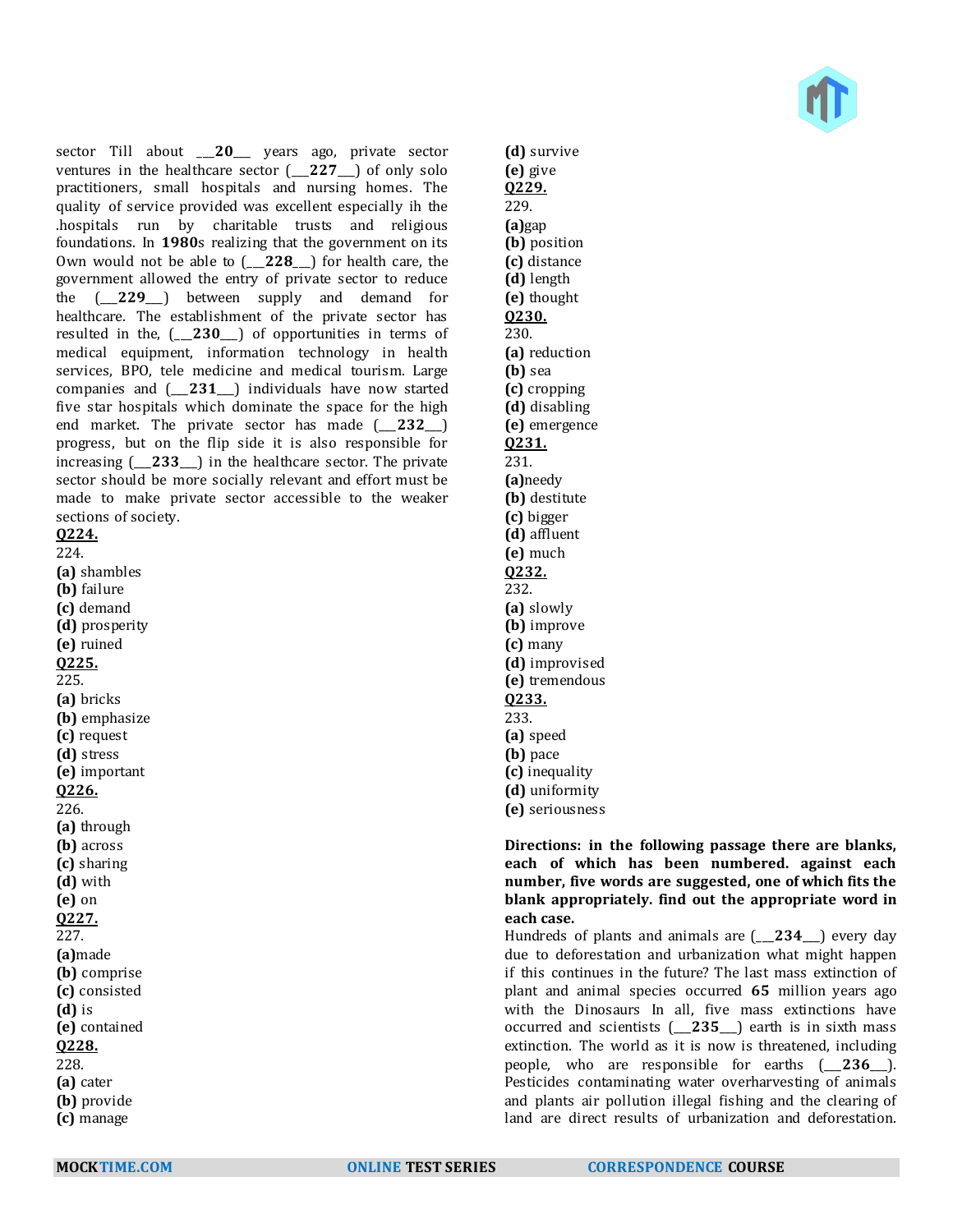

People have (\_\_\_**237**\_\_\_) and damaged almost half a earths land, at a very unsustainable rate, Global warming is having a serious impact as well. A six degree Celsius increase in global temperature killed **95**% of all species on Earth 251 million years ago. An increase of six degree Celsius is forecast this century if a change is not made to (\_\_\_**238**\_\_\_) the damage done to earth. Humans will be one of the **95**% of species lost. Noticeable, changes of global warming include migration (\_\_\_**239**\_\_\_) and the change in season timings. Migrating birds are migrating earlier, which in turn is causing them to hatch eggs and  $(-240)$ young earlier than they did at the beginning of this century. While this Is just the tip of the iceberg many other (\_\_\_**241**\_\_\_) regarding the extinction of plant and animal species need addressing. It is more important now than ever before to pull our heads out of the sand and make changes for the (\_\_\_**242**\_\_\_) of the earth. Future generations are (\_\_\_**243**\_\_\_). as they are a species as well. **Q234.** 234. **(a)** killing **(b)** alive **(c)** born **(d)** left **(e)** lost **Q235.** 235. **(a)** speak **(b)** told **(c)** estimation **(d)**believe **(e)** consider **Q236.** 236. **(a)** shape **(b)** development **(c)**deterioration **(d)**warmth **(e)** expansion **Q237.** 237. **(a)** altered **(b)** created **(c)** produced **(d)** made **(e)**brought **Q238.** 238. **(a)** void **(b)** dissipate **(c)** augment **(d)** reverse **(e)** increase

**Q239.**

239. **(a)** delay **(b)** birds **(c)** slowdown **(d)** hasten **(e)** acceleration **Q240.** 240. **(a)** spare **(b)** bear **(c)** destroy **(d)** amend **(e)** generation **Q241.** 241. **(a)** animals **(b)** difficulty **(c)**issues **(d)** humans **(e)** problem **Q242.** 242. **(a)** extinction **(b)**better **(c)** wealth **(d)**stigma **(e)** demand **Q243.** 243. **(a)** endangered **(b)**threaten **(c)** evaluated **(d)**living **(e)** compared **Q244.** 244. **(a)**no **(b)** to **(c)**never **(d)**not **(e)**for

### **Directions: in the following passage there are blanks, each of which has been numbered. against each number, five words are suggested, one of which fits the blank appropriately. find out the appropriate word in each case.**

What Indian politicians and bureaucrats share with their scientist, engineer and carpenter counterparts is their acceptance of mediocrity and lack of skill. The greatest moral failure of Indian institutions is the tolerance of incompetence. (\_\_\_**244**\_\_\_) criminal ity or corruption. The tolerance of incompetence in (\_\_\_**245**\_\_\_) is a result of a low cultural value attached to the creation and (\_\_\_**246**\_\_\_)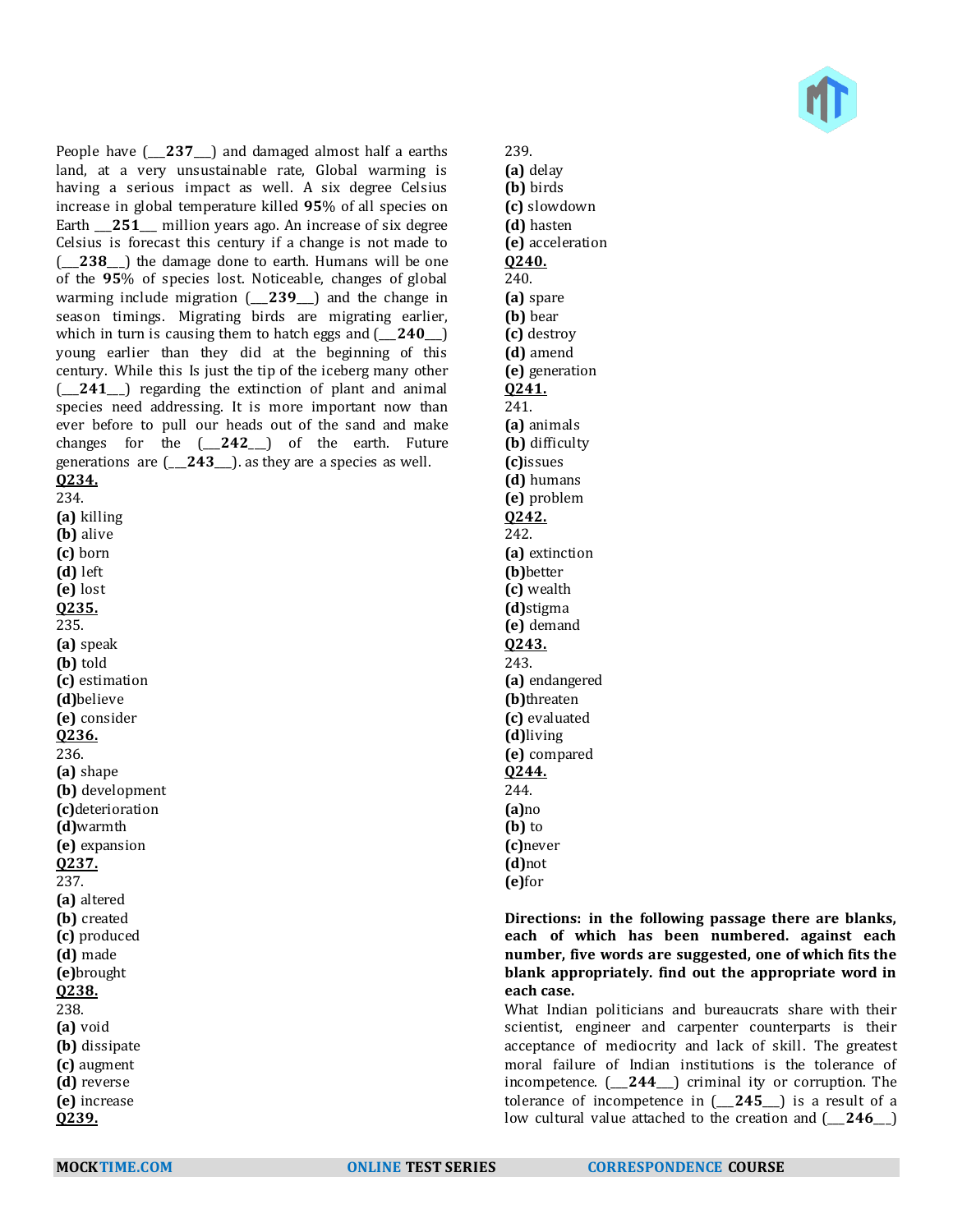of institutions. Institution building is hard work it requires a combination of vision, commitment and performance. Any institution involves a contract between those who (\_\_\_**247**\_\_\_) to the institution and those who support it. The support can take the form of money or votes but that support must be (\_\_\_**248**\_\_\_) continuously. In a properly functioning institutional system, the Institutional contract (\_\_\_**249**\_\_\_) the institution members and their supporters takes the form you give me support and I will give you results. Competence Is the channel that sustains the flow of trust from supporters to institutions and back. If doctors don't cure will they not lose our trust ? While blaming individual politicians and babus for their corrupt ways, let us also examine the system that accepts mediocrity and even lets it (\_\_\_**250**\_\_\_).What we are seeing in India is a case of contract failure. The contractor who bribes an official and then builds a leaky stadium is not just being (\_\_\_**251**\_\_\_). He is sustaining a collusive system that subverts, rules regulating mutual cooperation between government institutions, market players and society as a whole. In the case of endemic contract failure everyone (\_\_\_**252**\_\_\_). Including the contractor, for once the public loses its trust in institutions even businessmen will (\_\_\_**253**\_\_\_) out on opportunities to make money. The moral status of institutions is central to continued development and prosperity. **Q245.**

245. **(a)** turn **(b)**individual **(c)**world **(d)** partly **(e)**importance **Q246.** 246. **(a)** destruction **(b)** justification **(c)** sustenance **(d)** excess **(e)** marginalization **Q247.** 247. **(a)** belong **(b)** work **(c)** help **(d)**employed **(e)** trust **Q248.** 248. **(a)** returned **(b)** earned **(c)** needed **(d)** discouraged

**(e)** asked

## **Q249.**

- 249. **(a)** suggests **(b)** akin **(c)** twosome **(d)** centered **(e)** between **Q250.** 250. **(a)** question **(b)** bolder **(c)** thrive **(d)** out **(e)** kill **Q251.** 251. **(a)** variant **(b)** trivial **(c)** immature **(d)** corrupt **(e)** generous **Q252.** 252. **(a)** succeeds **(b)** suffers **(c)** proliferates **(d)** responsible **(e)** encompasses **Q253.** 253. **(a)** storm **(b)** venture **(c)** lose **(d)** get
- **(e)** walk

### **Directions: in the following passage there are blanks, each of which has been numbered. against each number, five words are suggested, one of which fits the blank appropriately. find out the appropriate word in each case.**

People are as much attuned to fairness as they are to individual selfish interest. Therefore, any institution regulating human behaviour will have to (\_\_\_**254**\_\_\_) that the compromises between individual self-interest, collective interest, and fairness are all within tolerable limits. These tradeoffs are as (\_\_\_**255**\_\_\_) for larger institutions, including the largest of them all, i.e the state as they are for the Smallest ones like the family. (\_\_\_**256**\_\_\_) as parents should not repeatedly favour One child over another, the state cannot repeatedly favour one community or class over another. The (\_\_\_**257**\_\_\_) of fairness is ingrained in our psyches. ,Since human beings often grab what they can, we need institutions, to ensure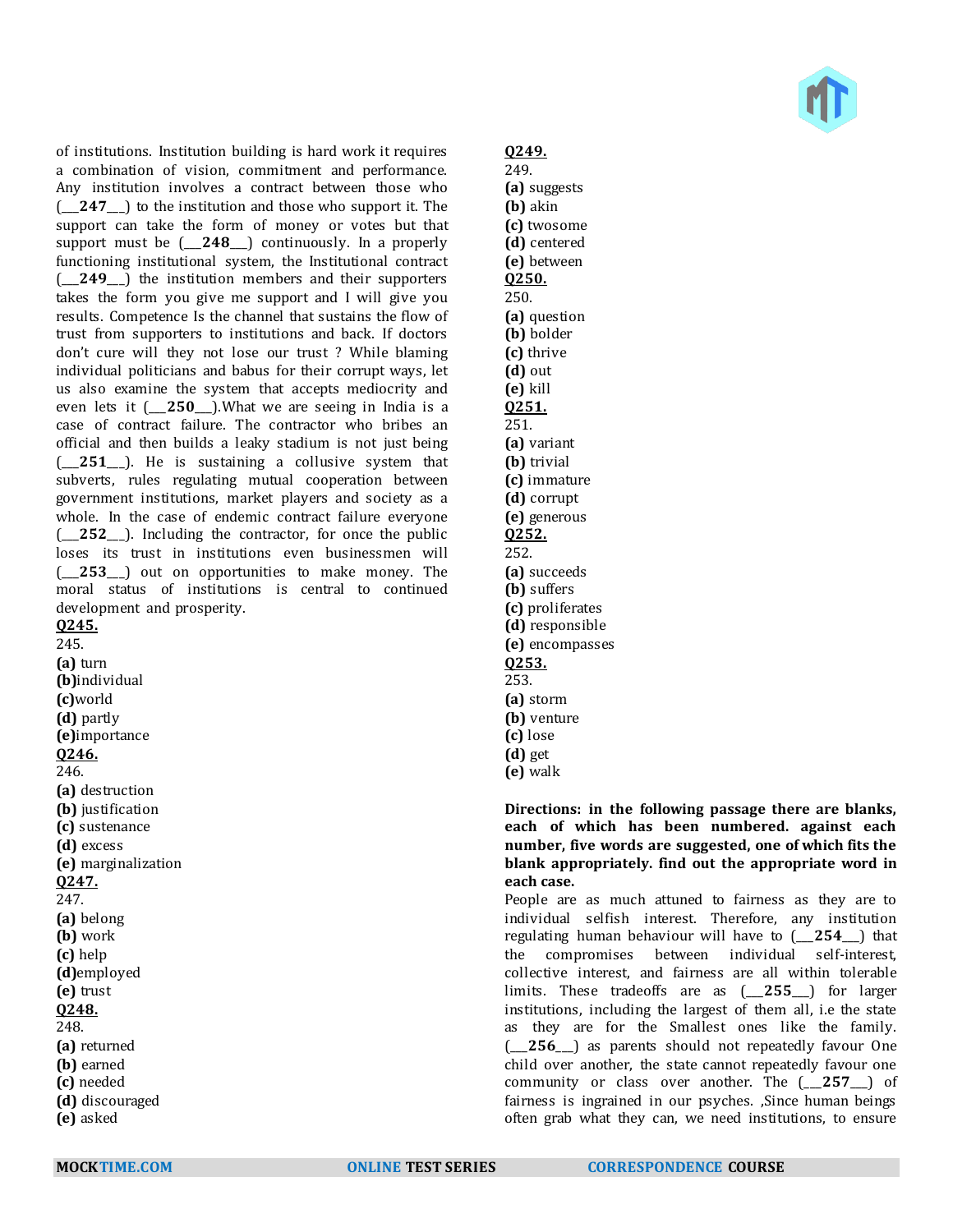fair (\_\_\_**258**\_\_\_). Of the institutions the state is the most important, since it is (\_\_\_**259**\_\_\_) to ensure that basic human needs are ensured with minimal standards of fairness. A state (\_\_\_**260**\_\_\_) of or uninterested in ensuring equity In security, education, food, health and shelter is a state whose legitimacy will be questioned. Further, the legitimacy of the state is dependent on its being as close to a neutral umpire as possible. When the state (\_\_\_**261**\_\_\_) partisan, its legitimacy can be questioned. When the state sheds the umpires clothes and becomes one of the players, the rules of fair play are so badly (\_\_\_**262**\_\_\_) that we can only call such an event intolerable (\_\_\_**263**\_\_\_).

**Q254.** 254. **(a)** demand **(b)** ensure **(c)** consider **(d)** regulate **(e)** encompass **Q255.** 255. **(a)** important **(b)** Juvenile **(c)**Insignificant **(d)**supreme **(e)** part **Q256.** 256. **(a)** Presently **(b)** Same **(c)** So **(d)**Like **(e)**Just **Q257.** 257. **(a)** opinion **(b)** judgement **(c)** end **(d)**drama **(e)** conclusion **Q258.** 258. **(a)** people **(b)** dissipations **(c)** outcomes , **(d)** affects **(e)** discouragements **Q259.** 259. **(a)** stimulated **(b)** calculated **(c)** considered **(d)** hastened **(e)** designed

260. **(a)** qualified **(b)** riddled **(c)** powerful **(d)** incapable **(e)** shortening **Q261.** 261. **(a)** appears **(b)** allow **(c)** become **(d)**(4f recommends **(e)** visualizes **Q262.** 262. **(a)** twist **(b)**stopped **(c)** mended **(d)** broken **(e)** abated **Q263.** 263. **(a)** truth **(b)**fairness **(c)** injustice **(d)** murder **(e)** fortune

### **Directions: in the following passage there are blanks, each of which has been numbered. against each number, five words are suggested, one of which fits the blank appropriately. find out the appropriate word in each case.**

The world is witnessing food price turbulence again. A bad drought in Russia, rising demand in the US and developing countries, and Pakistan's blighted crop prospects after its floods are keeping prices of commodities such as cereals, sugar, oil and meat high. The Food and Agriculture Organizations monthly food price (\_\_\_**264**\_\_\_) is heading north. India is not (\_\_\_**265**\_\_\_) from this problem even at the best of times. For the week that ended on \_\_\_**11**\_\_\_ September, food prices (as (\_\_\_**266**\_\_\_) by the Wholesale Price Index) rose by **15**.**86**%.Given the robust demand for foodstuffs, a time of price volatility calls for a careful look at the design issues surrounding food supply management. At times, even huge food stocks are not able to (\_\_\_**267**\_\_\_) rising food prices. The fault lies in how food is released to traders by government agencies such as the Food Corporation of India (FCI). This problem is apart from FCIs high carrying cost of food grains. But this is not the problem at (\_\_\_**268**\_\_\_).For example, under the open market sales scheme (OMSS) a fixed quantity of grain, usually in multiples of \_\_\_**10**\_\_\_ metric tons, is sold to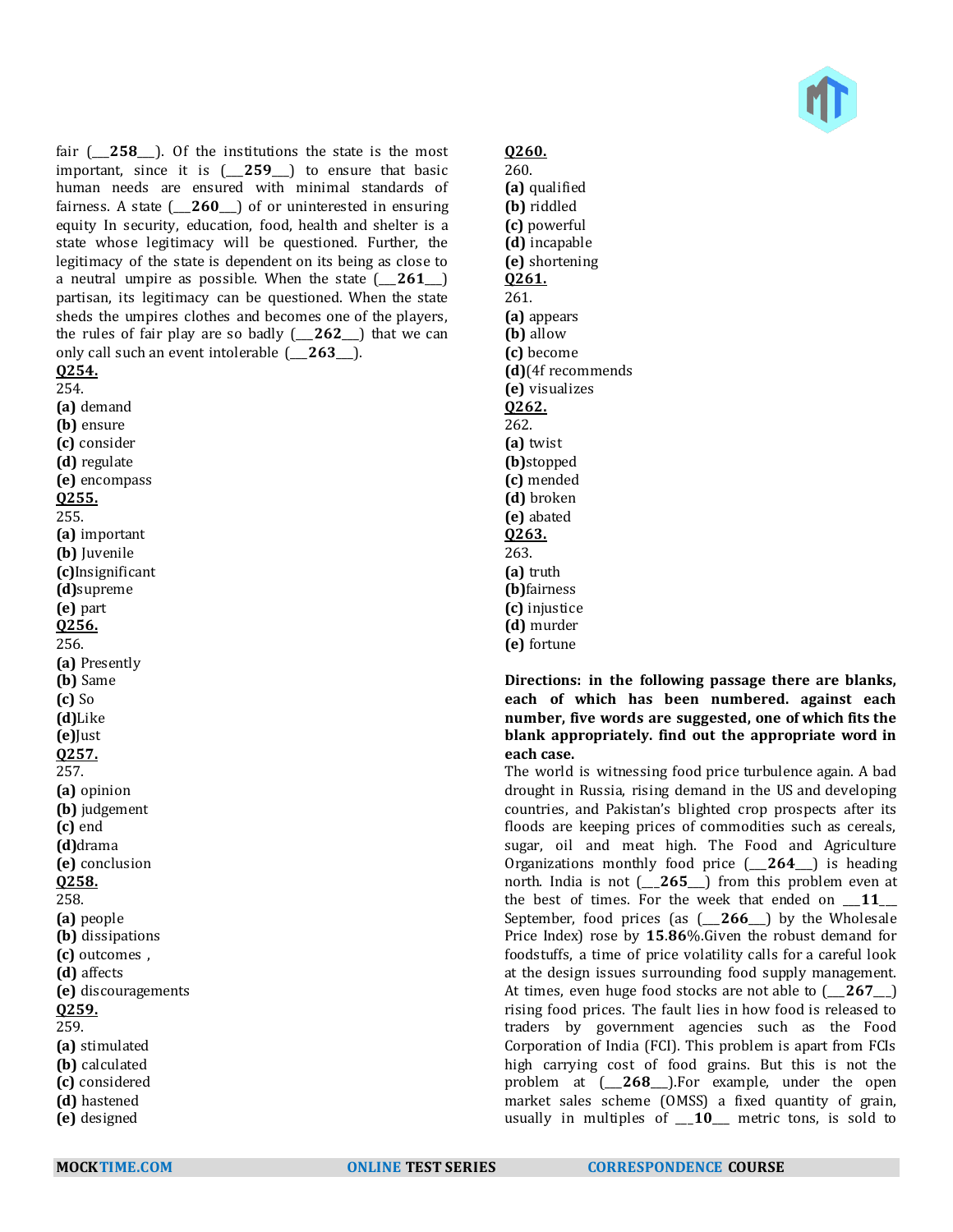traders, flour mills and other buyers when supplies are (\_\_\_**269**\_\_\_) or there is price volatility. But a combination of price rigidity, terms of sale and the quantity sold under OMSS defeat its purpose. One reason for this is the large volume in the hands of very few individual buyers. This (\_\_\_**270**\_\_\_) to perverse economic incentives. Often, the grain sold under this scheme winds up back with food (\_\_\_**271**\_\_\_) agencies because of price differentials (the price at which it is sold and the prevailing market price). This has been observed many times in states as diverse as Punjab and Uttar Pradesh. If the number of buyers is (\_\_\_**272**\_\_\_) and the quantity sold to each buyer reduced, or the price fixed but the amount of grain that can be bought kept flexible, these problems can be (\_\_\_**273**\_\_\_).This makes for a sensible menu of options. But it needs careful implementation. And if, for some reason, changes are required to suit (\_\_\_**274**\_\_\_) conditions in different states, the economic logic behind these ideas should not be lost (\_\_\_**275**\_\_\_) of **Q264.** 264.

**(a)** index **(b)** state **(c)** scheme **(d)** rate **(e)** value **Q265.** 265. **(a)** affected **(b)** above **(c)** immune **(d)** away **(e)** separate **Q266.** 266. **(a)** developed **(b)** Increased **(c)** reported **(d)** measured **(e)** handled **Q267.** 267. **(a)** arrest **(b)** identify **(c)** find **(d)** slow **(e)** stop **Q268.** 268. **(a)** this **(b)** juncture **(c)** all **(d)** best **(e)** hand

**Q269.** 269. **(a)** nil **(b)** short **(c)** plenty **(d)** enough **(e)**(5f.least **Q270.** 270. **(a)** rises **(b)** leads **(c)** gives **(d)** is **(e)** Jumps **Q271.** 271. **(a)** hoarding **(b)** storing **(c)** supply **(d)** producing **(e)** procurement **Q272.** 272. **(a)** controlled **(b)** promoted **(c)** constant **(d)** increased **(e)** decreased **Q273.** 273. **(a)** neglected **(b)** solve **(c)** overcome **(d)** indicated **(e)** highlighted **Q274.** 274. **(a)**good **(b)** local **(c)** all **(d)** similar **(e)** bad **Q275.** 275. **(a)** weight **(b)** look **(c)** value **(d)** sight **(e)** significant

**Directions: in the following passage there are blanks, each of which has been numbered. against each number, five words are suggested, one of which fits the**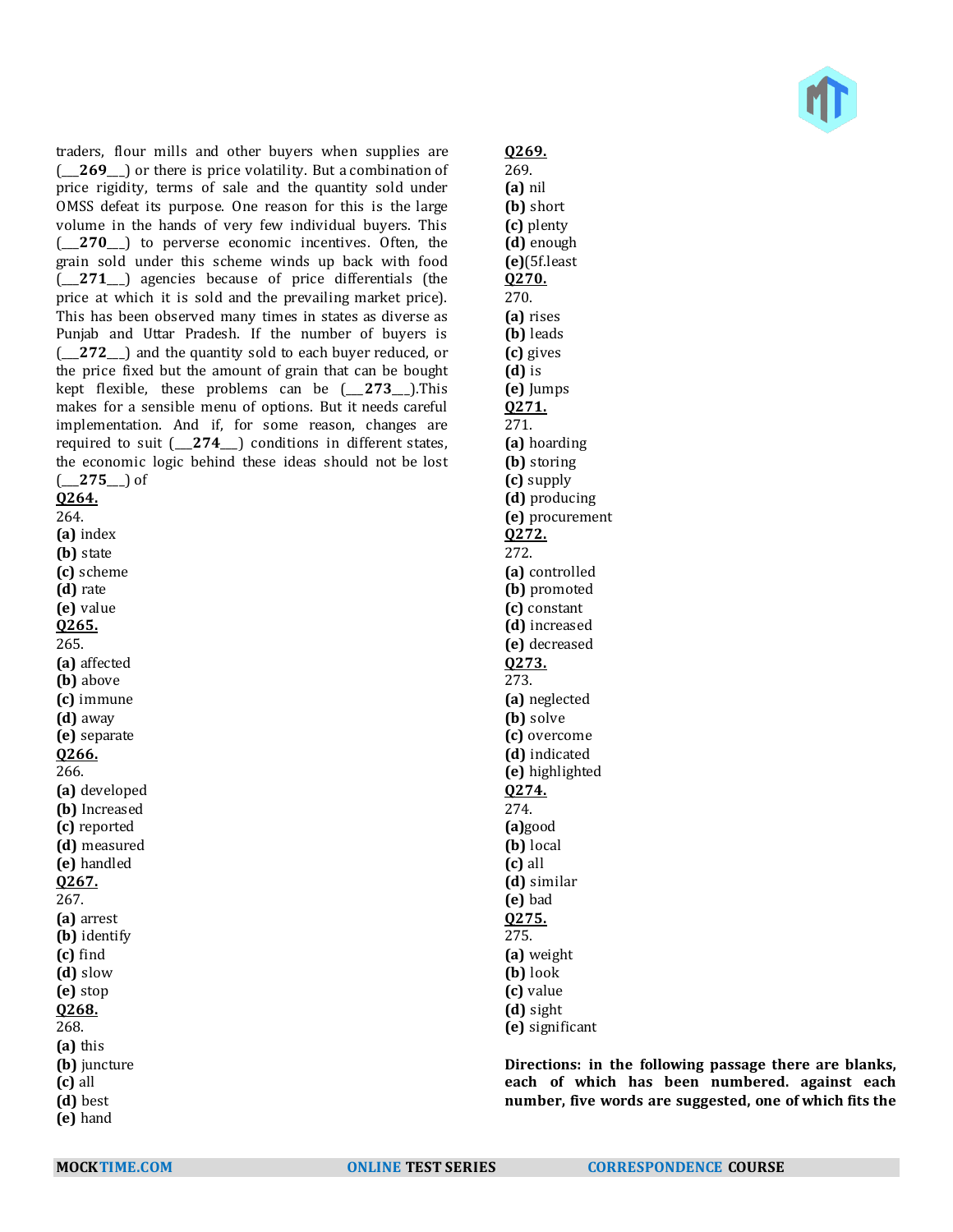

#### **blank appropriately. find out the appropriate word in each case.**

When sound  $(-276)$  the world of cinema, mime made a gracious exit. (\_\_\_**277**\_\_\_) then, it stood proudly as a performing art in itself, independent and (\_\_\_**278**\_\_\_)in style, approach, treatment and performance not matched however, by(\_\_\_**279**\_\_\_)acceptance. During the silent era, actors in silent films had to (\_\_\_**280**\_\_\_) totally on mime as the only way of (\_\_\_**281**\_\_\_) their emotions, expressions, incidents, events and interactions between and among characters. German Expressionist cinema, the acting of classic performers like Charlie Chaplin, Harold Lloyd and Buster Keaton used mime they had (\_\_\_**282**\_\_\_) as part of their theatrical (\_\_\_**283**\_\_\_) in their films with great effect. A French mime artist once said, Mime is the poetry of silence. But once talking (\_\_\_**284**\_\_\_) entered the scenario, mime was (\_\_\_**285**\_\_\_) ever used in films, even though a character introduced as a mime artist. **Q276.**

276. **(a)** entered **(b)** came **(c)** saw **(d)** became **(e)** featured **Q277.** 277. **(a)** for **(b)** So **(c)** Since **(d)** By **(e)**(5J Until **Q278.** 278. **(a)** single **(b)** fair **(c)** dependent **(d)** unique **(e)** treacherous **Q279.** 279. **(a)** drama **(b)** conclusion **(c)** opinion **(d)** judgement **(e)** popular **Q280.** 280. **(a)** portray **(b)** act **(c)** rely **(d)** depict **(e)** earn **Q281.**

281. **(a)** mentioning **(b)** designing **(c)** stimulating **(d)** expressing **(e)** considering **Q282.** 282. **(a)** worked **(b)** learnt **(c)** qualified **(d)** bought **(e)** invested **Q283.** 283. **(a)** experience **(b)** showings **(c)** vision **(d)** distance **(e)** story **Q284.** 284. **(a)** toys **(b)** worlds **(c)** films **(d)** people **(e)** mimes **Q285.** 285. **(a)** and **(b)** hardly **(c)** then **(d)** thus

**(e)** for

**Directions: in the following passage there are blanks, each of which has been numbered. against each number, five words are suggested, one of which fits the blank appropriately. find out the appropriate word in each case.**

One big (\_\_\_**286**\_\_\_) between the investments in fossil fuels and those in wind power, solar cells, and geothermal energy is that the latter will supply energy in  $(-287)$ . These wells will never run dry. If the money spent on oil in one year were (\_\_\_**288**\_\_\_) in wind turbines, the electricity generated would be enough to (\_\_\_**289**\_\_\_) one fifth of the world's needs. Investments In infrastructure for the new energy economy, which would eventually have to be made when fossil fuels reserves (\_\_\_**290**\_\_\_) will obviously be huge. These include the transmission lines that (\_\_\_**291**\_\_\_) wind farms with electricity consumers, and the pipelines that link hydrogen supply sources with end-users. To a substantial degree, the infrastructure for the (\_\_\_**292**\_\_\_) energy sources the transmission lines for electricity from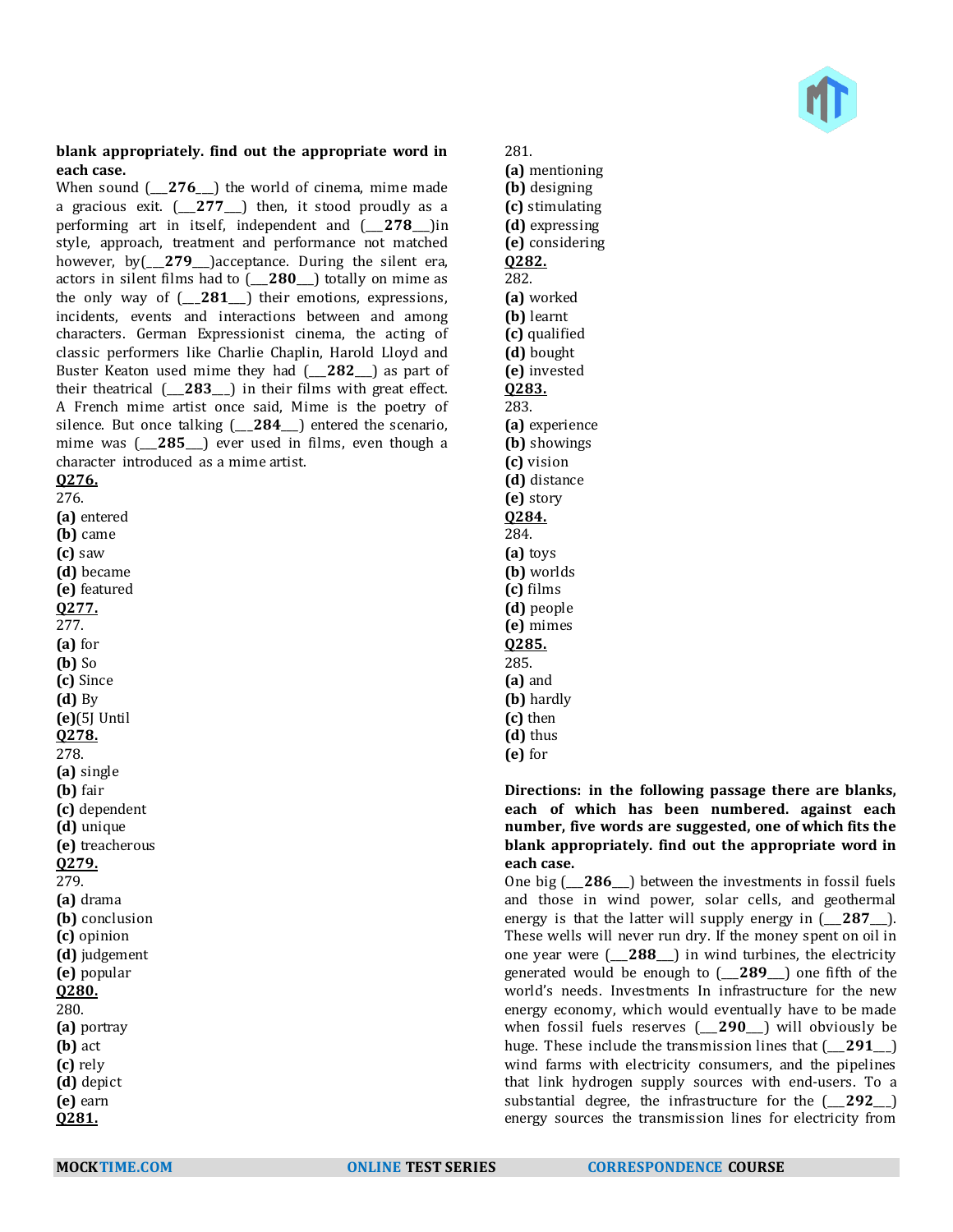

coal and the pipelines for natural gas can be used in the new energy economy as well. The local pipeline distribution network in various cities for natural gas can easily be (\_\_\_**293**\_\_\_) to hydrogen distribution system. For developing countries, the new energy sources (\_\_\_**294**\_\_\_) to reduce dependence on imported oil, freeing up capital for investment in domestic energy sources. (\_\_\_**295**\_\_\_) very few countries have their own oil fields, most have wind and solar energy. In terms of economic expansion and job generation, these new energy technologies are a godsend.

#### **Q286.**

286. **(a)** argument **(b)** change **(c)**exception **(d)** issue **(e)** difference **Q287.** 287. **(a)** infinity **(b)** perpetuity **(c)** extension **(d)** reality **(e)** renewabllity **Q288.** 288. **(a)** dissipated **(b)** applied **(c)** drawn **(d)** invested **(e)** given **Q289.** 289. **(a)** involve **(b)** meet **(c)** attract **(d)** complete **(e)** cater **Q290.** 290. **(a)** deplete **(b)** expand **(c)** terminate **(d)** sustain **(e)** cease **Q291.** 291. **(a)** provide **(b)** include **(c)** connect **(d)** support **(e)** links **Q292.**

292. **(a)** existing **(b)** new **(c)**Iatest **(d)** old **(e)** renewable **Q293.** 293. **(a)** supplied **(b)** dispersed **(c)** provided **(d)** converted **(e)** used **Q294.** 294. **(a)**predict **(b)**promise **(c)**pursue **(d)** expects **(e)** created **Q295.** 295. **(a)** Despite **(b)** As **(c)**Owing to **(d)** Unless **(e)** Although

**Directions: in the following passage there are blanks, each of which has been numbered. against each number, five words are suggested, one of which fits the blank appropriately. find out the appropriate word in each case.**

Information technology, and the hardware and software (\_\_\_**296**\_\_\_) with the IT industry, are an (\_\_\_**297**\_\_\_) part of nearly (\_\_\_**298**\_\_\_) major global industry. IT industry has become one of the most robust industries in the world. IT, more than any other industry of economic (\_\_\_**299**\_\_\_) has an Increased productivity, particularly in the developed world, and therefore is a key driver of global economic growth. Economies of scale and (\_\_\_**300**\_\_\_) demand from both consumers and enterprises? (\_\_\_**300**\_\_\_) this rapidly growing sector. The Information Technology Association of America (ITAA) explains information technology as (\_\_\_**302**\_\_\_) all possible aspects of information systems based on computers. Both software development and the, hardware involved in the IT industry include everything from computer systems, to the, design, implementation, study and development of IT and management systems. (\_\_\_**303**\_\_\_) to its easy accessibility and the wide range of IT products available, the demand for IT services has increased (\_\_\_**304**\_\_\_) over the years. The IT sector has emerged as a major global (\_\_\_**305**\_\_\_) of both growth and employment.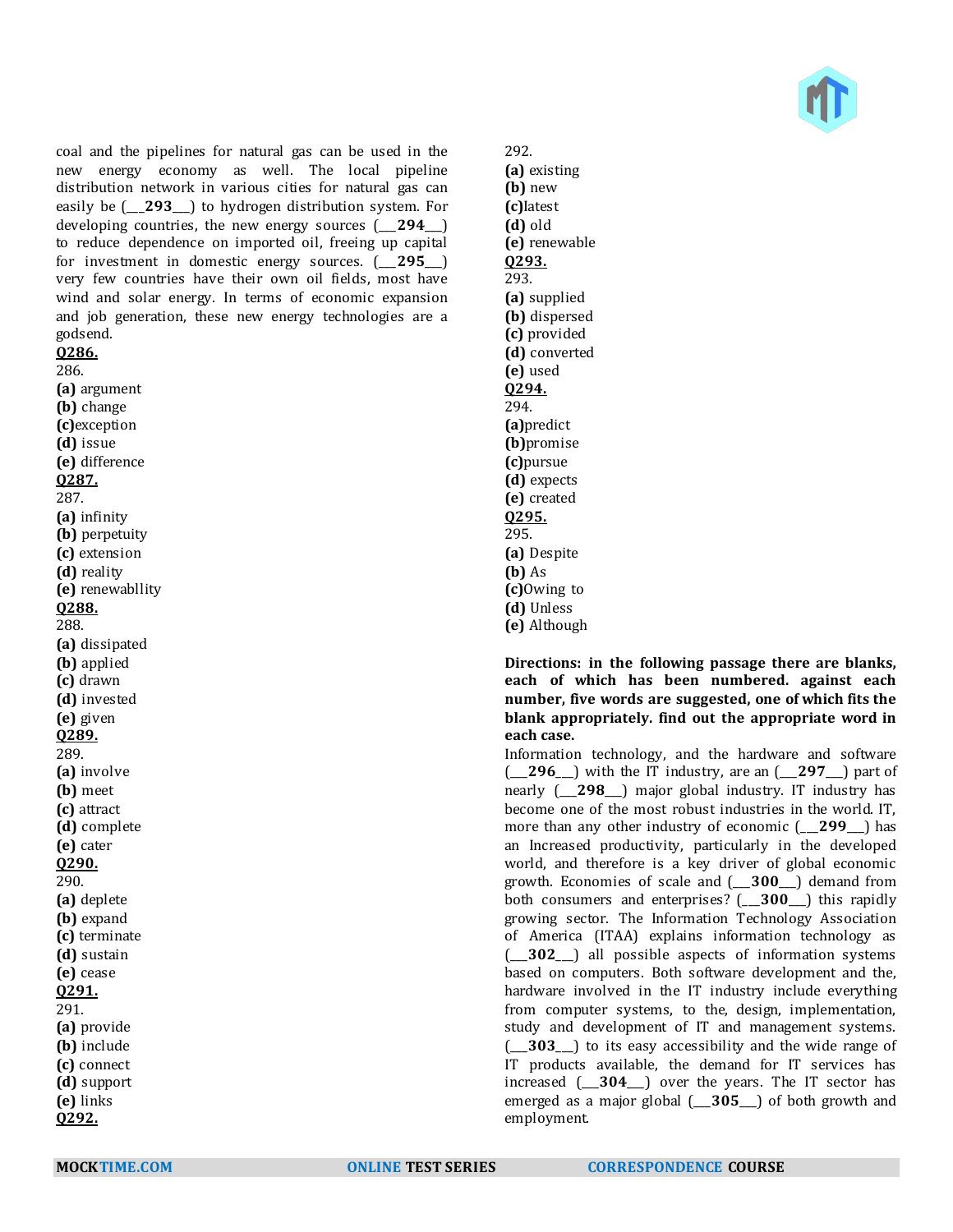

**Q296.** 296. **(a)**use **(b)** amalgamation **(c)**associated **(d)** vision **(e)** regulated **Q297.** 297. **(a)** integral **(b)** fundamental **(c)**increased **(d)** vital **(e)** eager **Q298.** 298. **(a)** most **(b)** all **(c)**every **(d)**few **(e)** some **Q299.** 299. **(a)**world **(b)**opinion **(c)**stature **(d)**profit **(e)** facet **Q300.** 300. **(a)**empty **(b)**slowing **(c)**decreasing **(d)** unquenchable **(e)** unreasonable **Q301.** 301. **(a)**forage **(b)** thwart **(c)**motivate **(d)** fuelling **(e)** characterize **Q302.** 302. **(a)** making **(b)** qualifying **(c)**inclusive **(d)**encompassing **(e)**trusting **Q303.** 303. **(a)**Owing **(b)** Since **(c)**Catering

**(d)** In order **(e)** Complementing **Q304.** 304. **(a)** regularly **(b)** substantially **(c)**minimally **(d)** exponential **(e)** savagely **Q305.** 305. **(a)**fortune **(b)** meltdown **(c)**spring **(d)** source **(e)** economy

### **Directions: in the following passage there are blanks, each of which has been numbered. against each number, five words are suggested, one of which fits the blank appropriately. find out the appropriate word in each case.**

With the announcement that he would donate Rs. **8**,**846** crore of his equity in the company to the philanthropic trust he controls, the founder and chairman of infotech giant Wipro Ltd Azim Premji has set the (\_\_\_**306**\_\_\_) very high for other mega rich businessmen of the country. The 28 th richest man in the world, and India's third richest, could not have made a better and more sound (\_\_\_**307**\_\_\_) choice than this. His Azim Premji Foundation is already working in the rural areas of the country to improve the quality of education and is not in the process of setting up a university for the poor. This (\_\_\_**308**\_\_\_) will be a welcome addition to the kitty of a sector that Has the capability to transform India but is badly handicapped due to the lack of adequate funding. Other IT majors Infosys, MindTree, TCS and HCL also support programmes that support social equity. At a time when India's economic footprint on the global stage Is rising, the (\_\_\_**309**\_\_\_) between the different strata of society has also been increasing This is riot a positive development and the underprivileged sectors need to be equipped with life skills so that they. A very basic requirement of this life skills development is to educate them and make them employable. The fact that most of the heads of these IT majors are (\_\_\_**310**\_\_\_) first-generation entrepreneurs (\_\_\_**311**\_\_\_) that education, more than anything else, is a great leveler. At the same time, the improved economic conditions will also push, up people into the middleclass bracket and make India a much more attractive market. According to Forbes, which keeps a tab oil the (\_\_\_**312**\_\_\_) of the rich and famous, India has \_\_\_**69**\_\_\_ billionaires. Yet how many consider (\_\_\_**313**\_\_\_) as a priority when it comes to spending ? In dusliy reports indicate that Indians spend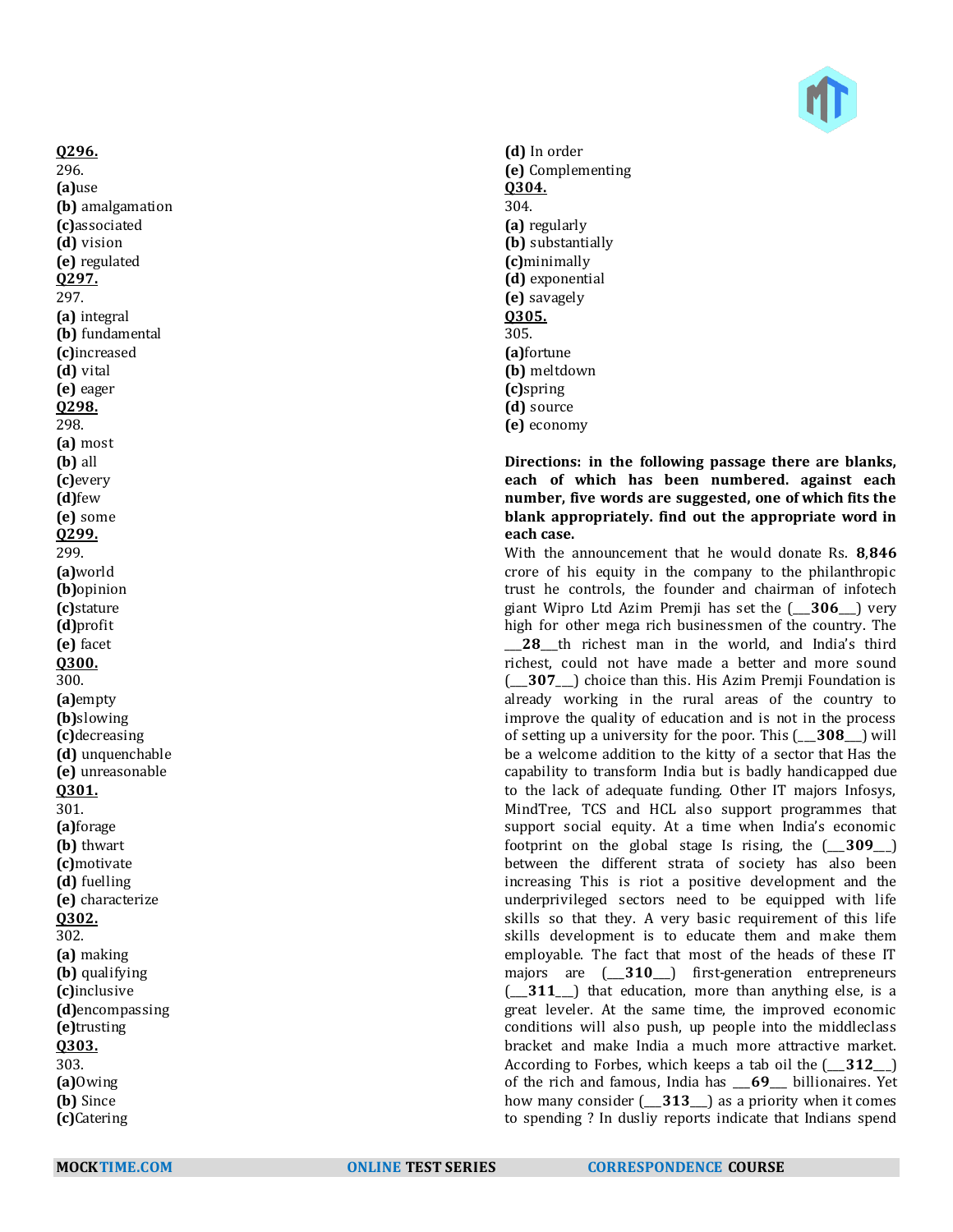about Rs. **30**,**000** crore a year on charitable (\_\_\_**314**\_\_\_) and this includes the money spent by companies on their corporate social responsibility programmes. This Is not (\_\_\_**315**\_\_\_) and Indians, especially the corporate czars, have much more ability to give. In a foreword to Corporate Social Responsibility in India, MS Swaminathan correctly says Just as good ecology is good business, good philanthropy will also be good business in the (\_\_\_**316**\_\_\_) term. Should the country institutionalize CSR interventions to deal (\_\_\_**317**\_\_\_) malnutrition, education, health, employment and poverty ? The government would welcome a helping hand, wouldn't it ?

**Q306.**

306. **(a)** expectations **(b)**parameters **(c)** status **(d)**bar **(e)** task **Q307.** 307. **(a)** investment **(b)** profit **(c)**decision **(d)** significant **(e)**basic , **Q308.** 308. **(a)**take **(b)**interest **(c)**step **(d)**cause **(e)** endowment **Q309.** 309. **(a)**status **(b)**income **(c)**growth **(d)**system **(e)** gap **Q310.** 310. **(a)**seldom **(b)**consider **(c)**not **(d)**themselves **(e)** promoting **Q311.** 311. **(a)**promotes **(b)**places **(c)**proves **(d)**defy **(e)** steps

# **Q312.**

312. **(a)**business **(b)**areas **(c)**activities **(d)**purses **(e)** life **Q313.** 313. **(a)** philanthropy **(b)** donations **(c)** philosophy **(d)** spirituality **(e)** helping **Q314.** 314. **(a)** types **(b)** causes **(c)** trusts **(d)** donations **(e)** costs **Q315.** 315. **(a)** enough **(b)** expected **(c)** correct **(d)** less **(e)** required **Q316.** 316. **(a)** financial **(b)** social **(c)** long **(d)** final **(e)** short **Q317.** 317. **(a)** against **(b)** with **(c)** in **(d)** of **(e)** off

**Directions: in the following passage there are blanks, each of which has been numbered. against each number, five words are suggested, one of which fits the blank appropriately. find out the appropriate word in each case.**

The Right of Children to Free and Compulsory Education (RTE) Act, **2009**, which came (\_\_\_**318**\_\_\_) effect in April this year, is meant to transform the education sector and take India closer to the goal of universal schooling But with admissions to the new academic session just (\_\_\_**319**\_\_\_) the comer, it is fast becoming clear that (\_\_\_**320**\_\_\_) well-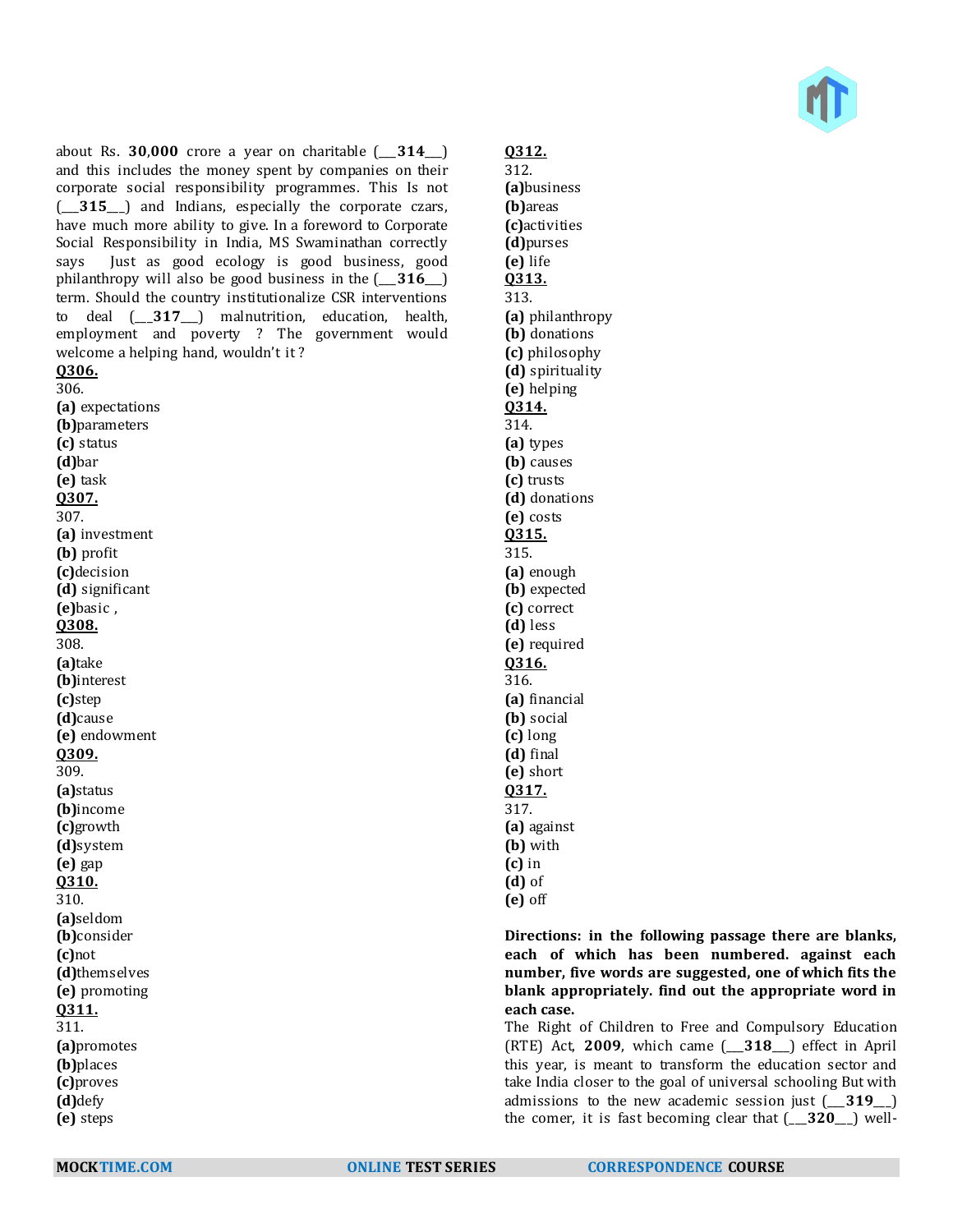intentioned ideas into (\_\_\_**321**\_\_\_) will take some doing. For a start, the guidelines for admissions under the RTE prohibit schools from conducting any sort of student profiling. The stress on a random yet justifiable admission process means that schools will have to resort to something as quirky as a lottery system. However, leaving admission to a good school to pure (\_\_\_**322**\_\_\_) will only incentivise manipulations, defeating the very essence of RTE. The main problem facing the education sector is that of a resource crunch. The provisions for ensuring universal access to education are all very well, (\_\_\_**323**\_\_\_) we have the infrastructure in place first. Brick and mortar schools need to precede open admission and not the (\_\_\_**324**\_\_\_) way around. In that sense, legislators assessment of ground realities is (\_\_\_**325**\_\_\_) target when they endorse the closure of tens of thousands of lowcost private schools for not meeting the minimum standards of land plot, building specifications and— CLOZETEST playground area as laid out in the RTE Act. Instead of bearing down (\_\_\_**326**\_\_\_) on private schools for falling to conform to abstract bureaucratic criteria, efforts to bring sibout universal education should focus on upgrading and expanding the existing government school infrastructure to accommodate all . Only then can we ensure the much needed supplydemand (\_\_\_**327**\_\_\_) in the education sector. **Q318.** 318. **(a)** with **(b)** for

**(c)** on **(d)** into **(e)** in **Q319.** 319. **(a)** around **(b)** near **(c)** into **(d)** about **(e)** reaching **Q320.** 320. **(a)** forming **(b)** translating **(c)** having **(d)** taking **(e)** framing **Q321.** 321. **(a)** affect **(b)** ideas **(c)** practice **(d)** concept **(e)** procedure

**(a)** benefit **(c)** chance **(e)** method **(a)** Unless **(c)** executed **(d)** provided **(e)** exercised

322.

**(b)** merit

**(d)** basis

**Q323.** 323.

**(b)** until

**Q324.** 324. **(a)** other **(b)** any

- **(c)** two **(d)** differ **(e)** after **Q325.** 325. **(a)** on **(b)** of **(c)** often **(d)** taken **(e)** off **Q326.** 326. **(a)** soft **(b)** more **(c)** less **(d)** only **(e)** hard **Q327.** 327.
- **(a)** need **(b)** equilibrium **(c)** expectation
- **(d)** attempt
- **(e)** aspects

**Directions: in the following passage there are blanks, each of which has been numbered. against each number, five words are suggested, one of which fits the blank appropriately. find out the appropriate word in each case.**

The (\_\_\_**328**\_\_\_) of India as an economic superpower Is not reflected in the (\_\_\_**329**\_\_\_) of life enjoyed by its **1**.**2** billion citizens according to the Human Development Index which (\_\_\_**330**\_\_\_) India very low among \_\_\_**182**\_\_\_ countries. In our performance oriented world, measurement issues have taken on (\_\_\_**331**\_\_\_) importance as what we measure affects what we do. In fact the French President has

**Q322.**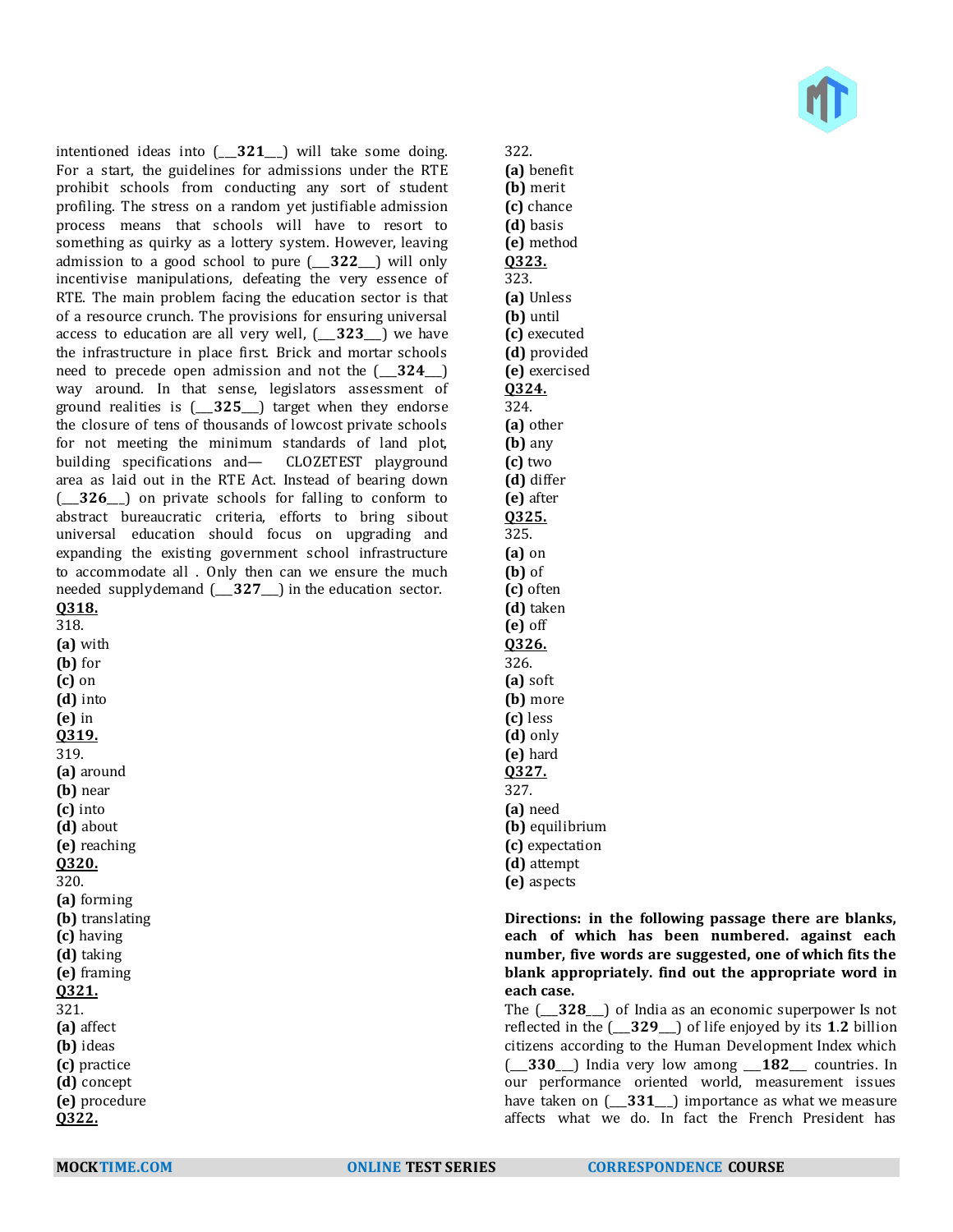

established an international commission on the Measurement of Economic Performance and Social Progress owing to his (\_\_\_**332**\_\_\_) and that of others with the current state of statistical information about the economy and society. The big question concerns (\_\_\_**333**\_\_\_) Gross Domestic Product, (GDP) provides a good measure of living standards. In many cases GDP statistics seem to (\_\_\_**334**\_\_\_) that the economy is doing far better than most citizens feel it is. Moreover the focus on GDP creates conflicts while political leaders are told to maximise it, citizens also demand that (\_\_\_**335**\_\_\_) be paid to enhancing security, reducing air, water and noise pollution all of which actually (\_\_\_**336**\_\_\_) GDP growth. Statistics are (\_\_\_**337**\_\_\_) to summarise what is going on in our complex society, it is therefore obvious that we can't reduce everything to a single number GDP.

### **Q328.** 328. **(a)**tribute **(b)**pursuit **(c)**perception **(d)**1conversion **(e)** title **Q329.** 329. **(a)**loss **(b)**quality **(c)**spirit **(d)**span **(e)** Joy **Q330.** 330. **(a)**counted **(b)**scored **(c)**qualified **(d)**regard **(e)** ranked v **Q331.** 331. **(a)**negligible **(b)**great **(c)**unduly **(d)**trivial **(e)** considerably **Q332.** 332. **(a)**obedience **(b)**confidence **(c)**belief **(d)**dissatisfaction **(e)** Compliance **Q333.** 333. **(a)**that

**(b)**unless **(c)**because **(d)**against **(e)** Whether **Q334.** 334. **(a)**suggest **(b)**Recommend **(c)**think **(d)**point **(e)** refer **Q335.** 335. **(a)**compensation **(b)**respect **(c)**debt **(d)**attention **(e)** expense **Q336.** 336. **(a)**Recover **(b)**lower **(c)**attain **(d)**decline **(e)** shrunk **Q337.** 337. **(a)**inferred **(b)**difficult **(c)**interpret **(d)**reveal **(e)**intended

#### **Directions: in the following passage there are blanks, each of which has been numbered. against each number, five words are suggested, one of which fits the blank appropriately. find out the appropriate word in each case.**

It is noteworthy that the prime ministers working group set up to suggest longterm solutions to (\_\_\_**338**\_\_\_) the graying demand for affordable food has acknowledged the use of biotechnology as integral to a second Green Revolution. Although Indian agriculture serves as a good example of incorpo rating hybrid varieties of highyielding crops, the attitude towards genetically modified or transgenic food has been sceptical. Bt cotton is the only (\_\_\_**339**\_\_\_) crop currently approved for (\_\_\_**340**\_\_\_) in India. Bt brinjal is under moratorium for commercial release. In a country where \_\_\_**65**\_\_\_ per cent of agricultural land is still (\_\_\_**341**\_\_\_) on the monsoon, there needs to be far greater investment in biotechnology driven solutions tp. in, crease yields True, there are valid health and environment (\_\_\_**342**\_\_\_) regarding the adoption of GM crops. It is for this reason that adequate (\_\_\_**343**\_\_\_) need S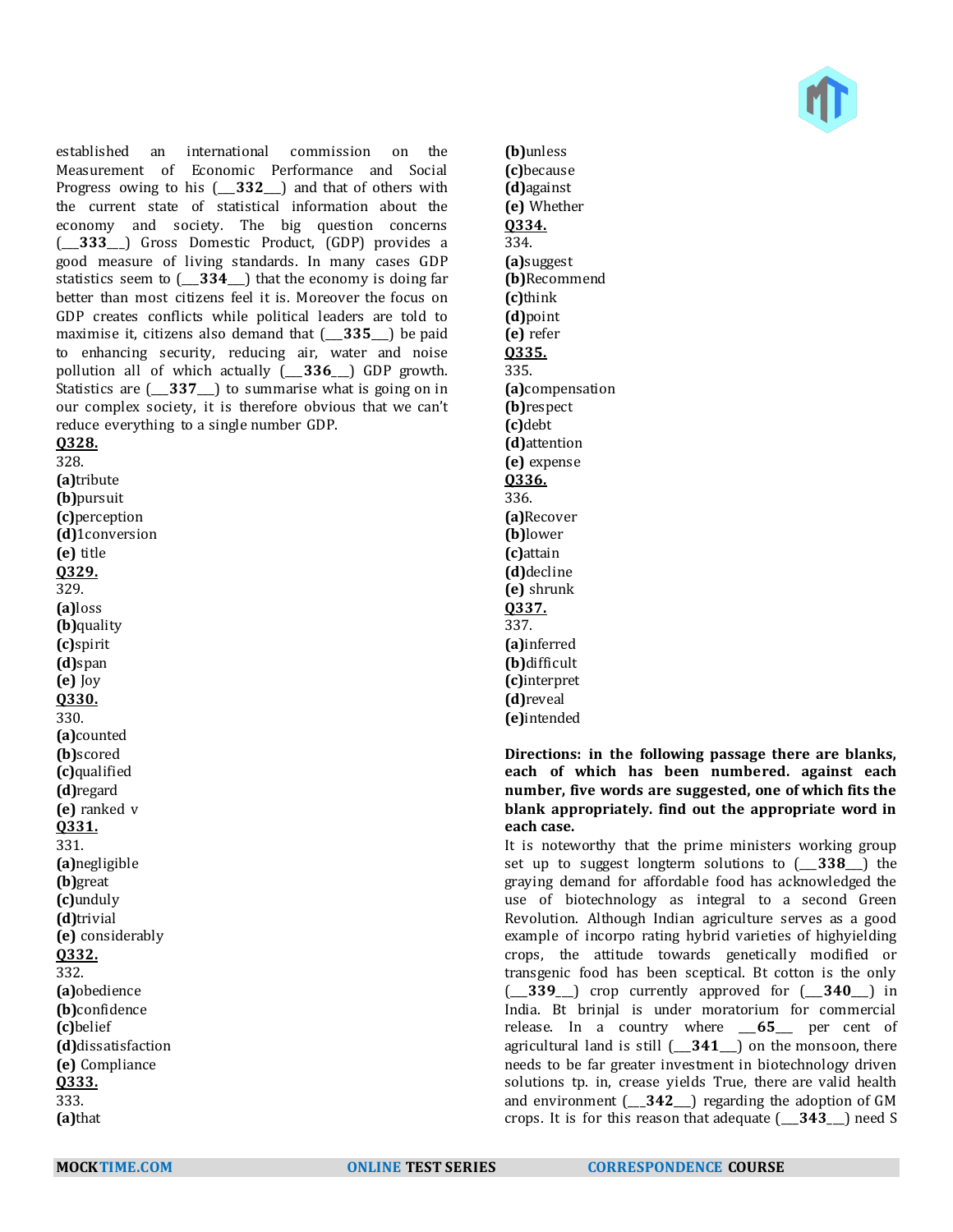

to be in place to ensure consumer i safety. But an (\_\_\_**344**\_\_\_) rejection of genetically modified food would be (\_\_\_**345**\_\_\_) i to the country's food security. ,Given the huge deficit between demand and production, there is an urgent need to adopt a (\_\_\_**346**\_\_\_) approach to agriculture. Brazil serves as a good example. Over the last **40** years the South American nation has scripted an agricultural revolution in the dry plains of the country by providing basic inputs on a large scale and vigorously adopting GM crops. There is no rea son why India can't (\_\_\_**347**\_\_\_) this. Storage and delivery is the other side of the problem that can be significantly mitigated by policy decisions that allow for greater FDI in retail. Scientific innovations combined with a farsighted farm to fork agriculture strategy are the answer to India's growing food needs. **Q338.**

338. **(a)** meet **(b)** suggest **(c)** complete **(d)** seek **(e)** recommend **Q339.** 339. **(a)** proved **(b)** invented **(c)** high yielding **(d)** genetic **(e)** organic **Q340.** 340. **(a)** research **(b)** hybrid **(c)** release **(d)** launch **(e)** cultivation **Q341.** 341. **(a)** tilled **(b)** dependent **(c)** depends **(d)** independent **(e)** available1 1 **Q342.** 342. **(a)** concerns **(b)** protests **(c)** factors **(d)** yields **(e)** areas **Q343.** 343. **(a)** Warnings **(b)** features

**(d)** research **(e)** alerts **Q344.** 344. **(a)** accurate **(b)** hasty **(c)** absurd **(d)** outright **(e)** honest i **Q345.** 345. **(a)** risk **(b)** beneficial **(c)** attestation **(d)** acrimonious **(e)** detrimental **Q346.** 346. **(a)** thoughtful **(b)** middle **(c)** holistic **(d)** hybrid **(e)** balance **Q347.** 347. **(a)** replicate **(b)** test **(c)** overcome **(d)** condemn

**(c)** safeguards

## **(e)** simulate **Directions: in the following passage there are blanks, each of which has been numbered. against each number, five words are suggested, one of which fits the blank appropriately. find out the appropriate word in**

**each case.** The economics of owning and running a Ration Shop, the familiar name for the outlets in our Public Distribution System (PDS), are such that under normal business terms, the shop owner could never make a profit. Yet, (\_\_\_**348**\_\_\_) The government announces that new permits for ration shops will be given out, there is frenzy in the market to grab one of these. (\_\_\_**349**\_\_\_) ? The answer is obvious the business is not for the honest and if one knows the (\_\_\_**350**\_\_\_), there is a fortune to be made. What are these tricks of the trade? Getting fake names into the user **1** list is the most obvious option the State seems to be (\_\_\_**351**\_\_\_) a losing battle against this practice, judging by the endless efforts to weed out bogus registrations. The next is to get the right customers on the list, not just more customers. These are people who are registered but who do not have any interest in (\_\_\_**352**\_\_\_) on their entitlements. In a system where caste and income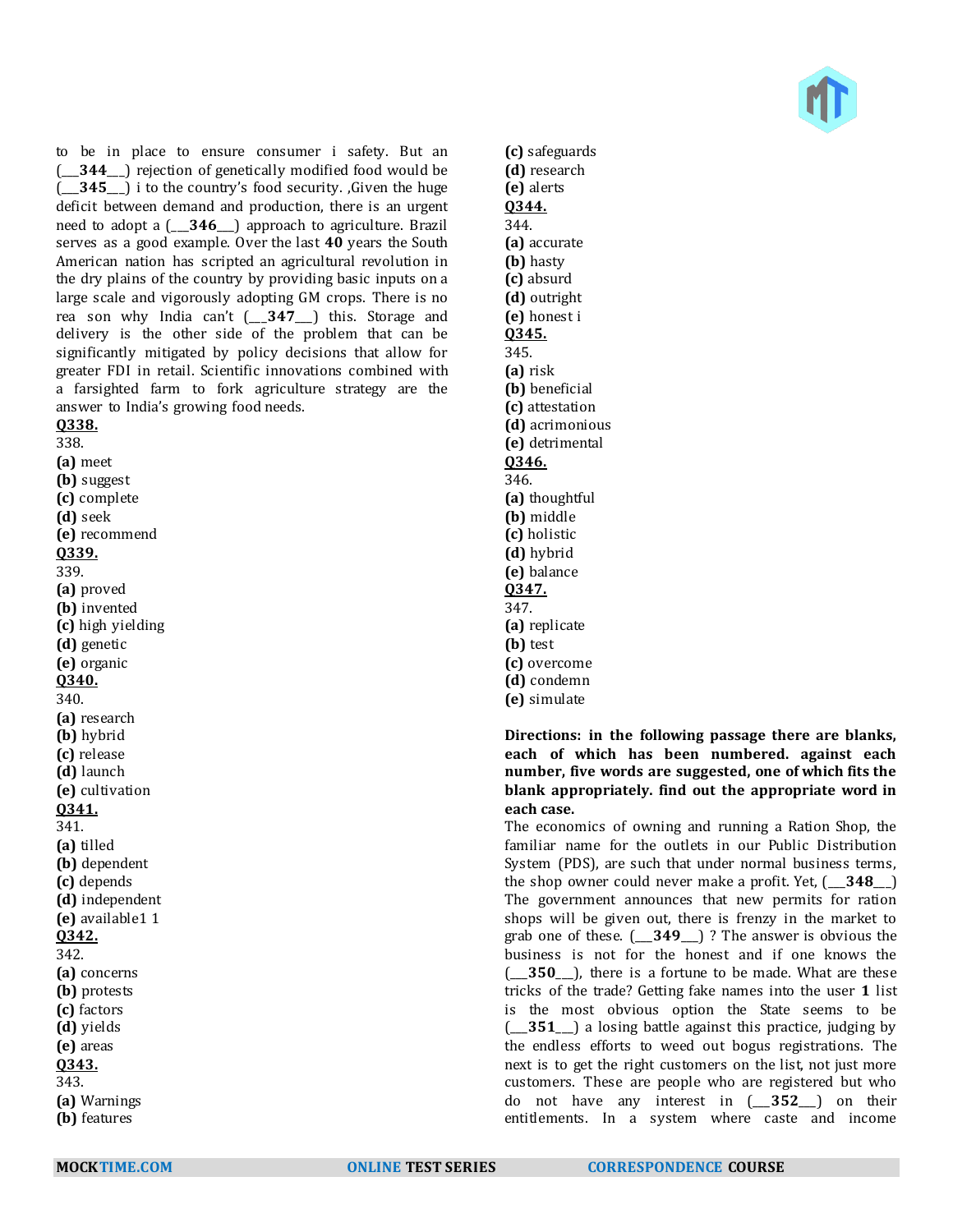certificates are for sale, it is not (\_\_\_**353**\_\_\_) to produce these documents for mutual benefit. Receipts are duly made in their names, and the, rations thus drawn are (\_\_\_**354**\_\_\_) off into the open market. The sale price of an item like rice makes clear the (\_\_\_**355**\_\_\_) economics it costs ? , **8** in a ration shop while in the latter it is ? **30** or above. There are also customers who would rather exchange their entitlements for hard cash at the , beginning of the month. As the degradation progresses, the shop keeper, in (\_\_\_**356**\_\_\_) with the official machinery, manages to withhold effectively the entitlements from even the genuine beneficiaries, and diverts them to the open market. The targeted group is usually not in a position to (\_\_\_**357**\_\_\_) itself to get**1** its due. And thus one has all  $($  358  $)$  of a good PDS business.

**Q348.** 348. **(a)** whenever **(b)** quickly **(c)** just **(d)** as soon **(e)** time **Q349.** 349. **(a)** What **(b)** When **(c)** Where **(d)** Why **(e)** How **Q350.** 350. **(a)** lying **(b)** people **(c)** sprouting **(d)** hard work **(e)** ropes **Q351.** 351. **(a)** attempt **(b)** waging **(c)** winning **(d)** expecting **(e)** trying **Q352.** 352. **(a)** harping **(b)** discussing **(c)** realizing **(d)** drawing **(e)** giving ,. **Q353.** 353. **(a)** easy **(b)** must

**(c)** difficult **(d)** simple **(e)** enough **Q354.** 354. **(a)** sell **(b)** borrowed **(c)** donated **(d)** bought **(e)** siphoned **Q355.** 355. **(a)** understood **(b)** poor **(c)** underlying **(d)** mechanical **(e)** unclear **Q356.** 356. **(a)** meeting **(b)** collusion **(c)** flow **(d)** show **(e)** linej **Q357.** 357. **(a)** ask **(b)** voiced **(c)** assert **(d)** deliver **(e)** willful **Q358.** 358. **(a)** things **(b)** ingredients **(c)** dictate **(d)** component **(e)**facet

#### **Directions: in the following passage there are blanks, each of which has been numbered. against each number, five words are suggested, one of which fits the blank appropriately. find out the appropriate word in each case.**

Can an experiment conceived, carried out, and reported in kids speak with pencil coloured figures and handwritten tables by school children aged **8** to **10** years get published in a highly rated international journal following a peer reviewing process? Twenty seven schoolchildren from a Primary School In U.K. have proved this is  $(-359) -$  if a simple but novel scientific question raised is (\_\_\_**360**\_\_\_) in a scientific way. Their paper wits published in the Royal Society's Biology Letters journal. Their (\_\_\_**361**\_\_\_) was that bumblebees can use a combination of colour and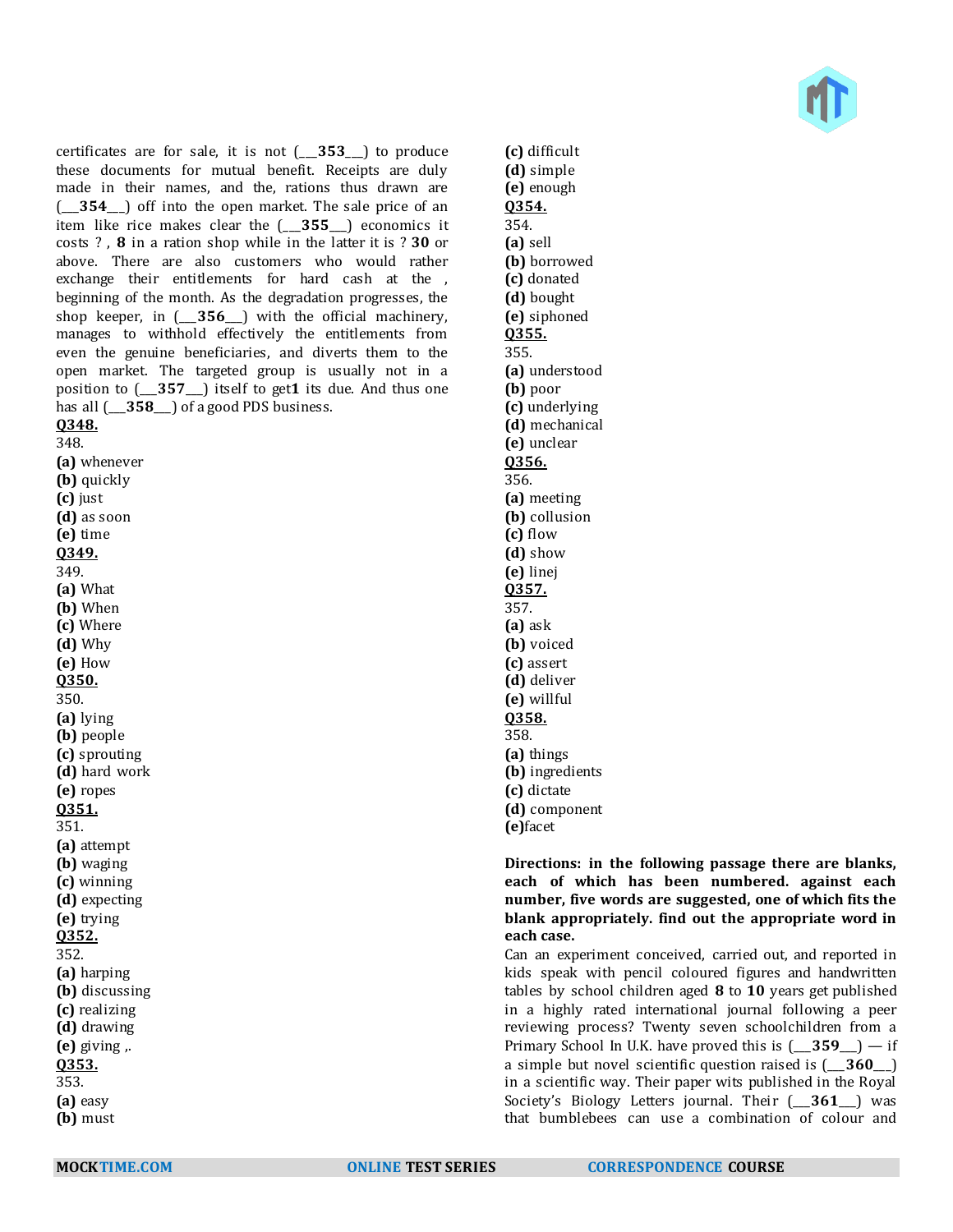

spatial relationships in deciding which colour of flower to forage from. Considering that our understanding of how bees perceive coloured patterns and scenes is inadequate, this inspiring outcome has shown that schoolchildren guided by gifted teachers can think and (\_\_\_**362**\_\_\_) out experiments like any hardwired scientist. For these, kids, doing science changed their (\_\_\_**363**\_\_\_) of the Subject. Science also became cool and fun. This refreshing approach turns the spotlight on the best methods of teaching science. The (\_\_\_**364**\_\_\_) learning system adopted by most schools in India, even classroom study combined with some laboratory work with predefined outcomes, does very little to (\_\_\_**365**\_\_\_) curiosity and interest in science. Is that one of the (\_\_\_**366**\_\_\_) why out of the box thinking that produces path breaking science rarefy comes out of Indian laboratories? The children at the U.K. school had their gifted teacher to guide them. Scientists from India's space and atomic energy departments and in some other places where serious science is done can take a (\_\_\_**367**\_\_\_) out of the schools book and (\_\_\_**368**\_\_\_) the way in engaging with school pupils and getting them to do real science. **Q359.**

359.

**(a)** done **(b)** unlikely **(c)** potential **(d)** promising **(e)** possible **Q360.** 360. **(a)** questioned **(b)** said **(c)** retorted **(d)** answered **(e)** address **Q361.** 361. **(a)** question **(b)** finding **(c)** methodology **(d)** result **(e)** studies **Q362.** 362. **(a)** wage **(b)** create **(c)** execute **(d)** carry **(e)** attempt **Q363.** 363. **(a)** option **(b)** lives

**(c)** visual **(d)** demands **(e)** perception **Q364.** 364. **(a)** revolutionary **(b)** radical **(c)** rote **(d)** adequate **(e)** bore **Q365.** 365. **(a)** stimulate **(b)** simulate **(c)** make **(d)** peek **(e)** judge **Q366.** 366. **(a)** cause **(b)** root **(c)** reasons **(d)** issues **(e)** sources **Q367.** 367. **(a)** thread **(b)** leaf **(c)** example **(d)** look **(e)** pages **Q368.** 368. **(a)** lead **(b)** start **(c)** deliver **(d)** paved **(e)** ahead

#### **Directions: in the following passage there are blanks, each of which has been numbered. against each number, five words are suggested, one of which fits the blank appropriately. find out the appropriate word in each case.**

Depending upon how humanity chooses to use it, technology can enhance or (\_\_\_**369**\_\_\_) any aspect of life. The realm of interpersonal communication generally feels this impact first. Many times throughout history, humanity has changed its modes of communication as society itself has  $(-370)$ . As people began to spread out geographically, verbal communication turned to writing to make It more (\_\_\_**371**\_\_\_). Then, people invented ways of carrying both conversation and written communication between their communities to keep in (\_\_\_**372**\_\_\_) with one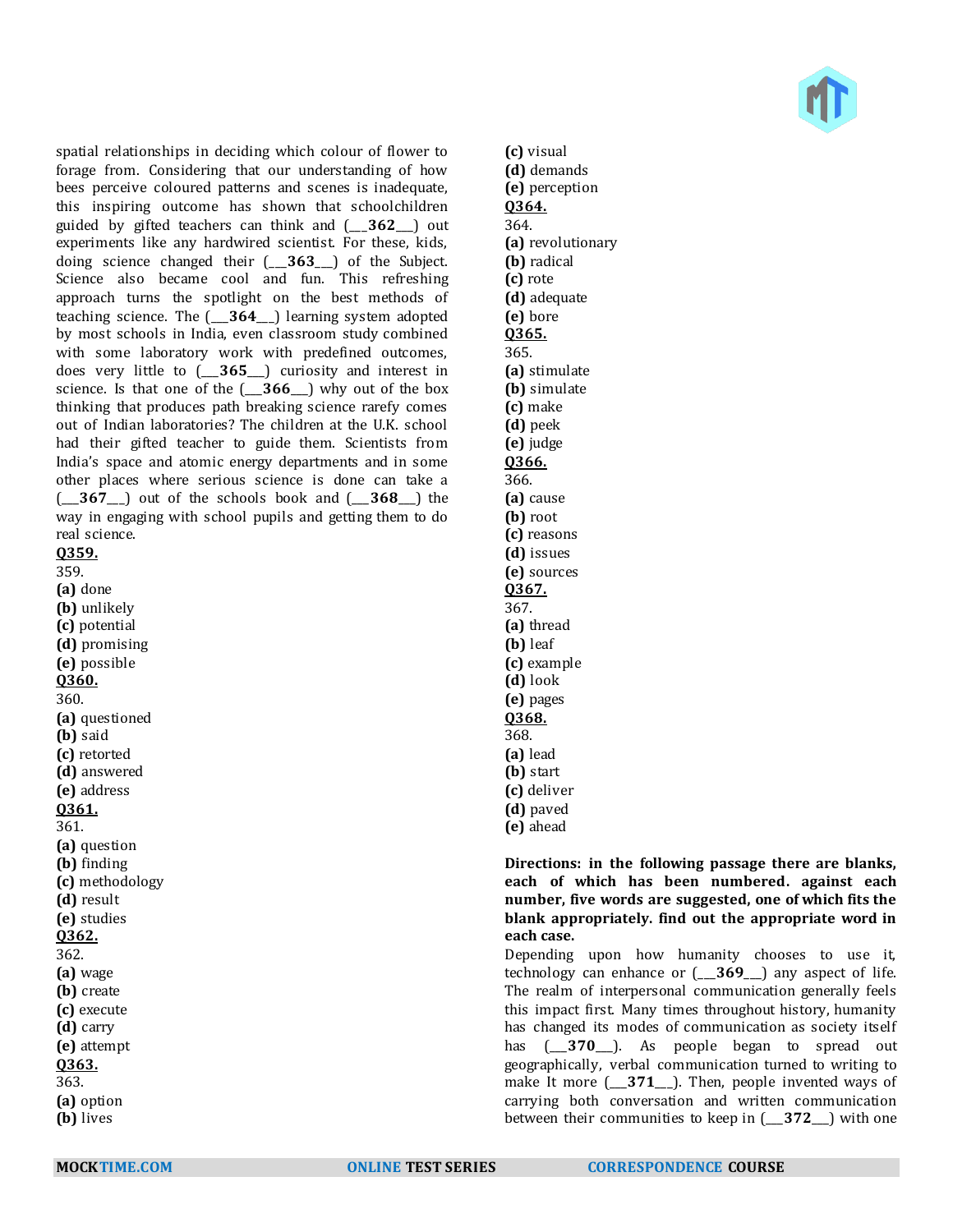

another as travel became simpler. With the advent of the telephone, people began to wonder if picking up the receiver to call one another would eventually (\_\_\_**373**\_\_\_) out other forms of communication. So far. as families and friends have moved away from one another, the telephone, even its cellular form, has allowed humanity to (\_\_\_**374**\_\_\_) the necessary links among its members. Naturally, now that computers, instant and text messaging, and other forms of communication have found their way into the world, people not familiar with these technologies wonder what they will do to the human race. Etiquette experts and those raised on writing formal letters often (\_\_\_**375**\_\_\_) that email and text message lingo will replace the language of pen and paper. This will not (\_\_\_**376**\_\_\_), and both methods of communication can survive to enhance humans enjoyment of one another's company if the next generation learns how to (\_\_\_**377**\_\_\_) both. Each form of communication can survive with its own rules as people learn which situations in life (\_\_\_**378**\_\_\_) for which level of formality and which of the people they spend time with can connect better with which type of language. **Q369.**

369.

**(a)** depressed **(b)** finish **(c)** problem **(d)** hinder **(e)** featured **Q370.** 370. **(a)** evolved **(b)** destroyed **(c)** pledged **(d)** extinguished **(e)** waited **Q371.** 371. **(a)** expensive **(b)** subjective **(c)** easier **(d)** loud **(e)** portable **Q372.** 372. **(a)** lines **(b)**faith **(c)** distance **(d)** touch **(e)** check **Q373.** 373. **(a)** pushed **(b)** cancel **(c)** shells

**(e)** turn **Q374.** 374. **(a)** maintain **(b)** teleport **(c)** cut **(d)** curb **(e)** regulation **Q375.** 375. **(a)** dominate **(b)** elate **(c)** worry **(d)** says **(e)** mentioning **Q376.** 376. **(a)** agree **(b)** happen **(c)** occurred **(d)** exist **(e)** possible **Q377.** 377. **(a)** forms **(b)** prove **(c)** accomplish **(d)** study **(e)** example **Q378.** 378. **(a)** correlates **(b)** same **(c)**Jump **(d)** stands **(e)** call

**(d)** try

**Directions: in the following passage there are blanks, each of which has been numbered. against each number, five words are suggested, one of which fits the blank appropriately. find out the appropriate word in each case.**

As the country embarks on planning (\_\_\_**379**\_\_\_) the **12**th Plan (**2012**-**17**) period, a key question mark (\_\_\_**380**\_\_\_) hangs over the process is on the energy requirements. Growth is energy hungry, and the aspirations of growing at **910**% will (\_\_\_**381**\_\_\_) huge demands on the energy resources of the country. In this energy Jigsaw, renewable energy will (\_\_\_**382**\_\_\_) like never before in the **12**th Plan and (\_\_\_**383**\_\_\_).By the rule of the thumb, India will (\_\_\_**384**\_\_\_) about **100** gigawatts (Gw) **100**,**000** megawatts of capacity addition in the next five years. Encouraging trends on energy efficiency and sustained (\_\_\_**385**\_\_\_) by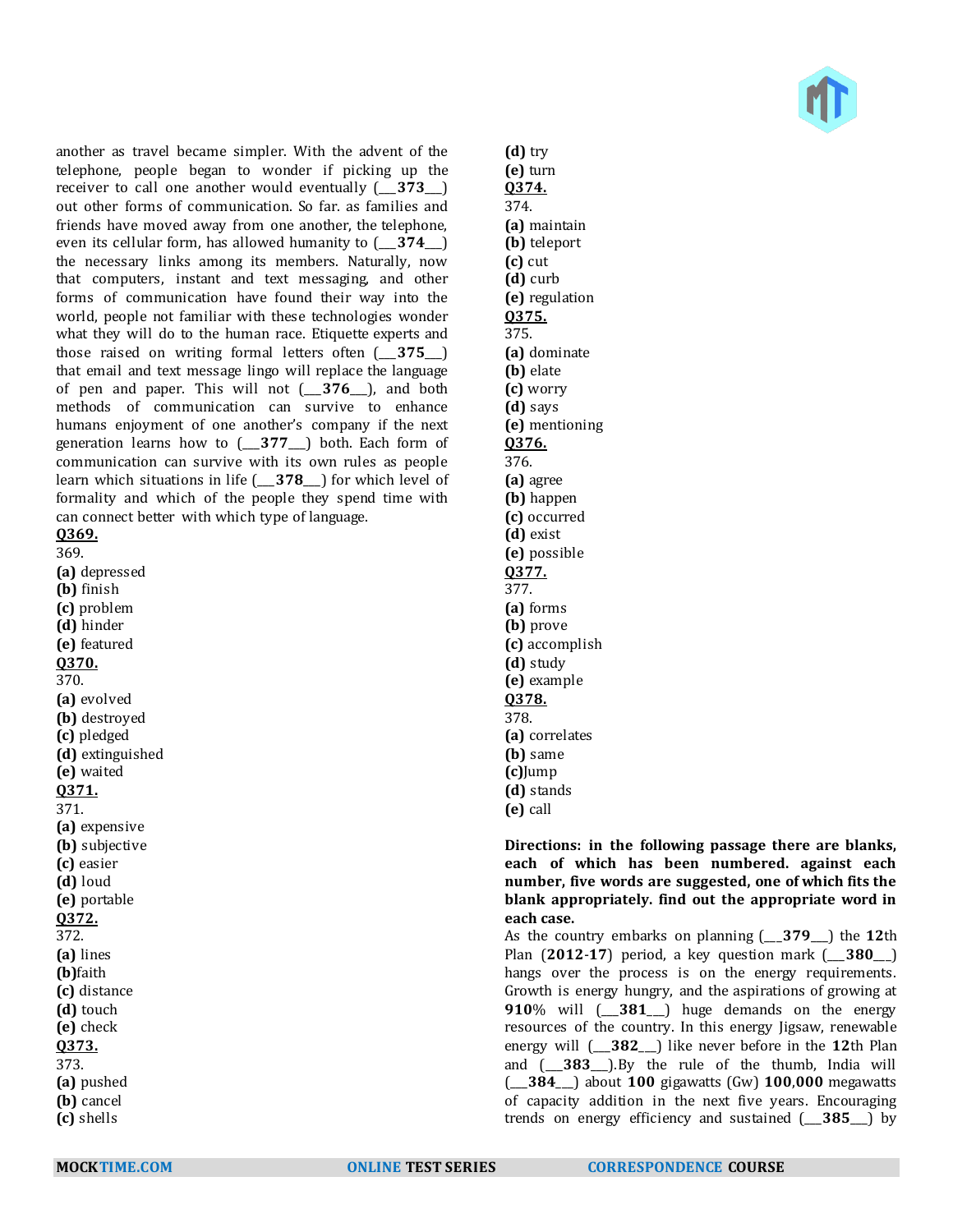

some parts of the government the Bureau of Energy Efficiency in particular needs to be complimented for this have led to substantially lesser energy intensity of economic growth. However, even the tempered demand numbers are (\_\_\_**388**\_\_\_) to be below **80** Gw. As against this need the coal supply from domestic sources is unlikely to support more than **25** Gw equivalent capacity. Imported coal can add some more, but at a much (\_\_\_**387**\_\_\_) cost. Gasbased electricity generation is unlikely to contribute anything substantial in view of the unprecedented gas supply challenges. Nuclear will be (\_\_\_**388**\_\_\_) in the foreseeable future. Between imported coal, gas, large hydro and nuclear, ho more than **1520**Gw equivalent can be (\_\_\_**389**\_\_\_) to be added in the five year time block.(\_\_\_**390**\_\_\_) (\_\_\_**391**\_\_\_) this, capacity addition in the renewable energy based power generation has touched about **3**Gw a year. In the coming five years, the overall capacity addition in the electricity grid (\_\_\_**392**\_\_\_) renewable energy is likely to range between **20**Gw and **25**Gw. Additionally, over and above the grid based capacity, off grid electric places and (\_\_\_**393**\_\_\_) lives where grid based electricity supply has miserably failed. **Q379.** 379. **(a)** against **(b)** for **(c)** onwards **(d)**at **(e)** on **Q380.** 380. **(a)** that **(b)** Inside **(c)** always **(d)** who **(e)** where **Q381.** 381. **(a)** forward **(b)** subject **(c)** place **(d)** demand **(e)** replace **Q382.** 382. **(a)** pass **(b)** publish **(c)** feature

**(d)** find, **(e)** light **Q383.** 383. **(a)** likewise **(b)** publicity **(c)** next **(d)** after **(e)** earlier **Q384.** 384. **(a)** waste **(b)**require **(c)** highlight **(d)**generate **(e)** consumed **Q385.** 385. **(a)** structures **(b)**efforts **(c)** projections **(d)**practices **(e)** developmental **Q386.** 386. **(a)** sure **(b)**unsure **(c)** unexpected **(d)**unlikely **(e)** likely **Q387.** 387. **(a)** nominal **(b)**excelled **(c)** higher **(d)**lower **(e)** expected **Q388.** 388. **(a)** failure1 **(b)**success **(c)** dangerous **(d)**maximum **(e)** marginal **Q389.** 389. **(a)** certain **(b)**linked **(c)** remarked **(d)**expected **(e)** sure **Q390.** 390. **(a)** When **(b)**But **(c)** However **(d)**If **(e)** As **Q391.**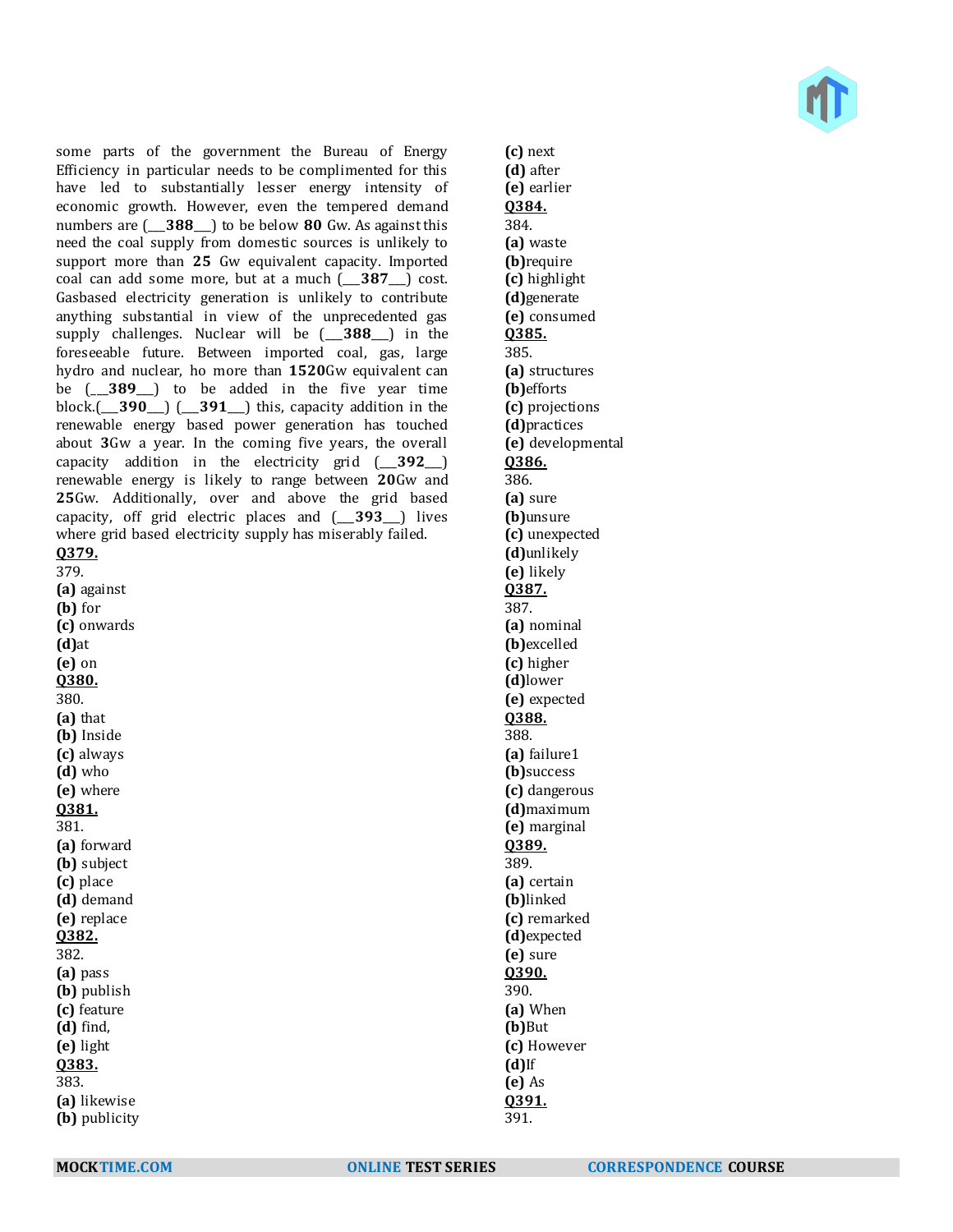**(a)** for **(b)**with **(c)** is **(d)**ever **(e)** against **Q392.** 392. **(a)** through **(b)**project **(c)** versus **(d)**against **(e)** capacity **Q393.** 393. **(a)** lightening **(b)**making **(c)** touching **(d)**saving **(e)** generating

(\_\_\_**394**\_\_\_) over the world, rights related to information technology that are already legally recognised are daily being violated, (\_\_\_**395**\_\_\_) In the name of economic advancement, political stability or for personal greed and Interests. Violations of these rights have (\_\_\_**396**\_\_\_) new problems in human social systems, such as the digital divide, cybercrime, digital security and privacy concerns, all of which have (\_\_\_**397**\_\_\_) peoples lives either directly or indirectly. It is important that countries come up with the guidelines for action to (\_\_\_**398**\_\_\_) the incidences of malicious attacks on the confidentiality, integrity and availability of electronic data and systems, computer related crimes, content related offenses and violations of intellectual property rights. (\_\_\_**399**\_\_\_). threats to critical infrastructure and national Interests arising from the use of the internet for criminal and terrorist activities are of growing (\_\_\_**400**\_\_\_). The harm incurred to businesses, governments and individuals in those countries in which the internet Is used (\_\_\_**401**\_\_\_), is gaining in (\_\_\_**402**\_\_\_) and importance, while in other countries cyber crime threatens the application of information and communication technology for government services, health care, trade, and banking. As users start losing (\_\_\_**403**\_\_\_) in online transactions and business, the opportunity costs may become substantial **Q394.** 394. **(a)** Entire **(b)** Lot

**(c)** Great **(d)** All **(e)** Much **Q395.** 395.

**(a)** scarcely

**(b)** whether **(c)** and **(d)** for **(e)** hardly **Q396.** 396. **(a)** created **(b)** bent **(c)** pressured **(d)** risen **(e)** stopped r **Q397.** 397. **(a)** distanced **(b)** affected **(c)** exaggerated **(d)** advanced **(e)** cropped **Q398.** 398. **(a)** engage **(b)** conflict **(c)** war **(d)** combat **(e)** struggle **Q399.** 399. **(a)** But **(b)** More **(c)** Addition **(d)** Beside **(e)** Further **Q400.** 400. **(a)** concern **(b)** nature **(c)** pattern **(d)** important **(e)** matter **Q401.** 401. **(a)** really **(b)** figuratively **(c)** widely **(d)** never **(e)** tandem **Q402.** 402. **(a)** fear **(b)** days **(c)** positivity **(d)** width **(e)** scope **Q403.**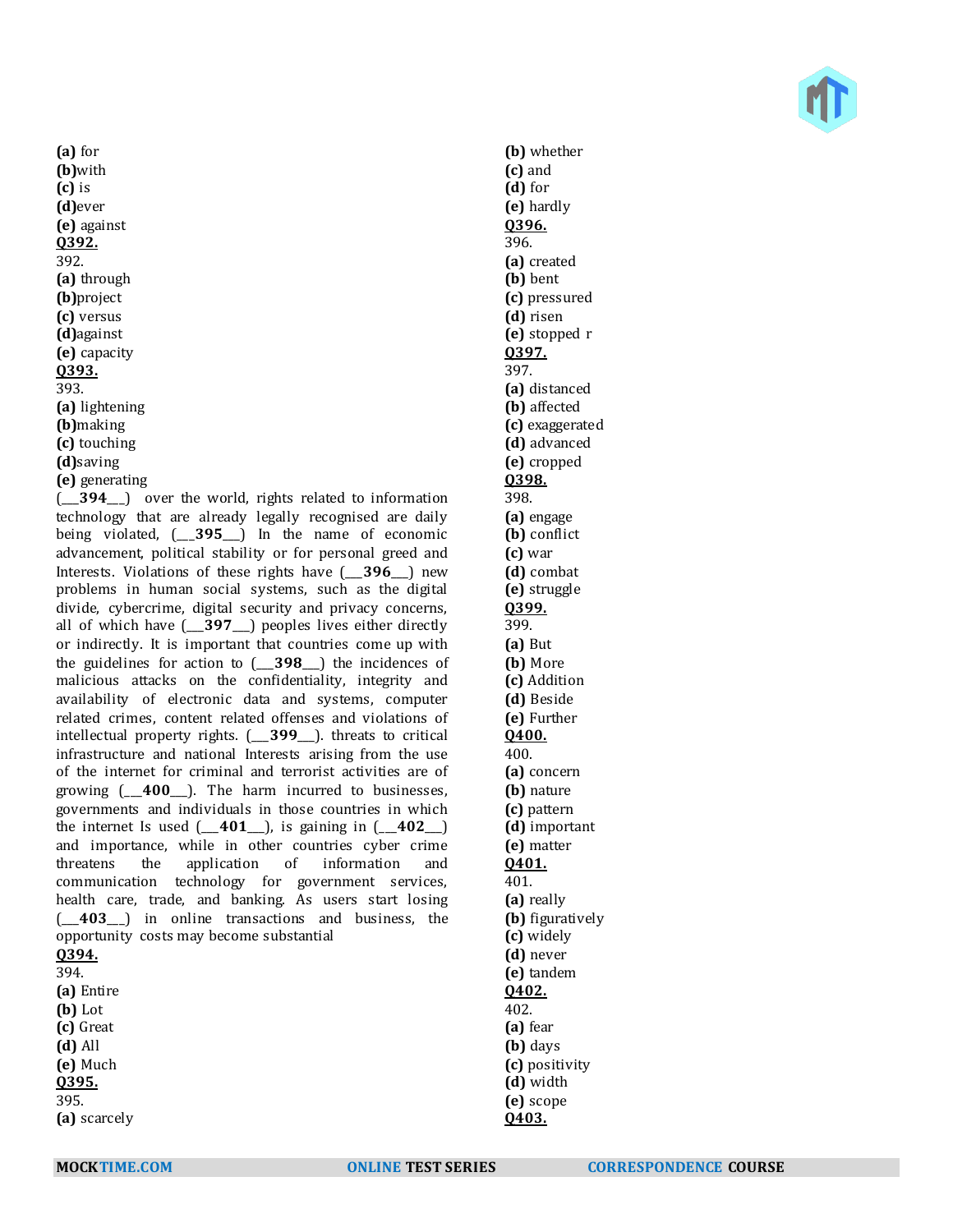403.

**(a)** tracks

**(b)** measure

**(c)** confidence

**(d)** mind

**(e)** grip

(\_\_\_**404**\_\_\_) over the world, rights related to information technology that are already legally recognised are daily being violated, (\_\_\_**405**\_\_\_) in the name of economic advancement, political stability or for personal greed and interests. Violations of these rights have (\_\_\_**406**\_\_\_) new problems in human social systems, such as the digital divide, cybercrime, digital security and privacy concerns, all of which have (\_\_\_**407**\_\_\_) people's lives either directly or indirectly. It is important that countries come up with the guidelines for action to (\_\_\_**408**\_\_\_) the incidences of malicious attacks on the confidentiality, integrity and availability of electronic data and systems, computer related crimes, content related offenses and violations of intellectual property rights, (\_\_\_**409**\_\_\_) threats to critical infrastructure and national interests arising from the use of the internet for criminal and terrorist activities are of growing (\_\_\_**410**\_\_\_). The harm incurred to businesses, governments and individuals in those countries in which the internet is used  $(-411)$  is gaining in  $(-412)$ and importance, while in other countries cyber crime threatens the application of information and communication technology for government services, health care, trade, and banking. As users start losing (\_\_\_**413**\_\_\_) in online transactions and business, the opportunity costs may become substantial. **Q404.** 404.

**(a)** Entire **(b)** Lot **(c)** Great **(d)** All **(e)** Much) CLOZE TEST J **Q405.** 405. **(a)** scarcely **(b)** whether **(c)** and **(d)** for **(e)** hardly **Q406.** 406. **(a)** created **(b)** bent **(c)** pressured **(d)** risen **(e)** stopped **Q407.** 407.



**(a)** distanced **(b)** affected **(c)** exaggerated **(d)** advanced **(e)** cropped **Q408.** 408. **(a)** engage **(b)** conflict **(c)** war **(d)** combat **(e)** struggle **Q409.** 409. **(a)** But **(b)** More **(c)** Addition **(d)** Beside **(e)** Further **Q410.** 410. **(a)**concern **(b)** nature **(c)** pattern **(d)** important **(e)** matter **Q411.** 411. **(a)** really **(b)** figuratively **(c)** widely **(d)** never **(e)** tandem **Q412.** 412. **(a)** fear **(b)** days **(c)** positivity **(d)** width **(e)** scope **Q413.** 413. **(a)** tracks **(b)** measure **(c)** confidence **(d)** mind **(e)** grip

**Directions: in the following passage there are blanks, each of which has been numbered. against each number, five words are suggested, one of which fits the blank appropriately. find out the appropriate word in each case.**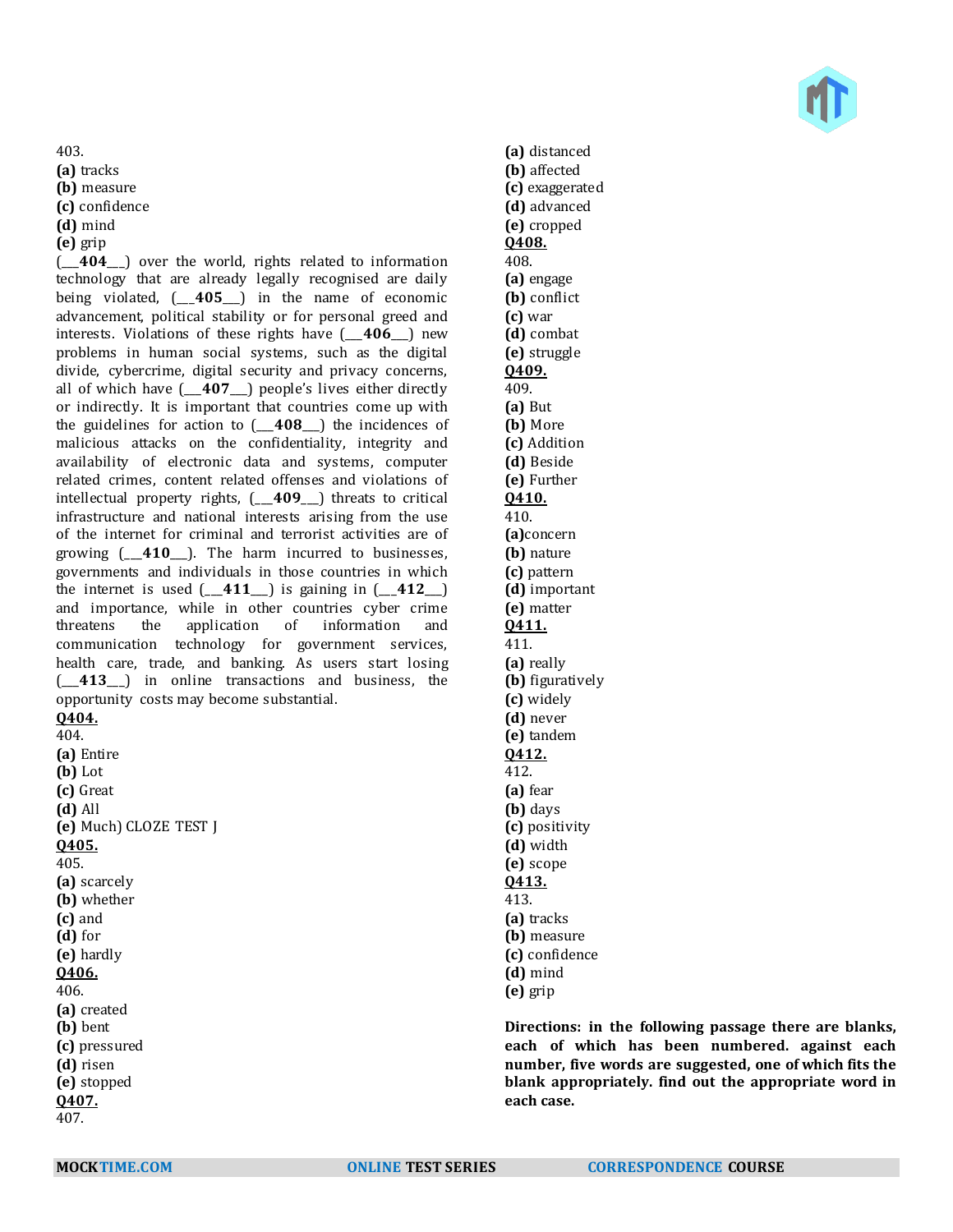

I wanted to (\_\_\_**414**\_\_\_) myself a sweater. When I asked my mother for some wool, she directed me to the old cloth bag under the stairs. This was the bag (\_\_\_**415**\_\_\_) which my mother had over the years (\_\_\_**416**\_\_\_) all the remains from sweaters, scarves, cardigans and gloves that she had knitted for herself (\_\_\_**417**\_\_\_) the family. When I opened the bag **1** screamed What a mess I All the wool had tangled itself into a huge knot. I said to my mother, It's hopeless. All the wool is so badly mixed. (\_\_\_**418**\_\_\_) can I even detangle it, let alone knit a sweater from It. She smiled and said Its easier (\_\_\_**419**\_\_\_) you think. All you have to do is look for the easiest knot and undo that. (\_\_\_**420**\_\_\_) that is done, the next knot will be easier. Just keep on doing this, until all the wool is unravelled. I  $(-421)$  as my mother had told me to, and sooner than I had thought, the wool started to loosen and different colours (\_\_\_**422**\_\_\_) to emerge. Very soon, instead of one huge untidy bunch of wool I had several neat balls in (\_\_\_**423**\_\_\_) of me. **Q414.**

414. **(a)** own **(b)** does **(c)** have, **(d)** prepared **(e)** knit **Q415.** 415. **(a)** from **(b)** on **(c)** to **(d)** for **(e)** in **Q416.** 416. **(a)** put **(b)** keep **(c)** managed **(d)** instilled **(e)** hide **Q417.** 417. **(a)** and **(b)** with **(c)** apart **(d)** aside **(e)** beside **Q418.** 418. **(a)** How **(b)** What **(c)** Where **(d)** Why **(e)** Which **Q419.**

**(b)** than **(c)** more **(d)** those **(e)** also **Q420.** 420. **(a)** With **(b)** Along **(c)** Where **(d)** Then **(e)** Once **Q421.** 421. **(a)** try **(b)** follow **(c)** decided **(d)** did **(e)** listened **Q422.** 422. **(a)**began **(b)**see **(c)**could **(d)**came **(e)** starts **Q423.** 423. **(a)**search **(b)**reward **(c)**close **(d)**front **(e)** awe

419. **(a)** that

**Directions: in the following passage there are blanks, each of which has been numbered. against each number, five words are suggested, one of which fits the blank appropriately. find out the appropriate word in each case.**

A mobile phone is no (\_\_\_**424**\_\_\_) a simple device to make calls. It has (\_\_\_**425**\_\_\_) the hub for all your activities from emailing and browsing to paying bills and transferring money. Banks may have been the first to (\_\_\_**426**\_\_\_) their feet into this technological pool, but telecom companies have (\_\_\_**427**\_\_\_) to catch up. The RBIs step to remove the **50**,**000** cap that it had (\_\_\_**428**\_\_\_) earlier on daily much needed (\_\_\_**429**\_\_\_) to mobile banking. Mobile banking (\_\_\_**430**\_\_\_) you to conduct financial transactions on your phone just as you would at a bank branch or through Net banking. Banks are now evolving this facility as they launch innovative products. For (\_\_\_**431**\_\_\_). A Bank's cash to mobile service (\_\_\_**432**\_\_\_) customers to transfer money to anybody, including those who do not have a bank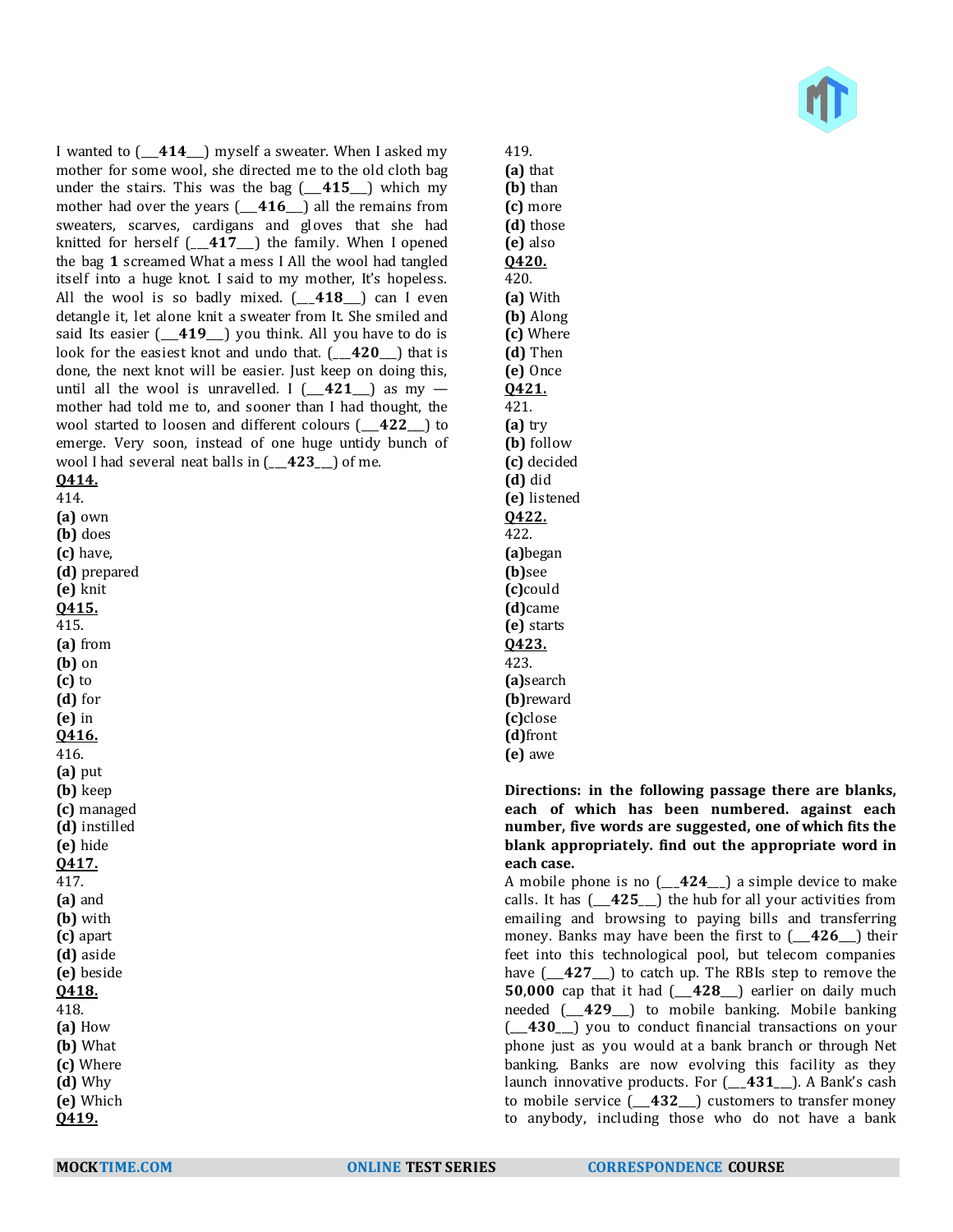

account. A bank customer can download the banks application on his phone and then put in the phone number of the person to whom he wants to send the money, along with the transaction amount. The bank will send a message to the remitter and the beneficiary along with different PINs to each. The remitter will have to message his PIN to the beneficiary, who can then use both PINs and his mobile number to withdraw cash from the respective Bank ATM. The service is (\_\_\_**433**\_\_\_) but operator charges will apply. Also, the sender will need a Java enabled handset.

#### **Q424.**

424. **(a)** longer **(b)** much **(c)** anymore **(d)** doubt **(e)** sooner **Q425.** 425. **(a)** become **(b)** been **(c)** changed **(d)** made **(e)** transformed **Q426.** 426. **(a)** dip **(b)** stand **(c)** wash **(d)** touch **(e)** pick **Q427.** 427. **(a)** try **(b)** not **(c)** begun **(d)** made **(e)** soon **Q428.** 428. **(a)** sanctioned **(b)** festered **(c)** imposed **(d)** cooked **(e)** built **Q429.** 429. **(a)** breaking **(b)** fact **(c)** pushed **(d)** drop **(e)** boost **Q430.**

430. **(a)** forces **(b)** places **(c)** remits **(d)** allows **(e)** makes **Q431.** 431. **(a)** examples **(b)** instance **(c)** together **(d)** now **(e)** today **Q432.** 432. **(a)** permit **(b)** suggests **(c)** facilitated **(d)** attempts **(e)** enables **Q433.** 433. **(a)** expensive **(b)** there **(c)** costly **(d)** free **(e)** inaccessible

**Directions: in the following passage there are blanks, each of which has been numbered. against each number, five words are suggested, one of which fits the blank appropriately. find out the appropriate word in each case.**

Greenhouse gases are only (\_\_\_**434**\_\_\_) of the story when it comes to global warming. Changes to one part of the climate system can (\_\_\_**435**\_\_\_) additional changes to the way the planet absorbs or reflects energy. These secondary changes are (\_\_\_**436**\_\_\_) climate feedbacks and they could more than double the amount Of warming caused by carbon dioxide alone. The primary feedbacks are (\_\_\_**437**\_\_\_) to snow and ice, water vapour, clouds, and the carbon cycle. Perhaps the most well (\_\_\_**438**\_\_\_) feedback comes from melting snow and ice in the Northern Hemisphere. Warming temperatures are already (\_\_\_**439**\_\_\_) a growing percentage of Arctic sea ice, exposing dark ocean water during the (\_\_\_**440**\_\_\_) sunlight of summer. Snow cover on land is also (\_\_\_**441**\_\_\_) in many areas. In the (\_\_\_**442**\_\_\_) of snow and ice, these areas go from having bright, sunlight reflecting surfaces that cool the planet to having dark, sunlight absorbing surfaces that (\_\_\_**443**\_\_\_) more energy into the Earth system and cause more wanning.

**Q434.**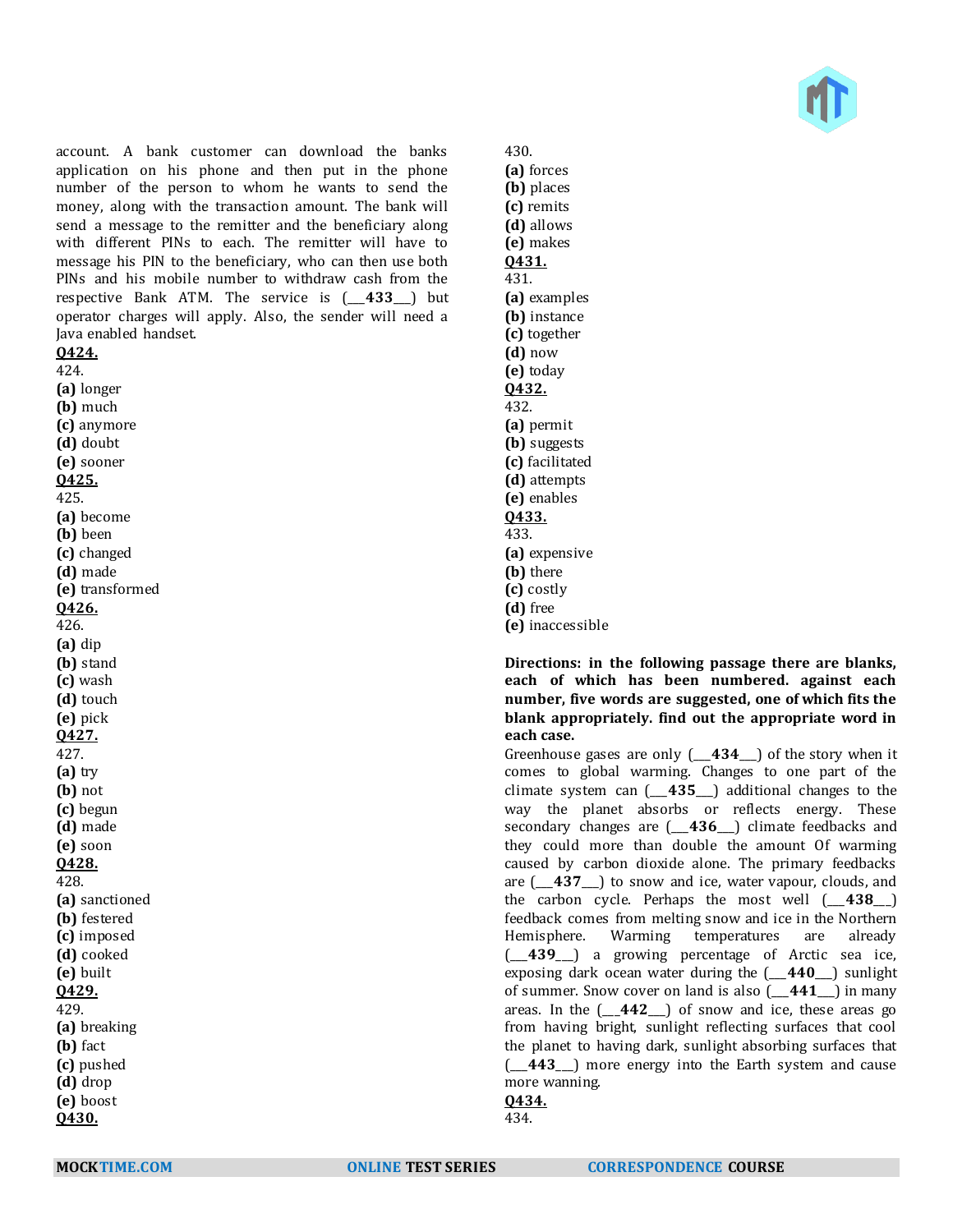

**(a)** whole **(b)** part **(c)** material **(d)** issue **(e)** most **Q435.** 435. **(a)** raise **(b)** brings **(c)** refer **(d)** stop **(e)** cause **Q436.** 436. **(a)** sensed **(b)** called **(c)** nothing **(d)** but **(e)** term **Q437.** 437. **(a)** due **(b)** results **(c)** reason **(d)**(41 those **(e)**(5J because **Q438.** 438. **(a)**done **(b)** known **(c)** ruled **(d)** bestowed **(e)** said **Q439.** 439. **(a)** mastering **(b)** sending **(c)** melting **(d)**(4J calming **(e)** increasing **Q440.** 440. **(a)** makeshift **(b)** ceasing **(c)** troubled **(d)** perpetual **(e)** absenti **Q441.** 441. **(a)** decreasing **(b)**manufactured **(c)**descending **(d)**generating **(e)**supplied

# **Q442.**

442. **(a)** progress **(b)** reduced **(c)** existence **(d)** midst **(e)** absence **Q443.** 443. **(a)** repel **(b)** waft **(c)** monitor **(d)** bring **(e)** access

**Directions: in the following passage there are blanks, each of which has been numbered. against each number, five words are suggested, one of which fits the blank appropriately. find out the appropriate word in each case.**

Twenty years (\_\_\_**444**\_\_\_) now, nearly **60**% of the world's population will live in urban areas. The impact of urbanization might not all be positive on India as urban expansion is happening at a much ( $\overline{445}$ ) rate than infrastructure expansion. Sustainability issues need to be (\_\_\_**446**\_\_\_) so that economic development is not at the (\_\_\_**447**\_\_\_) of public health. Some urban services that ought to be in (\_\_\_**448**\_\_\_) in a city like water, electricity, transport etc. need special consideration. TERI has put together a detailed report that (\_\_\_**449**\_\_\_) Sustain ability in the provision of basic urban services in Indian cities.(\_\_\_**450**\_\_\_) public transport is a major reason fpr the proliferation of private vehicles on the road. Respiratory illness in children living in urban areas is on the (\_\_\_**451**\_\_\_) with, more cases of Asthma being (\_\_\_**452**\_\_\_) because of pollution. The future of cities of Indian dreams depends on (\_\_\_**453**\_\_\_) we can build better cities today. **Q444.**

# 444.

**(a)** till **(b)**since **(c)** from **(d)**after **(e)** on **Q445.** 445. **(a)** faster **(b)**slower **(c)** changed **(d)**speed **(e)** quick **Q446.** 446.

**(a)** speculated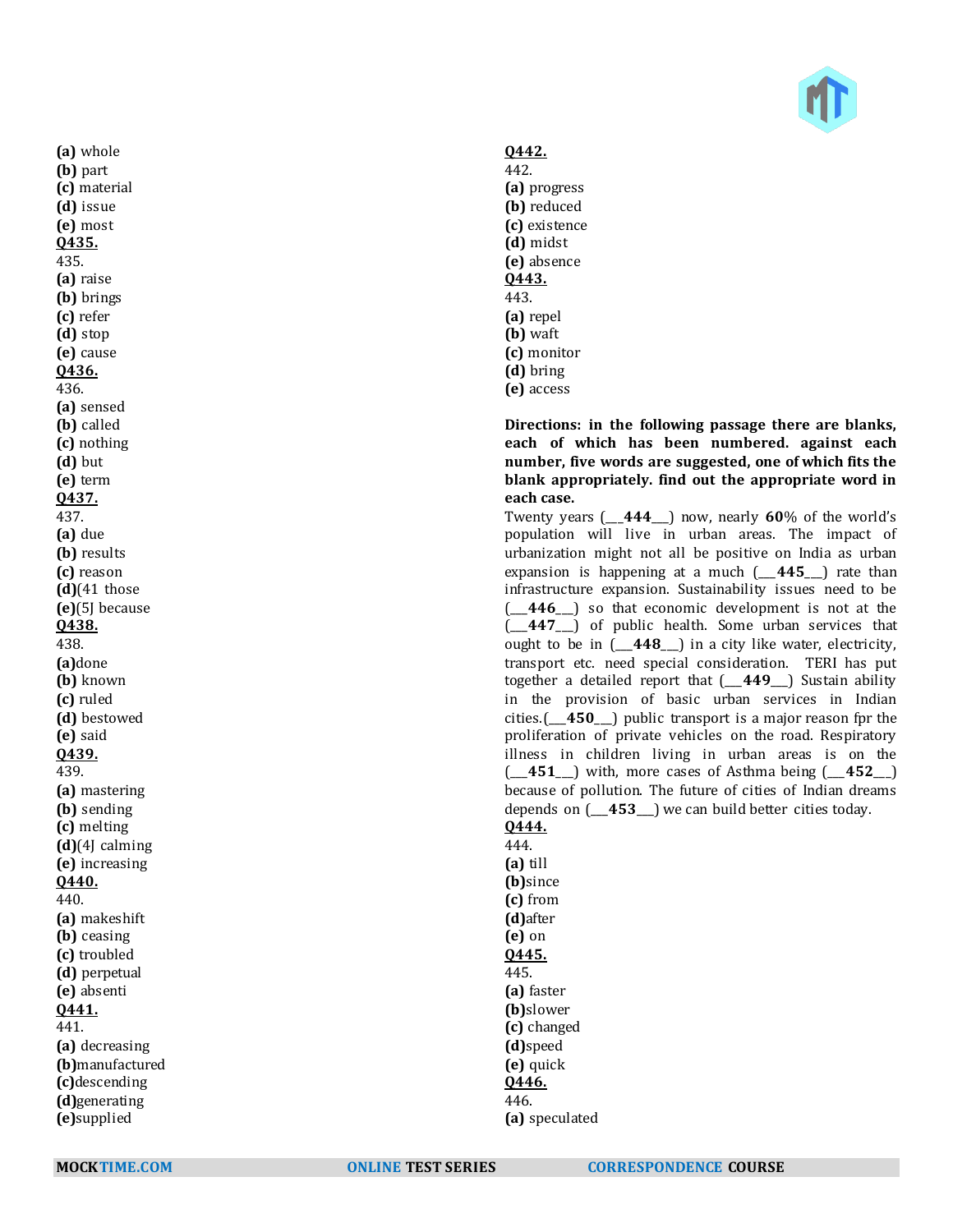

**Directions: in the following passage there are blanks, each of which has been numbered. against each number, five words are suggested, one of which fits the blank appropriately. find out the appropriate word in each case.**

Indian culture is rich and (\_\_\_**454**\_\_\_) and as a result unique in its very own way. Our manners, way of communicating with one another, etc are one of the important components of our culture. Even though we have accepted modem means of living, improved our lifestyle, our values and beliefs still remain unchanged. A person Can change his way of clothing, way of eating and living but the rich values in a person always (\_\_\_**455**\_\_\_) unchanged because they are deeply rooted within Our hearts, mind, body and soul which we receive from our culture. Indian culture (\_\_\_**456**\_\_\_) guests as god and serves them and takes care of them as if they are a part and parcel of the family itself. Even though we don't have anything to eat, the guests are never left hungry and are always looked after by the members of the family. Elders and the respect for elders is a major component in Indian culture. Elders are the (\_\_\_**457**\_\_\_) force for any family and hence the love and respect for elders comes from (\_\_\_**458**\_\_\_) and is not artificial. An (\_\_\_**459**\_\_\_) takes blessings from his elders by touching their feet. Elders drill and pass on the Indian culture within us as we grow. Respect one another is another lesson that is taught from the books of Indian culture. All people are alike and respecting one another is ones duty. In foreign countries the relation (\_\_\_**460**\_\_\_) the boss and the employee is like a (\_\_\_**461**\_\_\_) and slave and is purely monetary whereas in Indian culture the relation between the boss and the employee is more like homely relations unlike foreign countries. Helpful nature is another (\_\_\_**462**\_\_\_) feature in our Indian culture. Right from our early days of childhood we are taught to help one another (\_\_\_**463**\_\_\_) help and distress. If not monetary then at least in kind or nonmonetary ways. Indian culture tells us to multiply and distribute joy and happiness and share sadness and pain. It tells us that by all this we can develop cooperation and better living amongst ourselves and subsequently make this world a better place to live in. Even though India is a country of various religions and caste our culture tells us just one thing phir bhi dil hai Hindustani.

# **Q454.**

454. **(a)** diverse **(b)** averse **(c)**poor **(d)**reconciliatory **(e)**reverse **Q455.** 455. **(a)** remains

**(b)**believed **(c)** imagined **(d)**considered **(e)** understand **Q447.** 447. **(a)** payment **(b)** rate **(c)** costs **(d)** charge **(e)** expense **Q448.** 448. **(a)** abundance **(b)** large **(c)** functional **(d)** vicinity **(e)** location **Q449.** 449. **(a)** bring **(b)** emphasizes **(c)** speculates **(d)** postulates **(e)** requests **Q450.** 450. **(a)** Good **(b)** Competent **(c)** Absence **(d)** Inadequate **(e)** Sufficient **Q451.** 451. **(a)** multiplication **(b)** expansion **(c)** rise **(d)** inflation **(e)** grow **Q452.** 452. **(a)** produced **(b)** develop **(c)** composed **(d)** resulted **(e)** reported **Q453.** 453. **(a)** if **(b)** whether **(c)** unless **(d)** provided **(e)** weather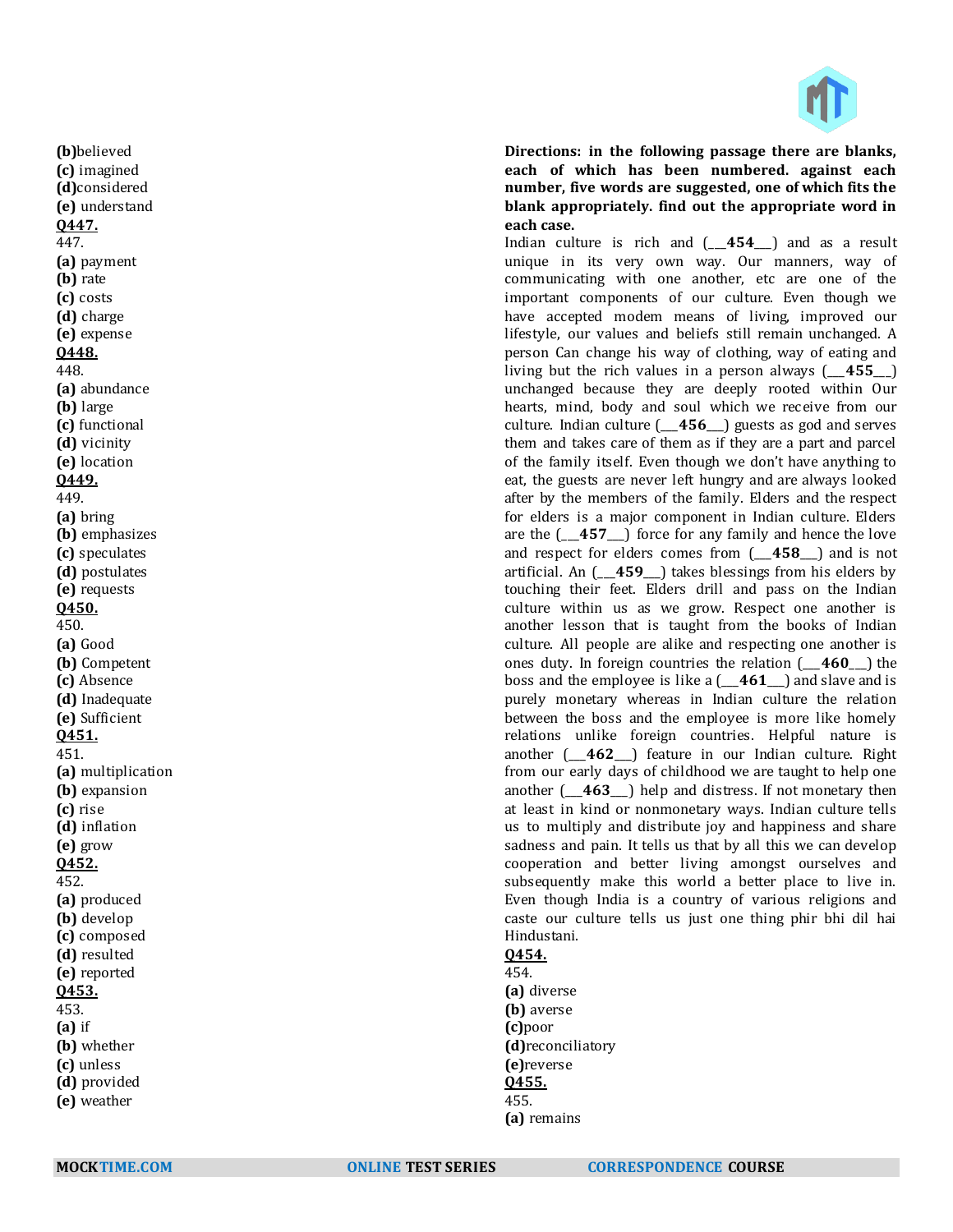

**(b)** remain **(c)** remaining **(d)** reverent **(e)** reformed **Q456.** 456. **(a)** ill-treat **(b)** deals in **(c)** treats **(d)** treated **(e)** behave **Q457.** 457. **(a)**diversive **(b)** driven **(c)**devastating **(d)**deriving **(e)** driving **Q458.** 458. **(a)** within **(b)**surrounding **(c)**proximity **(d)**outside **(e)**outsourcing **Q459.** 459. **(a)** Individual **(b)** illiterate **(c)** enriched **(d)** elder **(e)**individuals **Q460.** 460. **(a)** among **(b)** with **(c)** between **(d)** of **(e)** in **Q461.** 461. **(a)** master **(b)** zamindar **(c)**owner **(d)**warden **(e)** employer **Q462.** 462. **(a)** stricken **(b)** striking **(c)** negative **(d)** damnable **(e)** horrifying **Q463.**

463. **(a)** for need **(b)** needful **(c)** in need of **(d)** for want of

**(e)** required

**Directions: in the following passage there are blanks, each of which has been numbered. against each number, five words are suggested, one of which fits the blank appropriately. find out the appropriate word in each case.**

With the U.S. military tied down on two fronts and the rest of the world growing (\_\_\_**464**\_\_\_) to American power, the challenges for Rice are as (\_\_\_**465**\_\_\_) as they have been for any Secretary of State in the past three decades. After six years of tussling with others on Bush's national security team, Rice has seen off her rivals and (\_\_\_**466**\_\_\_) as the principal spokesperson for Bush's foreign policy. Her reward has been to  $(467)$  responsibility for selling a failed policy in Iraq and framing a legacy for Bush at a time when  $(-468)$  in the world are in the mood to help her. Bush is severely (\_\_\_**469**\_\_\_) and has very little credibility or support at home or abroad, says Leslie Gelb, former president of the Council on Foreign Relations. That is (\_\_\_**470**\_\_\_) true for his Secretary of State. So they are basically flailing around. That's a grim assessment, since the (\_\_\_**471**\_\_\_) to international order are bigger today than at any other time since the end of the cold war. The most immediate source of (\_\_\_**472**\_\_\_) emanates from Iraq, where the country's civil war risks(\_\_\_**473**\_\_\_) a region wide conflict.

**Q464.** 464.

**(a)** resistant **(b)** subservient **(c)** immune **(d)** cordial **(e)** indifference **Q465.** 465. **(a)** obvious **(b)** trivial **(c)** superfluous **(d)** daunting **(e)** rewarding **Q466.** 466. **(a)** renamed **(b)** emerged **(c)** appointed **(d)** visited **(e)** entrusted **Q467.**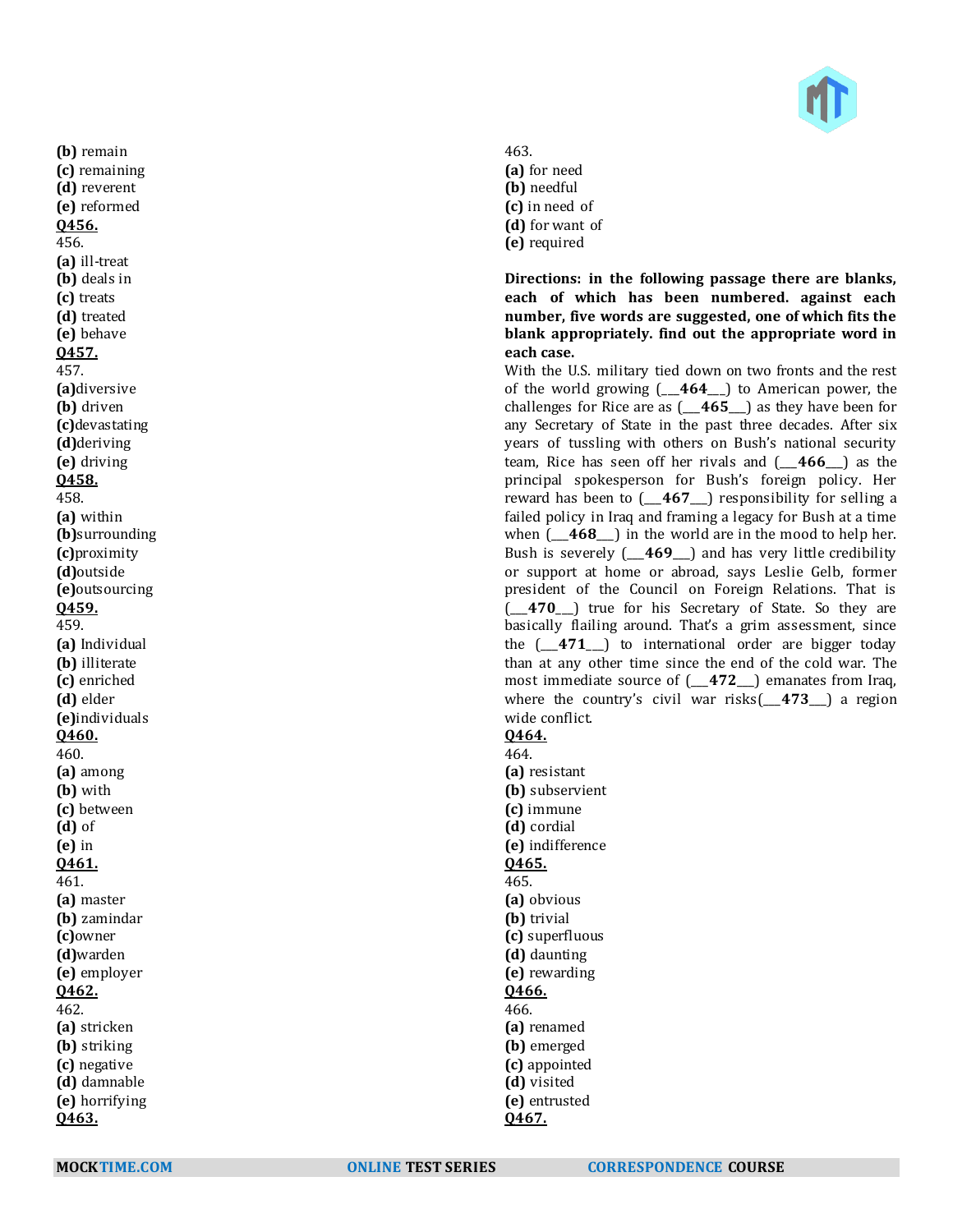467. **(a)** shirk **(b)** avoid **(c)** transfer **(d)** inherit **(e)** visualize **Q468.** 468. **(a)** people **(b)** few **(c)** diplomats **(d)** autocrats **(e)** most **Q469.** 469. **(a)** Intensified **(b)**masterminded **(c)**weakened **(d)**projected **(e)**supported **Q470.** 470. **(a)** not **(b)**uniformly **(c)** remotely **(d)**partially **(e)**also **Q471.** 471. **(a)** admirations **(b)** threats **(c)**pleasantries **(d)** demands **(e)** accolades **Q472.** 472. **(a)**instability **(b)**fuel **(c)**energy **(d)**peace **(e)**atrocity **Q473.** 473. **(a)** defusing **(b)**demolishing **(c)**terminating **(d)**igniting **(e)**extinguishing

**Directions: in the following passage there are blanks, each of which has been numbered. against each number, five words are suggested, one of which fits the blank appropriately. find out the appropriate word in each case.**

The (\_\_\_**474**\_\_\_) of losing your job is getting smaller and smaller. As economy has improved and employers have (\_\_\_**475**\_\_\_) confidence, companies have been steadily shedding fewer workers. The trend means greater job security and suggests a critical turning point in the economic recovery. It (\_\_\_**476**\_\_\_) the hope that workers pay will finally accelerate after grinding through a sluggish recovery for the past half decade. When the economy, (\_\_\_**477**\_\_\_) into recession at the end of **2007**, employers cut deeply into their staffs. And then during the recovery, they hired only (\_\_\_**478**\_\_\_). Instead, they sought to maximize the productivity of their existing employees. But in recent months, the picture has (\_\_\_**479**\_\_\_). Employers have added **200**,**000**plus jobs for five straight months, and the unemployment rate has reached **6**.**1** percent, the lowest since **2008**. Now, the steadily declining level of layoffs suggests that employers may have to hire even more (\_\_\_**480**\_\_\_) and raise pay if they want to expand their businesses. The shortage of laid off workers searching for jobs means that more companies may need to pay more to (\_\_\_**481**\_\_\_) talent. Other data confirm that across the economy, job cuts have reached unusually low levels. Total layoffs in May dropped below prerecession levels. Still, while layoffs have fallen **7**.**5** percent this year, actual hiring has increased just **3** percent. Thats a big reason the job market might not seem as healthy as the series of strong monthly net job gains might suggest. Even so, more people with Jobs means more people with paychecks, which tends to (\_\_\_**482**\_\_\_) consumer spending and growth. After a sharp (\_\_\_**483**\_\_\_) in the economy ill the first three months of the year, most economists expect growth to exceed a **3** percent annual pace in the second half of **2014**. **Q474.**

474. **(a)** risk **(b)** dangerous **(c)** risky **(d)** prosperity **(e)** aspect **Q475.** 475. **(a)** regain **(b)** regained **(c)**been regained **(d)**been lost **(e)** lost **Q476.** 476. **(a)** raised **(b)** rose **(c)** raises **(d)** diminishes **(e)**decreased **Q477.**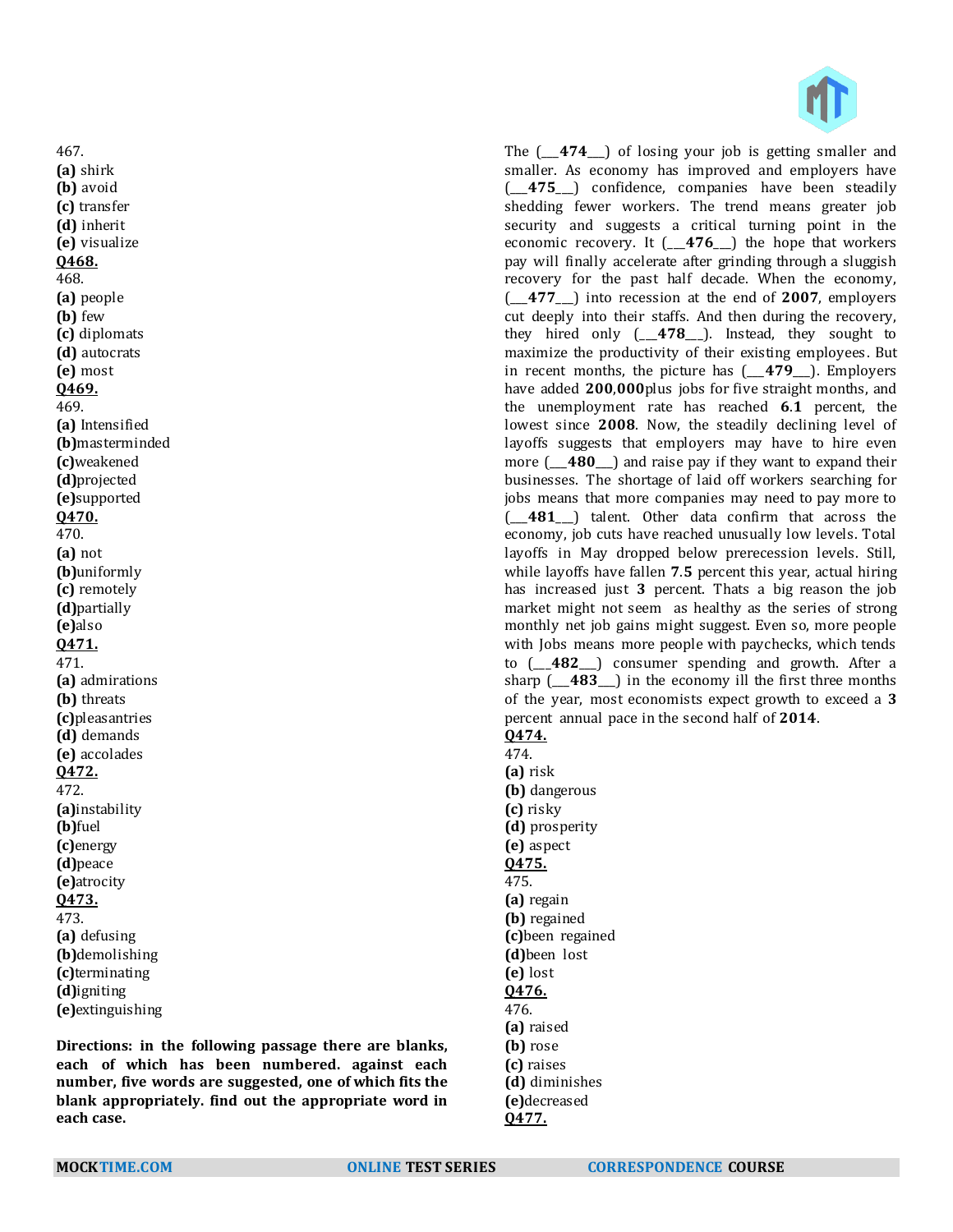There is already an extensive empirical literature often using growth accounts that (\_\_\_**484**\_\_\_) these and other aspects of India's economic growth. Many of the studies (\_\_\_**485**\_\_\_) one or more of the following topics. First, a number of analysts (\_\_\_**486**\_\_\_) focused on characterizing Indias economic performance at the most aggregate level. While there is agreement that growth did indeed improve during the past quarter century, researchers have reached varying conclusions on some issues such as the timing and precise magnitude of this acceleration, and the relative importance of changes in domestic policy There are ongoing discussions over the extent to which the current growth can be maintained and various means by (\_\_\_**487**\_\_\_) it might be increased. Second, analysts have examined the behavior of particular output sectors. A number of authors have studied productivity in manufacturing reaching a wide range of conflicting conclusions. However, as explained in detail by Goldar and Mitra (**2002**), differences in the findings can be (\_\_\_**488**\_\_\_) to a variety of measurement issues, such as the use of singe versus double deflation to construct estimates of real growth**1** in manufacturing value added. Goldar (**2004**) provides a careful recent update showing that TFP growth in manufacturing (\_\_\_**489**\_\_\_) to have slowed in the post reform period raising additional puzzles discussed below. However, (\_\_\_**490**\_\_\_) difficulties in measuring employment within individual industries, our analysis focuses (\_\_\_**491**\_\_\_) on the broader industrial sector. The **3** studies that focus on India's services sector (many of which discuss the issue of sustainability), and those that discuss agriculture, are discussed in the body of the paper. Given the large body of prior research, many of the results to be discussed below (\_\_\_**492**\_\_\_) already well known to those in the field. Nonetheless, this paper seeks to make a contribution to drat literature in a variety of ways. In particular, the growth accounting framework, combined with our emphasis on data issues, pulls together concerns that have typically been treated separately, and in some cases, raise, implications that do not appear to have been (\_\_\_**493**\_\_\_) recognized. Our updated growth accounts incorporate recent data revisions, some of which are quite large. They also provide new estimates for the contributions to overall growth of labor productivity growth within the major economic sectors Versus the gains from real location of labor and capital among the factors. Furthermore, we have examined a variety of additional data in our analysis of the role of capital accumulation providing estimates of the returns to schooling for human capital, and reporting on trends in sectoral saving and investment, for physical capital. Thus, this paper is comprised of four remaining sections. The next section details the construction of growth accounts for India, with considerable attention paid to the quality of the underlying data.

477. **(a)** sink **(b)**sank **(c)** float **(d)**swam **(e)** floated **Q478.** 478. **(a)** hesitating **(b)** peacefully **(c)**confidently **(d)**rare **(e)**hesitantly **Q479.** 479. **(a)** brightened **(b)** shining **(c)**dooming **(d)** brightening **(e)**doomed **Q480.** 480. **(a)** aggressively **(b)**aggression **(c)** faithful **(d)**hesitant **(e)**confidentially **Q481.** 481. **(a)** subtract **(b)** attract **(c)**attracting **(d)** detract **(e)** demean **Q482.** 482. **(a)** strong **(b)** weak **(c)** weakening **(d)** boosting **(e)** boost **Q483.** 483. **(a)** contraction **(b)** contract **(c)** contracting **(d)** expand **(e)** expanding

**Directions: in the following passage there are blanks, each of which has been numbered. against each number, five words are suggested, one of which fits the blank appropriately. find out the appropriate word in each case.**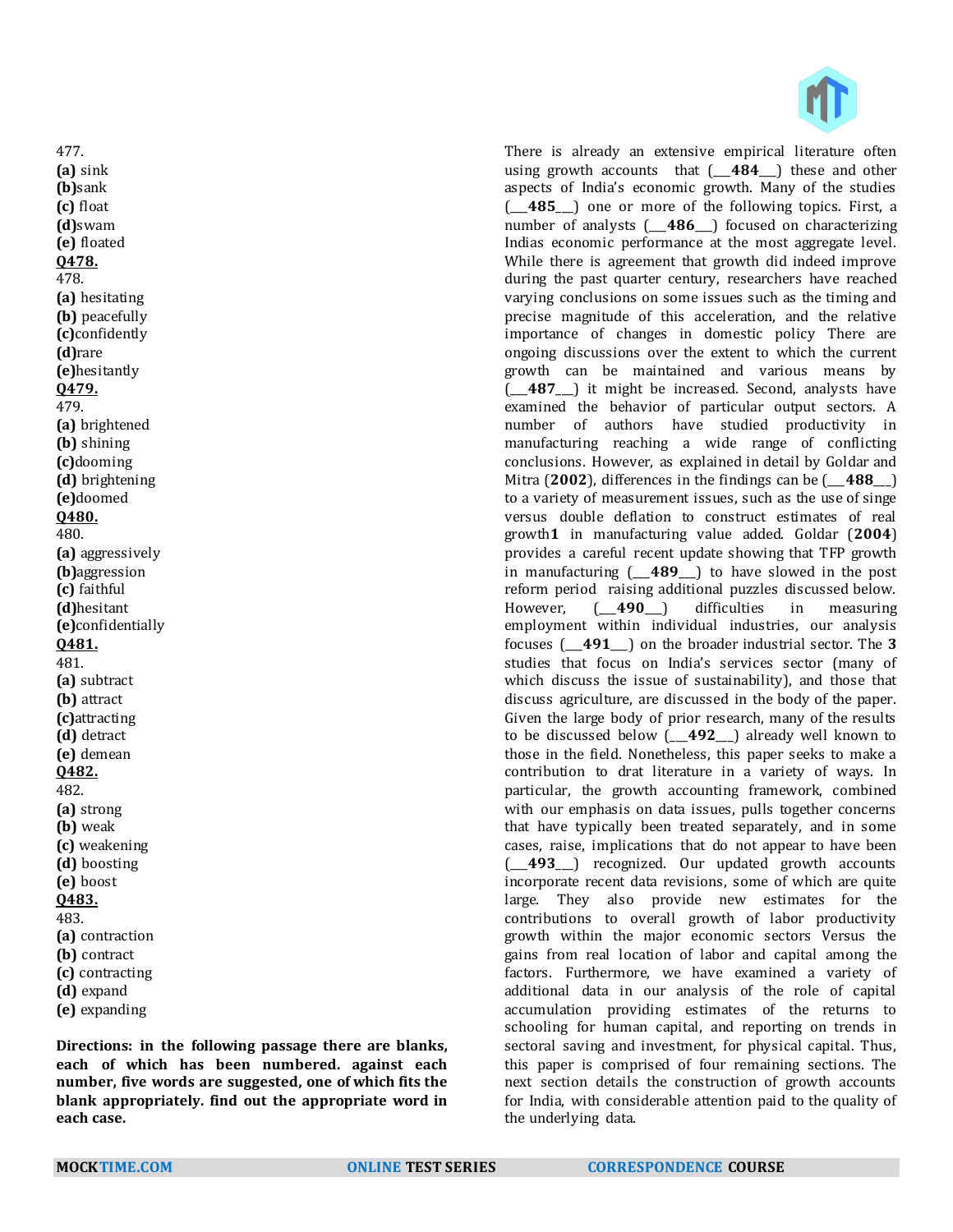

**Q484.** 484. **(a)**examine **(b)**examines **(c)**forecast **(d)**forecasts **(e)** augur **Q485.** 485. **(a)**address **(b)**denote **(c)**addresses **(d)**facilitate **(e)** evoIve **Q486.** 486. **(a)** has **(b)** will **(c)**should have **(d)**have **(e)** had **Q487.** 487. **(a)** which **(b)** that **(c)** if **(d)** whether **(e)**whose **Q488.** 488. **(a)** devote **(b)** attributes **(c)** attributed **(d)** decided **(e)** developed **Q489.** 489. **(a)**appeared **(b)**appears **(c)**looked **(d)**seemed **(e)** forecast **Q490.** 490. **(a)**due to **(b)**because **(c)** for want of **(d)** than **(e)** that **Q491.** 491. **(a)**primary **(b)**primarily **(c)**chief

**(d)**prime **(e)** elementary **Q492.** 492. **(a)**is **(b)**was **(c)**shall **(d)**will **(e)** are **Q493.** 493. **(a)** consistent **(b)** consistently **(c)** haphazardly **(d)** irregular **(e)** turbulentfy

**Directions: in the following passage there are blanks, each of which has been numbered. against each number, five words are suggested, one of which fits the blank appropriately. find out the appropriate word in each case.**

Economic development of country is (\_\_\_**494**\_\_\_) to their industrial growth. In a developing country like India, Small —Scale Industries play a significant role In economic development of the country. They are a (\_\_\_**495**\_\_\_) segment of Indian economy in terms of their contribution towards country's industrial production, exports, employment and creation of an entrepreneurial base. These industries by and large represent a stage in economic (\_\_\_**496**\_\_\_) from traditional to modem technology. Small industry plays a very important role in widening the base of entrepreneur ship. The development of small industries (\_\_\_**497**\_\_\_) an easy and effective means of achieving broad based ownership of industry, the diffusion of enterprise and initiative in the industrial field. Given their importance, the Government policy framework right from the First plan has (\_\_\_**498**\_\_\_) the need for the development of SSI sector keeping In view its (\_\_\_**499**\_\_\_) importance in the overall economic development of India. Accordingly, the policy support from the Government towards Small Scale Industries has tended to be (\_\_\_**500**\_\_\_) and favourable to the development of small entrepreneurial class. Government accords the (\_\_\_**501**\_\_\_) preference to development of SSI by framing and implementing (\_\_\_**502**\_\_\_) policies and promotional schemes. The most important promotional policy of the Government for the SSIs is fiscal (\_\_\_**503**\_\_\_) in the form of tax concessions and exemptions of direct or indirect taxes leviable on production or profits.

# **Q494.**

494. **(a)**related **(b)** relating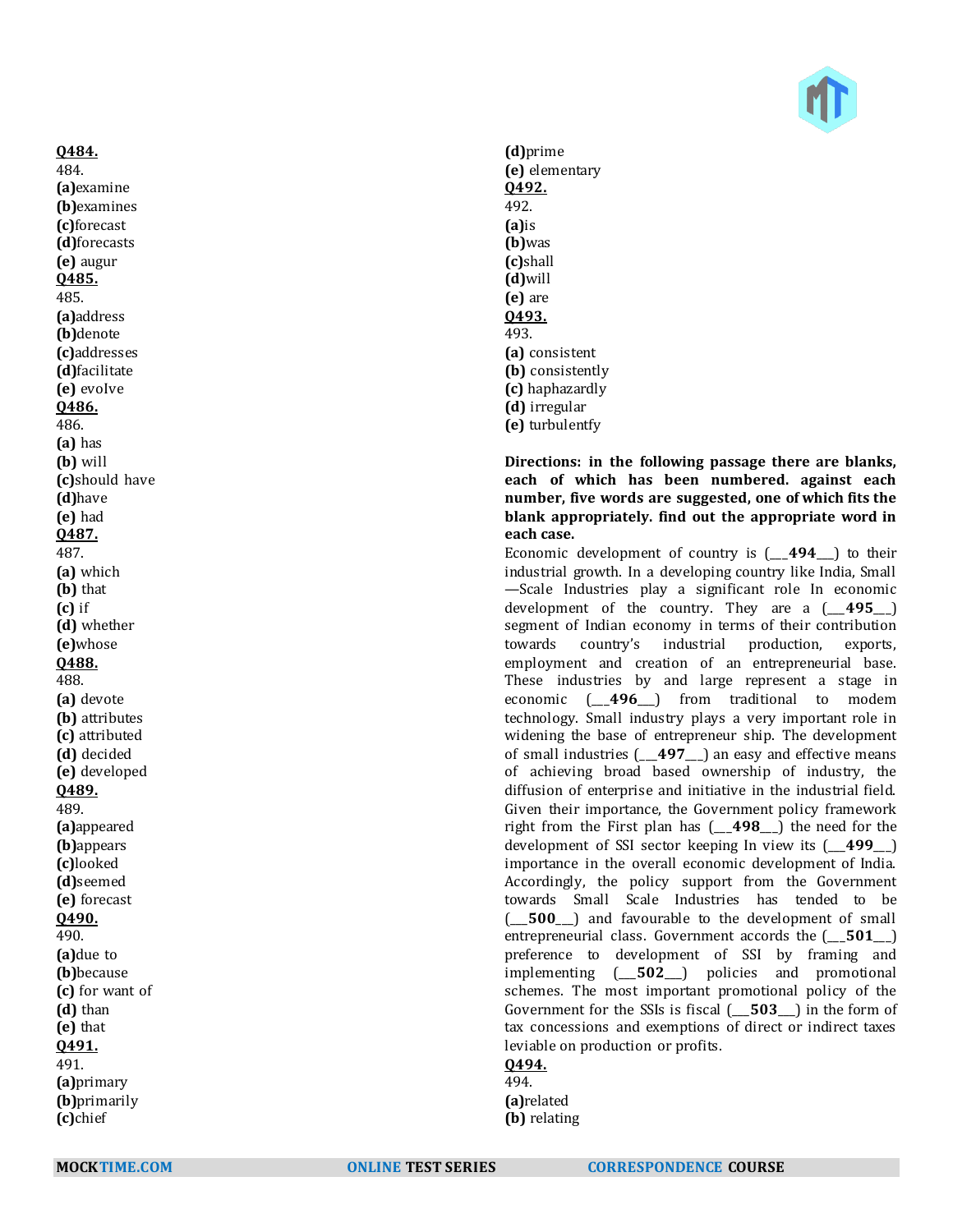

**(c)**concentrated **(d)**resembled **(e)** assimilated **Q495.** 495. **(a)** mean **(b)**vital **(c)**insignificance **(d)**visual **(e)** insignificant **Q496.** 496. **(a)**translation **(b)** tansferring **(c)**transition **(d)** transitional **(e)**growth **Q497.** 497. **(a)** offer **(b)**offers **(c)** differ **(d)**differs **(e)**encourage **Q498.** 498. **(a)** highlighting **(b)** highlighted **(c)** heighten **(d)** demeaning **(e)** demeaned **Q499.** 499. **(a)** strategy **(b)** less **(c)** complex **(d)** strategic **(e)** meagre **Q500.** 500. **(a)** conducive **(b)** congruence **(c)** unsuitable **(d)** unfit **(e)** unfair1 **Q501.** 501. **(a)** high **(b)**higher **(c)** highest **(d)** measurable **(e)** lowest **Q502.** 502.

**(a)** unsuitable **(b)** suitably **(c)** suitable **(d)** strategy **(e)** unmatched **Q503.** 503. **(a)** incentives **(b)** imperatives **(c)** needs **(d)** improvement **(e)** help

**Directions: in the following passage there are blanks, each of which has been numbered. against each number, five words are suggested, one of which fits the blank appropriately. find out the appropriate word in each case.**

Visual experiences can (\_\_\_**504**\_\_\_) children, teenagers and even adults learn and absorb more due to its highly stimulating and (\_\_\_**505**\_\_\_) engaging impact. It is for this reason that we are seeing an increase in schools across the globe (\_\_\_**506**\_\_\_) content provider programmes into their class curriculum to (\_\_\_**507**\_\_\_) lessons through video. Visual excursions and school collaborations are (\_\_\_**508**\_\_\_) by advances in high definition video, high fidelity audio and content sharing, allowing students to experience a richer and more stimulating learning experience. Schools that have previously transported students to excursions in (\_\_\_**509**\_\_\_) now face increased transportation costs, higher insurance premiums, attendance costs for the families and strict duty of care policies for students while (\_\_\_**510**\_\_\_) school property. Virtual excursions (\_\_\_**511**\_\_\_) students to improve their presentation, research, learning and speaking skills while they engage in a live learning session. Students also now have the ability to meet peers from many cultures, speak to subjectmatter (\_\_\_**512**\_\_\_) like scientists or authors practise a foreign language with students from another country, and learn about global issues from the (\_\_\_**513**\_\_\_) of their own classrooms.

# **Q504.**

504. **(a)** help **(b)** aiding **(c)** prescribe **(d)** feature **(e)** present **Q505.** 505. **(a)** plus **(b)** lonely **(c)**ably **(d)** many **(e)** deeply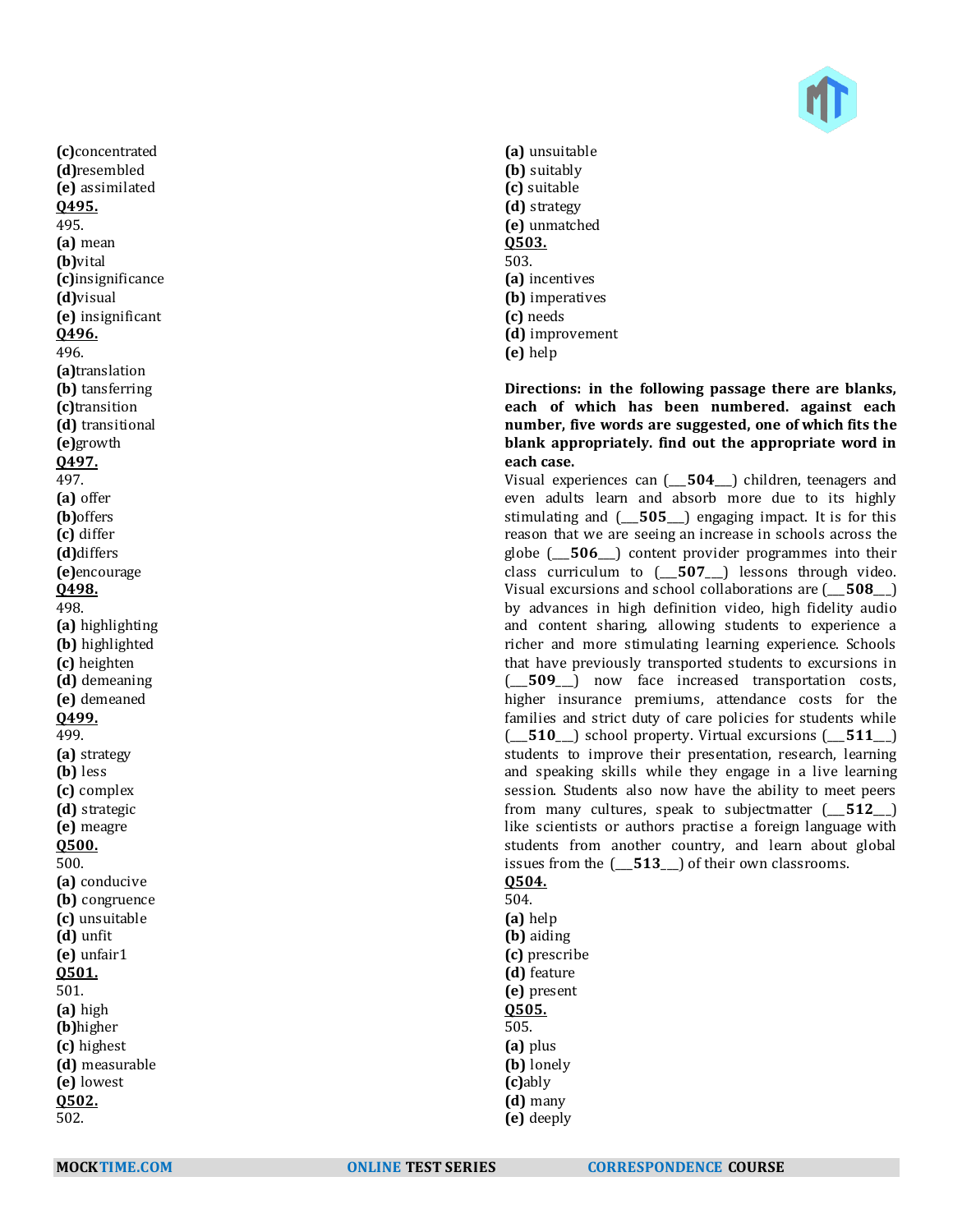

**(d)** comfortable **(e)** gap

**Directions: in the following passage there are blanks, each of which has been numbered. against each number, five words are suggested, one of which fits the blank appropriately. find out the appropriate word in each case.**

Agriculture is a (\_\_\_**514**\_\_\_) sector of our economy and credit plays an important role in increasing agriculture production. Availability and access to adequate timely and low cost credit from institutional sources is of great (\_\_\_**515**\_\_\_) especially to small and marginal farmers. Along with other inputs, credit is essential for establishing sustainable and  $($  516 ) farming systems. Most farmers are small producers engaged in agricultural activities in areas of widely (\_\_\_**517**\_\_\_) potential. Experience has shown that easy access to financial services at affordable cost (\_\_\_**518**\_\_\_) affects productivity, asset formation and income and food security of the rural poor. The major concern of the Government therefore, is to bring all the farmer households within the banking (\_\_\_**519**\_\_\_) and promote complete financial inclusion, The Government has initiated several policy measures to improve the accessibility of farmers to institutional sources of credit, The ( $\overline{520}$ ) of these policies has been progressive institutionalisation for providing timely and adequate credit support to all farmers in order to (\_\_\_**521**\_\_\_) them to adopt modem technology and improved agricultural practices for increasing agricultural production and productivity. The policy (\_\_\_**522**\_\_\_) emphasis on (\_\_\_**523**\_\_\_) credit flow at the ground level.

**Q514.**

514. **(a)**integral **(b)**centre **(c)**dominant **(d)**proven **(e)** highest **Q515.** 515. **(a)**view **(b)**importance **(c)**urgency **(d)**source **(e)** choice **Q516.** 516. **(a)** isolated **(b)** apportioned **(c)** abject **(d)** continuous **(e)** profitable **Q517.**

**Q506.** 506. **(a)** incorporating **(b)**pressing **(c)** following **(d)**parting **(e)** leaving **Q507.** 507. **(a)** make **(b)** demand **(c)**Impart **(d)** vision **(e)**need **Q508.** 508. **(a)** dissolved **(b)** enhanced **(c)** measured **(d)** failed **(e)** blasted **Q509.** 509. **(a)** deed **(b)** total **(c)** parent **(d)** person **(e)** lieu **Q510.** 510. **(a)** involving **(b)** saving **(c)** away **(d)** off **(e)** vacating **Q511.** 511. **(a)** let **(b)** enable **(c)** present **(d)** pressure **(e)** collect **Q512.** 512. **(a)** clauses **(b)** dictionaries **(c)** books **(d)** experts **(e)** partners **Q513.** 513. **(a)**vacancy **(b)** availability **(c)** safety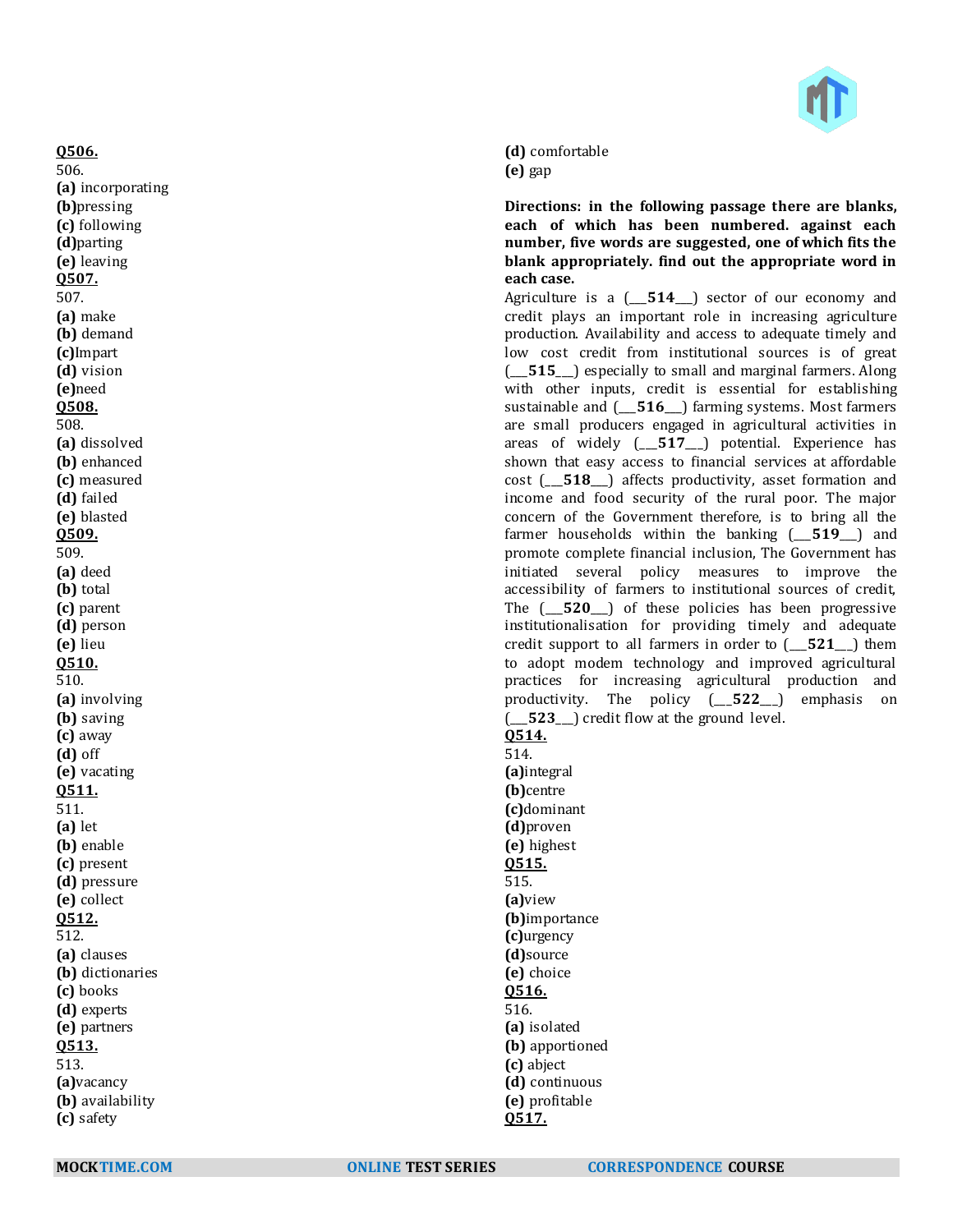Although John Wisdom's writings in philosophy show clearly the influence of Wittgenstein, they nevertheless also display a \_\_\_**1**\_\_\_ originality. Despite the \_\_\_**2**\_\_\_ and difficult of his style, a careful reading of Wisdom is seldom \_\_\_**3**\_\_\_ He is unique kind of genius in philosophy. This essay is an excellent example of Wisdoms repeated attempts to \_\_\_**4**\_\_\_ the ultimate bases of philosophical perplexity. A great deal of the time Wisdom is interested in finding out why metaphysicians feel S to utter such strange sentences (e.g, Time is unreal, There are no material things, etc). According to Wisdom such sentences are both false (and perhaps meaningless) and yet \_\_\_**7**\_\_\_. Even more than Wittgenstein, Wisdom has stressed the therapeutic conception of philosophy, a view that comes out, clearly in this essay where he emphasises the analogy between philosophical and neurotic distress \_\_\_**8**\_\_\_ them with other kinds of problems. The reader who is interested in gaining a fuller \_\_\_**9**\_\_\_ with Wisdoms thought is referred to his famous article Gods in philosophy and Psycho analysis. Other minds in Wisdoms most **10** discussion of a single topic and in many his finest work. **Q524.**

1. **(a)** concise **(b)** virtual **(c)** marked **(d)** limited **(e)** relative **Q525.** 2. **(a)** individuality **(b)** novelty **(c)** originality **(d)** complexity **(e)** creativity **Q526.** 3. **(a)** unprofitable **(b)** useful **(c)** advantageous **(d)** unreliable **(e)** durable **Q527.** 4. **(a)** jettison **(b)** delimit **(c)** augment **(d)** fortify **(e)** explore **Q528.** 5. **(a)** admirably **(b)** primarily **(c)** advertantly

**(a)** justified **(b)** true **(c)** most **(d)** varying **(e)** catering **Q518.** 518. **(a)** not **(b)** seriously **(c)** must **(d)** positively **(e)** patiently **Q519.** 519. **(a)** loans **(b)** fold **(c)** premises **(d)** area **(e)** branch **Q520.** 520. **(a)** truth **(b)** aim **(c)** goals **(d)** founder **(e)** course **Q521.** 521. **(a)** make **(b)** supply **(c)** enable **(d)** reach **(e)** focus **Q522.** 522. **(a)** gives **(b)** keeps **(c)** set **(d)** always **(e)** lays **Q523.** 523. **(a)** augmenting **(b)** sending **(c)** submitting **(d)** receiving **(e)** limiting

517.

**Directions: in the following passage there are blanks, each of which has been numbered. against each number, five words are suggested, one of which fits the blank appropriately. find out the appropriate word in each case.**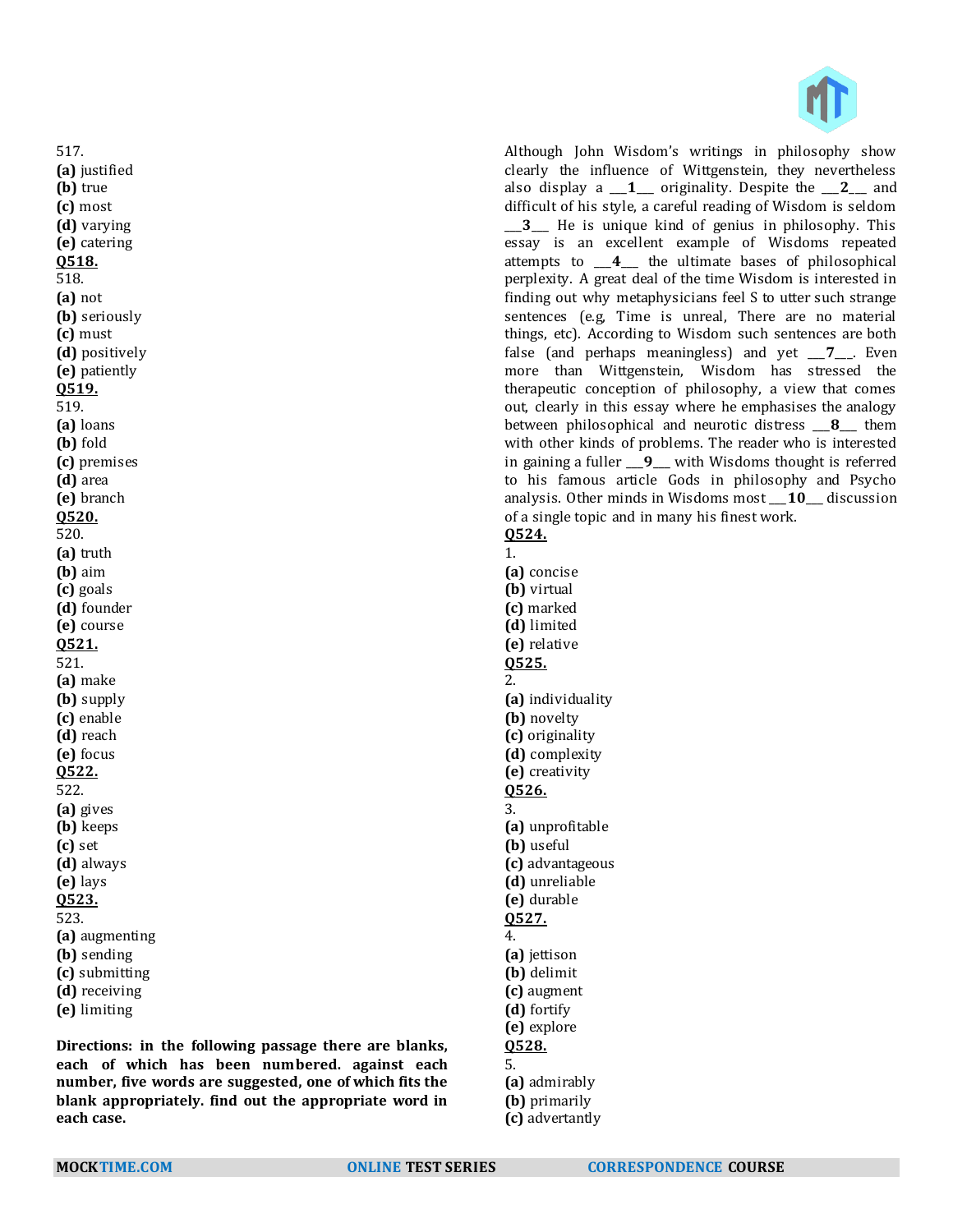

**(d)** reluctantly **(e)** happily **Q529.** 6. **(a)** depressed **(b)** confined **(c)** alluded **(d)** compelled **(e)** adapted **Q530.** 7. **(a)** Illuminating **(b)** damaging **(c)** confusing **(d)** critical **(e)** unreliable **Q531.** 8. **(a)** compelling **(b)** associating **(c)** contrasting **(d)** describing **(e)** advocating **Q532.** 9. **(a)** comparison **(b)** analysis **(c)** agreement **(d)** elaboration **(e)** acquaintance **Q533.** 10. **(a)** projected **(b)** sustained **(c)** prolonged **(d)** prolific **(e)** attributed

**Directions: in the following passage there are blanks, each of which has been numbered. against each number, five words are suggested, one of which fits the blank appropriately. find out the appropriate word in each case.**

A friend in need is a friend indeed. A man who stands 11 his friend in 12 is a true friend. Selfless love is the base of true friendship. True friends share each others Joy and sorrow, pain and pleasure. They do not fall 13\_ in adversity. They have full confidence in each other. They never \_\_\_**14**\_\_\_ each other. \_\_\_**15**\_\_\_ makes friends, adversity tiles them. A selfless friend is a \_\_\_**16**\_\_\_ a selfish friend is a curse. The first is an angel and the second is a devil. One makes your career while the other \_\_\_**17**\_\_\_ it. True friendship means great self sacrifice on the part of both. A true friend \_\_\_**18**\_\_\_ pleasure and convenience. He

l goes out of his way and faces difficulties in his way with joy and even with pride. Joy and sorrow, success and failure, good fortune and misfortune, are equally \_\_\_**19**\_\_\_ by a pair of true friends. They \_\_\_**20**\_\_\_ the burden of life equally for they feel that they sail in the same boat and that they have to sink and swim together. **Q534.** 11. **(a)** to **(b)** with **(c)** for **(d)** by **(e)** of **Q535.** 12. **(a)** adversity **(b)** commotion **(c)** change **(d)** happiness **(e)** growth **Q536.** 13. **(a)** by **(b)** to **(c)** ofT **(d)** with **(e)** through **Q537.** 14. **(a)** postulate **(b)** commit **(c)** danger **(d)** deplete **(e)** betray **Q538.** 15. **(a)** Wealth **(b)** Prosperity **(c)** Man **(d)** Providence **(e)** Wellbeing **Q539.** 16. **(a)**boon **(b)** force **(c)** blessing **(d)** calamity **(e)** message **Q540.** 17. **(a)** throws **(b)** develops **(c)** constructs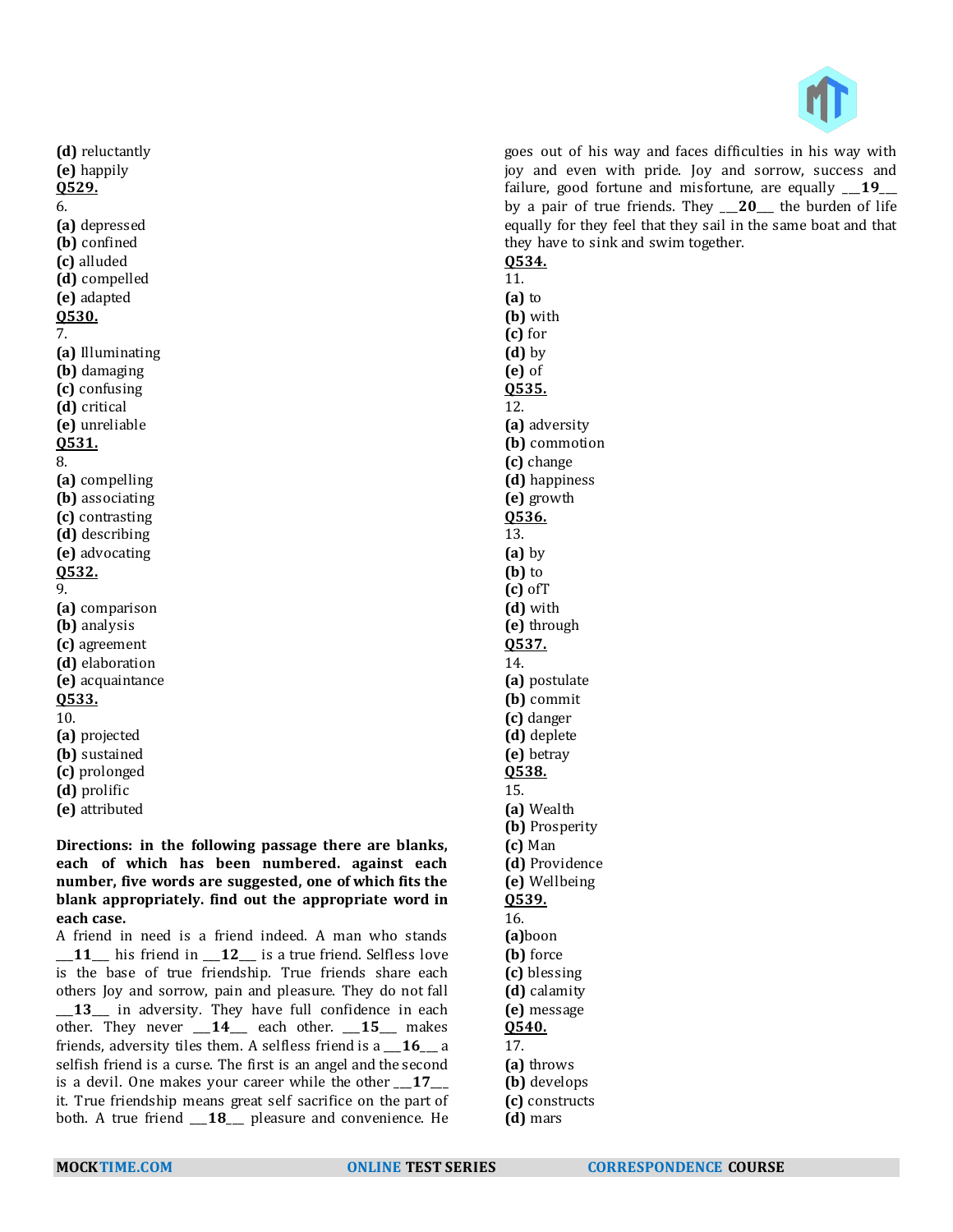

**(e)** lacks **Q541.** 18. **(a)** foregoes **(b)** mitigates **(c)** evolves **(d)** appraises **(e)** prospers **Q542.** 19. **(a)** built **(b)** pleased **(c)** admired **(d)** advocated **(e)** shared **Q543.** 20. **(a)** expect **(b)** shoulder **(c)** dislike , **(d)** propose

**(e)** project

**Directions: in the following passage there are blanks, each of which has been numbered. against each number, five words are suggested, one of which fits the blank appropriately. find out the appropriate word in each case.**

The Government seems to be in right earnest to ensure more \_\_\_**21**\_\_\_ in governance. The Prime Ministers announcement that his Government is \_\_\_**22**\_\_\_ drafting legislation to \_\_\_**23**\_\_\_ the citizens right to information is indeed welcome. Though the talk on the right to Information is not new, we may \_\_\_**24**\_\_\_ the Bill to be brought early this time. The previous Government had set up a high level committee to \_\_\_**25**\_\_\_ a draft bill. But nothing has been heard about the batter since. \_\_\_**25**\_\_\_ the committee did quit some work. The issue, however, has come to such a pause that a solution cannot be \_\_\_**27**\_\_\_ further. Sunlight is the best disinfectant, a foreign Judge once said, while \_\_\_**28**\_\_\_ the unwarranted secrecy in an administrative system. When those is authority know that people have the right to ask questions and the Government is under the \_\_\_**29**\_\_\_ to provide them with answers \_\_\_**30**\_\_\_ of authority, or of public finances, for personal or party ends Is less likely to happen. **Q544.**

21.

- **(a)** strictness
- **(b)** rudeness
- **(c)** leniency
- **(d)** economy
- **(e)** transparency
- **Q545.**

22. **(a)** personally **(b)** busy **(c)**not **(d)** reluctantly **(e)** absolutely **Q546.** 23. **(a)** presumption **(b)**absolve **(c)** curb **(d)**question **(e)** establish **Q547.** 24. **(a)** expect **(b)** wait **(c)**try **(d)**frustrate **(e)**appeal **Q548.** 25. **(a)** level **(b)** regard **(c)** prepare **(d)** enact **(e)** unearth **Q549.** 26. **(a)** even **(b)** as **(c)** because **(d)** until **(e)** though **Q550.** 27. **(a)** found **(b)** expect **(c)** delayed **(d)** looked **(e)** longed **Q551.** 28. **(a)** nurturing **(b)** criticising **(c)** demanding **(d)** appreciating **(e)** upholding **Q552.** 29. **(a)** pretention **(b)** substance **(c)** property

**(d)** affect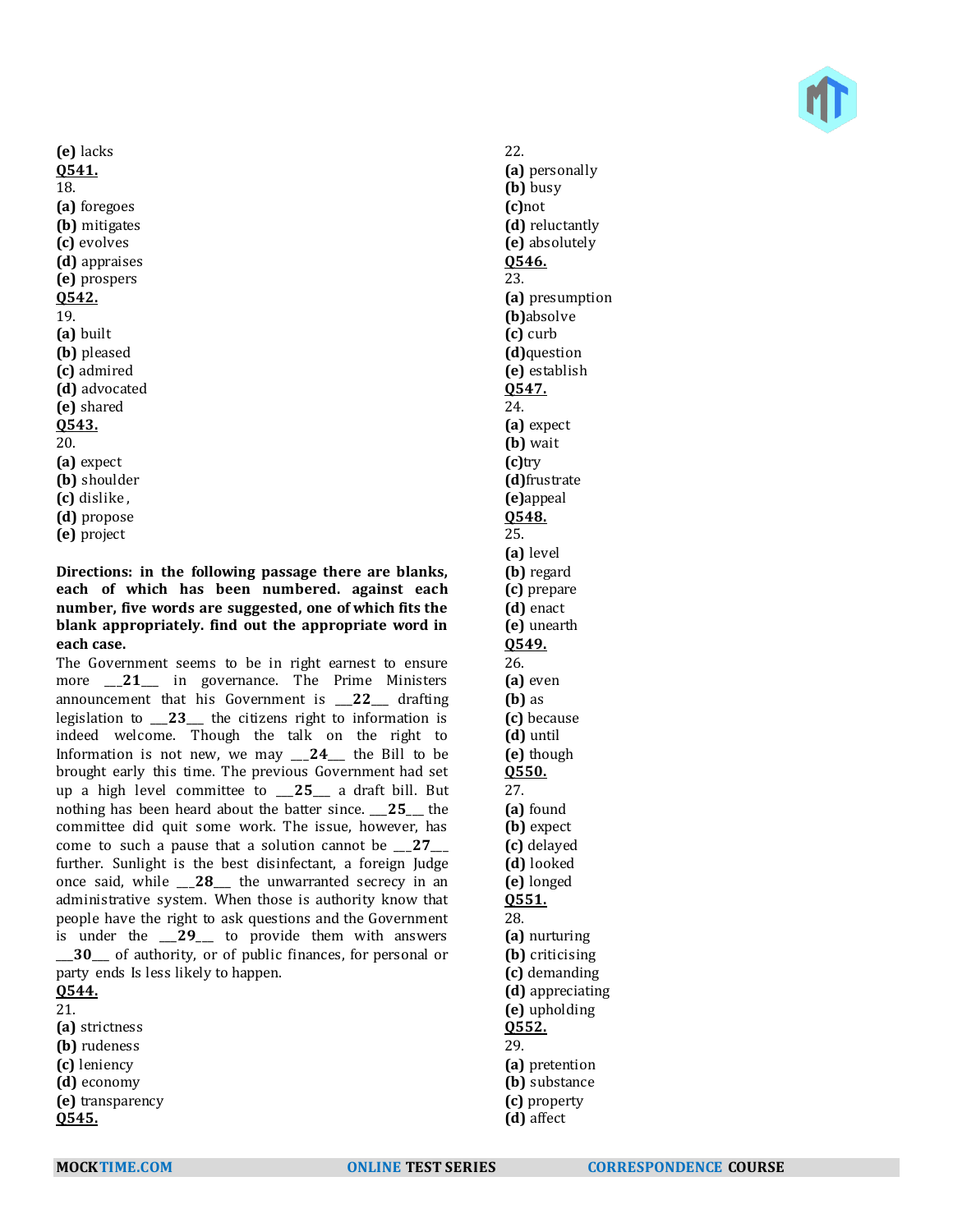

- **(e)** obligation **Q553.** 30. **(a)** misuse **(b)** governance **(c)** dishonour **(d)** curbing
- **(e)** breach

**Directions: in the following passage there are blanks, each of which has been numbered. against each number, five words are suggested, one of which fits the blank appropriately. find out the appropriate word in each case.**

The tea plant, a native of Southern China, was known \_\_\_**31**\_\_\_ very early times to Chinese botany and medicine. It is \_\_\_**32**\_\_\_ to in the classics \_\_\_**33**\_\_\_ the various names of Tou, Tseh, Chung. Kha and Ming and was \_\_\_**34**\_\_\_ praised for possessing the viruses of \_\_\_**35**\_\_\_ fatigue, delighting the soul, strengthening the will and repairing the eyesight. It was not only administered as an internal dose, but often \_\_\_**35**\_\_\_ externally in the form of paste to \_\_\_**37**\_\_\_ rheumatic pains. The Tao ists claimed it \_\_\_**38**\_\_\_ mi important \_\_\_**39**\_\_\_ of the elixir of immortality. The Buddhists used it extensively to prevent drowsiness during \_\_\_**40**\_\_\_ long hours of meditation. **Q554.** 31. **(a)** to **(b)** after **(c)** from **(d)** beyond **(e)** behind **Q555.** 32. **(a)** taken **(b)** resorted **(c)** awarded **(d)** alluded, **(e)** introduced **Q556.** 33. **(a)** under **(b)** between

# **Q558.**

35. **(a)** absorbing **(b)** relieving **(c)** avoiding **(d)** resolving **(e)** recognising **Q559.** 36. **(a)** Inserted **(b)** developed **(c)** conceived **(d)** controlled **(e)** applied **Q560.** 37. **(a)** recuperate **(b)** alleviate **(c)** conceal **(d)** Indicate **(e)** slow **Q561.** 38. **(a)** to **(b)** also **(c)** although **(d)** as **(e)** hardly **Q562.** 39. **(a)** ingredient **(b)** aspect **(c)** offshoot **(d)** outcome **(e)** discovery **Q563.** 40. **(a)** that **(b)**these **(c)** their **(d)** our **(e)** remote

**Directions: in the following passage there are blanks, each of which has been numbered. against each number, five words are suggested, one of which fits the blank appropriately. find out the appropriate word in each case.**

In these days ,of economic liberalisation, globalisation etc. materialistic values have assumed \_\_\_**41**\_\_\_ importance, Money, physical comforts and luxuries are the most sought after aspects .There has been \_\_\_**42**\_\_\_ competition. Such competition \_\_\_**43**\_\_\_ undue stress. The stress leads to \_\_\_**44**\_\_\_ of health of the people. Indian culture has \_\_\_**45**\_\_\_

**(c)** among **(d)** besides **(e)** like **Q557.** 34. **(a)** rarely **(b)** loosely **(c)** under **(d)** severely **(e)** highly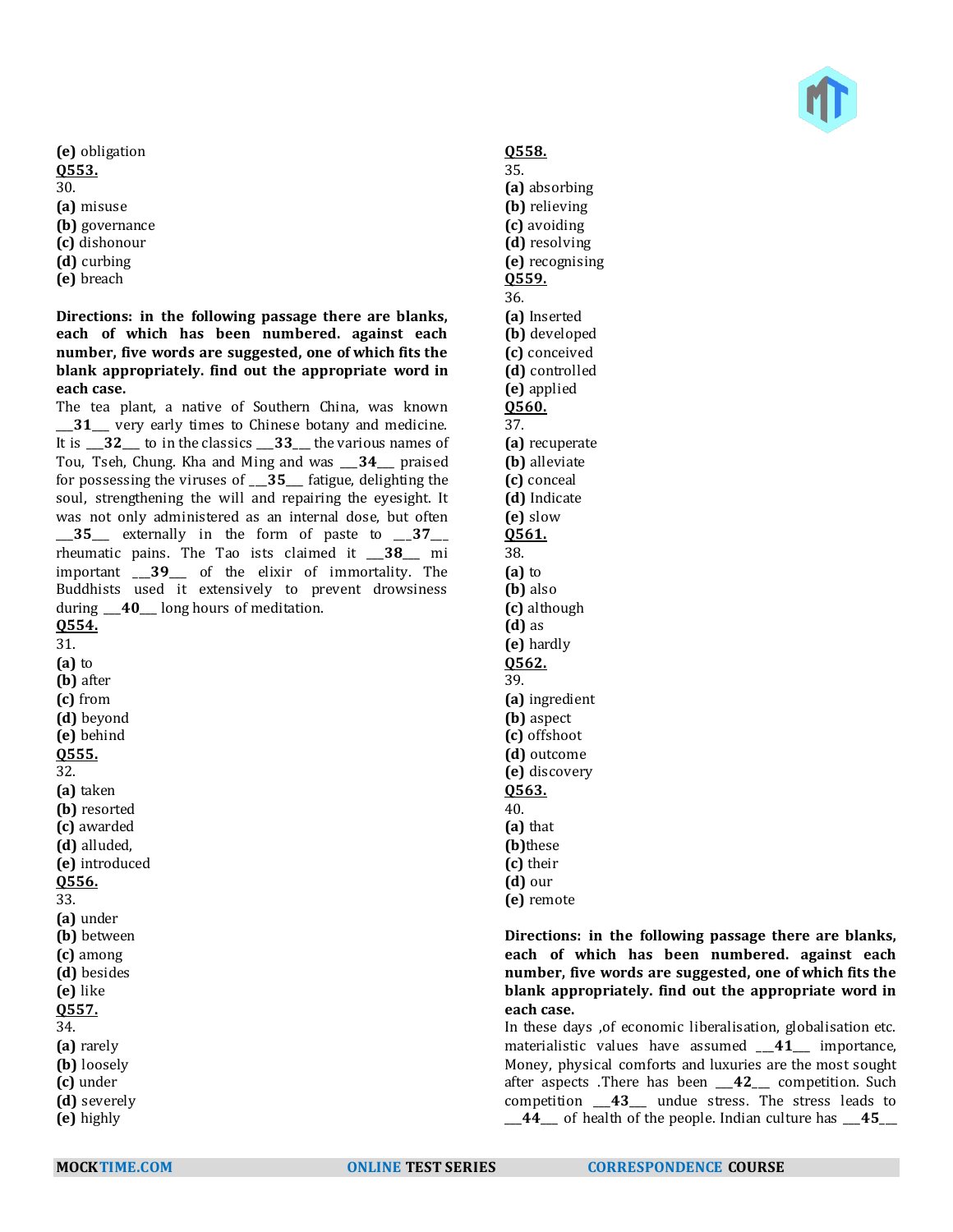

its striking uniqueness, as against the Western culture, in the fact that there is a \_\_\_**46**\_\_\_ place for spiritualism in our value system in all walks of life. The spirituality is a very \_\_\_**47**\_\_\_ force which helps us in maintaining our physical and mental health. It gives us \_\_\_**48**\_\_\_ to cope with the stress. Westerners have now \_\_\_**49**\_\_\_ the importance of spirituality and, therefore, they have started \_\_\_**50**\_\_\_ us in the matter of spirituality.

#### **Q564.**

41. **(a)** usual **(b)** little **(c)** tangible **(d)** least **(e)** greater **Q565.** 42. **(a)** critical **(b)** unhealthy **(c)** unequalled **(d)** no **(e)** absolute **Q566.** 43. **(a)** releases **(b)** deserves **(c)** generates **(d)** demonstrates **(e)** suppresses **Q567.** 44. **(a)** neglect **(b)** illness **(c)** generation **(d)** deterioratibn **(e)** encroachment **Q568.** 45. **(a)** maintained **(b)** illustrated **(c)** marginalized **(d)** bestowed **(e)** forsaken **Q569.** 46. **(a)**vast **(b)**brief **(c)** formal **(d)** clean **(e)** distinct **Q570.** 47. **(a)**dormant **(b)** dedicated

**(c)** vital **(d)** common **(e)** dynamic **Q571.** 48. **(a)** strength **(b)** tips **(c)** clearance **(d)** sermons **(e)** ideals **Q572.** 49. **(a)** informed **(b)** narrated **(c)** intensified **(d)** realised **(e)** invented **Q573.** 50. **(a)** encouraging **(b)** imitating **(c)** blaming **(d)** preaching **(e)** assuming

**Directions: in the following passage there are blanks, each of which has been numbered. against each number, five words are suggested, one of which fits the blank appropriately. find out the appropriate word in each case.**

The first proposal I submitted for my dissertation at UCLA was to write a theory of personality. My chairman, a kindly man, smiled \_\_\_**51**\_\_\_ and told me that perhaps this was a bit ambitious for a young graduate student.\_\_\_**52**\_\_\_ I accepted his verdict and changed my topic, but not my desire. It \_\_\_**53**\_\_\_ later, when I had a chance to begin to \_\_\_**54**\_\_\_ a theory in my research on group dynamics for the Navy during the Korean War. As I \_\_\_**55**\_\_\_ the reasons for the persistence of my interest in overarching theory, I had an \_\_\_**56**\_\_\_ memory. When I was around eight years old, I was a \_\_\_**57**\_\_\_ baseball fan, as was my father. My hero was Lou Gohrig. I would approach my father in an attempt to prove to him how good Gohrig really was He hit \_\_\_**363**\_\_\_, had \_\_\_**49**\_\_\_ home runs, batted in \_\_\_**165**\_\_\_ runs. He's terrific I My father's response caught me off guard Yes, but he cant field. I wasn't prepared for that. From then on, my way of \_\_\_**58**\_\_\_ with my father's responses was to make sure I knew everything about any topic I wanted to talk to him about. Partly as a \_\_\_**59**\_\_\_. I became a honest, I had to make sure I had \_\_**60**\_\_ for everything.

# **Q574.**

51. **(a)** usually

**(b)** profusely,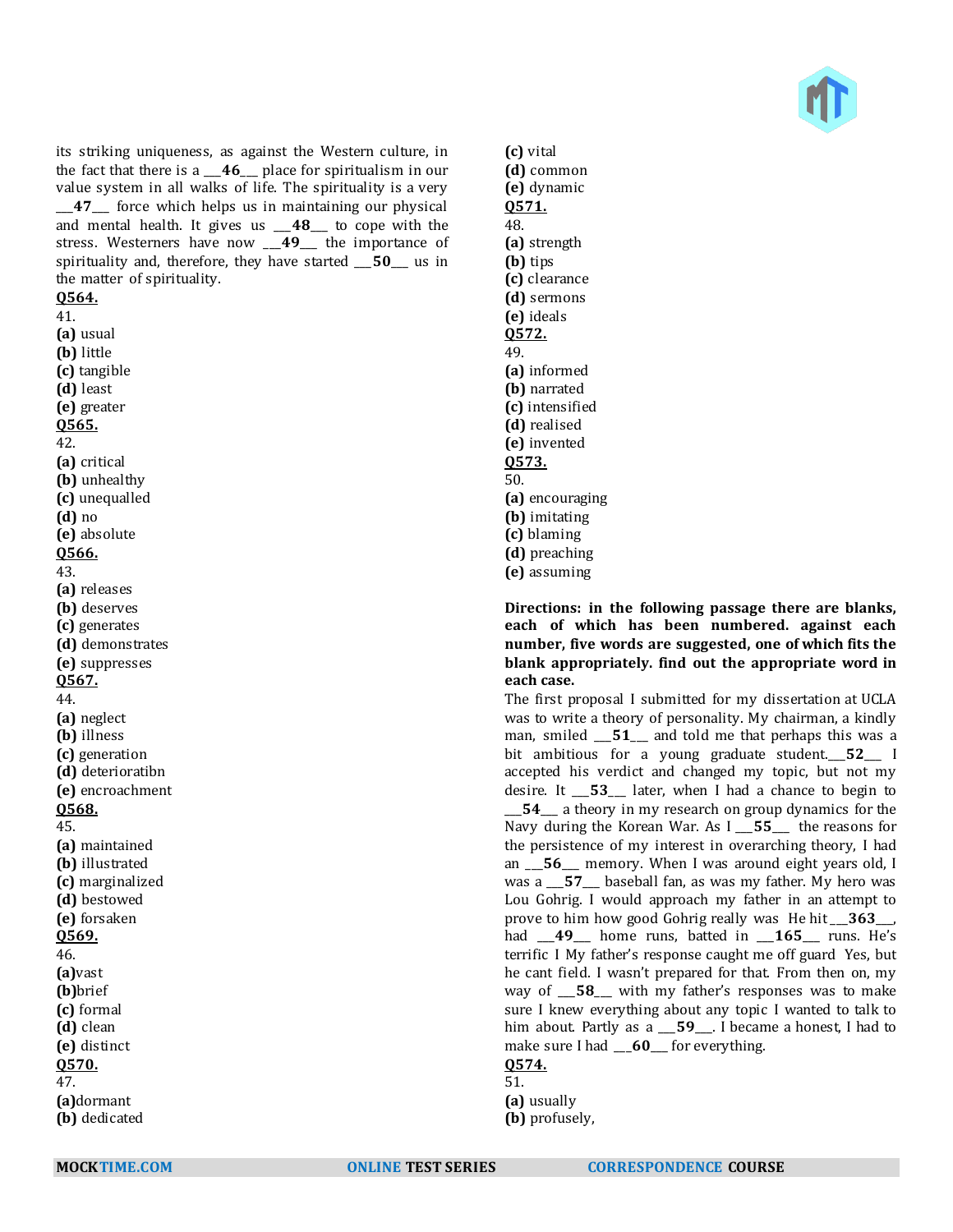

**(c)** benignly r **(d)** abruptly f **(e)** decidedly **Q575.** 52. **(a)** Indolently **(b)** Skillfully **(c)** Enchanted **(d)** Constrained **(e)** Chagrined **Q576.** 53. **(a)** lamented **(b)** resurfaced **(c)** appreciated **(d)** provided **(e)** projected **Q577.** 54. **(a)** inject **(b)** involve **(c)** exhibit , **(d)** formulate **(e)** establish **Q578.** 55. **(a)** pondered **(b)** evaluated **(c)** developed **(d)** perfected **(e)** appreciated **Q579.** 56. **(a)** interesting **(b)** obvious **(c)** engulfing **(d)** esteemed **(e)** evolving **Q580.** 57. **(a)** precarious **(b)** haunting **(c)** deliberate **(d)** pervasive **(e)**rabid **Q581.** 58. **(a)** patience **(b)** alliance **(c)** influence **(d)** coping **(e)** questioning **Q582.** 59.

**(a)** custom **(b)** capacity **(c)**defense **(d)** preference **(e)** posterity **Q583.** 60. **(a)** consideration **(b)**accounted **(c)** longing **(d)**regard **(e)** established

**Directions: in the following passage there are blanks, each of which has been numbered. against each number, five words are suggested, one of which fits the blank appropriately. find out the appropriate word in each case.**

Lately, the media seems to have gone berserk in (\_\_\_**61**\_\_\_) everything that pertains to the New Economy . Behind the great bulk of the articles on the subject are two (\_\_\_**62**\_\_\_) assumption. First, that the New Economy businesses are likely to push Old Economy industries all the way into oblivion. Second, that (\_\_\_**63**\_\_\_) about the New Economy is far superior to that of the Old Economy. Both those emphatic assumptions could be (\_\_\_**64**\_\_\_) flawed. Physical products—the cornerstone of the Old Economy—are hardly likely to (\_\_\_**65**\_\_\_) out in importance even in the age of the Internet, After all, the consumption of physical goods is hardly going down. In everything—from steel automobiles (\_\_\_**66**\_\_\_) Is only going up. But above and beyond all this, the New Economy also needs Old Economy products to survive. You can sell goods on the Internet, ater all, only if (\_\_\_**67**\_\_\_) is producing those goods. Besides which, people still want all those Old Economy goods. As far as the second point is concerned, the one big weakness about the new Economy is that it is (\_\_\_**68**\_\_\_) more volatile than the Old Economy. The rate of evolution of products the crux of the Old Economy—will (\_\_\_**69**\_\_\_) always be slower than the rate of the growth and proliferation on new ideas on any given subject. And hence, the Old Economy (based on products) will always be relatively more  $\begin{pmatrix} 70 \end{pmatrix}$  than the New Economy (based largely on ideas).

# **Q584.**

61. **(a)** listening **(b)** advocate **(c)** ignoring **(d)** adopting **(e)** viewing **Q585.** 62. **(a)** bold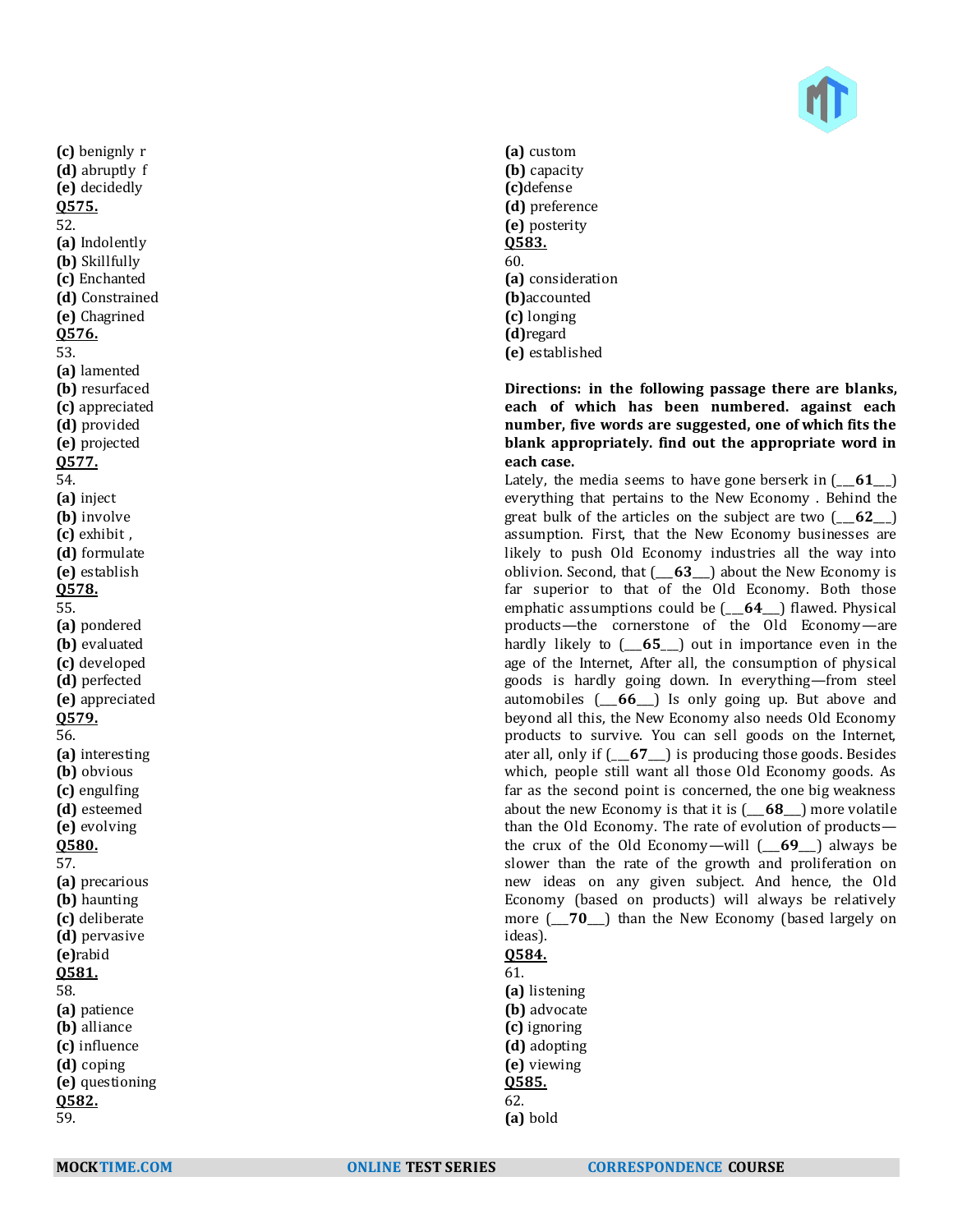

**(b)** emphasizing **(c)** underlying **(d)** overriding **(e)** overlapping **Q586.** 63. **(a)** glitter **(b)** everything **(c)** each thing **(d)** proceed **(e)** highlight **Q587.** 64. **(a)** thinking **(b)** deliberately **(c)** casually **(d)** carelessly **(e)** seriously **Q588.** 65. **(a)** lose **(b)** charm **(c)** iron **(d)** stand **(e)** bear **Q589.** 66. **(a)**trend **(b)** movement **(c)** consumption **(d)** cost **(e)** production **Q590.** 67. **(a)** mass **(b)** someone **(c)** none **(d)** person **(e)** marketing **Q591.** 68. **(a)** obviously **(b)** reportedly **(c)** naturally **(d)** intrinsically **(e)** abysmally **Q592.** 69. **(a)** subjectively **(b)** deliberately **(c)** have **(d)** accordingly **(e)** necessarily **Q593.**

- 70.
- **(a)** stable
- **(b)** dogmatic
- **(c)** fragile
- **(d)** volatile
- **(e)** specific

(\_\_\_**71**\_\_\_) Stringent antipollution laws, mass awareness levels in India about the need to (\_\_\_**72**\_\_\_) the environment are low. Which is (\_\_\_**73**\_\_\_) many people Insist that mere laws won't do what we (\_\_\_**74**\_\_\_) need are environment conscious citizens. It is in this context that the University's (\_\_\_**75**\_\_\_) to introduce environment studies as a compulsory paper at the undergraduate level (\_\_\_**76**\_\_\_) significance. There was some (\_\_\_**77**\_\_\_) initially about who would teach the paper be CLOZETEST —cause financial (\_\_\_**78**\_\_\_) make It impossible for colleges to (\_\_\_**79**\_\_\_) approval for new teaching posts. In fact, in August **1999**, the University Grants Commission (UGC) imposed a ban on the creation of new teaching posts in colleges. (\_\_\_**80**\_\_\_) with this problem, authorities at the university have decided that serving teachers belonging to various disciplines will teach the paper.

**Q594.** 71. **(a)** Despite **(b)** Having **(c)** Enacting **(d)** Although **(e)** Adopting **Q595.** 72. **(a)** contaminate **(b)** clean **(c)** filter **(d)** protect **(e)** pollute **Q596.** 73. **(a)** resulting **(b)** why

**(c)** obvious **(d)** because **(e)** as **Q597.** 74. **(a)** seldom **(b)** don't

**(c)** hardly

- **(d)** actually **(e)** perfectly **Q598.**
- 75. **(a)** inability
- **(b)** deferral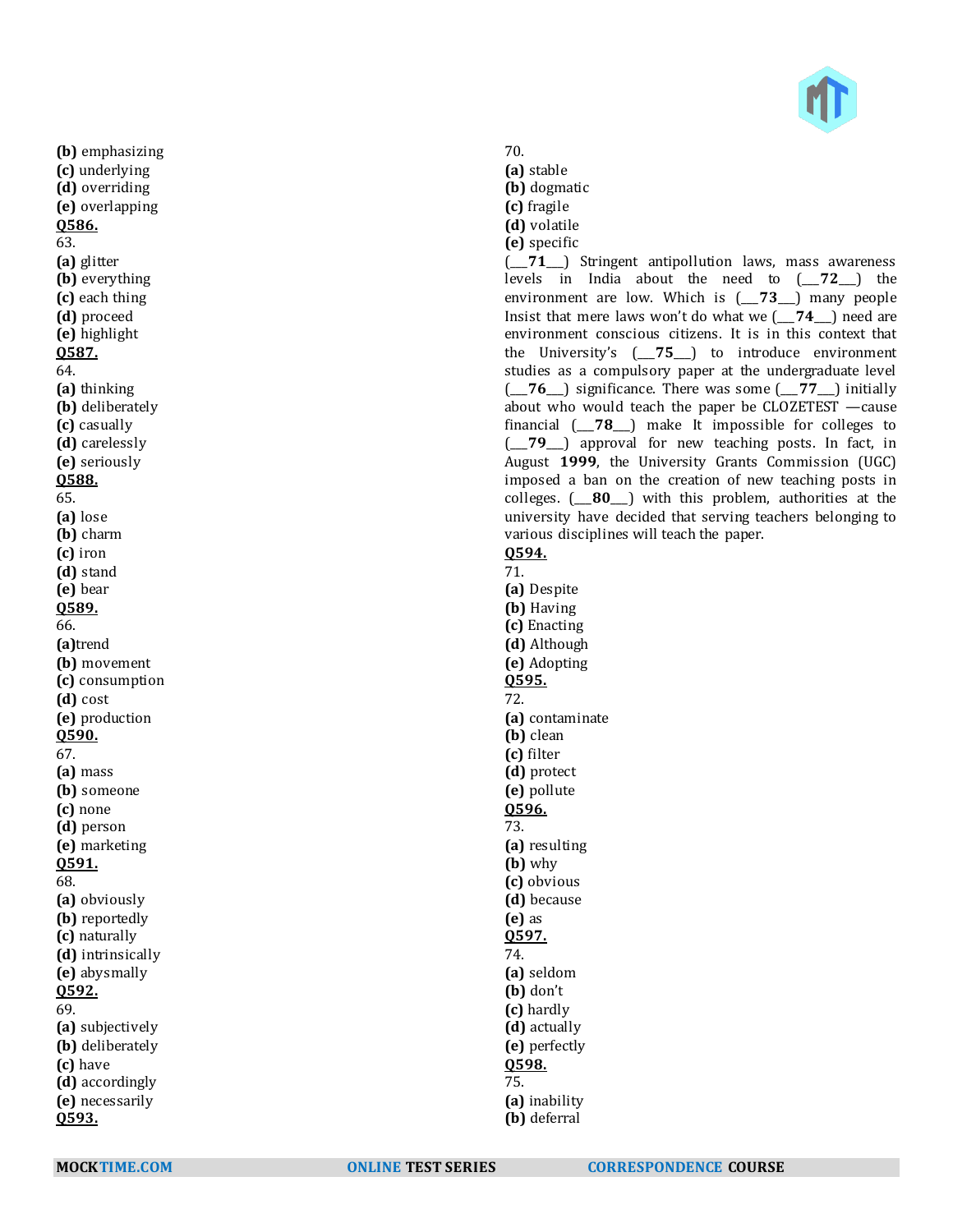l. that peculiar habit of the Indian intelligentsia passing the buck, with every one present attacking his neighbour for not supporting Tejpal more. It is a trait Tejpal is (\_\_\_**84**\_\_\_) with and has been telling me about in the weeks preceding this interview. Often at parties when someone (\_\_\_**85**\_\_\_) me great job, cany on what you are doing, and showers with me staggering praise, staggering love, staggering (\_\_\_**86**\_\_\_) I just smile and let it pass as I dont want to score a brownie point and say, and what about you boss, what will you do ?This lightly tossed sentence with the slightest hint of a dark chuckle is the only time I have seen Tejpal allow for bitterness, though I have been (\_\_\_**87**\_\_\_) him for weeks for sings of it. Because, for a man who has been the victim of the most (\_\_\_**88**\_\_\_) government witch hunts in recent years, Tejpal is astonishingly devoid of (\_\_\_**89**\_\_\_) You expect him to rage, to spew fire, to heap scorn and anger at his enemies, and instead, what you encounter, is a man in whose eyes you see only compassion and a weary understanding of the nature of the beast. The abiding irony in all this is that unlike his armchair supporters in the middle class, who rave and rant on his behalf, but do nothing else, Tejpal displays forbearance. The fact that I am essentially a literary animal and that my entire sensibility has been shaped by literature has helped. I'm not a black and white person. Im a (\_\_\_**90**\_\_\_) who understands the greys, he says to me at a coffee shop, over tea.

**Q604.**

81. **(a)**of **(b)** in **(c)**into **(d)** off **(e)**from **Q605.** 82. **(a)**feed **(b)** feeds **(c)**fed **(d)** feeding **(e)**feeded **Q606.** 83. **(a)**mixing **(b)** lending **(c)**scaring **(d)** indulging **(e)**pushing **Q607.** 84. **(a)**ordinary **(b)** familiar **(c)**strange

**(c)** decision **(d)** reluctance **(e)** failure **Q599.** 76. **(a)** extracts **(b)** trivalency **(c)** expects **(d)** assumes **(e)** loses **Q600.** 77. **(a)**displeasure **(b)**antagonism **(c)**hurdles **(d)**confusion **(e)** priority **Q601.** 78. **(a)**losses **(b)** constraints **(c)** apathy **(d)** soundness **(e)** independence **Q602.** 79. **(a)** receive **(b)** establish **(c)** emphasize **(d)** expect **(e)** sanction **Q603.** 80. **(a)** Down **(b)** Familiarity **(c)** Faced **(d)** convinced **(e)** solution

**Directions: in the following passage there are blanks, each of which has been numbered. against each number, five words are suggested, one of which fits the blank appropriately. find out the appropriate word in each case.**

In an upper class drawing room in Mumbai, a dozen or so (\_\_\_**81**\_\_\_) the city's intelligentsia is (\_\_\_**82**\_\_\_) on the dregs of what was a livewire party an hour ago. Poets, editors, writers, filmmakers, all card-carrying members of the rich and powerful, not at this late hour, on their I their ninth drink are (\_\_\_**83**\_\_\_) in what Indians are best known to do media bashing, armchair criticism and name-calling. Inevitably the talk turns to Tehelka, and its managing director and editor-in-chief, Tarun Tejpal, and the party quickly degenerates into an orgy of guilt and shame and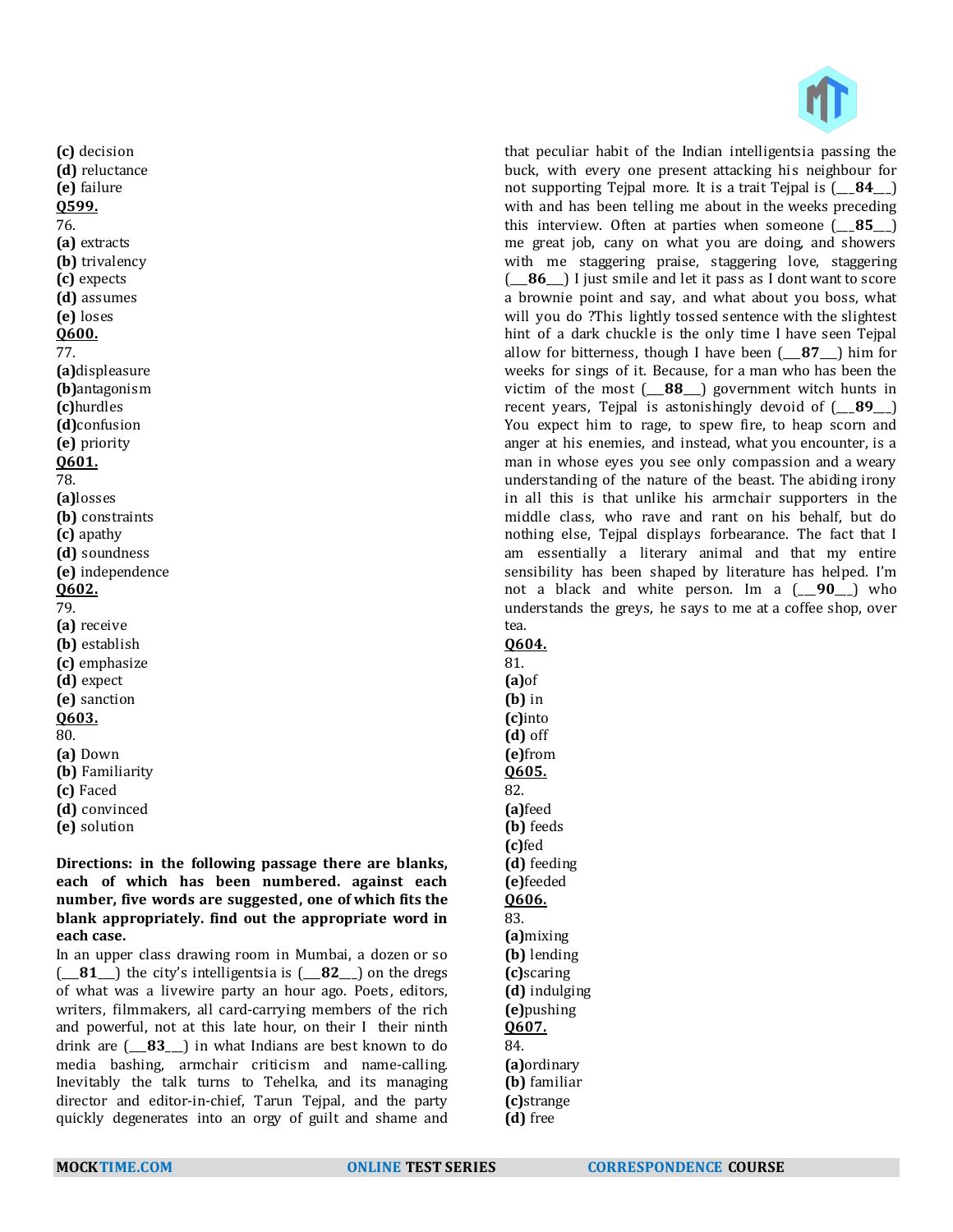

(\_\_\_**97**\_\_\_) distinctive that it is easy for a (\_\_\_**98**\_\_\_) animal to remember it. After a few unfortunate experiences is quickly learns to (\_\_\_**99**\_\_\_) insects bearing this pattern. Other, unrelated, poisonous insect species may also carry a similar pattern. They become members of what has been called awarding club. The important point for us, in the present (\_\_\_**100**\_\_\_) is that some harmless species of insects have taken (\_\_\_**101**\_\_\_) of this system by developing colour patterns similar to those of the poisonous members of the warning club. Certain innocuous flies, for instance, (\_\_\_**102**\_\_\_) black and yellow bands on their bodies that mimic the colour patterns of the wasps. By becoming (\_\_\_**103**\_\_\_) members of the warning club they reap the benefits without having to (\_\_\_**104**\_\_\_) any real poison. The killers dare not attack them, even though they would, in reality, make a (\_\_\_**105**\_\_\_) meal.

# **Q614.**

91. **(a)** flying **(b)** conspicuous **(c)** vulnerable **(d)** big **(e)** pbtsonous **Q615.** 92. **(a)** desist **(b)** adjust **(c)** prefer **(d)** avoid **(e)** nurture **Q616.** 93. **(a)** habit **(b)** interest **(c)** goodwill **(d)** welfare **(e)** help **Q617.** 94. **(a)** dangerous **(b)** ambiguous **(c)** warning **(d)** coloured **(e)** safety **Q618.** 95. **(a)** reveal **(b)** paints **(c)** flashes **(d)** carried **(e)** loaded **Q619.** 96.

**(a)** bands

**Q608.** 85. **(a)** bold **(b)** said **(c)** ask **(d)** say **(e)** tells **Q609.** 86. **(a)** delight **(b)** contempt **(c)** worship **(d)** affection **(e)** admiration **Q610.** 87. **(a)** lure **(b)** teasing **(c)** baiting **(d)** harassing **(e)** matching **Q611.** 88. **(a)** gentle **(b)** good **(c)** virtuous **(d)** vicious **(e)** wicked **Q612.** 89. **(a)** forbearance **(b)** anger **(c)** wrath **(d)** forgiveness **(e)** gale **Q613.** 90. **(a)** boy **(b)** guy **(c)** youth **(d)** human being **(e)** fellow

**(e)**rutine

**Directions: in the following passage there are blanks, each of which has been numbered. against each number, five words are suggested, one of which fits the blank appropriately. find out the appropriate word in each case.**

Many kinds of insects are (\_\_\_**91**\_\_\_) and larger animals learn to (\_\_\_**92**\_\_\_) eating them. It is in the (\_\_\_**93**\_\_\_) of these insects to show a (\_\_\_**94**\_\_\_) flag of some kind. The typical wasp, for example, \_\_\_**195**\_\_\_) a conspicuous colour pattern of black and yellow (\_\_\_**96**\_\_\_) on its body. This is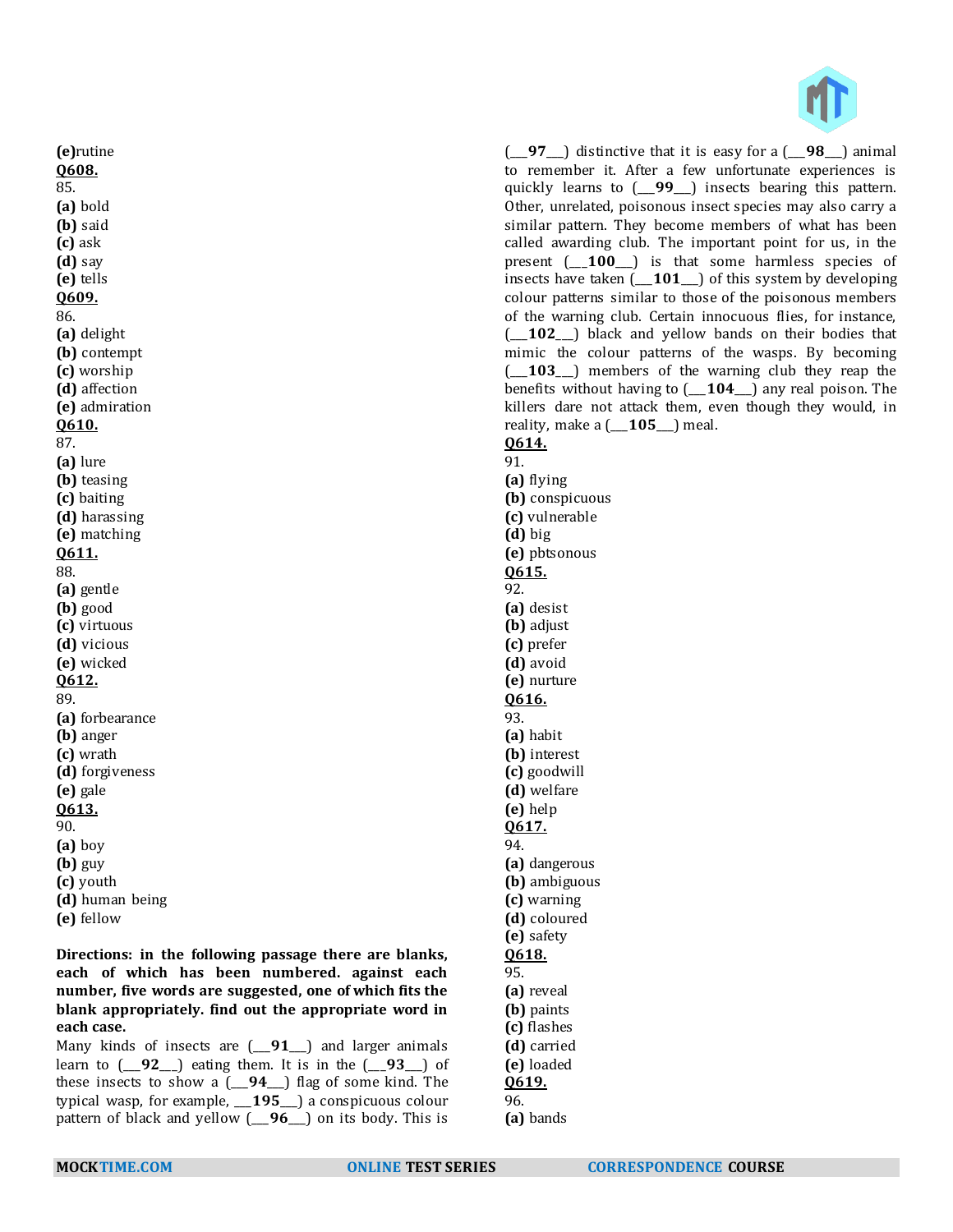

**(b)** pieces **(c)** paint **(d)** colours **(e)** clothes **Q620.** 97. **(a)**so **(b)**extremely **(c)**normally **(d)**too **(e)**very **Q621.** 98. **(a)** bold **(b)**prey **(c)**chased **(d)**predatory **(e)**hunted, **Q622.** 99. **(a)**hate **(b)** love **(c)**approach **(d)** abstain **(e)** avoid **Q623.** 100. **(a)**text **(b)** premise **(c)**context **(d)** day **(e)** view **Q624.** 101. **(a)**profit **(b)** yield **(c)**disadvantage **(d)** ride **(e)** advantage **Q625.** 102. **(a)**display **(b)**indicates **(c)**announce **(d)** wear **(e)** bears **Q626.** 103. **(a)** unregistered **(b)** fake **(c)** honorary **(d)** sycophant **(e)** original **Q627.**

104. **(a)**transport **(b)** Inject **(c)**possess **(d)** earn **(e)** load, **Q628.** 105. **(a)** troublesome **(b)** delicious **(c)** indigestible **(d)** hazardous **(e)** cheap

#### **Directions: in the following passage there are blanks, each of which has been numbered. against each number, five words are suggested, one of which fits the blank appropriately. find out the appropriate word in each case.**

Most of us are (\_\_\_**106**\_\_\_) of open Conflict and avoid it if we can. And there is a (\_\_\_**107**\_\_\_) to expressing and working through conflict. If the working through involves harsh words and name-calling people feel deeply hurt mid relationships Can be (\_\_\_**108**\_\_\_). Sometimes permanently. Sony group members may be afraid that if they really (\_\_\_**109**\_\_\_) their anger, they may go. out Of control and become violent or they may do this. These fears can be very (\_\_\_**110**\_\_\_) and based on experience. So why take the risk ? Why not avoid conflict at all costs ? Conflict is rather like disease (\_\_\_**111**\_\_\_) is best. That means attending to areas where (\_\_\_**112**\_\_\_) may occur before they become an issue. If you have not (\_\_\_**113**\_\_\_) a conflict happening, your next choice is to treat it early, or hope that it goes away. If it goes away over time fine. If it (\_\_\_**114**\_\_\_), then you will still have to handle (treat) it and it is likely to be more (\_\_\_**115**\_\_\_).

**Q629.** 106. **(a)** scared **(b)** carefull **(c)** reckless **(d)** aware **(e)** worried **Q630.** 107. **(a)** challenge **(b)** measure **(c)** principle **(d)** chance **(e)** risk **Q631.** 108. **(a)** established **(b)** maligned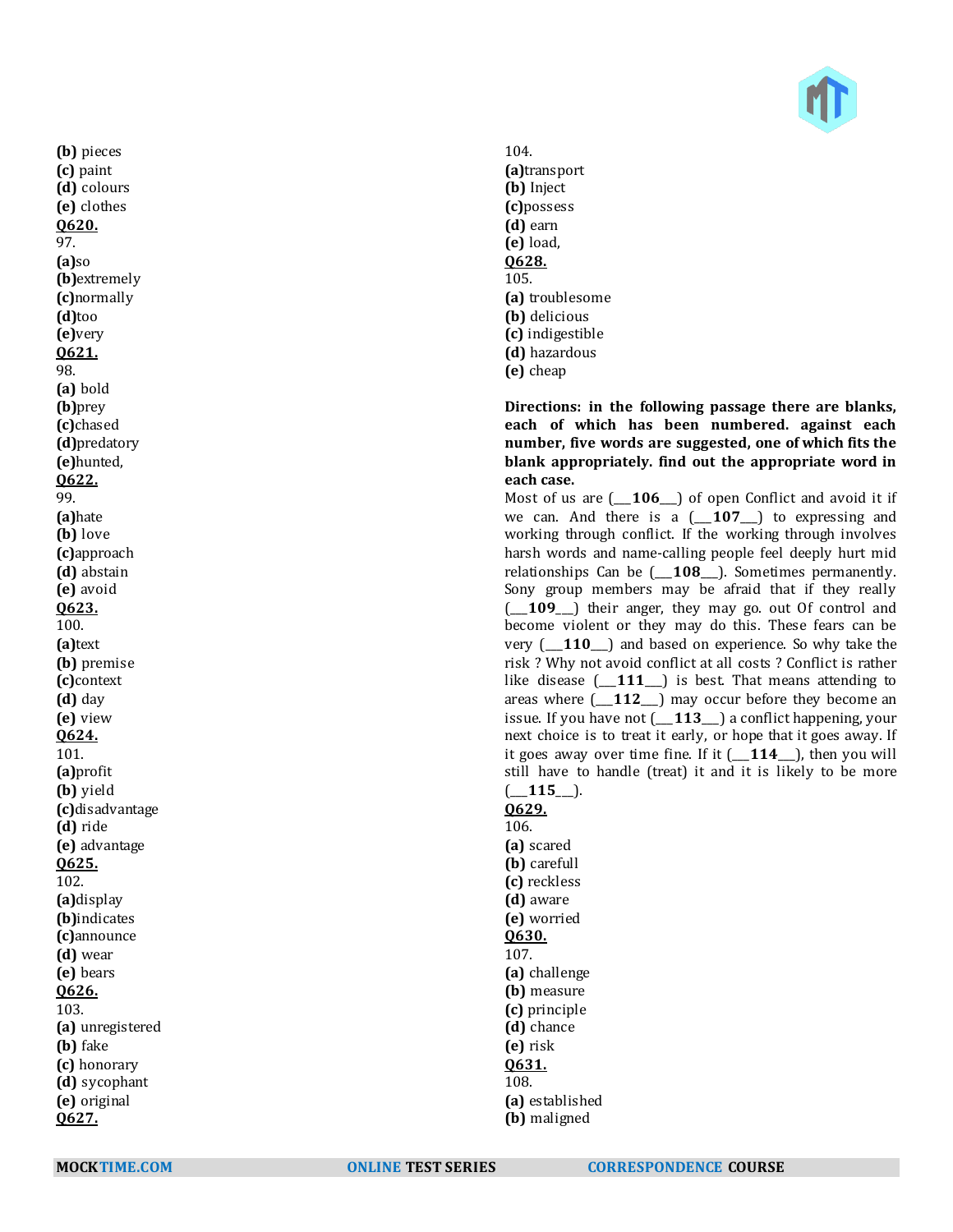

**Directions: in the following passage there are blanks, each of which has been numbered. against each number, five words are suggested, one of which fits the blank appropriately. find out the appropriate word in each case.**

Economic growth figures for the first quarter of this financial year seem to support the claim that the worst may be over for the Indian economy. The gradual revival is also an indication that the governments economic stimulus package is (\_\_\_**116**\_\_\_). What could, however, upset the positive outlook is the drought which (\_\_\_**117**\_\_\_) large parts of the country and its impact on overall growth. Even though the monsoon had picked up (\_\_\_**118**\_\_\_) the rains received were grossly (\_\_\_**119**\_\_\_). There are clear (\_\_\_**120**\_\_\_) that farm output, particularly cereals, will fall drastically. Insufficient rain is bound to shoot up the (\_\_\_**121**\_\_\_) of agricultural commodities and that would impact the economy as g whole. The drought would also (\_\_\_**122**\_\_\_) a drastic reduction in rural employment and consumption besides inflation In the prices of food articles. Food prices have been (\_\_\_**123**\_\_\_) since the past few months, and lower agricultural production, is likely to (\_\_\_**124**\_\_\_) the situation. The government has said that food grain from the buffer stocks will be used to keep prices (\_\_\_**125**\_\_\_). Subsidised food grain is necessary in these times, but its effectiveness will depend a lot on the distribution system.

# **Q639.**

116. **(a)** impractical **(b)** ambiguous **(c)** failing **(d)** working **(e)** weakening **Q640.** 117. **(a)** strike **(b)** affected **(c)** exposed **(d)** revered **(e)** altered **Q641.** 118. **(a)** unseasonably **(b)**unfavourably **(c)**presently **(d)**meagrely **(e)**later **Q642.** 119. **(a)** Inadequate **(b)** enough **(c)**missing **(d)** ample

**(c)** damaged **(d)** rebuilt **(e)** involved **Q632.** 109. **(a)** sublimate **(b)** express **(c)** minimize **(d)** regulate **(e)** control **Q633.** 110. **(a)** baseless **(b)** imaginary **(c)**exaggerative **(d)**real **(e)** national **Q634.** 111. **(a)**cure **(b)**diagnosis **(c)**prescription **(d)**prevention **(e)** medicine **Q635.** 112. **(a)** harmony **(b)** discomfiture **(c)**disagreement **(d)**consensus **(e)** statement **Q636.** 113. **(a)** expressed **(b)** ignored **(c)** induced **(d)** seen **(e)**perverted **Q637.** 114. **(a)** doesn't **(b)** wont **(c)** dont **(d)** not **(e)**hasnt **Q638.** 115. **(a)** credible **(b)** serious **(c)** fraudulent **(d)** urgent **(e)**skilled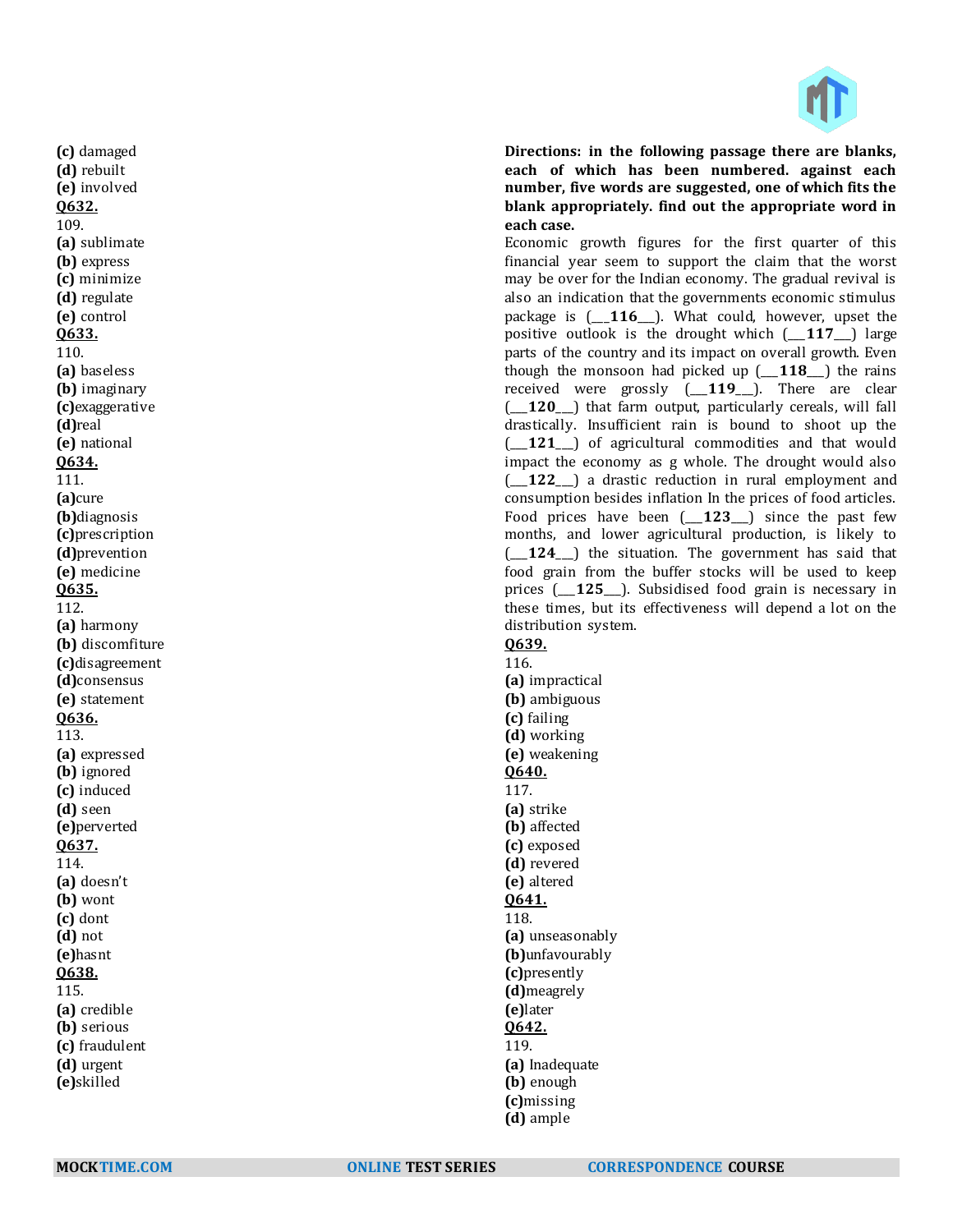

**(e)** atrocious **Q643.** 120. **(a)** contradictions **(b)**advices **(c)** reasons **(d)**results **(e)** indications **Q644.** 121. **(a)** production **(b)** requirement **(c)** prices **(d)** yield **(e)**labouri **Q645.** 122. **(a)** trigger **(b)** lead **(c)**result **(d)** contribute **(e)** dampen **Q646.** 123. **(a)** improving **(b)** balanced **(c)** stable **(d)** increasing **(e)** decreasing **Q647.** 124. **(a)** aggravate **(b)** amend **(c)** smoothen **(d)** improve **(e)** challenge **Q648.** 125. **(a)** unprofitable **(b)** futile **(c)** maximum **(d)** growing

**(e)** down

**Directions: in the following passage there are blanks, each of which has been numbered. against each number, five words are suggested, one of which fits the blank appropriately. find out the appropriate word in each case.**

There is a considerable amount of research about the factors that make a company innovate. So is it possible to create an environment (\_\_\_**126**\_\_\_) to innovation ? This is a particularly pertinent (\_\_\_**127**\_\_\_) for India today. Massive problems in health, education etc. (\_\_\_**128**\_\_\_) be solved

using a conventional approach but (\_\_\_**129**\_\_\_) creative and innovative solutions that can ensure radical change and (\_\_\_**130**\_\_\_). There are several factors in India's (\_\_\_**131**\_\_\_). Few countries have the rich diversity that India or its large, young population  $(-132)$ . While these  $(-133)$ innovation policy interventions certain additional steps are also required. These include (\_\_\_**134**\_\_\_) investment in research and development by (\_\_\_**135**\_\_\_) the government and the private sector, easy transfer of technology from the academic world etc. To fulfil its promise of being prosperous and to be at the forefront, India must be innovative.

**Q649.**

126. **(a)** stimuli **(b)** conducive **(c)** incentive **(d)** facilitated **(e)** impetus **Q650.** 127. **(a)** objective **(b)** controversy **(c)** doubt **(d)** question **(e)** inference **Q651.** 128. **(a)** cannot **(b)** possibly **(c)** should1 **(d)** never **(e)** must **Q652.** 129. **(a)** necessary **(b)** apply **(c)** need **(d)** consider **(e)** requires **Q653.** 130. **(a)** quantity **(b)** advantages **(c)** increase **(d)** chaos **(e)** growth **Q654.** 131. **(a)** challenges **(b)** praises **(c)** favour

- **(d)** leverage
- **(e)** esteem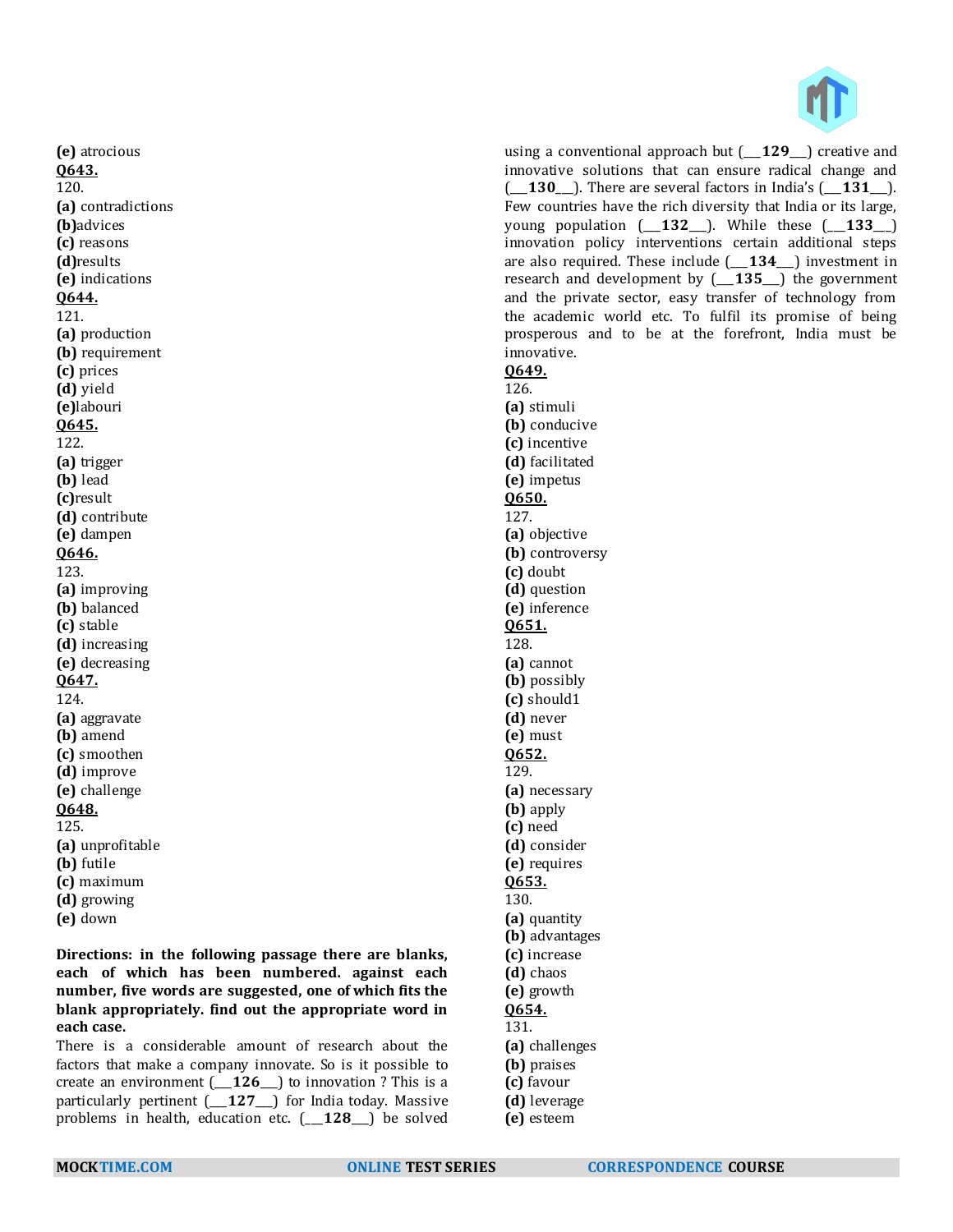

granted without a mechanism to make the market reflect their value. Rainforests are also a home and (\_\_\_**143**\_\_\_) of income for a huge number of people in Africa, Asia, and South America. (\_\_\_**144**\_\_\_) this, economic pressures frequently drive both local communities and national governments in the developing world to (\_\_\_**145**\_\_\_) these forests in ways that are unsustainable, clearcutting vast areas for fuel, timber, mining, or agricultural land.

# **Q659.**

136. **(a)** ended **(b)** destroyed **(c)** extinct **(d)** killed **(e)** wasted **Q660.** 137. **(a)** tough **(b)** important **(c)** vital **(d)** biggest **(e)** effective **Q661.** 138. **(a)** affect **(b)** diminish **(c)** increases **(d)** alternates **(e)** impairs **Q662.** 139. **(a)** plagues **(b)** develops **(c)** reduces **(d)** shortens **(e)** influences **Q663.** 140. **(a)** sell **(b)**offers **(c)**give **(d)**provide **(e)** earns **Q664.** 141. **(a)** transforming **(b)**decoding **(c)** erupting **(d)**draining **(e)** eroding **Q665.** 142. **(a)** handiness **(b)** excess

132. **(a)** blessed **(b)** enjoys **(c)** endows **(d)** prevails **(e)** occurs **Q656.** 133. **(a)** aid **(b)** jeopardise **(c)** promotes **(d)** endure **(e)** cater **Q657.** 134. **(a)** acute **(b)** utilising **(c)** restricting **(d)** inspiring **(e)**Increased **Q658.** 135. **(a)** both **(b)** besides **(c)** combining **(d)** participating **(e)** also

**Q655.**

**Directions: in the following passage there are blanks, each of which has been numbered. against each number, five words are suggested, one of which fits the blank appropriately. find out the appropriate word in each case.**

Around the world, forests are being (\_\_\_**136**\_\_\_) at a rate of about thirteen million hectares a year and deforestation accounts for an estimated **17**%, **20**% of all global emissions. In addition, forests and other terrestrial carbon sinks play a (\_\_\_**137**\_\_\_) role in preventing runaway climate change, soaking up a full **2**.**6** Gt of atmospheric carbon every year. The destruction of forests, therefore, not only emits carbon a staggering **1**.**6** Gt a year, which severely (\_\_\_**138**\_\_\_) forests capacity to absorb emissions from other sources but also drastically (\_\_\_**139**\_\_\_) the amount of forested land available to act as a carbon sink in the future. However, the effects of deforestation extend beyond carbon. Rainforests (\_\_\_**140**\_\_\_) a wide variety of ecosystems services, from regulating rainfall to purifying ground water and keeping fertile soil from (\_\_\_**141**\_\_\_) deforestation in one area can seriously damage food production and (\_\_\_**142**\_\_\_) to clean water in an entire region. The value of global ecosystem services has been estimated at \_\_\_**33**\_\_\_ trillion USD each year (almost half of global GDP), but these services have been taken for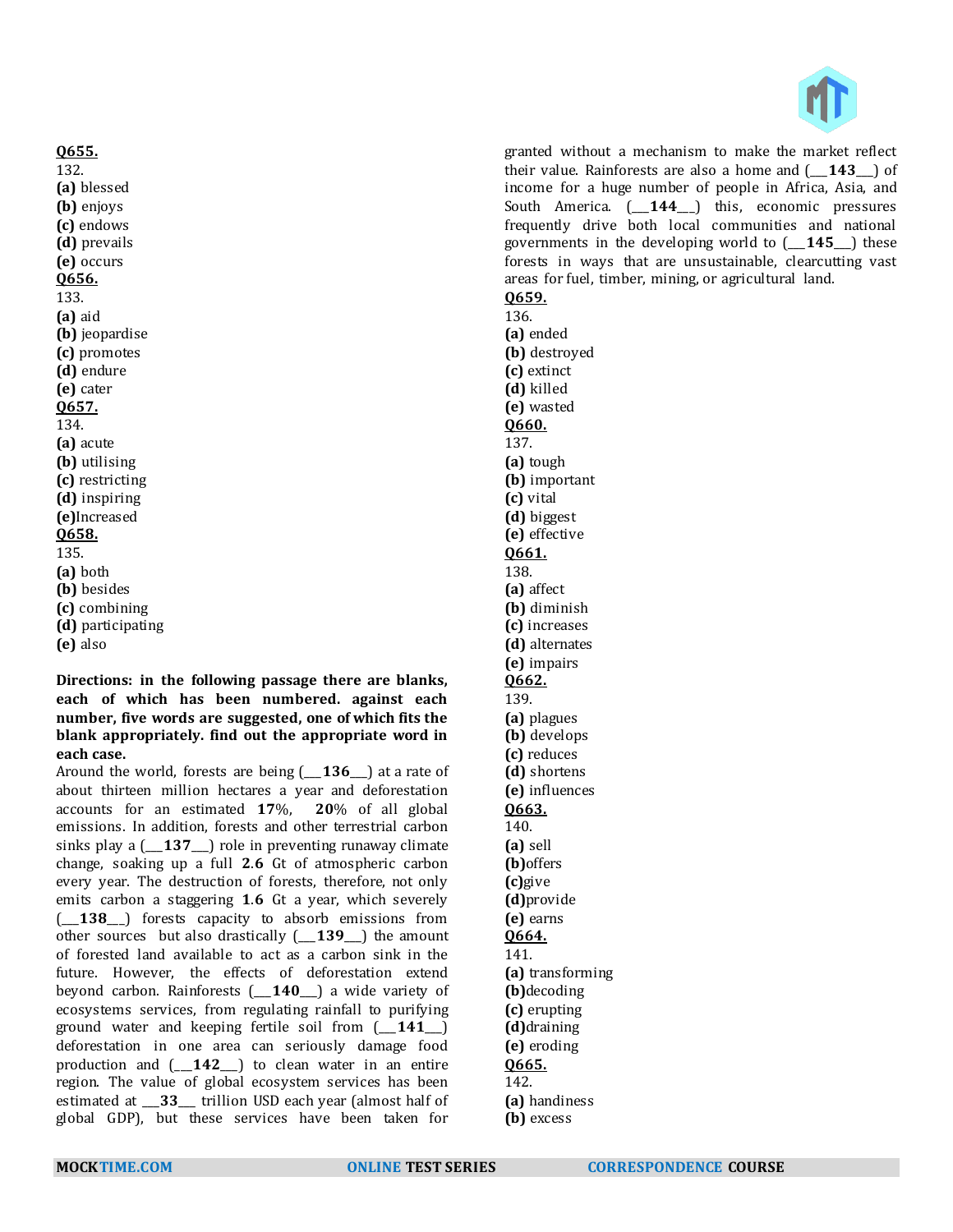

**(c)**availability **(d)** access , **(e)**supply **Q666.** 143. **(a)** beginning **(b)** source **(c)** ways **(d)** reference **(e)** measure **Q667.** 144. **(a)** Despite **(b)** Also **(c)** Inspite **(d)** Apart **(e)** Beside **Q668.** 145 **(a)** exploit **(b)** encompass **(c)** nurture **(d)** work **(e)** Improve,

**Directions: in the following passage there are blanks, each of which has been numbered. against each number, five words are suggested, one of which fits the blank appropriately. find out the appropriate word in each case.**

There is a considerable amount of research about the factors that make a company innovate. So is it possible to create an environment (\_\_\_**148**\_\_\_) to innovation ? This is a particularly pertinent **1147**) for India today. Massive problems In health, education etc.**1148**) be solved using a conventional approach but (\_\_\_**149**\_\_\_) creative and innovative solutions that can ensure radical change and (\_\_\_**150**\_\_\_). There are several factors in India's (\_\_\_**151**\_\_\_). Few countries have the rich diversity that India or its large, young population (\_\_\_**152**\_\_\_). While these (\_\_\_**153**\_\_\_) innovation policy interventions certain additional steps are also required. These include (\_\_\_**154**\_\_\_) investment In research and development by (\_\_\_**155**\_\_\_) the government and the private sector, easy transfer of technology from the academic world etc. To fulfill Its promise of being prosperous and to be at the forefront, India must be innovative.

**Q669.** 146. **(a)**stimuli **(b)**conducive **(c)**incentive **(d)**facilitated

**(e)** impetus

# **Q670.**

147. **(a)**objective **(b)**controversy **(c)**doubt **(d)**question **(e)** inference **Q671.** 148. **(a)**cannot **(b)**possibly **(c)**should **(d)**never **(e)** must **Q672.** 149. **(a)** necessary **(b)** apply **(c)**need **(d)**consider **(e)** requires **Q673.** 150. **(a)**quantify **(b)**advantages **(c)**Increase **(d)**chaos **(e)** growth **Q674.** 151. **(a)** challenges **(b)** praises **(c)**favour **(d)** leverage **(e)** esteem **Q675.** 152. **(a)** blessed **(b)** enjoys **(c)**endows **(d)** prevails **(e)** occurs **Q676.** 153. **(a)** aid **(b)**jeopardise **(c)**promotes **(d)** endure **(e)** cater **Q677.** 154. **(a)** acute **(b)** utilising **(c)**restricting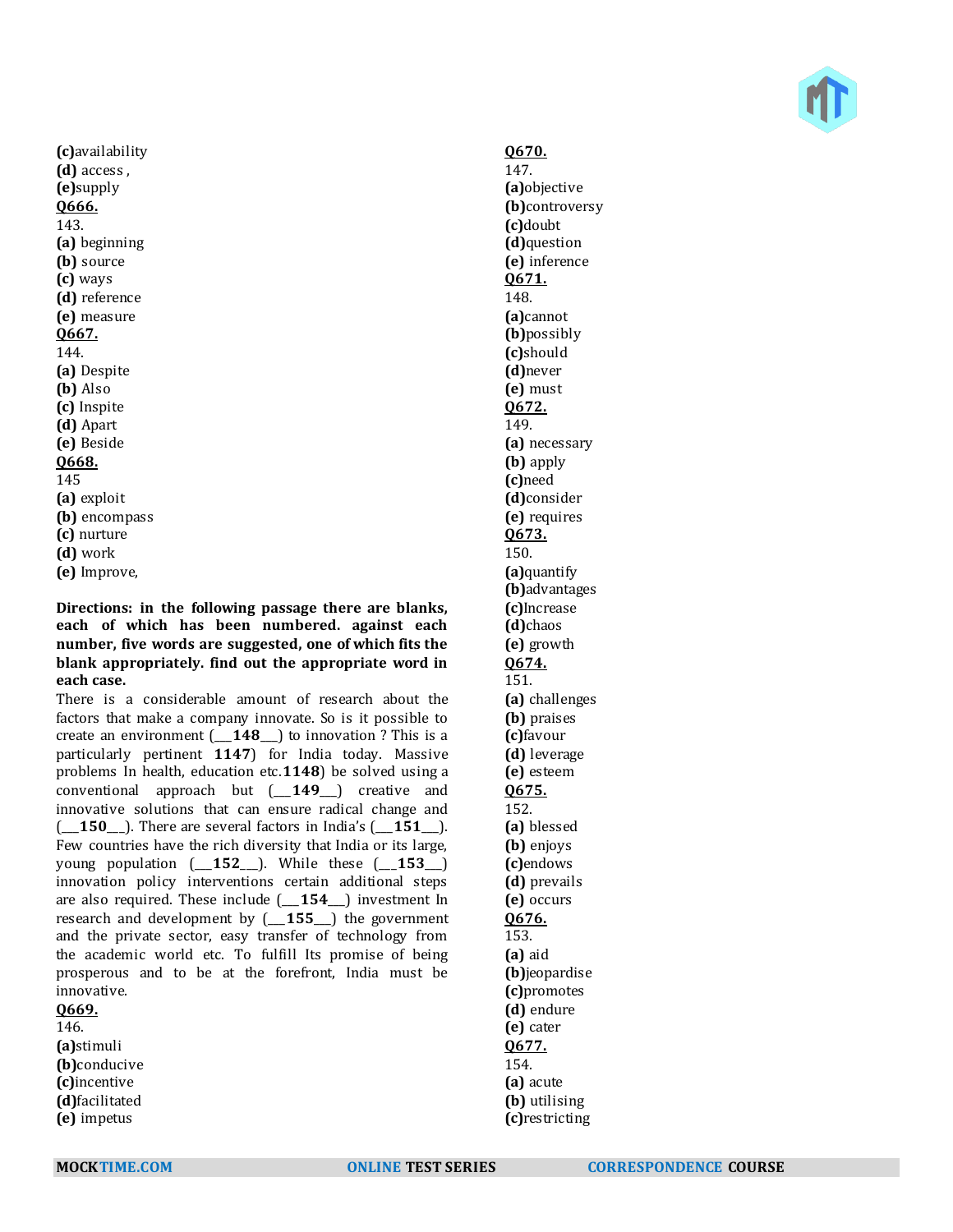**(d)** inspiring **(e)** increased **Q678.** 155. **(a)** both **(b)** besides **(c)**combining **(d)**participating **(e)**also

**Directions: in the following passage there are blanks, each of which has been numbered. against each number, five words are suggested, one of which fits the blank appropriately. find out the appropriate word in each case.**

The fact that the majority of south Asia's population of about **1**.**5** billion (\_\_\_**156**\_\_\_) in villages points towards the need for marketers to develop a good understanding of rural markets and the rural marketing phenomenon. For our purpose, we define rural marketing  $(157)$  any marketing activity in which one dominant participant is from a rural area. This implies that rural marketing comprises marketing of inputs to rural markets as well as marketing of outputs from rural markets to (\_\_\_**158**\_\_\_) geographical areas. It Is not only the size of the population that makes rural markets in South Asia very (\_\_\_**159**\_\_\_) for marketers in India. Rural markets (\_\_\_**160**\_\_\_) for a similar proportion for consumer durable products too. Banking system, limited availability of credit facilities, and problems of storage infrastructure are additional (\_\_\_**161**\_\_\_) for marketers. These challenges need(\_\_\_**162**\_\_\_) solutions. All the South Asian governments accord special (\_\_\_**163**\_\_\_) to the development of rural areas by addressing issues such as poverty, unequal growth, and poor infrastructure. This has led to (\_\_\_**164**\_\_\_) improvements in rural literacy levels in the last few years, in all the South Asian countries. In addition, investments by governments in improving farm productivity and generating greater, employment opportunities in rural areas have made rural markets in South Asia more (\_\_\_**165**\_\_\_) and prosperous. **Q679.**

156.

**(a)** Believes **(b)** Resides **(c)**Concentrates **(d)** Focuses **(e)** Amalgamates **Q680.** 157. **(a)**Since **(b)**For **(c)**By **(d)**As

**(e)** While **Q681.** 158. **(a)**Diverse **(b)**Another **(c)**Different **(d)**Other **(e)** Many **Q682.** 159. **(a)**Valid **(b)**Central **(c)**Important **(d)**Trivial **(e)** Prime **Q683.** 160. **(a)** Responded **(b)**Counted **(c)** Accounted **(d)**Catered **(e)** Seized **Q684.** 161. **(a)** Attractions **(b)** Obstacles **(c)**Challenges **(d)** Pitfalls **(e)**Diversions **Q685.** 162. **(a)** Pragmatic **(b)** Scientific, **(c)**Radical **(d)** Innovative **(e)** Practical **Q686.** 163. **(a)** Fund **(b)**Budget **(c)** Attention **(d)** Primacy **(e)** Resources **Q687.** 164. **(a)** Appreciable **(b)**Revolutionary **(c)**Mindboggling **(d)**Astonishing **(e)**Surprising **Q688.** 165. **(a)** Appropriate **(b)** Relevant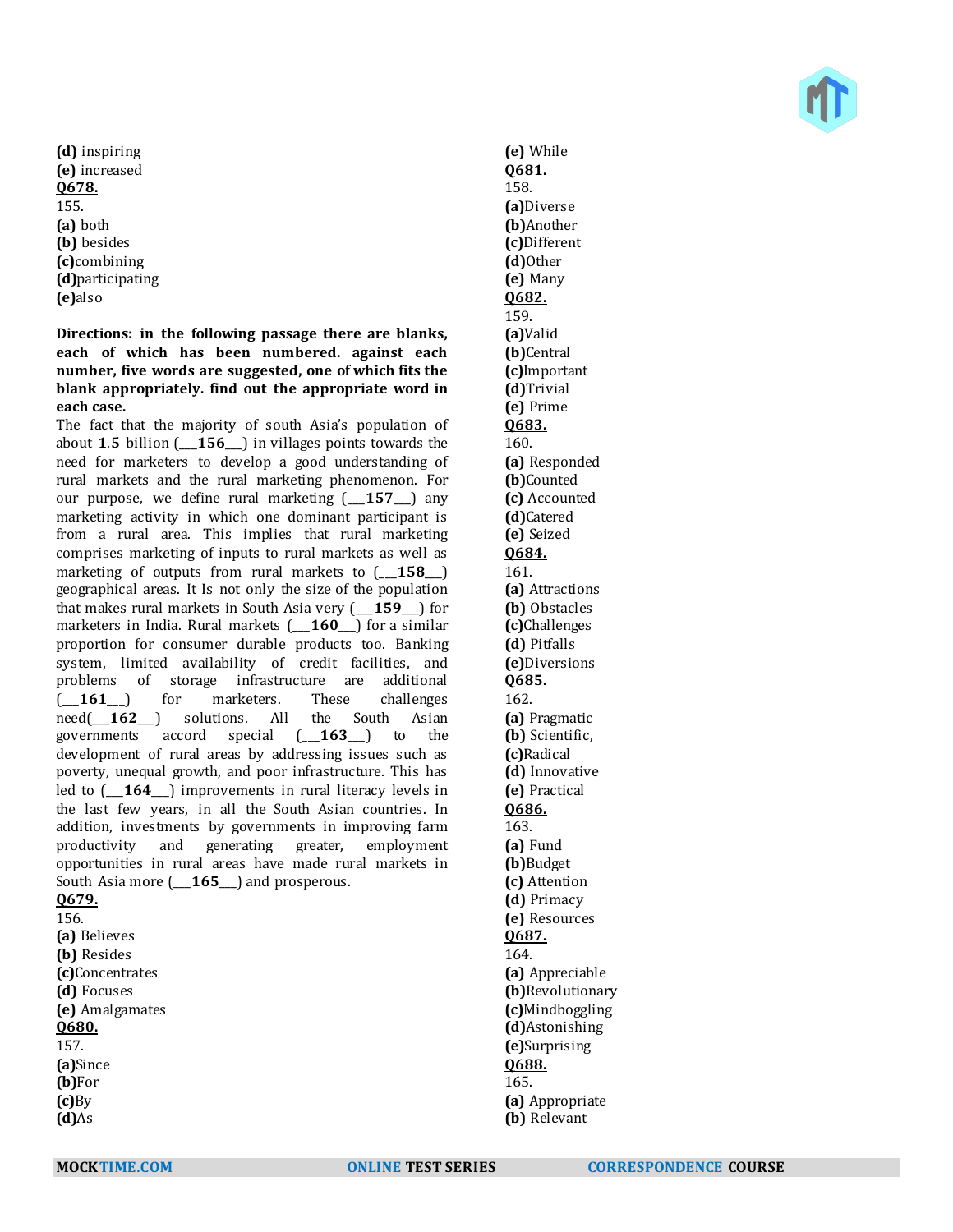**(c)** Vibrant

- **(d)** Challenging
- **(e)** Dynamic

**Directions: in the following passage there are blanks, each of which has been numbered. against each number, five words are suggested, one of which fits the blank appropriately. find out the appropriate word in each case.**

India with its **600** universities and **35**,**000** colleges is the third (\_\_\_**166**\_\_\_) education system in the world. But **68** per cent of these universities and **73** per cent of colleges are (\_\_\_**167**\_\_\_) to be medium or low quality by Indian standard itself. With a severe shortage of quality higher education institutions, India faces the challenge of educating nearly **30** per cent of its **1**,**1** billion people. Certainly, India requires many more institutions of higher (\_\_\_**168**\_\_\_) since nearly **100** million students are going to the higher education market in the next **10** years. In such a scenario improving the standards of  $(169)$ universities and establishing quality institutions should be our priority. Steps should be (\_\_\_**170**\_\_\_) to reduce the disconnect between higher education institutions and industry requirements. The possibilities of private sector contributions in higher education should be fully exploited. The practice of big business houses and philanthropists promoting quality universities in the west could be (\_\_\_**171**\_\_\_) in India. But before initiating such private sector participation in higher education the government should ensure that there are proper checks and controls on the activities of such entities. Also It is our recent experience that the mushrooming of substandard schools and (\_\_\_**172**\_\_\_) universities (\_\_\_**173**\_\_\_) resulted in the deterioration of educational standards in India. Upgrading the higher education sector especially in terms of patents filed and cutting edge research output is essential in improving India's global ranking. Our sustainable economic development depends on Human resources. A quality higher education base is essential (\_\_\_**174**\_\_\_) reap full benefits of our demographic dividend. In its mission to redress inefficiencies in higher education, the strategies of the **12**th plan focus on technical education, distance learning, quality research, infrastructure, faculty and curriculum content. Wholehearted, coordinated efforts of the government departments and the private sector are needed to (\_\_\_**175**\_\_\_) the plans educational goals.

| <u>Q689.</u> |
|--------------|
| 166.         |
| (a) largest  |
| (b) large    |
| (c) larger   |
| (d) bigger   |
| (e) affluent |
| 0690.        |

167. **(a)** founded **(b)** found **(c)** finding **(d)** being found **(e)** been founded **Q691.** 168. **(a)** learn **(b)** learning **(c)** played **(d)** paid **(e)** paying **Q692.** 169. **(a)** existing **(b)** existed **(c)** perished **(d)** excellent **(e)** exciting **Q693.** 170. **(a)** take **(b)** took **(c)** taken **(d)** stopped **(e)** forwarded **Q694.** 171. **(a)** repeated **(b)** replicated **(c)** copying **(d)** repeating **(e)** replicating **Q695.** 172. **(a)** deemed **(b)** deeming **(c)** dreaming **(d)** dreamt **(e)** deemful **Q696.** 173. **(a)** have **(b)** has **(c)** has been **(d)** have been **(e)** would be **Q697.** 174. **(a)** for **(b)** in



**(c)** with **(d)** to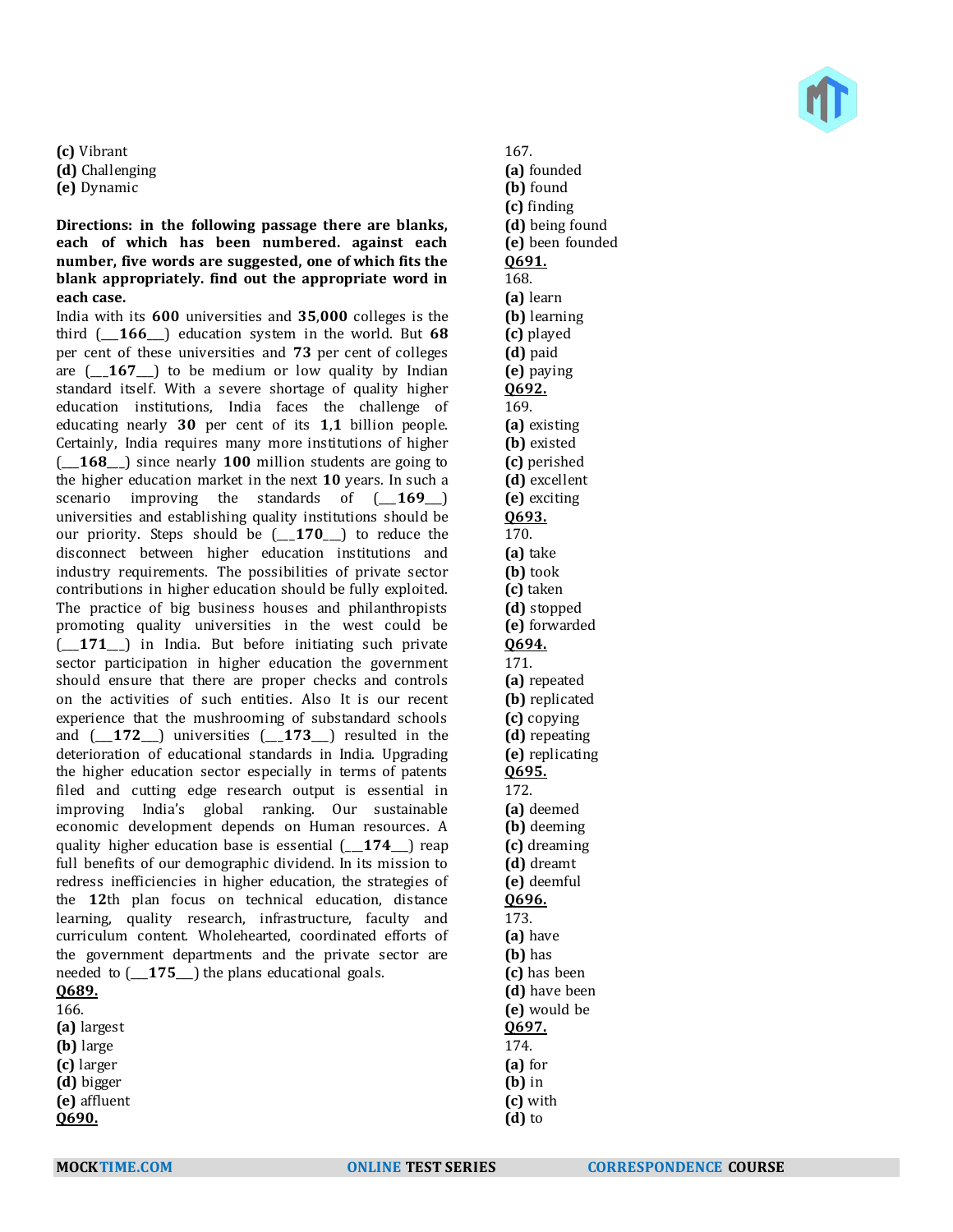**(e)** by **Q698.** 175. **(a)** realise **(b)** realising **(c)** understand **(d)** achieving **(e)** realised

# **Directions: in the following passage there are blanks, each of which has been numbered. against each number, five words are suggested, one of which fits the blank appropriately. find out the appropriate word in each case.**

Women ( $\overline{176}$ ) up half the world's population and yet represent a staggering **70**% of the world's poor. We live in a world iri which women living in poverty face gross (\_\_\_**177**\_\_\_) and injustice from birth to death. From poor education to poor nutrition to (\_\_\_**178**\_\_\_) and low pay employment, the sequence of discrimination that a woman may suffer during her entire life is unacceptable but all too common. Millennium Development Goal **3** is to promote gender equality and empower women. This MDG is critical for (\_\_\_**179**\_\_\_) poverty and improving prospects for women. But how can women break gender based stereotypes to minimise discrimination and  $($  **180**  $)$ gender based violence when they are trapped In societies with sociocultural practices which routinely discriminate them from having equal opportunities in education, health and livelihood? These women are invisible and the (\_\_\_**181**\_\_\_) in their way prevent them from accessing the most basic human rights and needs. The outlook is bleak. Women make up **70**% of the world's working hours and (\_\_\_**182**\_\_\_) only **10**% of the world's income and half of what men earn. This leads to greater poverty, slower economic growth and a (\_\_\_**183**\_\_\_) standard of living. In developing countries, millions of women also die each year as a result of gender based (\_\_\_**184**\_\_\_) . This deep rooted gender discrimination creates a bleak outlook for women in developing countries. For millions of girls living in poverty, it is often those closest to them who work against the child's interests and their Immediate environment ig often (\_\_\_**185**\_\_\_) and sometimes, downright harmful. Parents arrange marriages when you are a child. Neighbours say, if you are a girl, you must limit your activities to your home. Friends say, it is OK not to go to school.

#### **Q699.** 176.

**(a)** made **(b)**make **(c)**look **(d)**has made **(e)** complete

# **Q700.**

177. **(a)** equality **(b)**affection **(c)**inequality **(d)**support **(e)** justice **Q701.** 178. **(a)** vulnerable **(b)** weakness **(c)**vulnerability **(d)**specific **(e)**weakest **Q702.** 179. **(a)** tackle **(b)**tackling **(c)**fight **(d)**tackled **(e)**fought **Q703.** 180. **(a)** increase **(b)**support **(c)**weak **(d)**reduce **(e)** influencing **Q704.** 181. **(a)** obstacles **(b)**make **(c)**pleasantries **(d)**pebbles **(e)** encouragements **Q705.** 182. **(a)** earns **(b)**earned **(c)**spend **(d)**earn **(e)**(51 spends **Q706.** 183. **(a)** slow **(b)**slower **(c)**low **(d)**lowest **(e)** lower **Q707.** 184. **(a)** violence **(b)**violent **(c)**virulent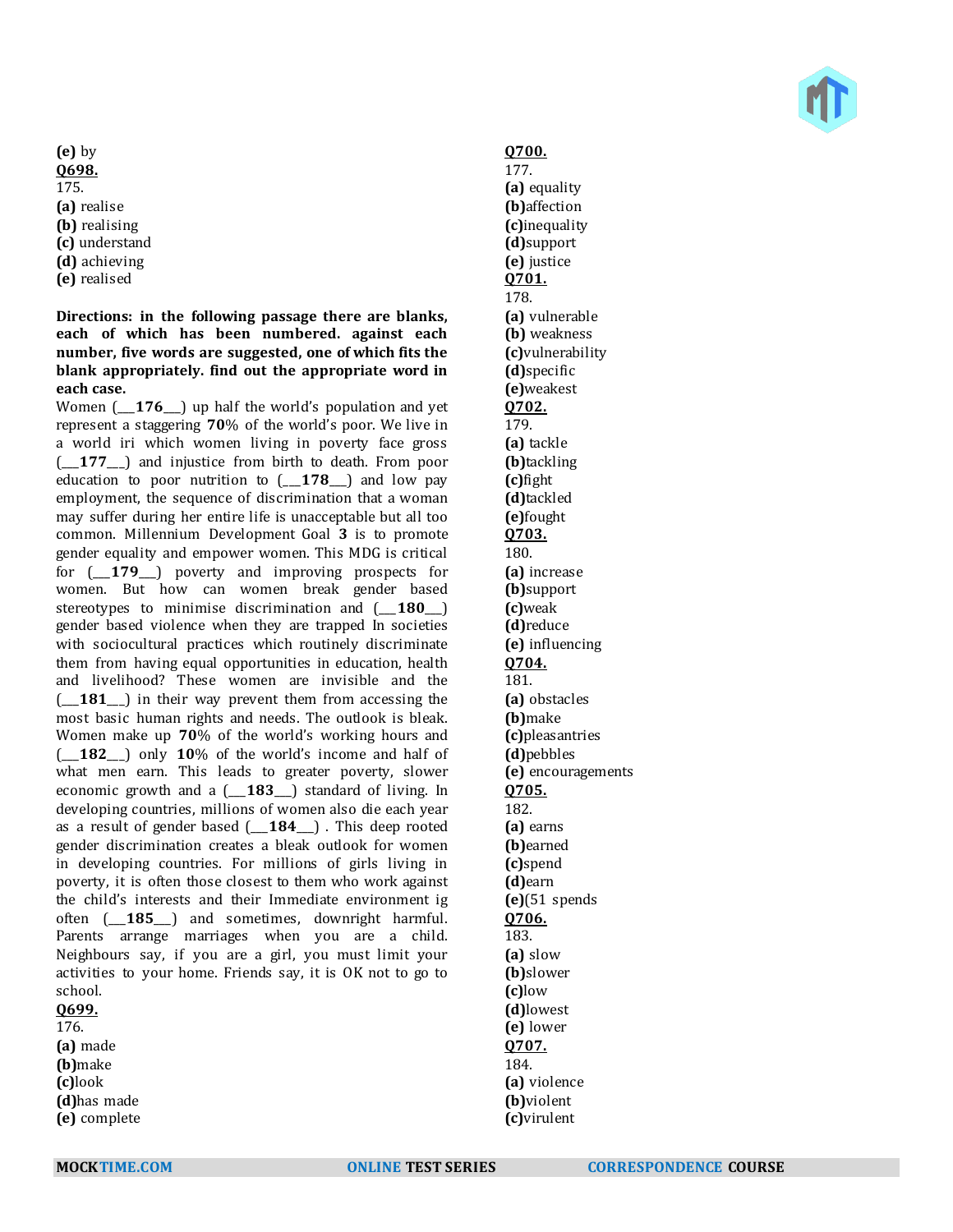**(d)**corruption **(e)** violation **Q708.** 188. **(a)** functional **(b)** natural **(c)**artificial **(d)**dysfunctional **(e)**disfunctional

**Directions: in the following passage there are blanks, each of which has been numbered. against each number, five words are suggested, one of which fits the blank appropriately. find out the appropriate word in each case.**

Generally a disaster (\_\_\_**186**\_\_\_) in significant loss in social, psychological, and economic aspects. It not only (\_\_\_**187**\_\_\_) to structural damages, but also leaves families tom apart, children orphaned, livelihoods destroyed, and communities traumatized Non-structural factors such as lack of responsiveness of government officials and Ineffective leadership are mainly (\_\_\_**188**\_\_\_) for any disaster mismanagement. India is (\_\_\_**189**\_\_\_) to a variety of natural and manmade disasters. Strong and effective emergency management has been a felt (\_\_\_**190**\_\_\_) In all comers of the world. Effective policies play a vital role in mitigating the impact of disasters and (\_\_\_**191**\_\_\_) likely losses of life and property .Economic resources are important for any disaster management, (\_\_\_**192**\_\_\_) it has been recognized that economic resources did not necessarily translate into greater investment in the domain, as there is no (\_\_\_**193**\_\_\_) of issues that demanded governments attention and resources. Disaster management has (\_\_\_**194**\_\_\_) acquired importance in the agenda of governance, unless there is a major natural or manmade disaster. The major shortcomings observed in Indian disaster management, along with their probable solutions, are discussed (\_\_\_**195**\_\_\_) an important basis. **Q709.**

186. **(a)**result **(b)**results **(c)**resulted **(d)**impedes **(e)** sends **Q710.** 187. **(a)**leads **(b)**leading, J3)led **(c)**has led **(d)** will lead **(e) Q711.** 188

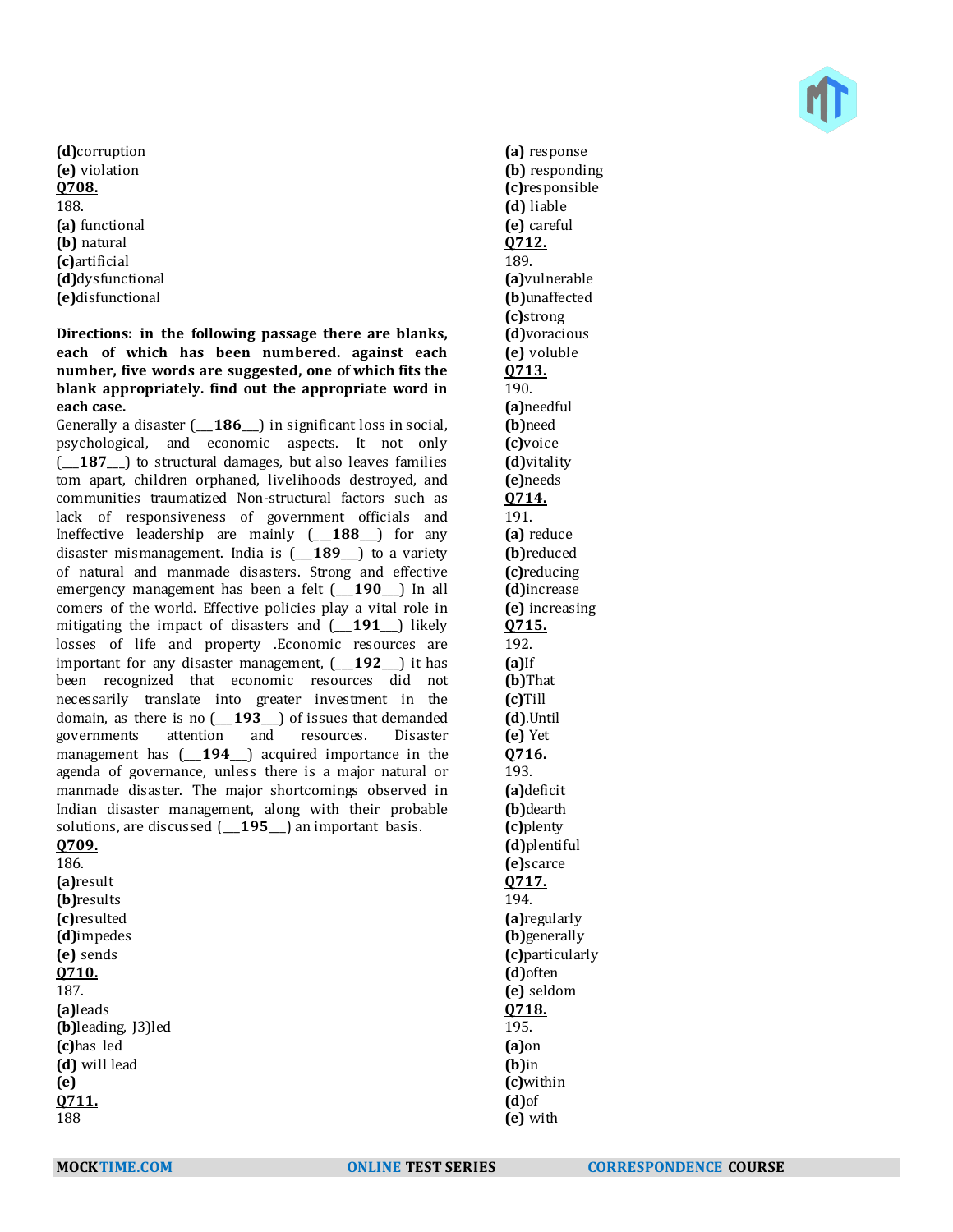

**Directions: in the following passage there are blanks, each of which has been numbered. against each number, five words are suggested, one of which fits the blank appropriately. find out the appropriate word in each case.**

The traditional method of managing credit risk is (\_\_\_**196**\_\_\_) diversification. Although (\_\_\_**197**\_\_\_) credit risk through diversification is effective, institutions are often constrained by (\_\_\_**198**\_\_\_) of diversification (\_\_\_**190**\_\_\_) on account of limited area of (\_\_\_**200**\_\_\_). During the last few years, managing credit risk through selling assets by way or securitisation has (\_\_\_**201**\_\_\_) in popularity. The market for securitized assets has grown (\_\_\_**202**\_\_\_) in the last few years and Is expected to grow further in the (\_\_\_**203**\_\_\_) years. This mode or credit risk mitigation is most (\_\_\_**204**\_\_\_) to loans with standardized payment schedules and similar credit risk characteristics such as housing loans, auto loans, credit card receivables, etc. Further, shedding loans through securitization might (\_\_\_**205**\_\_\_) client relationship. In this context, credit derivatives provide a new technique for managing credit risk. **Q719.**

196. **(a)**by **(b)**onto **(c)**for **(d)**at **(e)** through **Q720.** 197. **(a)** watching **(b)**mitigating **(c)** taking **(d)**affording **(e)** seeing **Q721.** 198. **(a)**lack **(b)**supply **(c)**scarcity **(d)**void **(e)** want **Q722.** 199. **(a)** luck **(b)**fortune **(c)**activities **(d)**opportunities **(e)**chance **Q723.** 200. **(a)** place **(b)**transaction

**(c)** operations **(d)**dealing **(e)** work **Q724.** 201. **(a)**gained **(b)**sold **(c)**valued **(d)**bought **(e)** profited **Q725.** 202. **(a)** gigantic **(b)**slowly **(c)**slightly **(d)**needlessly **(e)**impressively **Q726.** 203. **(a)**yester **(b)**futuristic **(c)**golden **(d)**coining **(e)**past **Q727.** 204. **(a)** desired **(b)**suited **(c)**wanted **(d)**suitable **(e)**popular **Q728.** 205. **(a)**kill **(b)**lynch **(c)**promote **(d)**damage **(e)** bum

### **Directions: in the following passage there are blanks, each of which has been numbered. against each number, five words are suggested, one of which fits the blank appropriately. find out the appropriate word in each case.**

Changing an organizations culture is one of the most difficult leadership challenges. That's because an organizations culture (\_\_\_**206**\_\_\_) interlocking set of goals, roles, processes, values communications practices, attitudes and assumptions. These elements (\_\_\_**207**\_\_\_) together as a mutually reinforcing system and combine to prevent any (\_\_\_**208**\_\_\_) to change it. That is why single fix challenges, such as the introduction of teams. Of lean, or agile, or scrum or knowledge management or some new process, may (\_\_\_**209**\_\_\_) to make progress for a while, but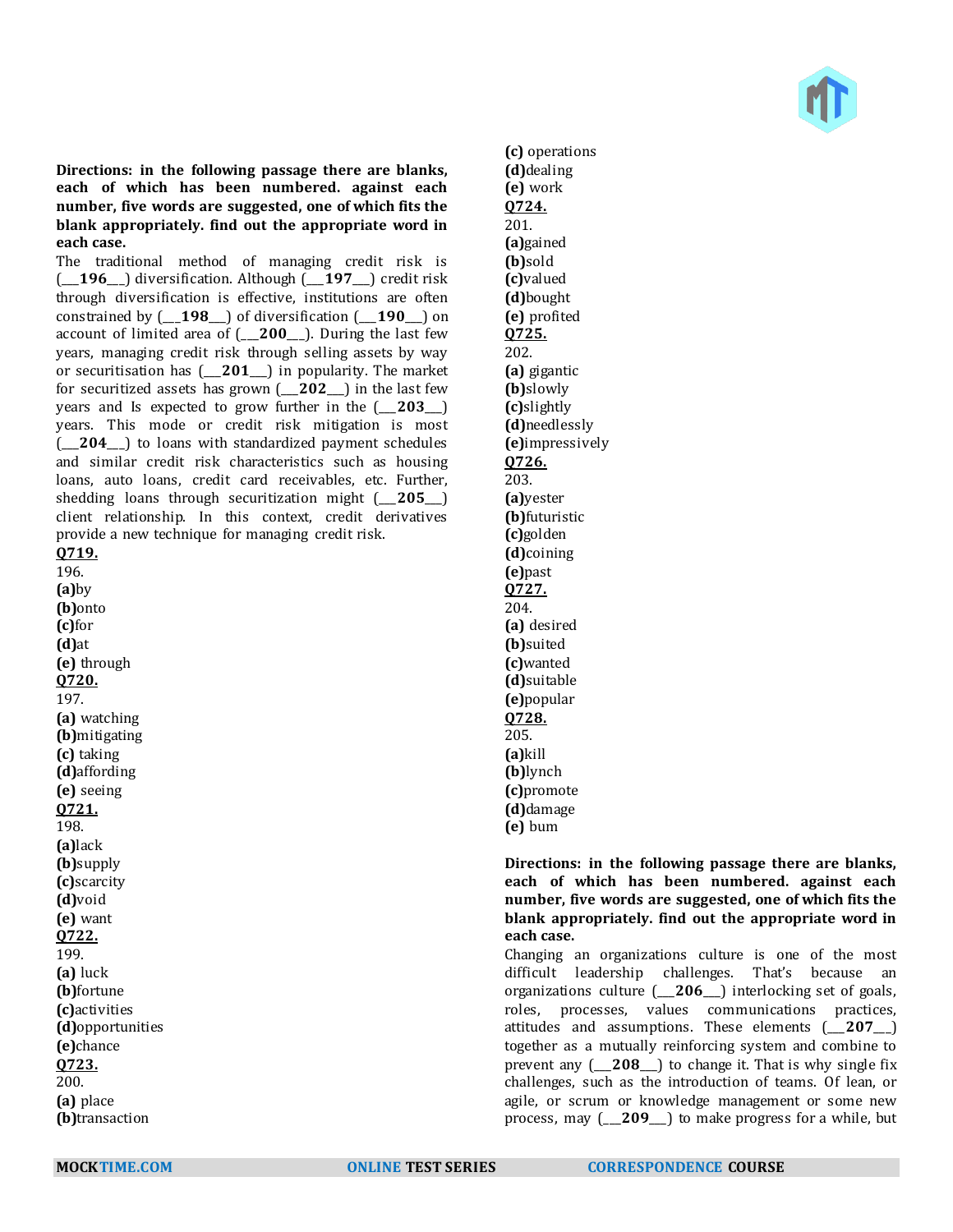

(210) the interlocking elements of the organisational culture (\_\_\_**211**\_\_\_) over and the change is Inexorably drawn (\_\_\_**212**\_\_\_) into the existing organisational culture. Changing a culture Is large scale undertaking and eventually all of the organisational focus for changing minds will need to be put in play. However, the (\_\_\_**213**\_\_\_) in which they are deployed has a Critical (\_\_\_**214**\_\_\_) on the (\_\_\_**215**\_\_\_) of success. **Q729.** 206. **(a)** Less **(b)** embraces **(c)** comprises **(d)** makes **(e)** composes **Q730.** 207. **(a)** amalgamate **(b)** conjoin **(c)** fit **(d)** stands **(e)** attach **Q731.** 208. **(a)** attempt **(b)** energy **(c)** ways **(d)** power **(e)** tries **Q732.** 209. **(a)** Look **(b)** appear **(c)** perform **(d)** suspect **(e)** seek **Q733.** 210. **(a)** especially **(b)** presently **(c)** likely **(d)** eventually **(e)** lately **Q734.** 211. **(a)** Bounce **(b)** throw **(c)** seize **(d)** jump **(e)** take **Q735.** 212.

**(c)** gain **(d)** set **(e)** back **Q736.** 213. **(a)** order **(b)** succession **(c)** Idea **(d)** step **(e)** label **Q737.** 214. **(a)** affect **(b)** impact **(c)** control **(d)** jolt **(e)** shake **Q738.** 215. **(a)** change **(b)** odd **(c)** risk **(d)** likelihood **(e)** option

**Directions: in the following passage there are blanks, each of which has been numbered. against each number, five words are suggested, one of which fits the blank appropriately. find out the appropriate word in each case.**

Studies \_\_\_**1**\_\_\_ the impact of computer models to support policymaking processes in organizations have \_\_\_**2**\_\_\_ that client involvement in the model building process is often a \_\_\_**3**\_\_\_ for effective model building. One important reason is that the process of model building is frequently more important than the resulting model. Model building itself Is largely a £ process about the problem. Most \_\_\_**5**\_\_\_ about the characteristics of an ill structured problem are gained during the \_\_\_**6**\_\_\_ process of designing a computer model, rather than after the model is finished. Another important reason is that most Information in an organisation \_\_\_**7**\_\_\_ In the mental models of organisation members. To support policy making in organisation Jt is this knowledge which needs to be \_\_\_**8**\_\_\_ and represented In the model. An important topic in client oriented or \_\_\_**9**\_\_\_ model building thus becomes the \_\_\_**10**\_\_\_ of relevant knowledge contained in the mental models of participants.

#### **Q739.** 1.

**(a)** evaluating **(b)** focussing **(c)**projecting **(d)** advocating **(e)** directing

**(a)** forth **(b)** ahead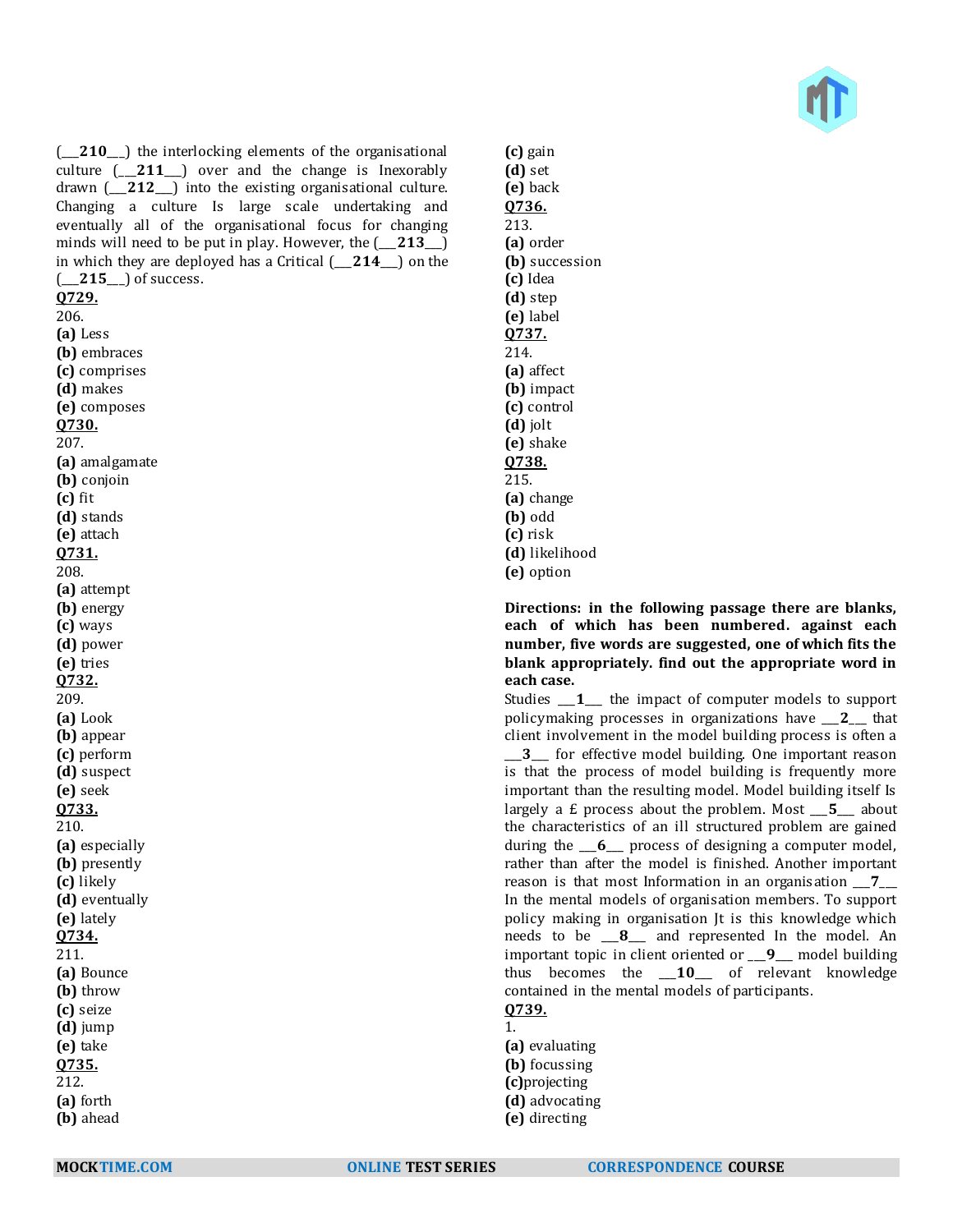

**(d)** accentuated **(e)** formative **Q748.** 10. **(a)** demarcation **(b)**formation **(c)** proliferation **(d)**association **(e)** elicitation

**Directions: in the following passage there are blanks, each of which has been numbered. against each number, five words are suggested, one of which fits the blank appropriately. find out the appropriate word in each case.**

With the U.S. military tied down on two fronts and the rest of the world growing (\_\_\_**11**\_\_\_) to American power, the challenges for Rice are as (\_\_\_**12**\_\_\_) as they have been for any Secretary of State in the past three decades. After six years of tussling with others on Bush's national security team, Rice has seen off her rivals and (\_\_\_**13**\_\_\_) as the principal spokesperson for Bush's foreign (\_\_\_**14**\_\_\_). Her reward has been to (\_\_\_**15**\_\_\_) responsibility for selling a failed policy in Iraq and (\_\_\_**16**\_\_\_) a legacy for Bush at a time when (\_\_\_**17**\_\_\_) in the world are in the mood to help her. Bush is severely (\_\_\_**18**\_\_\_) and has very little (\_\_\_**19**\_\_\_) or support at home or abroad, says Leslie Gelb, former president of the Council on Foreign Relations. That is (\_\_\_**20**\_\_\_) true for his Secretary of State. So they are basically flailing around.

**Q749.** 11.

**(a)**resistant **(b)**subservient **(c)**immune **(d)**cordial **(e)**indifference **Q750.** 12. **(a)** obvious **(b)**trivial **(c)**superfluous **(d)**daunting **(e)**rewarding **Q751.** 13. **(a)**renamed **(b)**emerged **(c)**appointed **(d)**entrusted **(e)**visited **Q752.** 14.

**(a)** aid

**Q740.** 2. **(a)** devised **(b)**exhibited **(c)**convinced **(d)**attributed **(e)** indicated **Q741.** 3. **(a)** support **(b)**valuation **(c)**prerequisite **(d)**material **(e)** blueprint **Q742.** 4. **(a)** valuable **(b)** durable **(c)**tedious **(d)** learning **(e)** critical **Q743.** 5. **(a)** thinking **(b)** insights **(c)**planning **(d)** appreciation **(e)** opinions **Q744.** 6. **(a)** elongated **(b)**concentrated **(c)**iterative **(d)**evolving **(e)**consumate **Q745.** 7. **(a)** resides **(b)** follows **(c)** settles **(d)** lays **(e)** committed **Q746.** 8. **(a)** extended **(b)** bisected **(c)** subjected **(d)** captured **(e)** attributed **Q747.** 9. **(a)** revolving **(b)** interactive **(c)**dogmatic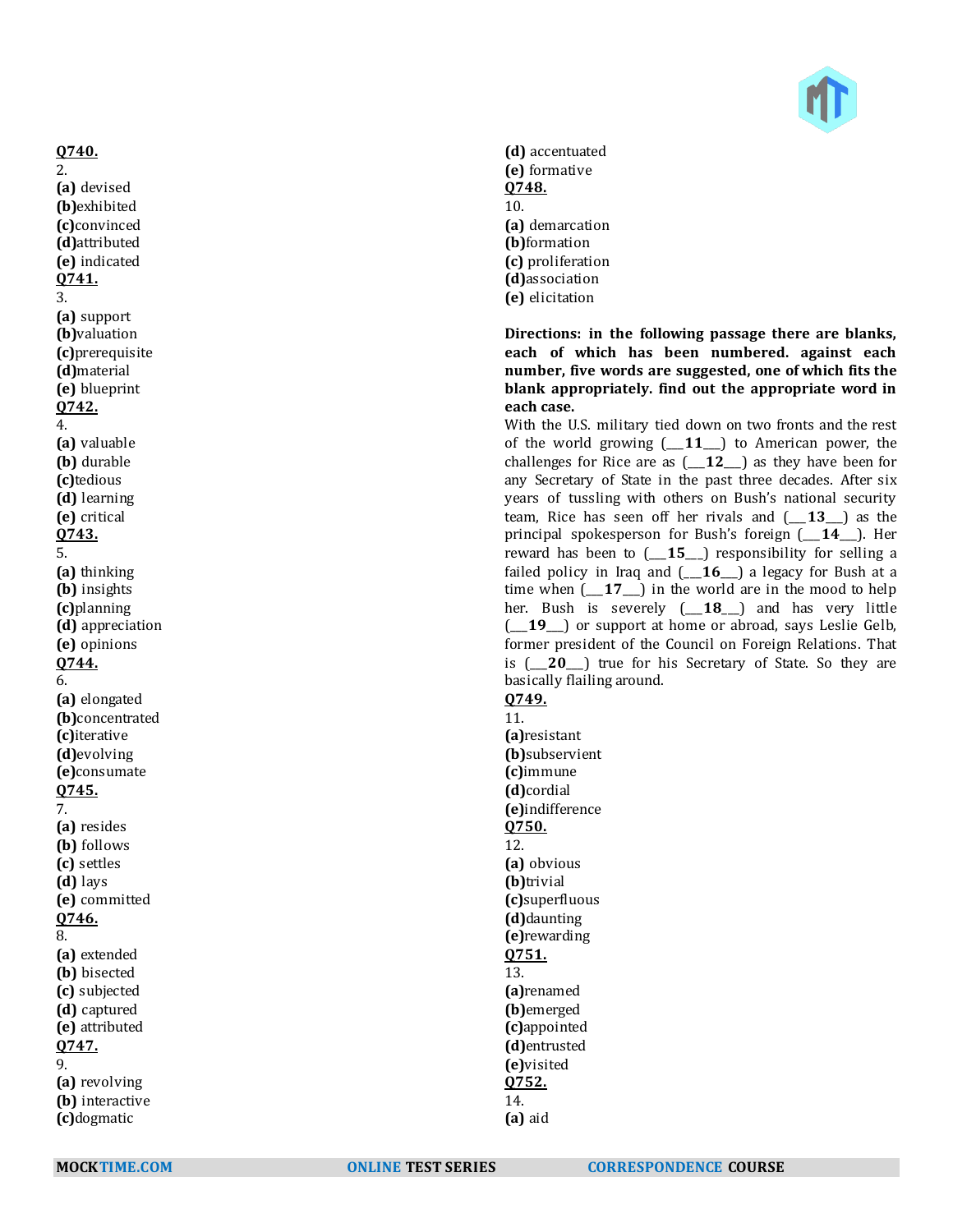

**(b)**recognition **(c)**policy **(d)**acceptability **(e)**minister **Q753.** 15. **(a)** shirk **(b)** avoid **(c)**transfer **(d)** visualize **(e)** inherit **Q754.** 16. **(a)** focusing **(b)**framing **(c)**escaping **(d)** salvage **(e)** demolishing **Q755.** 17. **(a)** people **(b)**few **(c)**diplomats **(d)** autocrats **(e)** most **Q756.** 18. **(a)** intensified **(b)**masterminded **(c)** weakened **(d)** protected **(e)** supported **Q757.** 19. **(a)** credibility **(b)** difficulty **(c)**majority **(d)** power **(e)** enthusiasm **Q758.** 20. **(a)** not **(b)** uniformly **(c)**remotely **(d)**partially **(e)** also

**Directions: in the following passage there are blanks, each of which has been numbered. against each number, five words are suggested, one of which fits the blank appropriately. find out the appropriate word in each case.**

These numbers are printed below the passage and against each five words are suggested, one of which fills the blanks

appropriately. Find out the appropriate word in each case.(RBI GradeB Officer Exam. **2008**) Sport may be a (\_\_\_**21**\_\_\_) pursuit for many yet it does define life in all its (\_\_\_**22**\_\_\_). The (\_\_\_**23**\_\_\_) of sport lies in enjoying the  $($  **24**  $)$  of the sportsman who weaves  $($  **25**  $)$ patterns on the field to leave the watcher spellbound. Great (26<sup>1</sup>) does not always make a great sportsman. What makes a great sportsman is when that talent (\_\_\_**27**\_\_\_) itself in times of im He has to prove time and again that when (\_\_\_**29**\_\_\_) of the team is at (\_\_\_**30**\_\_\_) he Is the one to be relied upon. **Q759.** 21. **(a)** expensive **(b)** regular **(c)**unusual **(d)** significant **(e)** meaningless **Q760.** 22 **(a)** hues **(b)** possibility **(c)**joy **(d)** contrast **(e)** quest **Q761.** 23. **(a)** demand **(b)** improvement **(c)**approval **(d)** beauty **(e)** accomplishment **Q762.** 24. **(a)**skills **(b)** nature **(c)**capacity **(d)** industry **(e)** cunning **Q763.** 25. **(a)**perfect **(b)** sensible **(c)**simple **(d)** daring **(e)** intricate **Q764.** 26. **(a)** resources

**(b)** practice **(c)**talent **(d)** contribution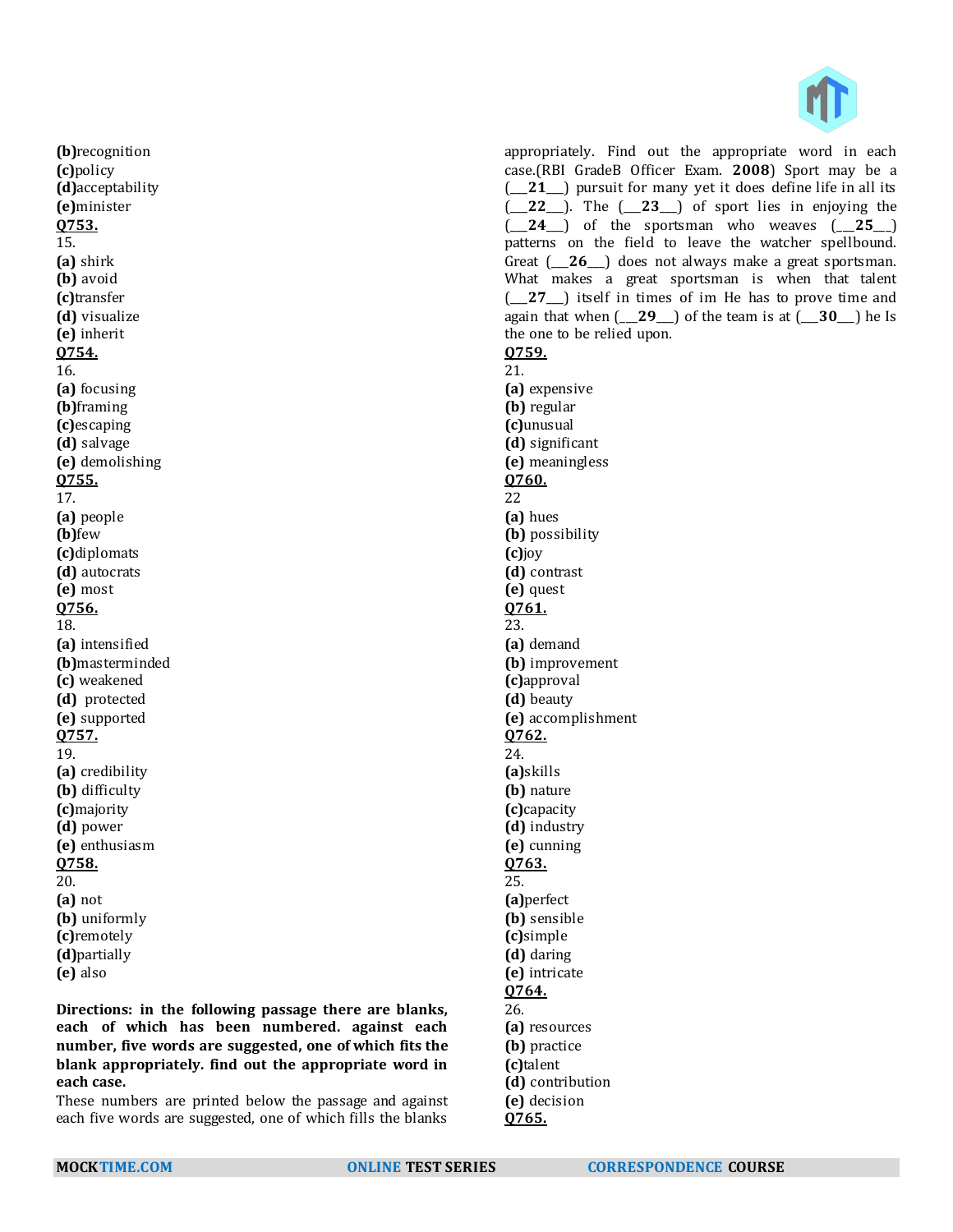

27. **(a)** possesses **(b)** contributes **(c)**transfers **(d)** expresses **(e)** retains **Q766.** 28. **(a)** uncertainly **(b)**need **(c)** calamity **(d)**difficulty **(e)** encounter **Q767.** 29. **(a)** dominance **(b)** endeavour **(c)**escape **(d)** winning **(e)**survival **Q768.** 30. **(a)** vicinity **(b)** imbalance **(c)**stake **(d)**, decline **(e)** dishonour

#### **Directions: in the following passage there are blanks, each of which has been numbered. against each number, five words are suggested, one of which fits the blank appropriately. find out the appropriate word in each case.**

The barter system for getting goods and services (\_\_\_**31**\_\_\_) back many Centuries. In most cultures the barter system was used before money was (\_\_\_**32**\_\_\_). People who had specific items of services would (\_\_\_**33**\_\_\_) these with others for the things they needed. Good negotiation was the (\_\_\_**34**\_\_\_) to making good trades. While the barter system (\_\_\_**35**\_\_\_) based on basic needs, today the barter system continues to thrive. The barter system transcends the monetary system. The barter system is making a (\_\_\_**36**\_\_\_) today. What makes the barter system even better today than ever before is that it can now be done globally. In the past bartering was simply done with those that were located nearby. Today the barter system can be used In a much more (\_\_\_**37**\_\_\_) way than ever before yet it carries with it the same basic motivation the need for something that you dont have and the excess of something that someone else wants. The barter system is enjoying (\_\_\_**38**\_\_\_) interest today. Bartering allows you to get the things you need without having to (\_\_\_**39**\_\_\_) additional money. Instead you can use the things you no longer need or want to get the things you do heed. There are swap

markets and online auctions that (\_\_\_**40**\_\_\_) you to sell or —I trade your items or to purchase items that you want. Negotiation takes place jUst like it did hundreds of years ago. **Q769.** 31. **(a)** discovered **(b)** dates **(c)**began **(d)** started **(e)** initiated **Q770.** 32. **(a)** bought **(b)** imagined **(c)**began **(d)** emerged **(e)** invented **Q771.** 33. **(a)** buy **(b)**sell **(c)**exchange **(d)** give **(e)** return **Q772.** 34. **(a)** important **(b)** essential, **(c)** result **(d)** key **(e)** intention **Q773.**

**(d)** created **(e)** produced **Q774.** 36. **(a)** issue **(b)** comeback **(c)**withdrawal **(d)** recall **(e)** fading **Q775.** 37. **(a)** primitive **(b)** appreciated **(c)**promoted **(d)**, sophisticated **(e)** better **Q776.**

35.

**(a)** originated **(b)** stood **(c)**generated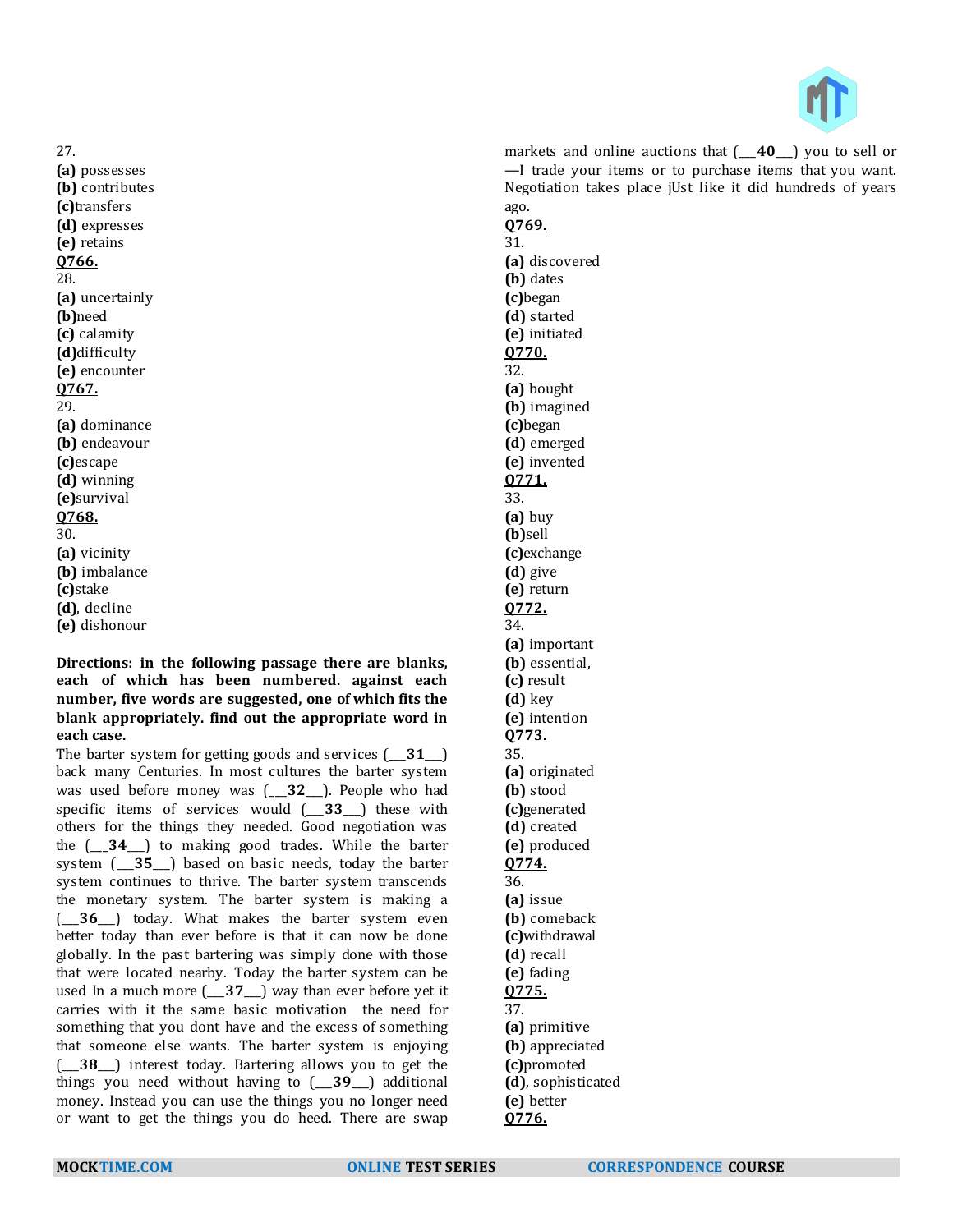38. **(a)** diminishing **(b)**revival **(c)** perishing **(d)**declining **(e)** renewed **Q777.** 39. **(a)** expend **(b)** exchanging **(c)**expand **(d)** consume **(e)**cost **Q778.** 40. **(a)** insist **(b)** force **(c)**allow **(d)** lure **(e)** constraint

**Directions: in the following passage there are blanks, each of which has been numbered. against each number, five words are suggested, one of which fits the blank appropriately. find out the appropriate word in each case.**

The continuing economic crisis has put central banks and governments the world over into (\_\_\_**41**\_\_\_) waters. For the industrialized West, the question seems to be a choice between economic stimulus and jobs, in the hope of creating a softer landing, or a swift shock at the hands of the free markets, in the hope of getting through the (\_\_\_**42**\_\_\_) more quickly. In emerging markets, the question is how to deal with being the focal point for investors looking to maximise returns. Specifically, for the Federal Reserve in the United States, that means (\_\_\_**43**\_\_\_) hundreds of billions of dollars into the markets buying Treasury bills to increase liquidity. In Europe the concern is that monetary union may be at risk due to the strains posed by eurozone countries that are (\_\_\_**44**\_\_\_) in (\_\_\_**45**\_\_\_). In Asia, on the other hand, economies are surging, but the prospect of hot money flowing into the region could potentially spell (\_\_\_**46**\_\_\_) due to overheat ingFears that the Feds second, round of quantitative easing may lead to a faster pace of (\_\_\_**47**\_\_\_) may be (\_\_\_**48**\_\_\_). US unemployment remains persistently high at around **10** per cent, while Inflation remains astoundingly low at **1** per cent or less, the slowest on record. That's despite the Feds earlier injection of \$ **1**.**7** trillion into the financial system to avert an economic depression in the wake of the global financial crisis. In contrast to the Feds quantitative easing, the European Central Bank has reduced liquidity in the European banking system by some **350** billion euros during the past five months. This reflects the central banks

(\_\_\_**49**\_\_\_) in the improved stability of the banking system and easier (\_\_\_**50**\_\_\_) to capital. **Q779.** 41. **(a)**tested **(b)**unpredictable **(c)**under **(d)**unquestionable **(e)**uncharted **Q780.** 42. **(a)** downturn **(b)** spectrum **(c)** options **(d)** hope **(e)** drama **Q781.** 43. **(a)** sucking **(b)** pumping **(c)** forming **(d)** blocking **(e)** promoting **Q782.** 44. **(a)** mired **(b)** safe **(c)** above **(d)** unhappy **(e)** out **Q783.** 45. **(a)** market **(b)** trouble **(c)** debt **(d)** surplus **(e)** manner **Q784.** 46. **(a)** positive **(b)** negative **(c)** trouble **(d)** growth **(e)** process **Q785.** 47. **(a)** cost **(b)**depreciation **(c)**cooperation **(d)**inflation **(e)**rate **Q786.**

48.

**(a)**challenged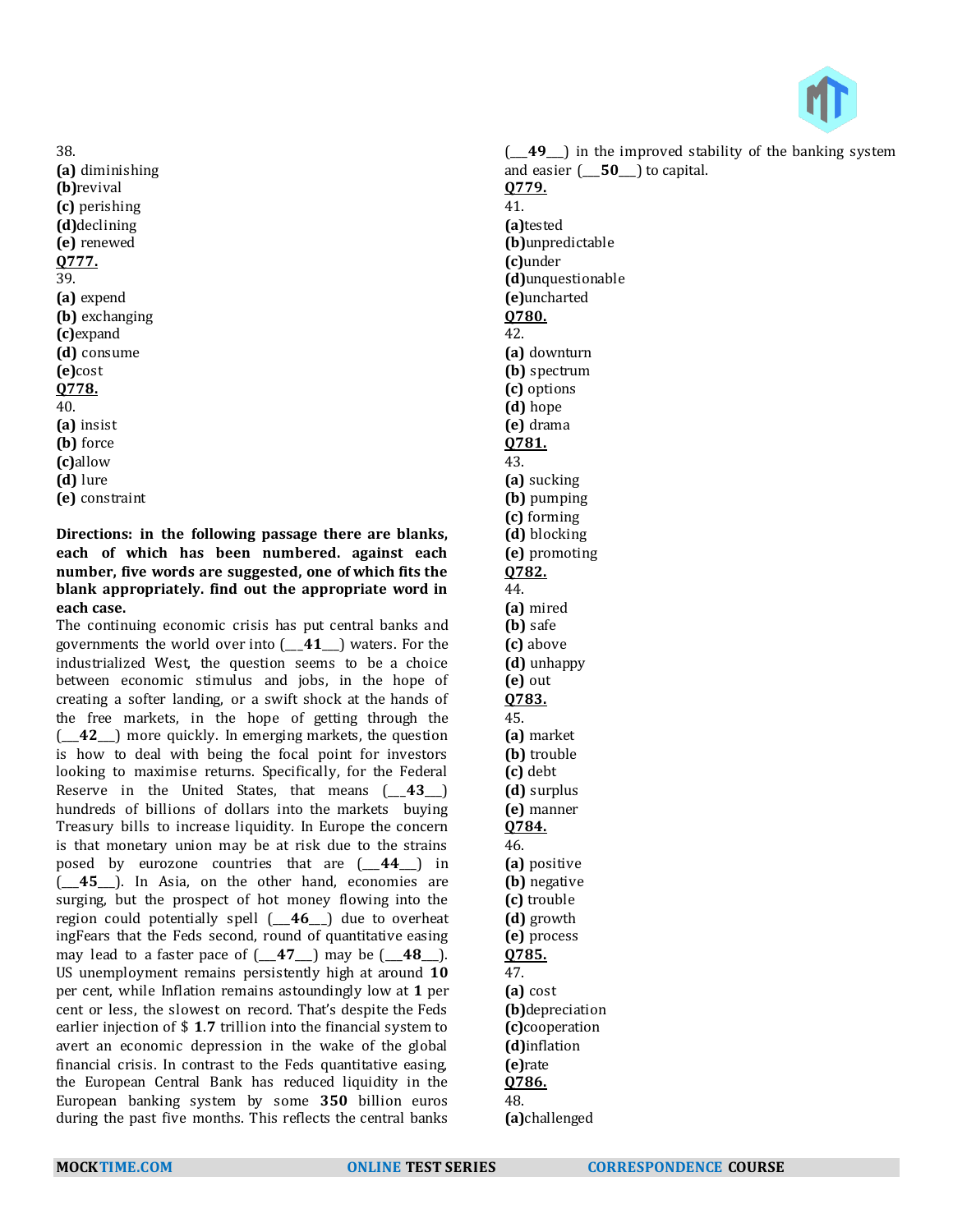**(b)**overstated **(c)**perfect **(d)**predicted **(e)** simple **Q787.** 49. **(a)** weakness **(b)** strength **(c)**correction **(d)** contract **(e)** confidence **Q788.** 50. **(a)**denial **(b)**approval **(c)**appreciation **(d)**access **(e)**disposal

**Directions: in the following passage there are blanks, each of which has been numbered. against each number, five words are suggested, one of which fits the blank appropriately. find out the appropriate word in each case.**

Marine life  $[-51]$  along the coast and in the ocean results from harmful fishing practices such as trawling or dynamite fishing poor land practices in agricultural, (\_\_\_**52**\_\_\_) development and forestry sectors and the human activities such as mining and anchoring. Destroyed habitats include sea grasses, marshes, corals and man, groves all of which are important nurseries for fish and critical for buffering coasts from storm damage. Damaging habitat can lead to increased (\_\_\_**53**\_\_\_) and sedimentation, increased impact from storms, fewer (\_\_\_**54**\_\_\_) grounds and fewer places for animals and plants to live. Destructive fishing, landbased sedimentation, dredging, marine recreation, typhoons and storms, poor agricultural practices, and coastal development and land (\_\_\_**55**\_\_\_) Increasingly (\_\_\_**56**\_\_\_) and devastate productive marine habitats. One major ecological impact derives from increased sediment loads in coastal waters from activities such as logging. Sedimentation, which produces turbidity and limits the (\_\_\_**57**\_\_\_) of sunlight (\_\_\_**58**\_\_\_) primary and secondary producers thus altering food web dynamics. The smothering of coral reefs by sediment also (\_\_\_**59**\_\_\_) fish and produces ecosystem changes. Chemicals in sediments, such as DDT or heavy metals, may bio accumulate in marine life as well. Oil spilling is also major problem for the destruction of the (\_\_\_**60**\_\_\_) life.

**Q789.** 51.

**(a)** destruction

**(b)**construction **(c)**obstruction

**(d)**description **(e)**evolution **Q790.** 52. **(a)** coast **(b)** coastal **(c)**coasting **(d)** bank **(e)**edge **Q791.** 53. **(a)** Igneous **(b)** deposit **(c)**erosion **(d)** metamorphic **(e)** deposition **Q792.** 54. **(a)** nursing **(b)** hospitability **(c)**nourishing **(d)**nursery **(e)** helpfi **Q793.** 55. **(a)** reclamation **(b)**accumulate **(c)**accommodation **(d)**deserting **(e)**habitat **Q794.** 56. **(a)** add **(b)** impair **(c)**sound **(d)** destructive **(e)**construct **Q795.** 57. **(a)** penetrate **(b)** filter **(c)**obstruction **(d)**passing **(e)** penetration **Q796.** 58. **(a)** effects **(b)** affects **(c)**endangers **(d)**facilitates **(e)**reduces **Q797.** 59. **(a)** Increases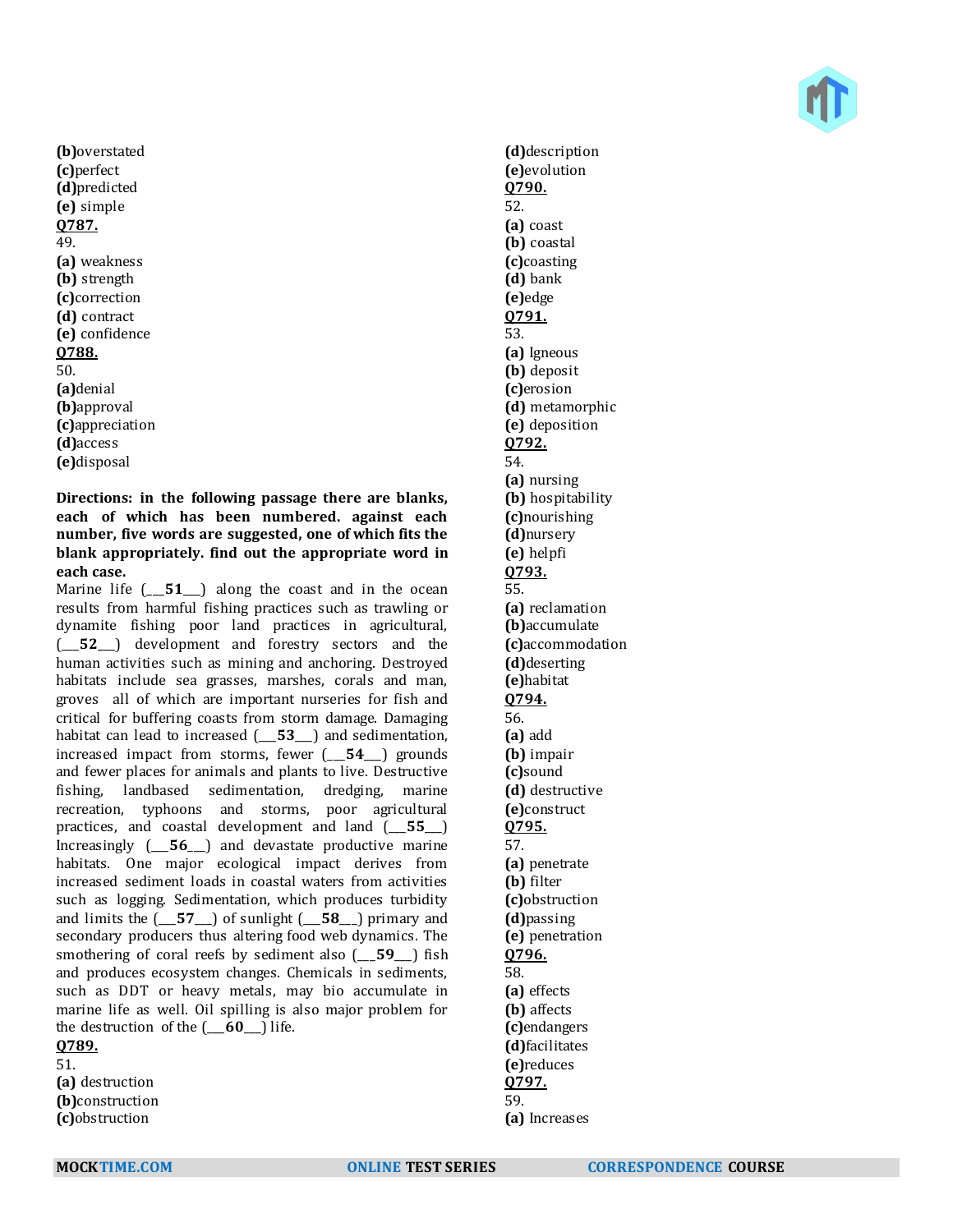**(b)** negates **(c)**reduces **(d)** produces **(e)**reduced **Q798.** 60. **(a)** coasted **(b)** ocean **(c)**marine **(d)** land **(e)** forest

**Directions: in the following passage there are blanks, each of which has been numbered. against each number, five words are suggested, one of which fits the blank appropriately. find out the appropriate word in each case.**

The rise of Asian manufacturers in the **1990**s hit African firms hard many were wiped out. Northern Nigeria, which once had a (\_\_\_**61**\_\_\_) garments industry, was unable to (\_\_\_**62**\_\_\_) with low cost imports. South Africa has similar problems its manufacturing failed to grow last year (\_\_\_**63**\_\_\_) the continental boom. This is partly the (\_\_\_**64**\_\_\_) of governments. Buoyed by commodity income, they have neglected industry's needs, (\_\_\_**65**\_\_\_) for roads and electricity. But that, too, iay at last be changing. Wolfgang Fengit a World Bank economist, says, Aira is now in a good position to industrialise with the right mix of ingredients. This includes (\_\_\_**66**\_\_\_) demography, urbanisation, an emerging middle class and strong services. For this to happen, he adds, the continent will need to scale up its infrastructure (\_\_\_**67**\_\_\_) and improve the business climate and many (African countries have started to (\_\_\_**68**\_\_\_) these challenges in recent years. Kenya is not about to become (\_\_\_**69**\_\_\_) next South Korea. African countries are likely to follow a more diverse path, benefiting from the growth of countless small and medium sized businesses, as well as some big ones. For the next decade or so, services will still generate more jobs and wealth in Africa than manufacturing, which is fine. India has  $(-70)$  for more than two decades ori the back of services, while steadily building a manufacturing sector from a very low base. Do not bet against Africa doing the same. **Q799.**

| v, , , , ,     |  |
|----------------|--|
| 61.            |  |
| (a) thriving   |  |
| (b) flourish   |  |
| (c) detractive |  |
| (d) dooming    |  |
| (e) repulsive  |  |
| Q800.          |  |
| 62.            |  |
| (a) competed   |  |
|                |  |

**(b)** compete **(c)** complete **(d)** surrender **(e)** commensurate v **Q801.** 63. **(a)** inspite **(b)** additional **(c)** in addition **(d)** despite **(e)** despite of **Q802.** 64. **(a)** fact **(b)** quality **(c)** fault **(d)** default **(e)** fiction **Q803.** 65. **(a)** specific **(b)** especially **(c)** particular **(d)** partially **(e)** generally **Q804.** 66. **(a)** favourable **(b)** favourably **(c)** ferocious **(d)** special **(e)** contrast **Q805.** 67. **(a)** expenditures **(b)**disinvestment **(c)**investments **(d)**development **(e)** developing **Q806.** 68. **(a)** tackle **(b)** tackling **(c)** decrease **(d)** increase **(e)** improve **Q807.** 69. **(a)** a **(b)** an **(c)** the **(d)** such **(e)** for **Q808.**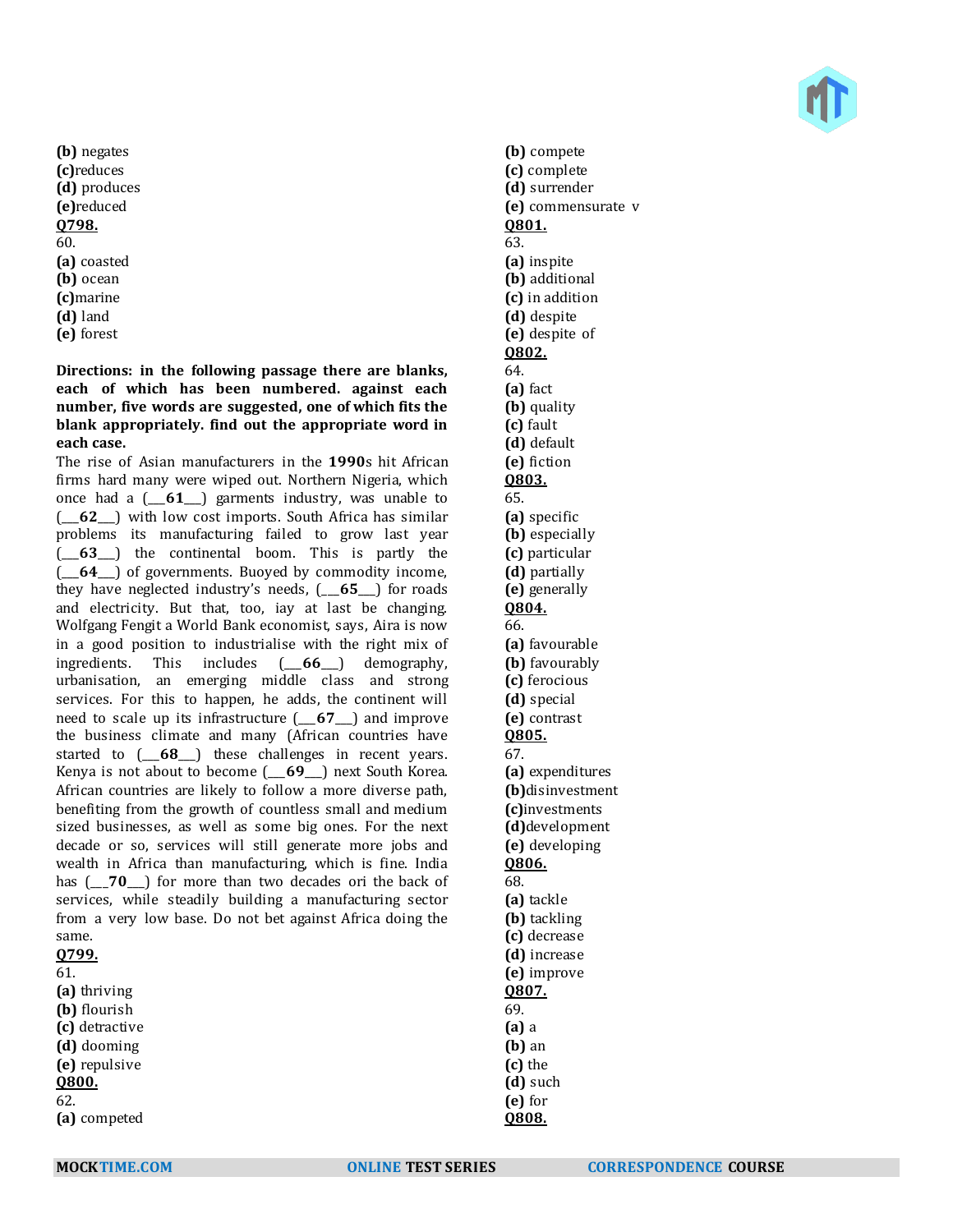

70.

- **(a)** boomed
- **(b)** booming
- **(c)** boom
- **(d)** expand
- **(e)** plummeted

## **Directions: in the following passage there are blanks, each of which has been numbered. against each number, five words are suggested, one of which fits the blank appropriately. find out the appropriate word in each case.**

In these days of economic liberalisation, globalisation, etc. materialistic values have assumed **1**) importance, Money, physical comforts and luxuries are the most sought after aspects. There has been (\_\_\_**2**\_\_\_) competition. Such competition (\_\_\_**3**\_\_\_) undue stress. The stress leads to (\_\_\_**4**\_\_\_) of health of the people. Indian culture has (\_\_\_**51**\_\_\_ its striking uniqueness, as against the Western culture, iri the fact that there is a (\_\_\_**6**\_\_\_) place for spiritualism in our value system in all walks of life. The spirituality is a very (\_\_\_**7**\_\_\_) force which helps us In maintaining our physical and mental health. It gives us (\_\_\_**8**\_\_\_) to cope With the stress. Westerners have now (\_\_\_**9**\_\_\_) the importance of spirituality and, therefore, they have started  $[-10]$  us in the matter of spirituality. **Q809.**

1. **(a)** usual **(b)** little **(c)** tangible **(d)** least **(e)** greater **Q810.** 2. **(a)** critical **(b)** unhealthy **(c)** unequalled **(d)** no **(e)** absolute **Q811.** 3. **(a)** releases **(b)** deserves **(c)** generates **(d)** demonstrates **(e)** suppresses **Q812.** 4. **(a)** neglect

- **(b)** illness
- **(c)** generation
- **(d)** deterioration
- **(e)** encroachment

# **Q813.**

5. **(a)** maintained **(b)** illustrated **(c)** marginalized **(d)** bestowed **(e)** forsaken **Q814.** 6. **(a)** vast **(b)** brief **(c)** formal **(d)** clean **(e)** distinct **Q815.** 7. **(a)**dormant **(b)** dedicated **(c)** vital **(d)** common **(e)** dynamic **Q816.** 8. **(a)** strength **(b)** tips **(c)** clearance **(d)** sermons **(e)** idealsj **Q817.** 9. **(a)** informed **(b)** narrated **(c)**intensified **(d)** realised **(e)** invented **Q818.** 10. **(a)** encouraging **(b)**imitating **(c)** blaming **(d)**preaching **(e)** assuming

**Directions: in the following passage there are blanks, each of which has been numbered. against each number, five words are suggested, one of which fits the blank appropriately. find out the appropriate word in each case.**

If we examine the opportunities for education of girls or women in the less developed countries we usually find a  $(-11)$  picture. In some countries the ratio  $(-12)$ boys to girls in secondary schools Is (\_\_\_**13**\_\_\_) then seven to one. In Afghanistan, Turkey and Tunisia(\_\_\_**14**\_\_\_)sizeable towns have some sort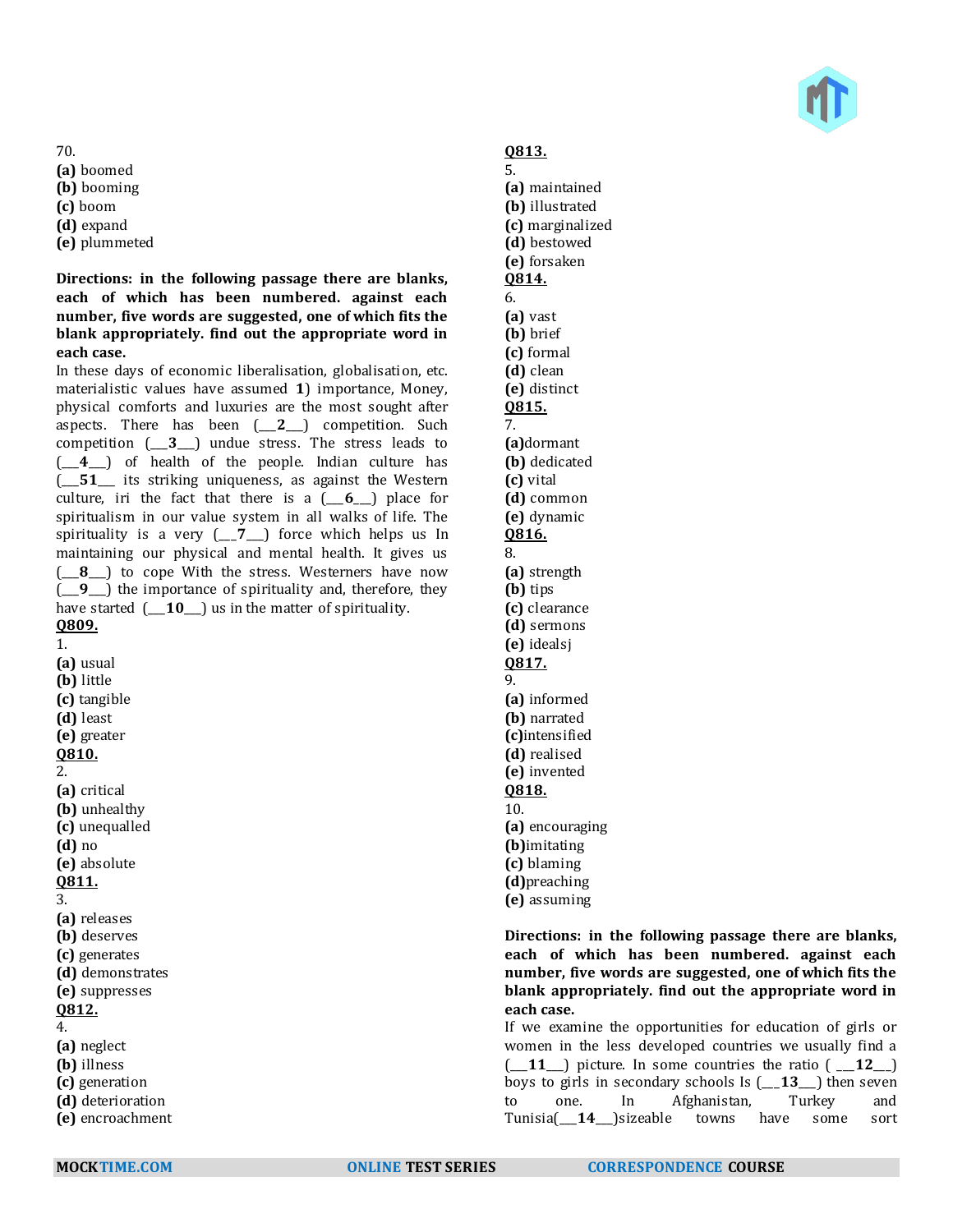

of( $\angle$ **15** $\angle$ )where boys from a village may ( $\angle$ **16** $\angle$ ) while they attend high school (\_\_\_**17**\_\_\_) there are no such facilities for girls.

**Q819.** 11. **(a)** dismal **(b)** hazy **(c)** bright **(d)** dull **(e)** None of these **Q820.** 12. **(a)** from **(b)** of **(c)** in **(d)** for **(e)** None of these **Q821.** 13. **(a)** lesser **(b)** smaller **(c)** better **(d)** more **(e)** None of these **Q822.** 14. **(a)** no **(b)** more **(c)** most **(d)** very **(e)** None of these **Q823.** 15. **(a)** school **(b)** hotel **(c)** office **(d)** hostel **(e)** None of these **Q824.** 16. **(a)** eat **(b)** remain **(c)** study **(d)** live **(e)** None of these **Q825.** 17. **(a)** moreover **(b)** and **(c)** however **(d)** even **(e)** None of these

**Directions: in the following passage there are blanks, each of which has been numbered. against each number, five words are suggested, one of which fits the blank appropriately. find out the appropriate word in each case.**

Studies (\_\_\_**18**\_\_\_) the impact of computer models to support policymaking processes in organizations have (\_\_\_**19**\_\_\_) that client involvement in the model building process is often a (\_\_\_**20**\_\_\_) for effective model building. One important reason is that the process of model building is frequently more important than the resulting model. Model building itself is largely a (\_\_\_**21**\_\_\_) process about the problem. Most (\_\_\_**22**\_\_\_) about the characteristics of an ill structured problem are gained during the  $(23)$ process of designing a computer model, rather than after the model is finished. Another important reason is that most information in an organisation (\_\_\_**24**\_\_\_) in the mental models of organisation members. To support policy making in organisation it is this knowledge which needs to be ( $25$ ) and represented in the model. An important topic in client oriented or (\_\_\_**26**\_\_\_) model building thus becomes the (\_\_\_**27**\_\_\_) of relevant knowledge contained in the mental models of participants.

**Q826.**

18. **(a)** evaluating **(b)** focussing **(c)**projecting **(d)** advocating **(e)**directing **Q827.** 19. **(a)**devised **(b)**exhibited **(c)**convinced **(d)**attributed **(e)** indicated **Q828.** 20. **(a)**support **(b)**valuation **(c)**prerequisite **(d)** material **(e)** blueprint **Q829.** 21. **(a)** valuable **(b)** durable **(c)** tedious **(d)** learning **(e)** critical **Q830.** 22.

**(a)** thinking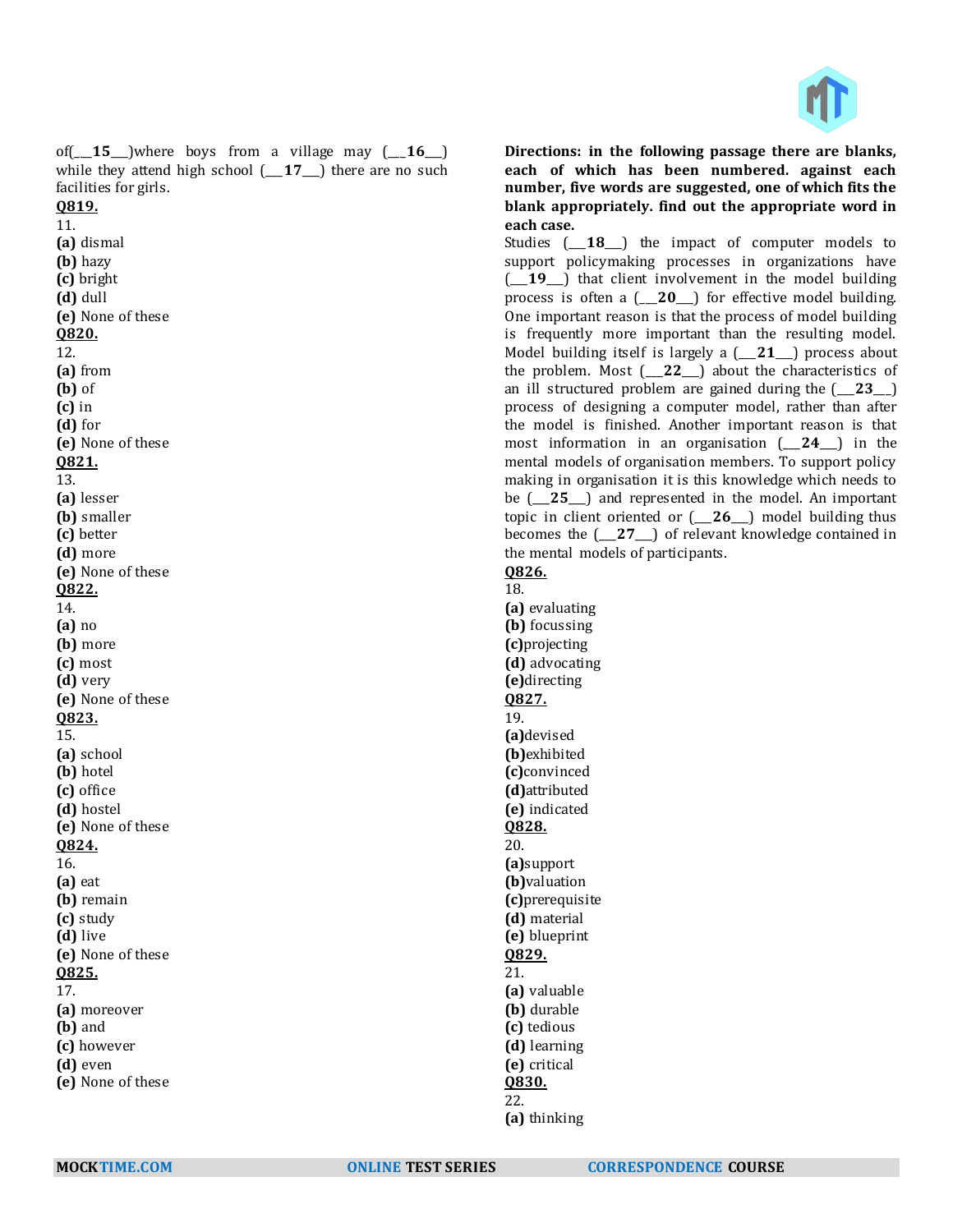

of pollution that has entered our environment over the (\_\_\_**33**\_\_\_) so many years far (\_\_\_**34**\_\_\_) the earths inherent ability to heal itself .Along with pollution, mass deforestation has Eilso (\_\_\_**35**\_\_\_) a growing problem to the health of our environment. The (\_\_\_**36**\_\_\_) of forests without sufficient reforestation has gradually worn down natures natural defence against air pollution, desertification, and soil nutrient loss. This loss has reached to a point that we are now (\_\_\_**37**\_\_\_) a world in the near future without trees, which would ultimately mean a world without people.

**Q836.** 28. **(a)** disappears **(b)** demolishes **(c)** stops **(d)** remains **(e)** destroys **Q837.** 29. **(a)** backed **(b)** built **(c)** broken **(d)** realized **(e)** woken **Q838.** 30. **(a)** adverse **(b)** evil **(c)** insecure **(d)** harmful **(e)** worse **Q839.** 31. **(a)** never **(b)** throughout **(c)** always **(d)** everywhere **(e)** forever **Q840.** 32. **(a)** evolved **(b)** prompted **(c)** contributed **(d)** imparted **(e)** encouraged **Q841.** 33. **(a)** recent **(b)** ancient **(c)** departed **(d)** coming

**(b)** insights **(c)** planning **(d)**, appreciation **(e)** opinions **Q831.** 23. **(a)** elongated **(b)** concentrated **(c)** iterative **(d)** evolving **(e)** consumate **Q832.** 24. **(a)** resides **(b)** follows **(c)** settles **(d)** lays **(e)** committed **Q833.** 25. **(a)** extended **(b)** bisected **(c)** subjected **(d)** captured **(e)** attributed **Q834.** 26. **(a)** revolving **(b)** interactive **(c)** dogmatic **(d)** accentuated **(e)** formative **Q835.** 27. **(a)** demarcation **(b)** formation **(c)**proliferation **(d)** association

**Directions: in the following passage there are blanks, each of which has been numbered. against each number, five words are suggested, one of which fits the blank appropriately. find out the appropriate word in each case.**

There once was a time when people thought of the environment, they thought of its beauty. But now as the natural beauty of the earth (\_\_\_**28**\_\_\_) many people around the world have (\_\_\_**29**\_\_\_) up to the realities of Just how fragile our earth actually is. Central to this issue is pollution, which involves the production of (\_\_\_**30**\_\_\_) substances into the air, land, and water. Although pollution has been occurring (\_\_\_**31**\_\_\_) the earth's history, the rate by which the human species have (\_\_\_**32**\_\_\_) to the amount

**(e)** elicitation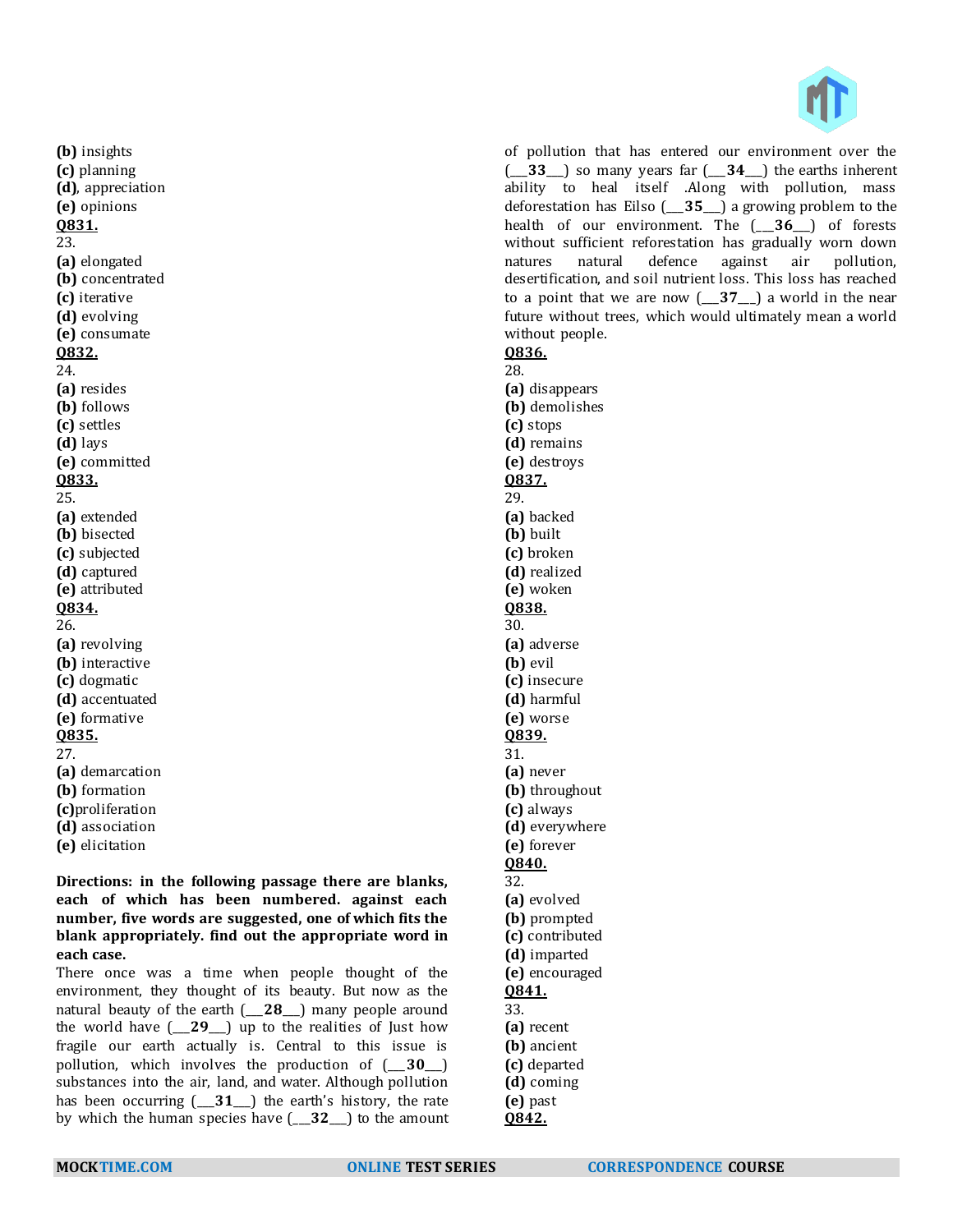

34. **(a)** exceeds **(b)** outnumbers **(c)** continues **(d)** matches **(e)** expands **Q843.** 35. **(a)** answered **(b)** comprise **(c)** posed **(d)** resulted **(e)** solved **Q844.** 36. **(a)**expansion **(b)**finishing **(c)**withdraw **(d)**missing **(e)** cutting **Q845.** 37. **(a)**expressing **(b)**facing **(c)**overcoming **(d)**venturing **(e)** wishing

**Directions: in the following passage there are blanks, each of which has been numbered. against each number, five words are suggested, one of which fits the blank appropriately. find out the appropriate word in each case.**

Barcelona is not one of the most beautiful cities in the world it is a busy, noisy, moneymaking city. All the same, on a warm spring morning (\_\_\_**38**\_\_\_) are some fine places to spend a (\_\_\_**39**\_\_\_) hour or two. The Rambles, a tree lined avenue as broad (\_\_\_**40**\_\_\_) as beautiful as any Paris boulevard, is magical (\_\_\_**41**\_\_\_) that time of the day, presenting a colourful symphony (\_\_\_**42**\_\_\_) flowers, sunlight and people. Andrews was (\_\_\_**43**\_\_\_) an international conference in Barcelona. (\_\_\_**44**\_\_\_) was the first time he had (\_\_\_**45**\_\_\_) to the city. Like most people he had (\_\_\_**46**\_\_\_) as lot about the Rambles and was (\_\_\_**47**\_\_\_) to go there. **Q846.** 38. **(a)** there **(b)** their **(c)** those **(d)** where

**(a)**busy **(b)** first **(c)** quiet **(d)** one **(e)** None of these **Q848.** 40. **(a)** but **(b)** and **(c)** or **(d)** so **(e)** None of these **Q849.** 41. **(a)** to **(b)** for **(c)** on **(d)** at **(e)** None of these **Q850.** 42. **(a)** to **(b)** of **(c)** with **(d)** among **(e)** None of these **Q851.** 43. **(a)** attending **(b)** visiting **(c)** reading **(d)** participating **(e)** None of these **Q852.** 44. **(a)**That **(b)** When **(c)** It **(d)** Which **(e)** None of these **Q853.** 45. **(a)** visited **(b)** been **(c)** come **(d)** gone **(e)** None of these

**Q854.** 46.

- **(a)** listened
- **(b)** seen
- **(c)** looked
- **(d)** heard
- **(e)** None of these

**Q847.** 39.

**(e)** None of these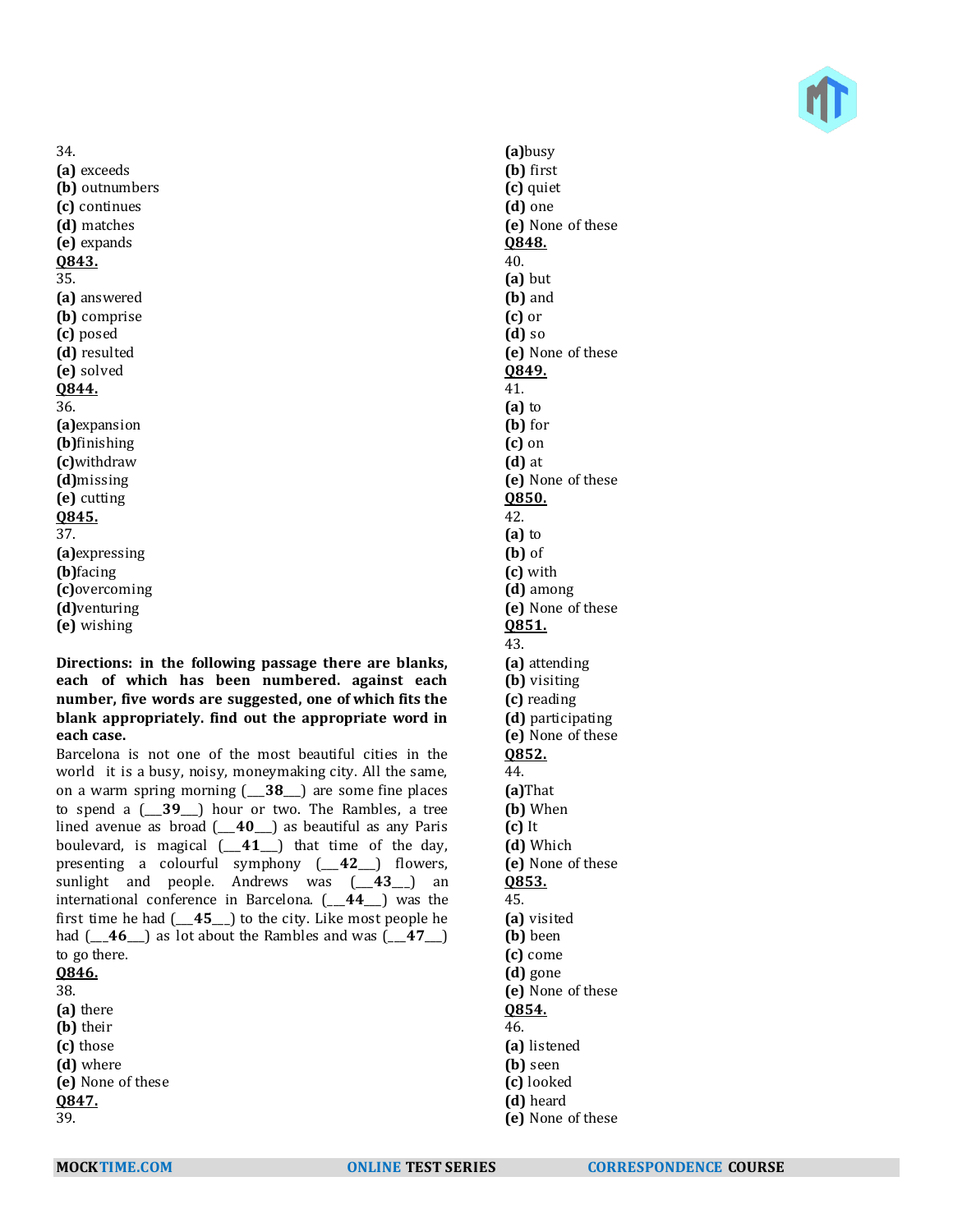#### **Q855.**

47. **(a)** eager **(b)** wishing **(c)** prepared **(d)** busy

**(e)** None of these

**Directions: in the following passage there are blanks, each of which has been numbered. against each number, five words are suggested, one of which fits the blank appropriately. find out the appropriate word in each case.**

The insurance industry is (\_\_\_**48**\_\_\_) myriad challenges arising from intense competition, rising regulatory compliance and growing payouts (\_\_\_**49**\_\_\_) to fraud and natural disasters. It is (\_\_\_**50**\_\_\_) that competitive pressures will make offshoring of information technology (IT) and business processes, a growing imperative in the insurance industry(\_\_\_**51**\_\_\_) to mainstream banking and financial services, where the early adoption of automation and IT helped facilitate outsourcing, first in IT services and later in BPO, the insurance industry has lagged ( $\overline{52}$ ). This is one reason why insurance companies have been more conservative in their attitude to business process outsourcing, a**11** (\_\_\_**53**\_\_\_) to off shoring. With expected cost savings of **30**% to **40**%, and other (\_\_\_**54**\_\_\_) such as focusing on core competencies and (\_\_\_**55**\_\_\_) to skilled labour, it is (\_\_\_**56**\_\_\_) that the insurance off shoring industry is (\_\_\_**57**\_\_\_) for significant growth in the next three to four years. **Q856.**

48.

**(a)** looking **(b)** pressing **(c)** watching **(d)** facing **(e)** focusing **Q857.** 49. **(a)** reason **(b)** due **(c)** owed **(d)** lent **(e)** made **Q858.** 50. **(a)** featured **(b)** proof **(c)** wanted **(d)** thought **(e)** expected **Q859.** 51.

**(a)** Compared **(b)** Similar **(c)** Unlike **(d)** Balanced **(e)** Alike **Q860.** 52. **(a)** in **(b)** back **(c)** up **(d)** behind **(e)** slow **Q861.** 53. **(a)** especially, **(b)** important **(c)** precise **(d)** main **(e)** regularly **Q862.** 54. **(a)** benefit **(b)** advantages **(c)** measures **(d)** losses **(e)** detriments **Q863.** 55. **(a)** excess **(b)** open **(c)** availability **(d)** gain , **(e)** access **Q864.** 56. **(a)** deem **(b)** timed **(c)** believed **(d)** idea **(e)** doubted of **Q865.** 57. **(a)** available **(b)**assured **(c)**poised **(d)** gear **(e)** concentrated (\_\_\_**58**\_\_\_) her monumental reputation the Mona Lisa was a (\_\_\_**59**\_\_\_) thirty-one inches by twenty one inches, smaller even than the poster of her sold in the Louvre Gift shop. She hung on the north west wall of the Salle des Etats (\_\_\_**60**\_\_\_) a two inch thick pane of protective plexiglas. Painted on a popular wood panel her (\_\_\_**61**\_\_\_) mist filled

atmosphere was attributed to Da Vincis mastery of the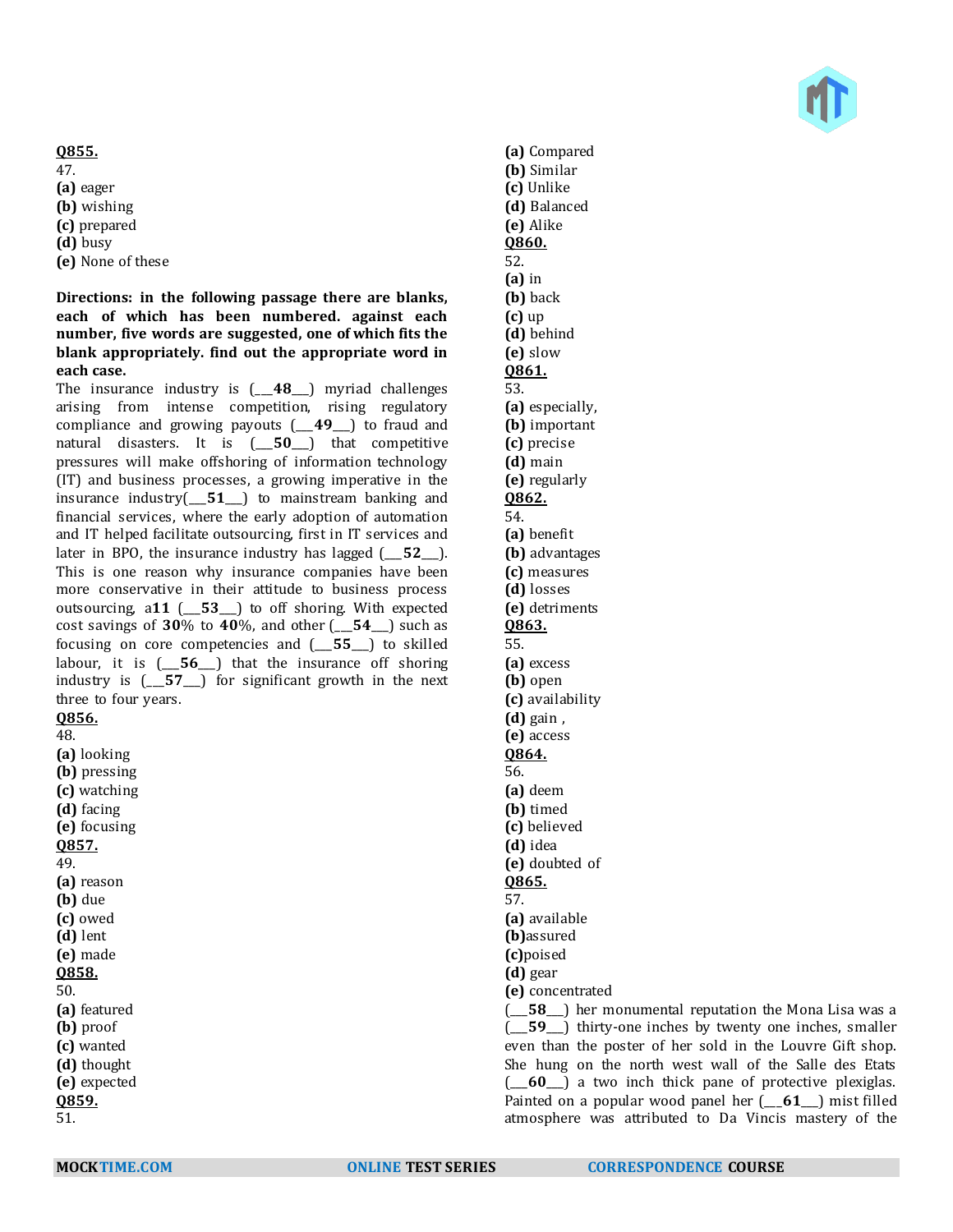

sfumato style, in which forms appear to (\_\_\_**62**\_\_\_) in to one another.

**Q866.** 58. **(a)** Despite **(b)**Unlikely to **(c)**Even with **(d)**None of the above **(e)** like with **Q867.** 59. **(a)** Only **(b)**Mere **(c)**Just **(d)**None of the above **(e)** few **Q868.** 60. **(a)** In **(b)**On **(c)**Behind, **(d)**None of the above **(e)** of **Q869.** 61. **(a)** Ethereal **(b)**Curious **(c)**Pictorial **(d)**None of the above **(e)** picture **Q870.** 62. **(a)** Get duplicated **(b)**Evaporate **(c)**Constituted **(d)**None of the above **(e)** formed

**Directions: in the following passage there are blanks, each of which has been numbered. against each number, five words are suggested, one of which fits the blank appropriately. find out the appropriate word in each case.**

Its earlier days, a handicraftsman, the typical labourer, received a certain (\_\_\_**63**\_\_\_) from the work he did, His efforts were mostly to his own (\_\_\_**64**\_\_\_). He saw the fruits of his own work in— the (\_\_\_**65**\_\_\_) object he produced. Moreover, the  $(-66)$  of this object  $(-67)$ demanded his adaptability or inventive ness to overcome the (\_\_\_**68**\_\_\_) which arose. In a real sense one can speak of his (\_\_\_**69**\_\_\_). Today all is (\_\_\_**70**\_\_\_). A standardised job is done in a standardized (\_\_\_**71**\_\_\_) and a standardised job for a standardised (\_\_\_**72**\_\_\_). **Q871.**

63. **(a)**co9olation **(b)**satisfaction **(c)**remuneration **(d)**reward **(e)** None of these **Q872.** 64. **(a)** betterment **(b)**benefit **(c)**advantage **(d)** profit **(e)** None of these **Q873.** 65. **(a)** complete **(b)** full **(c)**perfect **(d)** whole **(e)** None of these **Q874.** 66. **(a)** discovering **(b)**creating **(c)**making **(d)** attempting **(e)** None of these **Q875.** 67. **(a)** often **(b)** generally **(c)**always **(d)** invariably **(e)** None of these **Q876.** 68. **(a)** riddles **(b)** obstructions **(c)**doubts **(d)** difficulties **(e)** None of these **Q877.** 69. **(a)** trade **(b)** work **(c)**talent **(d)** attempt **(e)** None of these **Q878.** 70. **(a)** disappeared **(b)**revolutionised **(c)**changed **(d)** reversed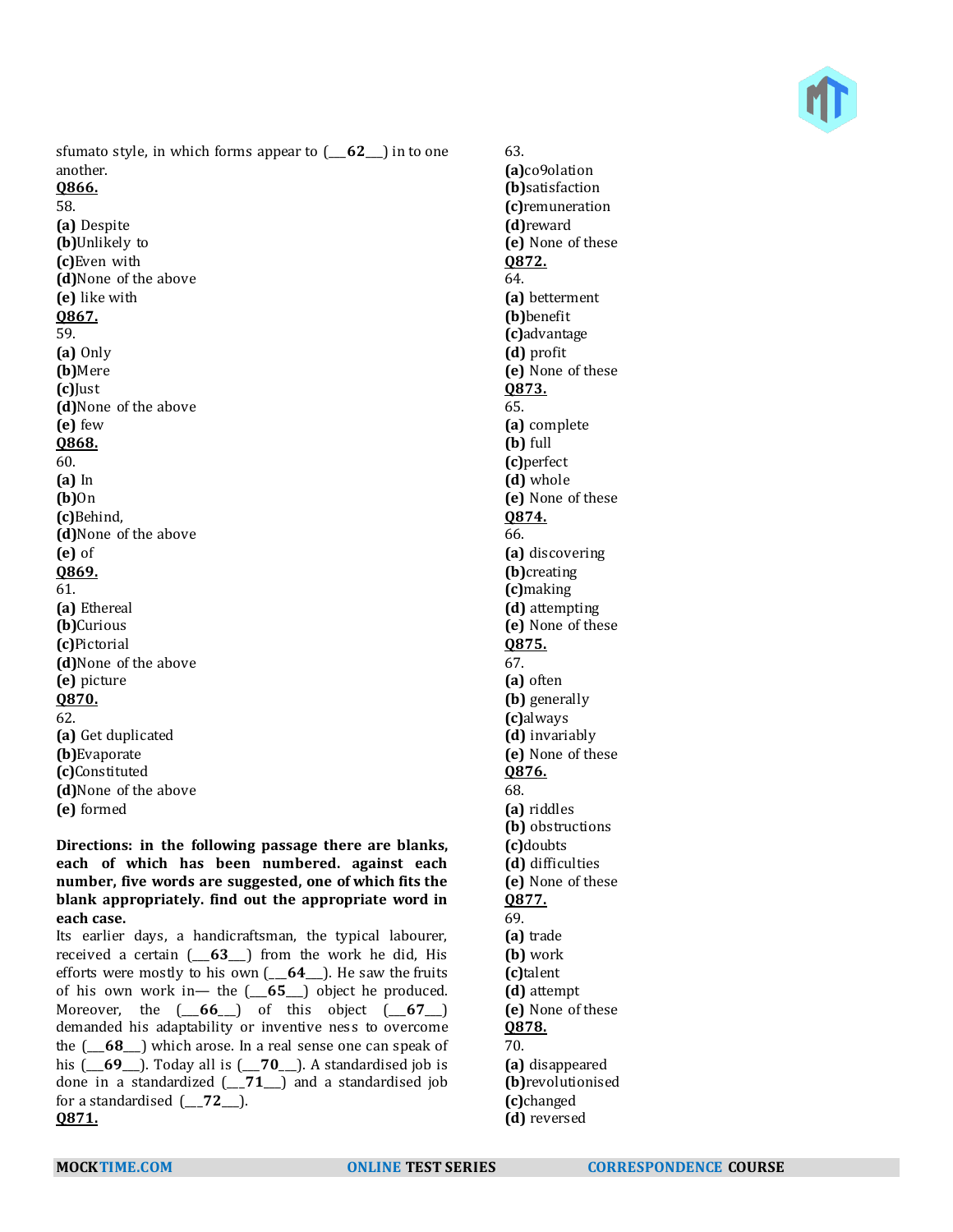

**(e)** None of these **Q879.** 71. **(a)** mode **(b)** manner **(c)**method **(d)** style **(e)** None of these **Q880.** 72. **(a)** pay **(b)**remuneration **(c)**salary **(d)**wage **(e)** None of these

**Directions: in the following passage there are blanks, each of which has been numbered. against each number, five words are suggested, one of which fits the blank appropriately. find out the appropriate word in each case.**

Recently the World Bank and the Asian Development Bank (ADB) released separate reports on poverty. The World Bank Report ( $\overline{73}$ ) Its benchmark of extreme poverty by **25** cents from \$**1** per person per day to \$**1**.**25**per person a day. The ADB announced an even higher benchmark of \$**1**,**35**per person a day. These new benchmarks are (\_\_\_**74**\_\_\_) on surveys in the world's poorest Countries. Experts often like to (\_\_\_**75**\_\_\_) that poverty has declined because of economic growth in India and China. This is wrong and misleading. In the past twenty-five years the poverty rate in India has (\_\_\_**76**\_\_\_) by less than one percentage point a year. Whether we use a poverty line of \$**1** per person per day or \$**1**.**25** per person per day makes little (\_\_\_**77**\_\_\_). The number of poor In India is large. The purpose of these statistics is not to dispute them but to study whether the benefits of economic growth are being shared with the poor.

**Q881.** 73.

**(a)** heightened **(b)** announced **(c)** raised **(d)** maintained **(e)** notified **Q882.** 74. **(a)** based **(b)** collected **(c)** inferred **(d)** derived **(e)** gathered **Q883.**

- **(a)** realise **(b)** claim **(c)** discover **(d)** recommend **(e)** criticise **Q884.** 76. **(a)** deplete **(b)** plunge **(c)** declined **(d)** weaken **(e)** fell **Q885.** 77. **(a)** difference **(b)** effect **(c)** contrast **(d)** question
- **(e)** option

## **Directions: in the following passage there are blanks, each of which has been numbered. against each number, five words are suggested, one of which fits the blank appropriately. find out the appropriate word in each case.**

Without doubt there is one thing (\_\_\_**78**\_\_\_) to all of us we have all played a game at some time in our lives. Most of us play to relax or have fun, but for many, playing a game or a sport is a way to (\_\_\_**79**\_\_\_) poverty behind. In fact, In many African countries, playing a sport professionally can (\_\_\_**80**\_\_\_) the lives of a person's entire family. For example, in the small town of Bekoji, in Ethiopia (\_\_\_**81**\_\_\_) than a hundred boys and girls can be seen running at dawn everyday. Each of these youth is (\_\_\_**82**\_\_\_) and serious and their coach is (\_\_\_**83**\_\_\_) that one of them will be a world champion. This seems like an idle (\_\_\_**84**\_\_\_) but it is virtually a guarantee in this small community (\_\_\_**85**\_\_\_) mainly farmers. Many of the fastest male and female distance runners in the world hail from this small town. A small hand painted sign which greets visitors outside Bekoji (\_\_\_**86**\_\_\_) Welcome to the Village of Athletes. Children here start running at an early age, (\_\_\_**87**\_\_\_) great distances to fetch water and firewood or to reach school. At the Olympics, runners from this small town are likely to win more medals than those from developed countries. It will give their families a way out of poverty.

**Q886.** 78.

**(a)**popular **(b)**accepted **(c)**common **(d)**alike **(e)**similar **Q887.**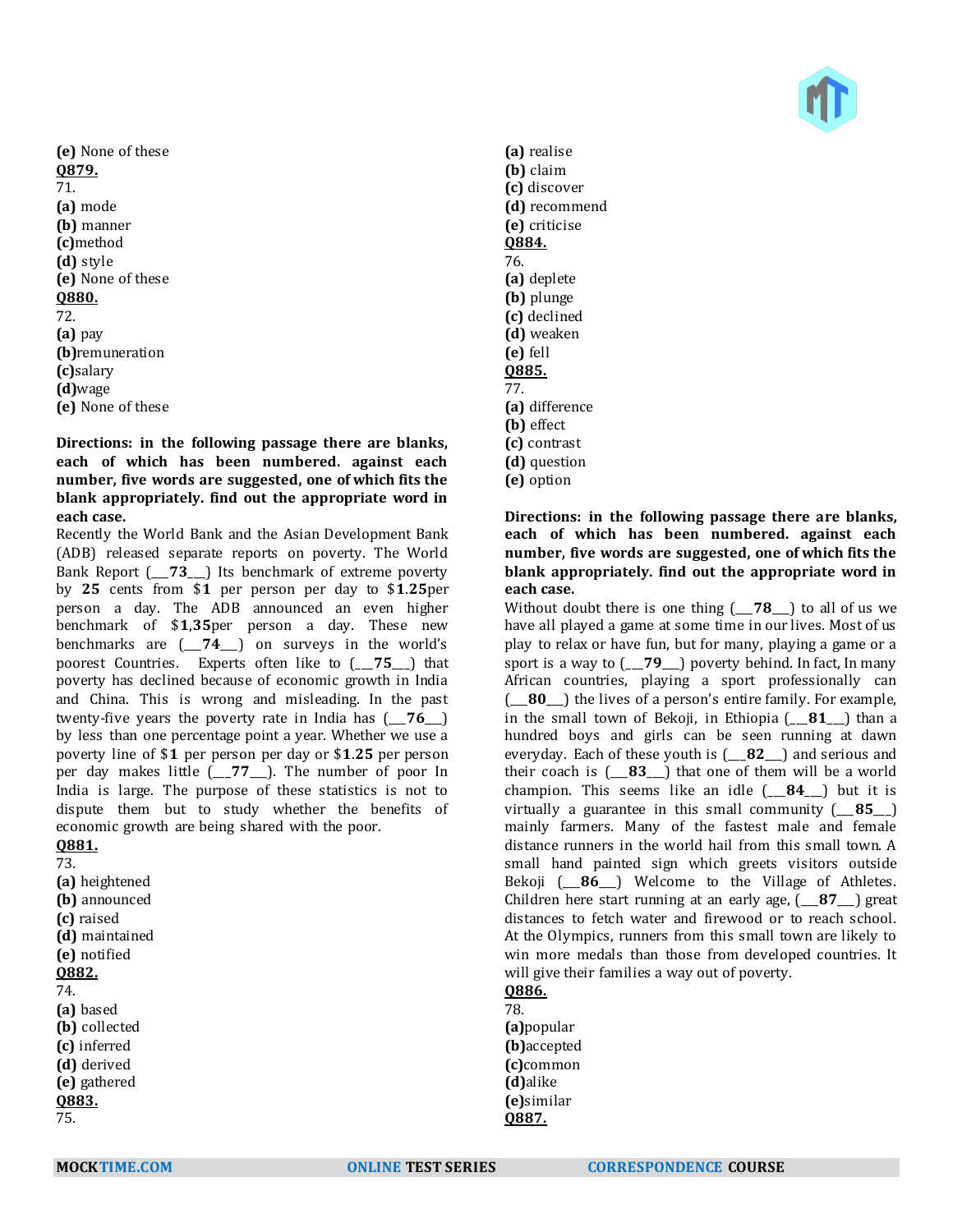

**(e)** reads **Q895.** 87. **(a)** competing **(b)** covering **(c)**driving **(d)** measuring **(e)** following

**Directions: in the following passage there are blanks, each of which has been numbered. against each number, five words are suggested, one of which fits the blank appropriately. find out the appropriate word in each case.**

According to a report on **1991**, there were about **5**.**4** billion people in the world. From **1990** to **1991**, the population increased by \_\_\_**95**\_\_\_ million and now has continued to grow at that rate. This may (\_\_\_**88**\_\_\_) to be new danger, but if one were to think of it as a pond doubling its amount of lily pads for \_\_\_**40**\_\_\_ days, they would see it (\_\_\_**89**\_\_\_). It will start out with one lily pad, the next day it will have two and on the \_\_\_**39**\_\_\_th day it will be (\_\_\_**90**\_\_\_) filled. The Earth's population is doubling every \_\_\_**40**\_\_\_ years. We don't want to wait until the \_\_\_**79**\_\_\_th year to (\_\_\_**91**\_\_\_) Our problem or else humankind will not have enough time to change the inevitable (\_\_\_**92**\_\_\_) that come with overpopulation. An expert on the subject believes the impact on the environment is equal to the population multiplied by the affluence, which means the amount of energy and food supply the population (\_\_\_**93**\_\_\_). Therefore, with a larger population, there is a (\_\_\_**94**\_\_\_) impact on the Earths water, air and land. A common problem, that people think is associated with overpopulation is associated (\_\_\_**95**\_\_\_) out of space to live, but there are also many other environmental predicaments that it (\_\_\_**96**\_\_\_) More people use more cars, need more water (\_\_\_**97**\_\_\_). Therefore, population control is necessary on an international level in order to protect our environment.

**Q896.**

88. **(a)** Appear **(b)** seems **(c)** apparent **(d)** figure **(e)** believed **Q897.** 89. **(a)** Accusingly **(b)**differently **(c)**faithfully **(d)**fact **(e)**cleared **Q898.**

**(b)**alleviate **(c)**forgot **(d)**prevent **(e)**reduce **Q888.** 80. **(a)**shift **(b)**changes **(c)**arrange **(d)**control **(e)**transform **Q889.** 81. **(a)**larger **(b)**further **(c)**more **(d)**greater **(e)**over **Q890.** 82. **(a)** performed **(b)**concentrated **(c)**rival **(d)**focused **(e)**playful **Q891.** 83. **(a)** confident **(b)** convince **(c)**optimist **(d)** intended **(e)**privilege **Q892.** 84. **(a)** precaution **(b)**boast **(c)**suspicion **(d)** risk **(e)**worship **Q893.** 85. **(a)** for **(b)**existing **(c)**that **(d)** comprising **(e)** consisting **Q894.** 86. **(a)** wish **(b)** warn **(c)**inform **(d)** notices

79. **(a)**leave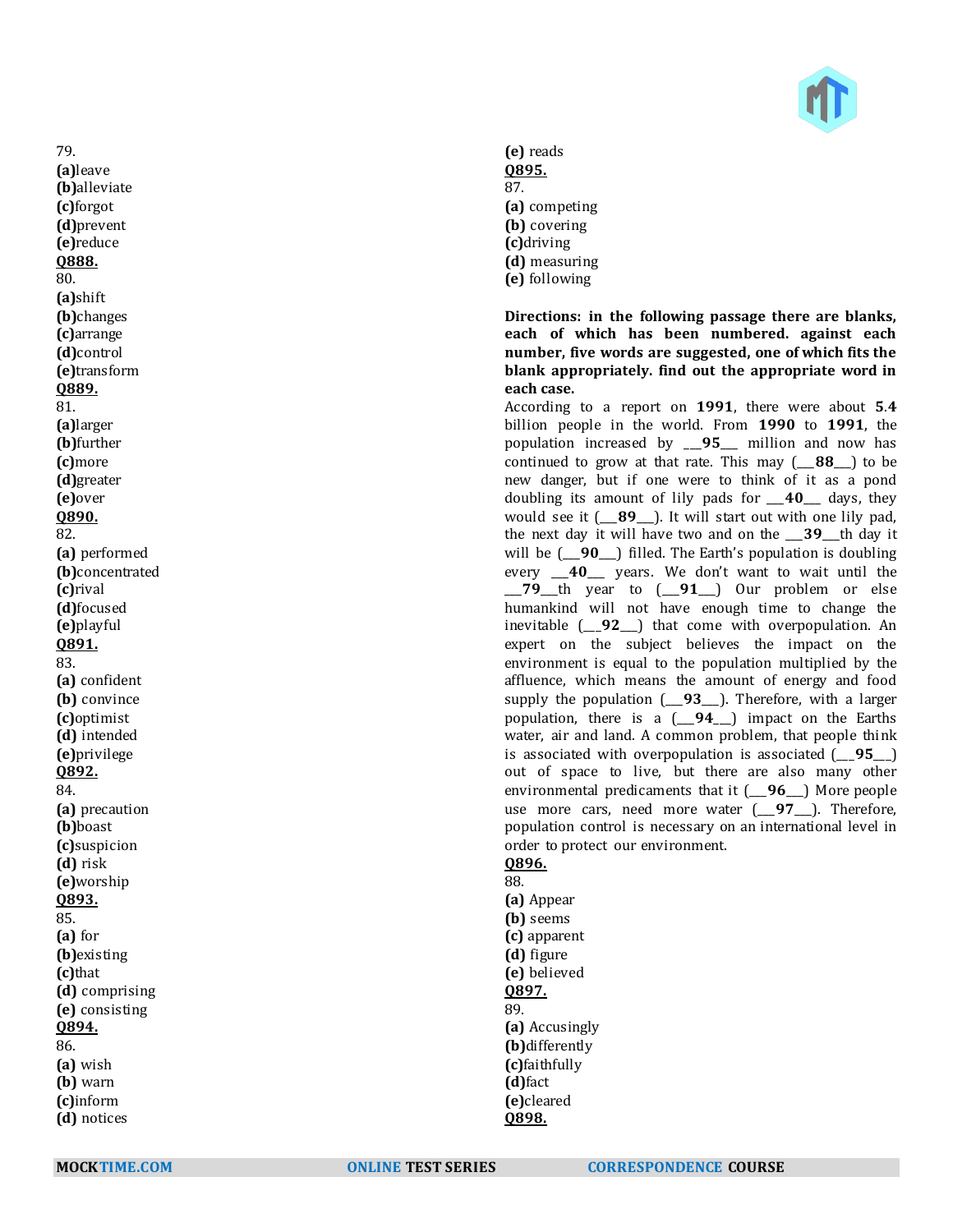

#### **(e)**depletion

**Directions: in the following passage there are blanks, each of which has been numbered. against each number, five words are suggested, one of which fits the blank appropriately. find out the appropriate word in each case.**

There are experts who believe that population control is not needed such as in Singapore. The government in Singapore decided that it would be ( $\overline{98}$ ) for the country to grow in population so that they are able to help their economy. Many less developed countries (\_\_\_**99**\_\_\_) population growth because they want their economy to grow The experts who believe that it is better, for us to let the population increase or decrease on its own also think that overpopulation will (\_\_\_**100**\_\_\_) become a , problem. Justification for this argument is that humans will adjust themselves to the (\_\_\_**101**\_\_\_) population because they are a species that are able to think, make decisions, and find solutions when they  $($  **102**  $)$  a problem Advocates for this argument think that there is no need to  $($  **103**  $)$ about environmental problems because there is or will be technology to fix the problems. As for with the  $($ **104** $)$ amount of resources, they believe that there would be more people to think of new ways to make it easier or faster to get newer and more food and energy resources. Even during this time period, scientists are (\_\_\_**105**\_\_\_) to discover a new way for people to live elsewhere such as under the sea. Many people believe that overpopulation will cause and (\_\_\_**106**\_\_\_) caused many environmental problems, but they don't think telling families how many children they are allowed to have Is the way to control the population. However there has not been any other (\_\_\_**107**\_\_\_) suggestion on how to lower population growth, so limiting families to two children is the only solution. **Q906.**

98. **(a)** better **(b)**bad **(c)**worse **(d)**discouraging **(e)**innovation **Q907.** 99. **(a)** demote **(b)**discourage **(c)**promote **(d)**promoted **(e)**degraded **Q908.** 100. **(a)** over **(b)** ever **(c)**always

90. **(a)** Completely **(b)**subtly **(c)**forever **(d)** little **(e)** not **Q899.** 91. **(a)**Answer **(b)**support **(c)**elevate **(d)**fix **(e)** pick **Q900.** 92. **(a)** Obstacles **(b)** high **(c)**personalities **(d)**doom **(e)**collisions **Q901.** 93. **(a)** Assembles **(b)**makes **(c)**consumes **(d)**follows **(e)**gives **Q902.** 94. **(a)**Minuscule **(b)**regular **(c)** enhanced **(d)** alternate **(e)**greater **Q903.** 95. **(a)** going **(b)** be **(c)** Running **(d)** not **(e)** travelling **Q904.** 96. **(a)** Results **(b)**creates **(c)**hampers **(d)**causes **(e)**substantiates **Q905.** 97. **(a)** Table **(b)**availability **(c)**sources **(d)**reception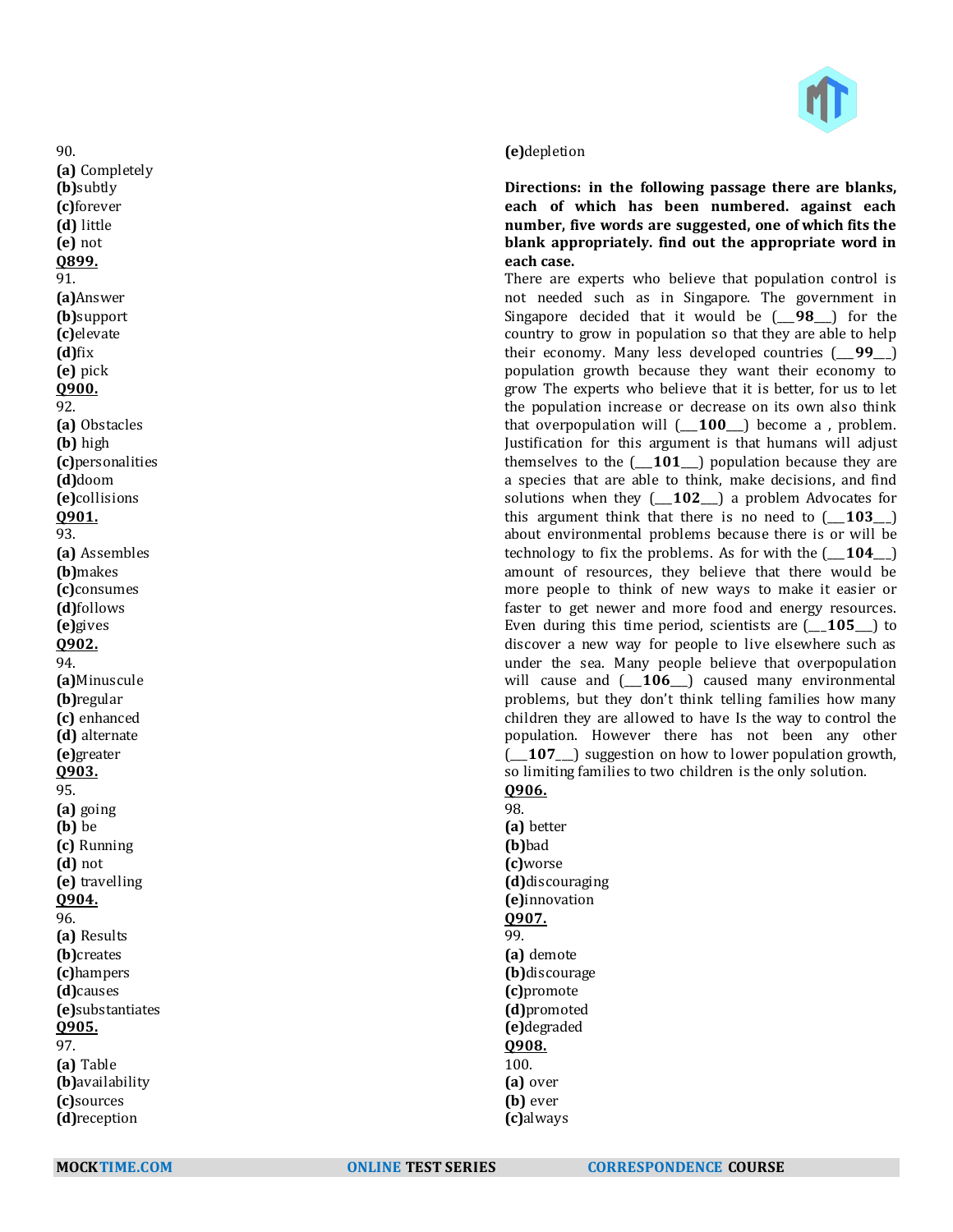

#### **number, five words are suggested, one of which fits the blank appropriately. find out the appropriate word in each case.**

There are experts who believe that population control is not needed such as in Singapore. The government in Singapore decided that it would be better for the country to grow population so that they are (\_\_\_**108**\_\_\_) to help their economy. Many less developed countries (\_\_\_**109**\_\_\_) population growth because they want their economy to grow. The experts who believe that it is better for us to let the population to increase or decrease on its own also think that over population will never (\_\_\_**110**\_\_\_) a problem. (\_\_\_**111**\_\_\_) for this thinking is that humans will adjust to the growing population because they are a species that are able to think, make decisions and find solutions when they(\_\_\_**112**\_\_\_)a problem. Advocates of this [113<sup>]</sup> think that there is no need to worry about environmental problems because there is or will be technology to fix the problems. As for the  $(-114$ —) amount of resources, they believe that there would be more people to think, of new Ways to make it easier or faster to get newer and more food and energy resources. Many people believe that overpopulation will cause and has caused many environmental problems, but they don't think (\_\_\_**115**\_\_\_) families how many children they are allowed to have is the (\_\_\_**116**\_\_\_) to control the population, However, there has not been any other (\_\_\_**117**\_\_\_) suggestion on how to lower population growth, so limiting families to two children is the only solution. The worry about population started when it was noticed that many of the earth's resources and environment were being hurt. **Q916.** 108. **(a)** able **(b)** made **(c)** tried **(d)** successful **(e)** catering **Q917.** 109. **(a)** farther **(b)** promote **(c)** witness **(d)** subject **(e)** demote **Q918.**

110. **(a)** lead **(b)** become **(c)**cause **(d)** provide **(e)** have **Q919.**

**Directions: in the following passage there are blanks, each of which has been numbered. against each** 

**(a)** plausible **(b)**unreasonable

**(d)**discouraging **(e)**worthless

**(c)**ill

**(d)** often **(e)** never **Q909.** 101. **(a)** growth **(b)**growing **(c)**decrease **(d)**decreasing **(e)** grown **Q910.** 102.

**(a)** encounter **(b)** encountered **(c)**encounters **(d)** faces **(e)** challenges **Q911.** 103. **(a)** worried **(b)**worrying **(c)**worries **(d)**worry **(e)** please **Q912.** 104. **(a)** limit **(b)** unlimited **(c)**plentiful **(d)** limited **(e)** limiting **Q913.** 105. **(a)** try **(b)**tried **(c)**trying **(d)**throwing **(e)** think **Q914.** 106. **(a)** have **(b)**had **(c)**has **(d)**will be **(e)** has been **Q915.** 107.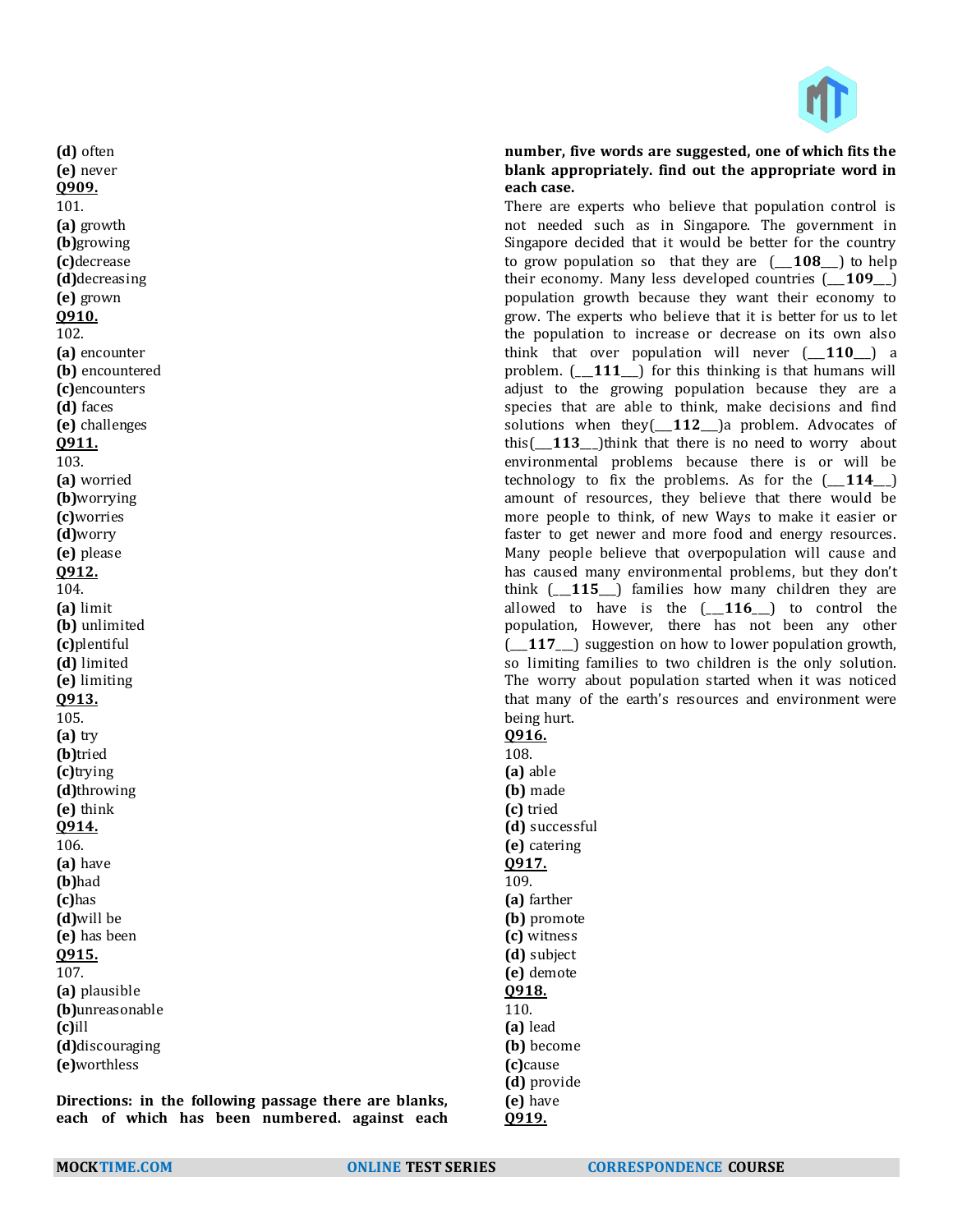

111. **(a)** knowledge **(b)**reasons **(c)** projecting **(d)**truth **(e)**Anticipation **Q920.** 112. **(a)** allow **(b)** generalise **(c)**encounter **(d)** find **(e)** suffer **Q921.** 113. **(a)** purpose **(b)** mentality **(c)** perception **(d)**mind **(e)** always **Q922.** 114. **(a)** less **(b)** more **(c)** fewer **(d)** smaller **ANSWERS :**

| .                |                  |                  |                  |                  |                  |                  |                 |                  |       |                  |                  |                  |     |              |
|------------------|------------------|------------------|------------------|------------------|------------------|------------------|-----------------|------------------|-------|------------------|------------------|------------------|-----|--------------|
| 1d2b             | $3e$             | 4 c              | 5 b              | 6 a              | 7 c              | 8 e              | 9 d             | 10a              | 11c   | 12d              | 13 <sub>e</sub>  | 14 b             | 15  | $\mathsf{C}$ |
| 16 <sub>e</sub>  | 17c              | 18 <sub>b</sub>  | 19c              | 20e              | 21 <sub>b</sub>  | 22d              | 23 <sub>b</sub> | 24 b             | 25d   | 26c              | 27a              | 28 e             | 29  | a            |
| 30 <sub>b</sub>  | 31 d             | 32 c             | 33 b             | 34 a             | 35 e             | 36c              | 37 b            | 38 d             | 39 d  | 40 <sub>b</sub>  | 41 b             | 42 a             | 43  | b            |
| 44 a             | 45 d             | 46 e             | 47 e             | 48 с             | 49 e             | 50 <sub>b</sub>  | 51 d            | 52 c             | 53 b  | 54 c             | 55 d             | 56 b             | 57  | e            |
| 58 c             | 59 a             | 60 <sub>b</sub>  | 61d              | 62 d             | 63 a             | 64 c             | 65 <sub>b</sub> | 66 e             | 67 c  | 68 d             | 69 a             | 70c              | 71  | d            |
| 72 e             | 73 b             | 74 b             | 75 d             | 76 a             | 77 с             | 78 b             | 79 a            | 80 e             | 81 d  | 82 e             | 83 c             | 84 b             | 85  | $\mathsf{C}$ |
| 86 d             | 87 a             | 88 b             | 89 e             | 90 c             | 91 d             | 92 a             | 93 e            | 94 c             | 95 a  | 96 d             | 97 e             | 98 b             | 99  | $\mathsf{C}$ |
| 100d             | 101 e            | 102a             | 103 <sub>b</sub> | 104c             | 105 <sub>b</sub> | 106e             | 107d            | 108a             | 109d  | 110e             | 111c             | 112 <sub>b</sub> | 113 | a            |
| 114 e            | 115 <sub>b</sub> | 116 d            | 117a             | 118 c            | 119 e            | 120c             | 121 b           | 122 <sub>b</sub> | 123 e | 124a             | 125 <sub>b</sub> | 126c             | 127 | e            |
| 128 a            | 129 d            | 130 d            | 131 c            | 132 b            | 133 с            | 134c             | 135 a           | 136 d            | 137 e | 138 a            | 139 b            | 140 d            | 141 | $\mathsf{C}$ |
| 142 e            | 143 b            | 144 b            | 145 e            | 146 с            | 147 d            | 148 a            | 149 e           | 150c             | 151 d | 152 a            | 153 <sub>b</sub> | 154 d            | 155 | a            |
| 156 d            | 157 d            | 158 e            | 159 a            | 160 <sub>b</sub> | 161e             | 162c             | 163c            | 164 <sub>b</sub> | 165d  | 166a             | 167c             | 168 <sub>e</sub> | 169 | $\mathsf{C}$ |
| 170 <sub>b</sub> | 171 e            | 172 d            | 173 e            | 174 d            | 175 e            | 176c             | 177 a           | 178 b            | 179 d | 180 d            | 181 d            | 182 e            | 183 | a            |
| 184 e            | 185 c            | 186 <sub>b</sub> | 187d             | 188 a            | 189 d            | 190a             | 191 b           | 192 с            | 193 e | 194 d            | 195 <sub>b</sub> | 196c             | 197 | a            |
| 198 e            | 199 с            | 200d             | 201 <sub>b</sub> | 202 e            | 203 <sub>b</sub> | 204d             | 205e            | 206c             | 207 a | 208 <sub>b</sub> | 209 d            | 210c             | 211 | d            |
| 212 e            | 213 a            | 214c             | 215 e            | 216 b            | 217a             | 218 <sub>b</sub> | 219 d           | 220 a            | 221 c | 222 d            | 223 e            | 224a             | 225 | $\mathbf d$  |
| 226 b            | 227 с            | 228 b            | 229 a            | 230 <sub>b</sub> | 231 d            | 232 e            | 233 с           | 234 e            | 235 d | 236 с            | 237 a            | 238 d            | 239 | e            |
| 240 b            | 241 c            | 242 c            | 243 a            | 244 d            | 245 a            | 246 с            | 247 a           | 248 b            | 249 e | 250d             | 251 d            | 252 <sub>b</sub> | 253 | $\mathsf{C}$ |
| 254 b            | 255a             | 256 e            | 257 b            | 258 с            | 259 с            | 260d             | 261 d           | 262 d            | 263 с | 264 a            | 265c             | 266c             | 267 | a            |
| 268 e            | 269 b            | 270 <sub>b</sub> | 271 e            | 272 d            | 273c             | 274 b            | 275 d           | 276 a            | 277 c | 278 d            | 279 e            | 280c             | 281 | d            |
| 282 b            | 283 a            | 284 c            | 285 b            | 286 e            | 287 b            | 288 d            | 289 b           | 290 a            | 291c  | 292 a            | 293 d            | 294 b            | 295 | e            |
| 296 с            | 297 a            | 298 с            | 299 a            | 300 <sub>b</sub> | 301 e            | 302 d            | 303 a           | 304 b            | 305 d | 306 b            | 307 a            | 308 e            | 309 | e            |
| 310 d            | 311 c            | 312 d            | 313 a            | 314 b            | 315 a            | 316c             | 317 b           | 318 d            | 319 a | 320 b            | 321 c            | 322 c            | 323 | d            |
| 324 a            | 325 a            | 326 e            | 327 b            | 328 b            | 329 b            | 330 e            | 331 a           | 332 d            | 333 e | 334 d            | 335 d            | 336 a            | 337 | e            |
|                  |                  |                  |                  |                  |                  |                  |                 |                  |       |                  |                  |                  |     |              |

**(e)**decreasing **Q923.** 115. **(a)**that **(b)**for **(c)**about **(d)**of **(e)**since **Q924.** 116. **(a)**solution **(b)**method **(c)**find **(d)**sample **(e)**importance **Q925.** 117. **(a)**valid **(b)**good **(c)**enough **(d)**successful **(e)**practical